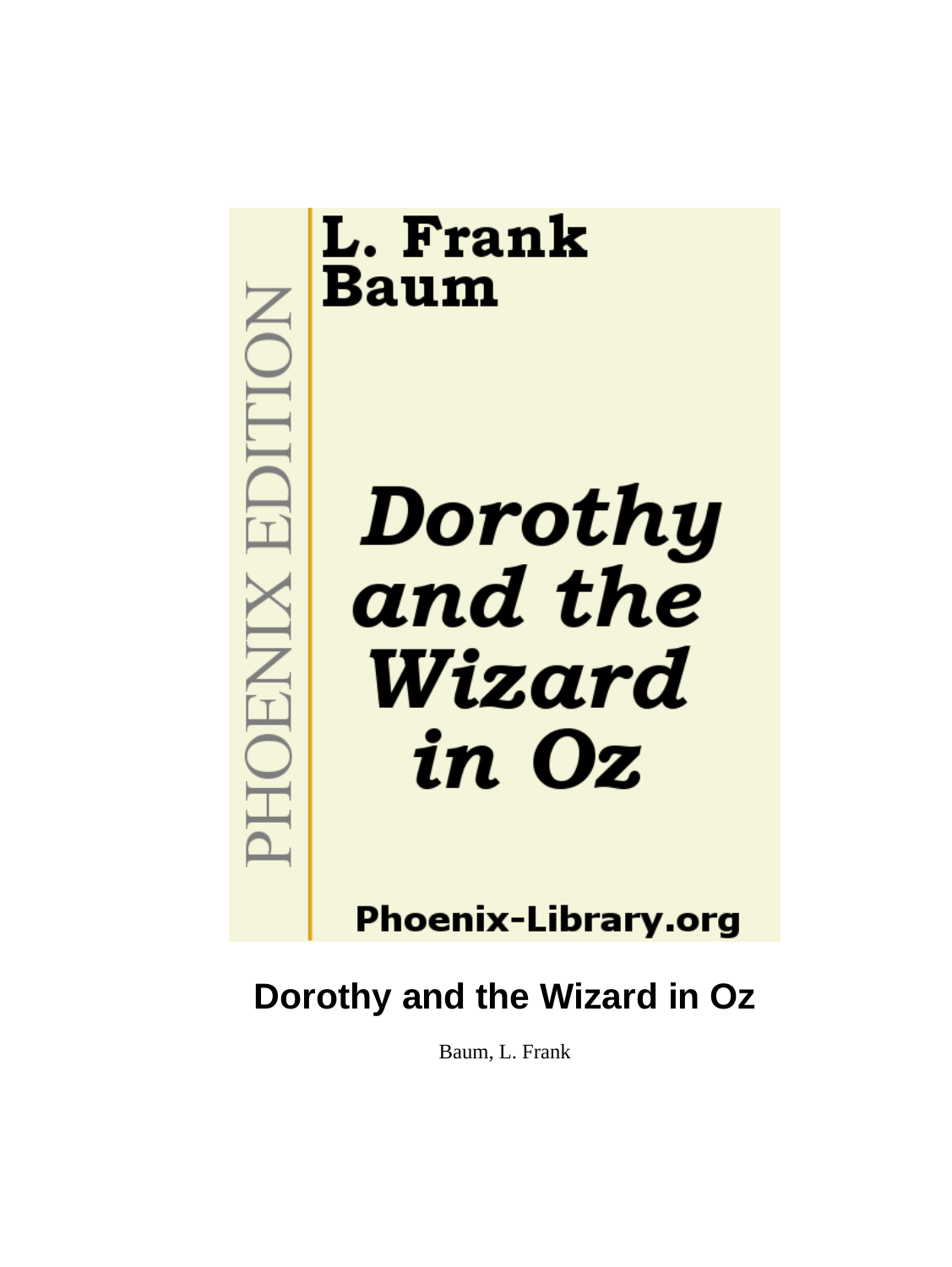[About Phoenix−Edition](#page-108-0) **[Copyright](#page-111-0)**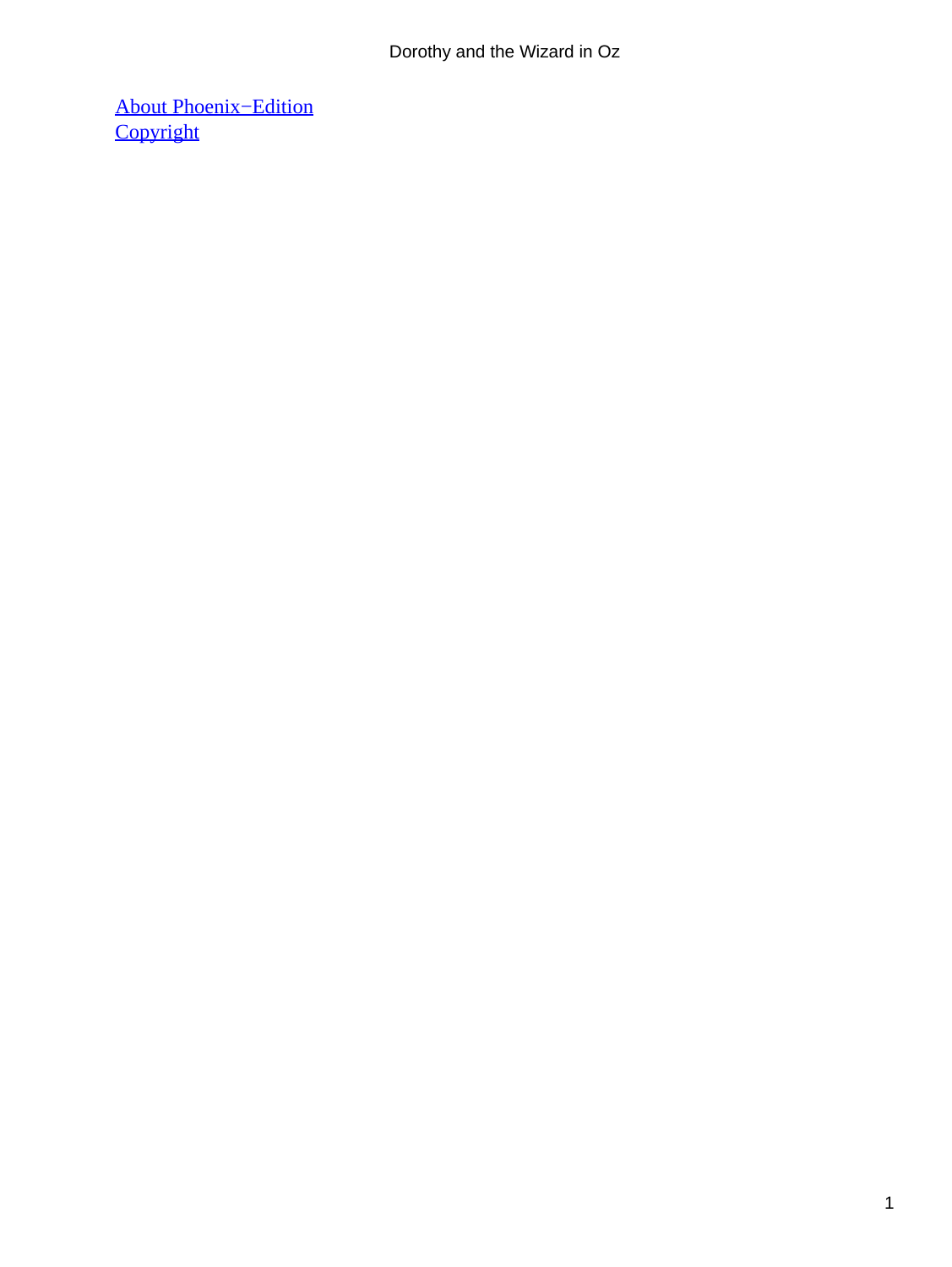## **D**orothy and the Wizard in Oz

 A Faithful Record of Their Amazing Adventures in an Underground World; and How with the Aid of Their Friends Zeb Hugson, Eureka the Kitten, and Jim the Cab−Horse, They Finally Reached the Wonderful Land

#### *of Oz*

by L. Frank Baum «Royal Historian of Oz»

 – To My Readers – 1. The Earthquake 2. The Glass City 3. The Arrival of the Wizard 4. The Vegetable Kingdom 5. Dorothy Picks the Princess 6. The Mangaboos Prove Dangerous 7. Into the Black Pit and Out Again 8. The Valley of Voices 9. They Fight the Invisible Bears 10. The Braided Man of Pyramid Mountain 11. They Meet the Wooden Gargoyles 12. A Wonderful Escape 13. The Den of the Dragonettes 14. Ozma Uses the Magic Belt 15. Old Friends are Reunited 16. Jim, the Cab−Horse 17. The Nine Tiny Piglets 18. The Trial of Eureka, the Kitten 19. The Wizard Performs Another Trick 20. Zeb Returns to the Ranch

To My Readers

 It's no use; no use at all. The children won't let me stop telling tales of the Land of Oz. I know lots of other stories, and I hope to tell them, some time or another; but just now my loving tyrants won't allow me. They cry: «Oz – Oz! more about Oz, Mr. Baum!» and what can I do but obey their commands?

 This is Our Book – mine and the children's. For they have flooded me with thousands of suggestions in regard to it, and I have honestly tried to adopt as many of these suggestions as could be fitted into one story.

 After the wonderful success of «Ozma of Oz» it is evident that Dorothy has become a firm fixture in these Oz stories. The little ones all love Dorothy, and as one of my small friends aptly states: «It isn't a real Oz story without her.» So here she is again, as sweet and gentle and innocent as ever, I hope, and the heroine of another strange adventure.

 There were many requests from my little correspondents for «more about the Wizard.» It seems the jolly old fellow made hosts of friends in the first Oz book, in spite of the fact that he frankly acknowledged himself «a humbug.» The children had heard how he mounted into the sky in a balloon and they were all waiting for him to come down again. So what could I do but tell «what happened to the Wizard afterward»? You will find him in these pages, just the same humbug Wizard as before.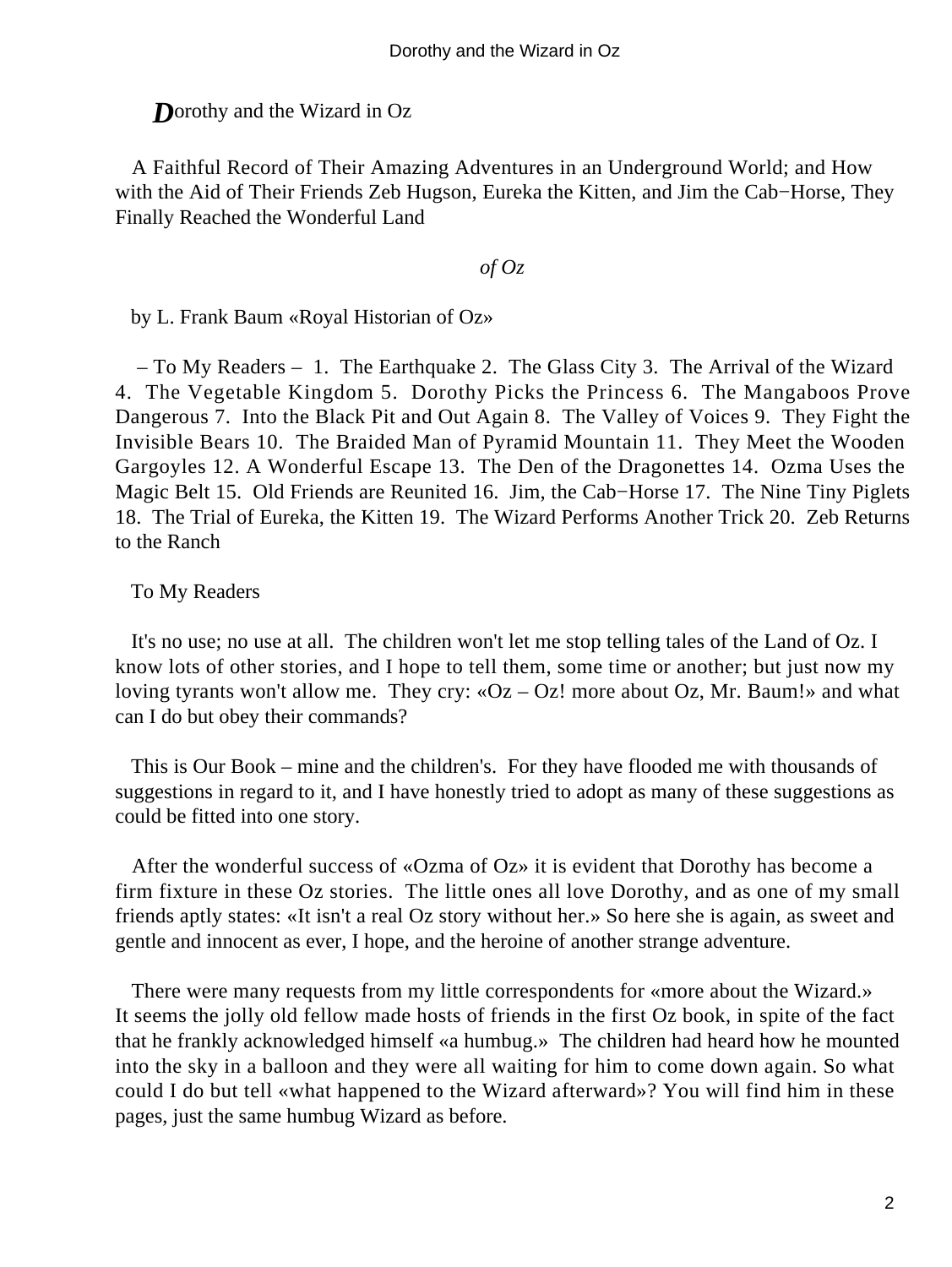There was one thing the children demanded which I found it impossible to do in this present book: they bade me introduce Toto, Dorothy's little black dog, who has many friends among my readers. But you will see, when you begin to read the story, that Toto was in Kansas while Dorothy was in California, and so she had to start on her adventure without him. In this book Dorothy had to take her kitten with her instead of her dog; but in the next Oz book, if I am permitted to write one, I intend to tell a good deal about Toto's further history.

 Princess Ozma, whom I love as much as my readers do, is again introduced in this story, and so are several of our old friends of Oz. You will also become acquainted with Jim the Cab−Horse, the Nine Tiny Piglets, and Eureka, the Kitten. I am sorry the kitten was not as well behaved as she ought to have been; but perhaps she wasn't brought up properly. Dorothy found her, you see, and who her parents were nobody knows.

 I believe, my dears, that I am the proudest story−teller that ever lived. Many a time tears of pride and joy have stood in my eyes while I read the tender, loving, appealing letters that came to me in almost every mail from my little readers. To have pleased you, to have interested you, to have won your friendship, and perhaps your love, through my stories, is to my mind as great an achievement as to become President of the United States. Indeed, I would much rather be your story−teller, under these conditions, than to be the President. So you have helped me to fulfill my life's ambition, and I am more grateful to you, my dears, than I can express in words.

 I try to answer every letter of my young correspondents; yet sometimes there are so many letters that a little time must pass before you get your answer. But be patient, friends, for the answer will surely come, and by writing to me you more than repay me for the pleasant task of preparing these books. Besides, I am proud to acknowledge that the books are partly yours, for your suggestions often guide me in telling the stories, and I am sure they would not be half so good without your clever and thoughtful assistance.

## L. **Frank baum**

Coronado, 1908.

1. The Earthquake

 The train from 'Frisco was very late. It should have arrived at Hugson's Siding at midnight, but it was already five o'clock and the gray dawn was breaking in the east when the little train slowly rumbled up to the open shed that served for the station−house. As it came to a stop the conductor called out in a loud voice:

«Hugson's Siding!»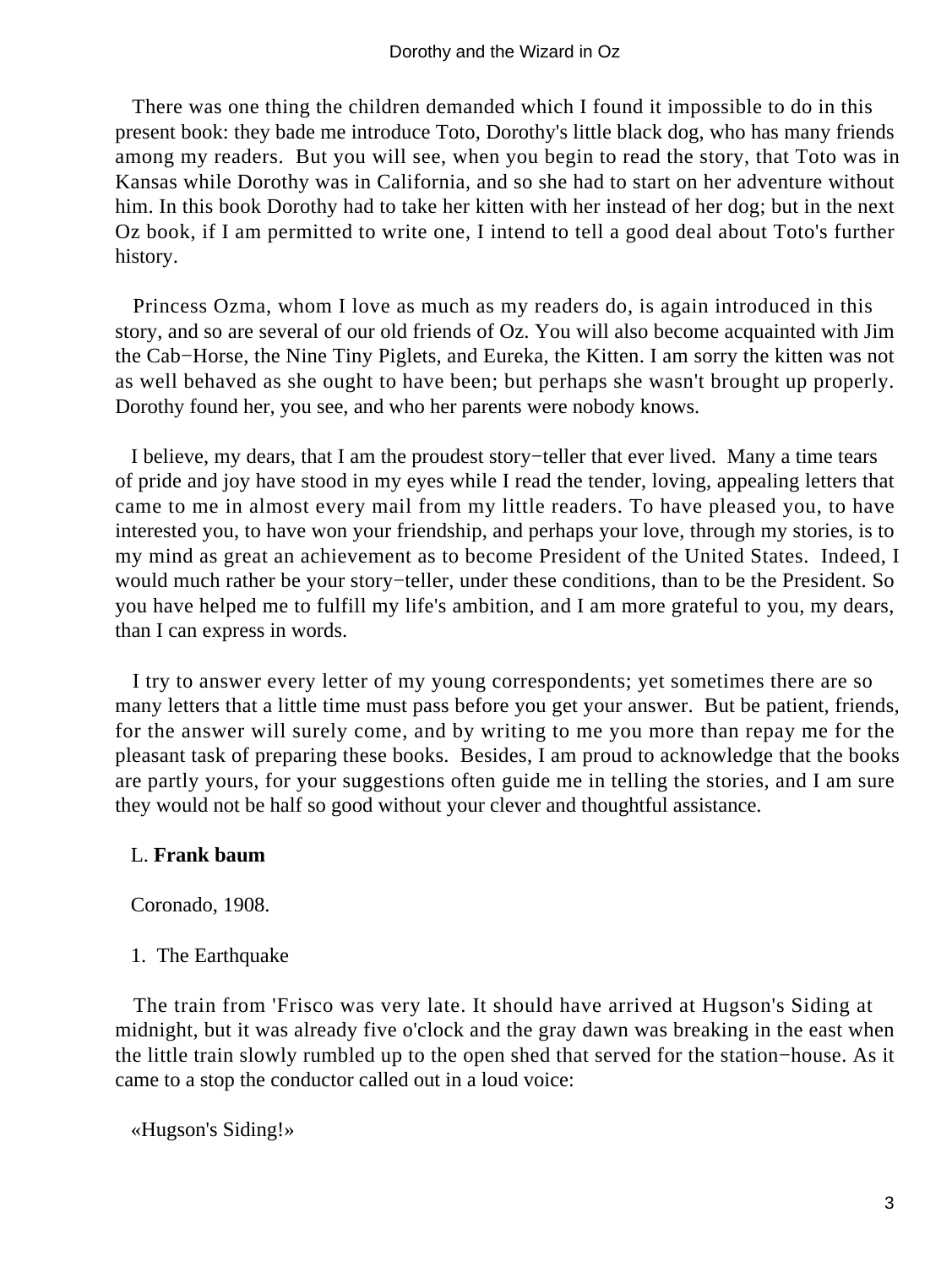#### Dorothy and the Wizard in Oz

 At once a little girl rose from her seat and walked to the door of the car, carrying a wicker suit−case in one hand and a round bird−cage covered up with newspapers in the other, while a parasol was tucked under her arm. The conductor helped her off the car and then the engineer started his train again, so that it puffed and groaned and moved slowly away up the track. The reason he was so late was because all through the night there were times when the solid earth shook and trembled under him, and the engineer was afraid that at any moment the rails might spread apart and an accident happen to his passengers. So he moved the cars slowly and with caution.

 The little girl stood still to watch until the train had disappeared around a curve; then she turned to see where she was.

 The shed at Hugson's Siding was bare save for an old wooden bench, and did not look very inviting. As she peered through the soft gray light not a house of any sort was visible near the station, nor was any person in sight; but after a while the child discovered a horse and buggy standing near a group of trees a short distance away. She walked toward it and found the horse tied to a tree and standing motionless, with its head hanging down almost to the ground. It was a big horse, tall and bony, with long legs and large knees and feet. She could count his ribs easily where they showed through the skin of his body, and his head was long and seemed altogether too big for him, as if it did not fit. His tail was short and scraggly, and his harness had been broken in many places and fastened together again with cords and bits of wire. The buggy seemed almost new, for it had a shiny top and side curtains. Getting around in front, so that she could look inside, the girl saw a boy curled up on the seat, fast asleep.

 She set down the bird−cage and poked the boy with her parasol. Presently he woke up, rose to a sitting position and rubbed his eyes briskly.

«Hello!» he said, seeing her, «are you Dorothy Gale?»

 «Yes,» she answered, looking gravely at his tousled hair and blinking gray eyes. «Have you come to take me to Hugson's Ranch?»

«Of course,» he answered. «Train in?»

«I couldn't be here if it wasn't,» she said.

 He laughed at that, and his laugh was merry and frank. Jumping out of the buggy he put Dorothy's suit−case under the seat and her bird−cage on the floor in front.

«Canary−birds?» he asked.

«Oh no; it's just Eureka, my kitten. I thought that was the best way to carry her.»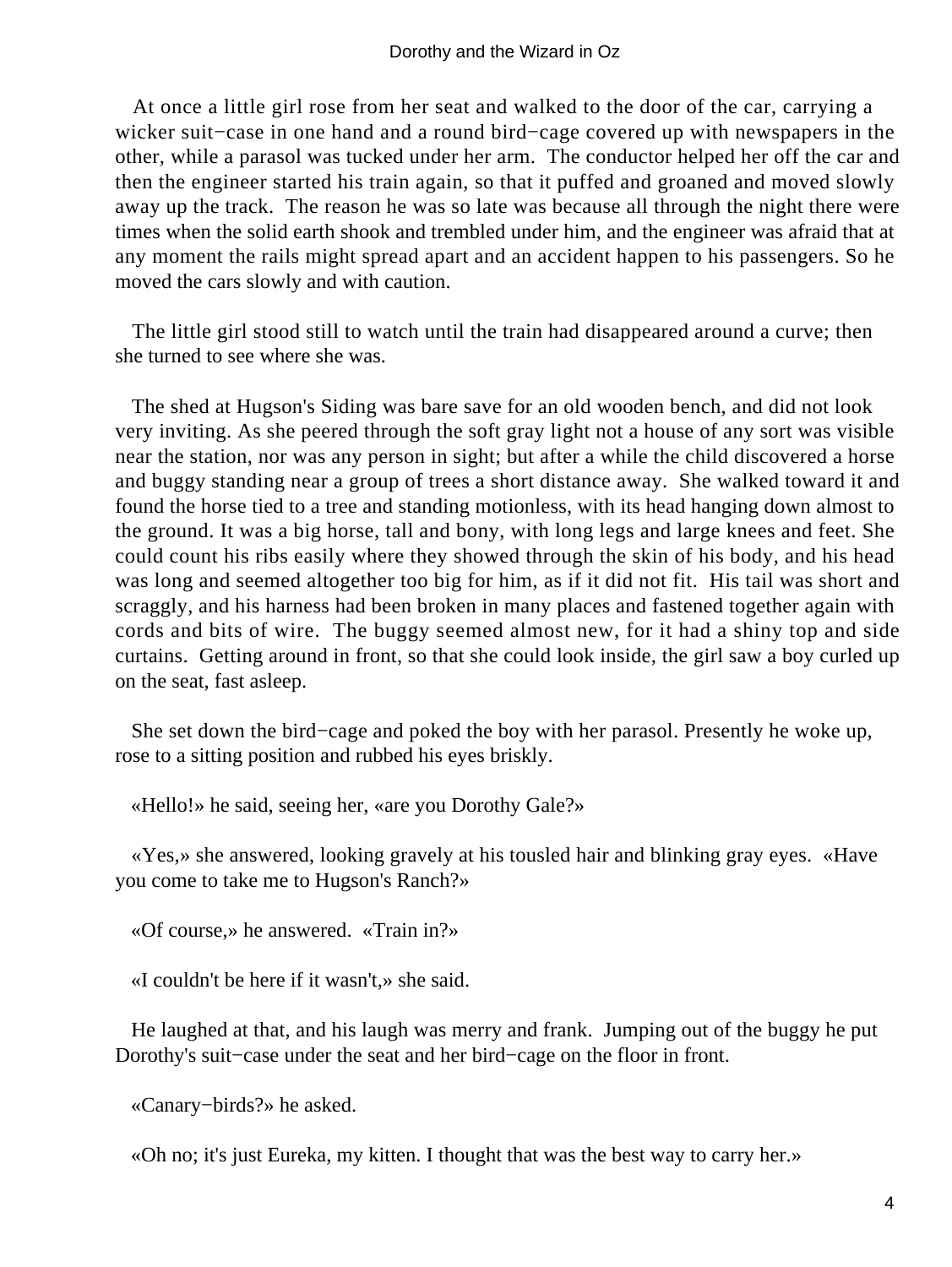The boy nodded.

«Eureka's a funny name for a cat,» he remarked.

 «I named my kitten that because I found it,» she explained. «Uncle Henry says 'Eureka' means 'I have found it.'»

«All right; hop in.»

 She climbed into the buggy and he followed her. Then the boy picked up the reins, shook them, and said «Gid−dap!»

 The horse did not stir. Dorothy thought he just wiggled one of his drooping ears, but that was all.

«Gid−dap!» called the boy, again.

The horse stood still.

«Perhaps,» said Dorothy, «if you untied him, he would go.»

The boy laughed cheerfully and jumped out.

 «Guess I'm half asleep yet,» he said, untying the horse. «But Jim knows his business all right – don't you, Jim?» patting the long nose of the animal.

 Then he got into the buggy again and took the reins, and the horse at once backed away from the tree, turned slowly around, and began to trot down the sandy road which was just visible in the dim light.

 «Thought that train would never come,» observed the boy. «I've waited at that station for five hours.»

«We had a lot of earthquakes,» said Dorothy. «Didn't you feel the ground shake?»

 «Yes; but we're used to such things in California,» he replied. «They don't scare us much.»

«The conductor said it was the worst quake he ever knew.»

«Did he? Then it must have happened while I was asleep,» he said thoughtfully.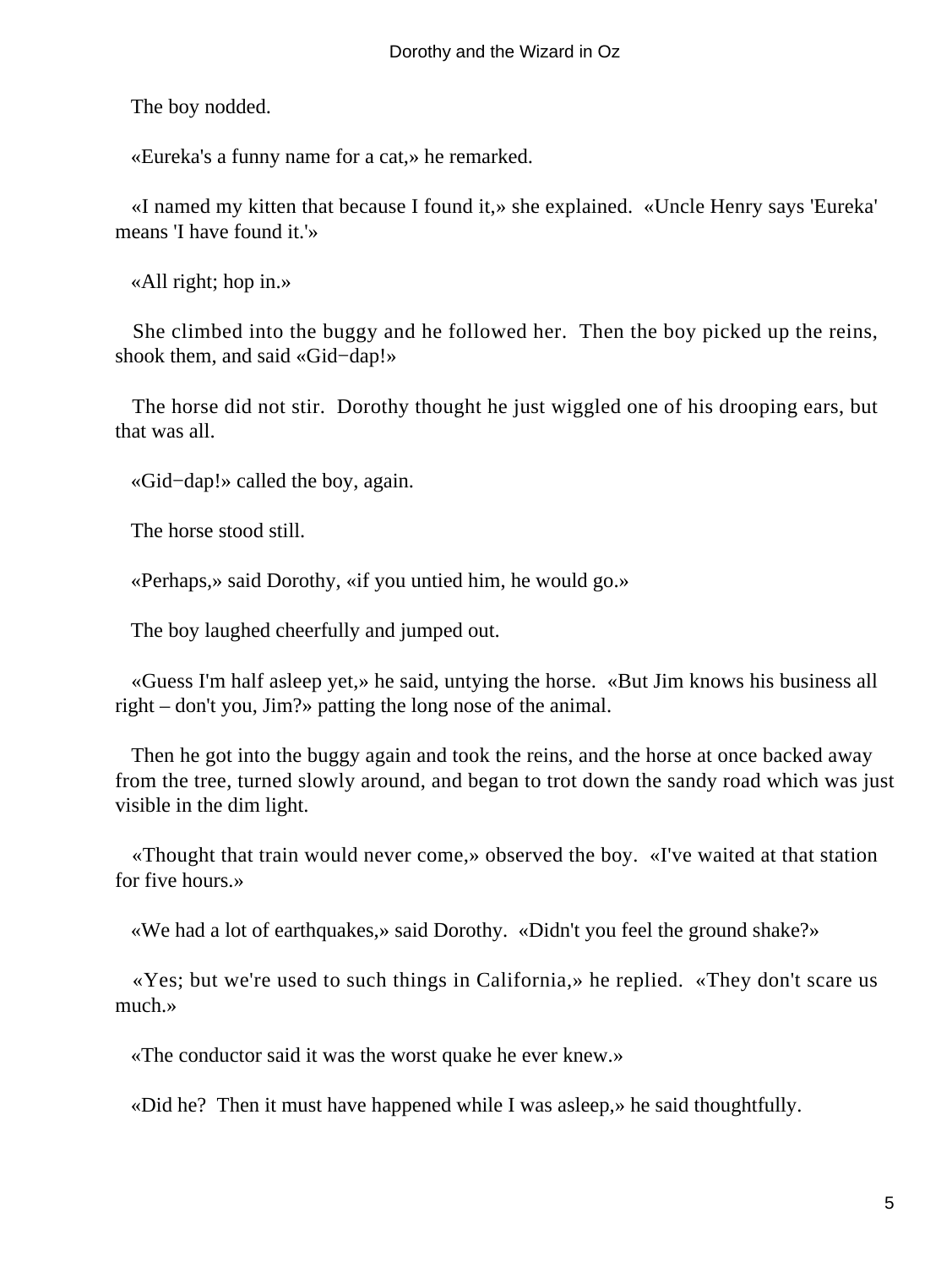«How is Uncle Henry?» she enquired, after a pause during which the horse continued to trot with long, regular strides.

«He's pretty well. He and Uncle Hugson have been having a fine visit.»

«Is Mr. Hugson your uncle?» she asked.

 «Yes. Uncle Bill Hugson married your Uncle Henry's wife's sister; so we must be second cousins,» said the boy, in an amused tone. «I work for Uncle Bill on his ranch, and he pays me six dollars a month and my board.»

«Isn't that a great deal?» she asked, doubtfully.

 «Why, it's a great deal for Uncle Hugson, but not for me. I'm a splendid worker. I work as well as I sleep,» he added, with a laugh.

 «What is your name?» said Dorothy, thinking she liked the boy's manner and the cheery tone of his voice.

 «Not a very pretty one,» he answered, as if a little ashamed. «My whole name is Zebediah; but folks just call me 'Zeb.' You've been to Australia, haven't you?»

 «Yes; with Uncle Henry,» she answered. «We got to San Francisco a week ago, and Uncle Henry went right on to Hugson's Ranch for a visit while I stayed a few days in the city with some friends we had met.»

«How long will you be with us?» he asked.

 «Only a day. Tomorrow Uncle Henry and I must start back for Kansas. We've been away for a long time, you know, and so we're anxious to get home again.»

 The boy flicked the big, boney horse with his whip and looked thoughtful. Then he started to say something to his little companion, but before he could speak the buggy began to sway dangerously from side to side and the earth seemed to rise up before them. Next minute there was a roar and a sharp crash, and at her side Dorothy saw the ground open in a wide crack and then come together again.

«Goodness!» she cried, grasping the iron rail of the seat. «What was that?»

 «That was an awful big quake,» replied Zeb, with a white face. «It almost got us that time, Dorothy.»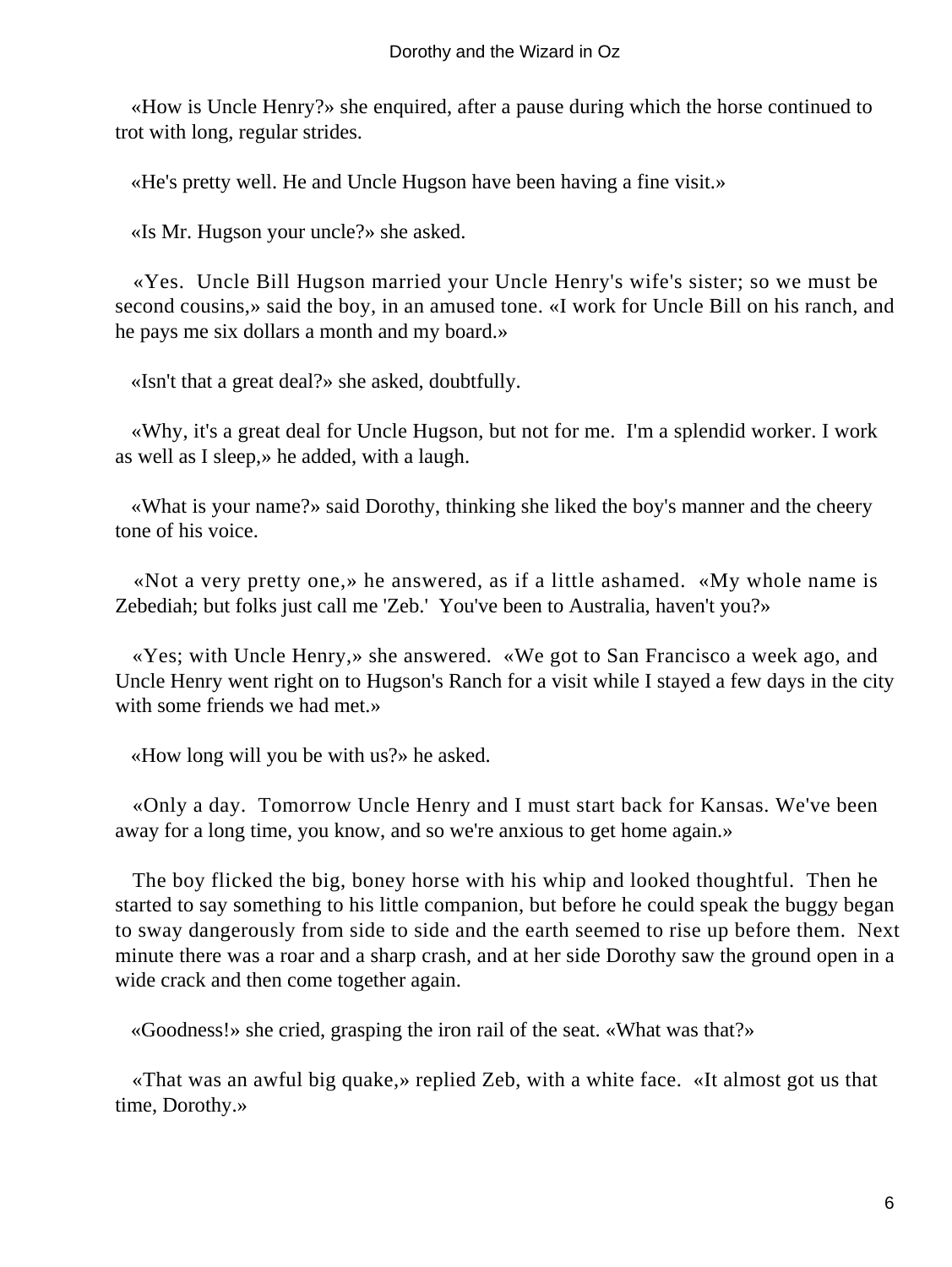The horse had stopped short, and stood firm as a rock. Zeb shook the reins and urged him to go, but Jim was stubborn. Then the boy cracked his whip and touched the animal's flanks with it, and after a low moan of protest Jim stepped slowly along the road.

 Neither the boy nor the girl spoke again for some minutes. There was a breath of danger in the very air, and every few moments the earth would shake violently. Jim's ears were standing erect upon his head and every muscle of his big body was tense as he trotted toward home. He was not going very fast, but on his flanks specks of foam began to appear and at times he would tremble like a leaf.

 The sky had grown darker again and the wind made queer sobbing sounds as it swept over the valley.

 Suddenly there was a rending, tearing sound, and the earth split into another great crack just beneath the spot where the horse was standing. With a wild neigh of terror the animal fell bodily into the pit, drawing the buggy and its occupants after him.

 Dorothy grabbed fast hold of the buggy top and the boy did the same. The sudden rush into space confused them so that they could not think.

 Blackness engulfed them on every side, and in breathless silence they waited for the fall to end and crush them against jagged rocks or for the earth to close in on them again and bury them forever in its dreadful depths.

 The horrible sensation of falling, the darkness and the terrifying noises, proved more than Dorothy could endure and for a few moments the little girl lost consciousness. Zeb, being a boy, did not faint, but he was badly frightened, and clung to the buggy seat with a tight grip, expecting every moment would be his last.

## 2. The Glass City

 When Dorothy recovered her senses they were still falling, but not so fast. The top of the buggy caught the air like a parachute or an umbrella filled with wind, and held them back so that they floated downward with a gentle motion that was not so very disagreeable to bear. The worst thing was their terror of reaching the bottom of this great crack in the earth, and the natural fear that sudden death was about to overtake them at any moment. Crash after crash echoed far above their heads, as the earth came together where it had split, and stones and chunks of clay rattled around them on every side. These they could not see, but they could feel them pelting the buggy top, and Jim screamed almost like a human being when a stone overtook him and struck his boney body. They did not really hurt the poor horse, because everything was falling together; only the stones and rubbish fell faster than the horse and buggy, which were held back by the pressure of the air, so that the terrified animal was actually more frightened than he was injured.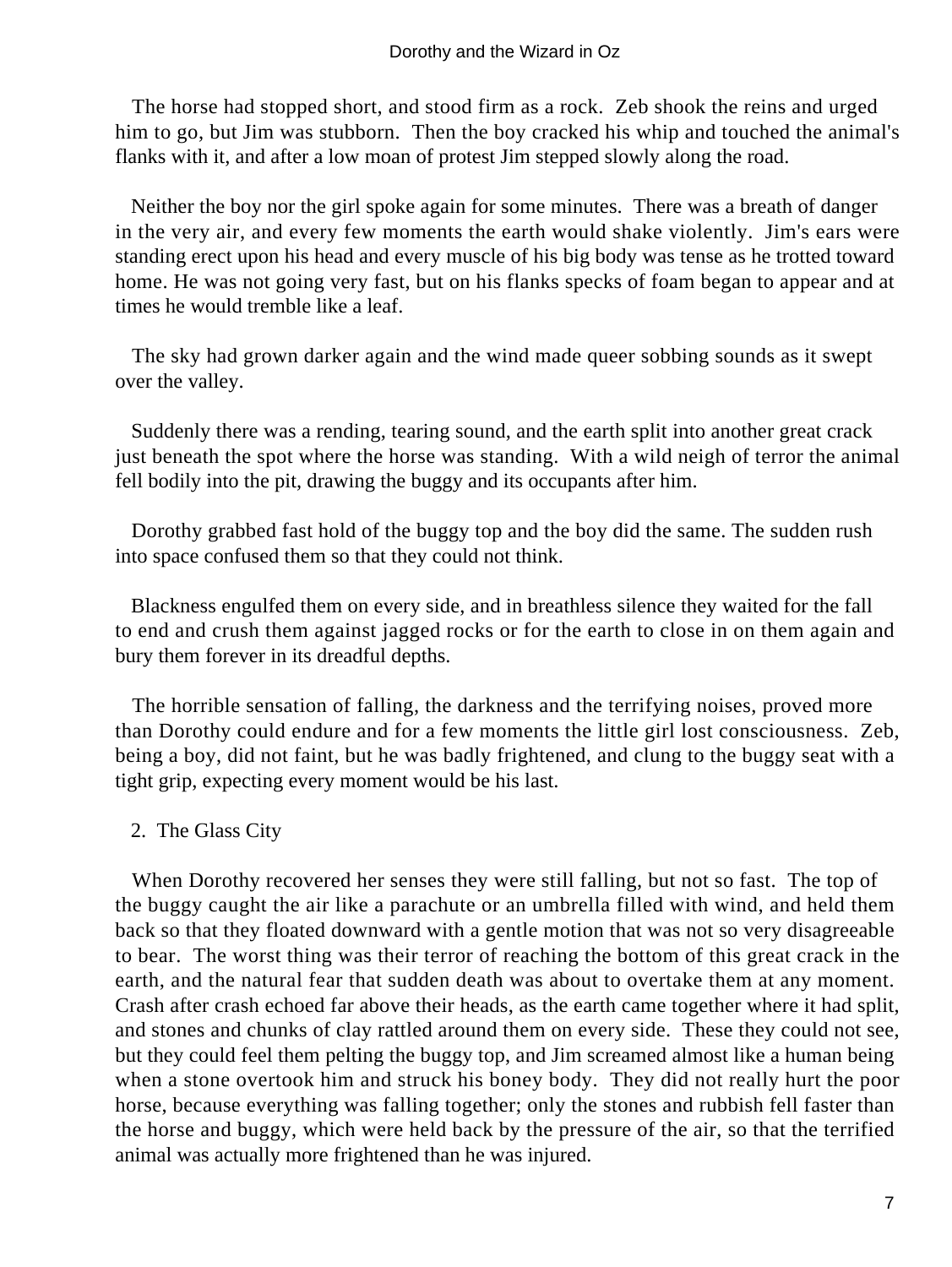How long this state of things continued Dorothy could not even guess, she was so greatly bewildered. But bye and bye, as she stared ahead into the black chasm with a beating heart, she began to dimly see the form of the horse Jim – his head up in the air, his ears erect and his long legs sprawling in every direction as he tumbled through space. Also, turning her head, she found that she could see the boy beside her, who had until now remained as still and silent as she herself.

 Dorothy sighed and commenced to breathe easier. She began to realize that death was not in store for her, after all, but that she had merely started upon another adventure, which promised to be just as queer and unusual as were those she had before encountered.

 With this thought in mind the girl took heart and leaned her head over the side of the buggy to see where the strange light was coming from. Far below her she found six great glowing balls suspended in the air. The central and largest one was white, and reminded her of the sun. Around it were arranged, like the five points of a star, the other five brilliant balls; one being rose colored, one violet, one yellow, one blue and one orange. This splendid group of colored suns sent rays darting in every direction, and as the horse and buggy – with Dorothy and Zeb – sank steadily downward and came nearer to the lights, the rays began to take on all the delicate tintings of a rainbow, growing more and more distinct every moment until all the space was brilliantly illuminated.

 Dorothy was too dazed to say much, but she watched one of Jim's big ears turn to violet and the other to rose, and wondered that his tail should be yellow and his body striped with blue and orange like the stripes of a zebra. Then she looked at Zeb, whose face was blue and whose hair was pink, and gave a little laugh that sounded a bit nervous.

«Isn't it funny?» she said.

 The boy was startled and his eyes were big. Dorothy had a green streak through the center of her face where the blue and yellow lights came together, and her appearance seemed to add to his fright.

«I – I don't s−s−see any−thing funny – 'bout it!» he stammered.

 Just then the buggy tipped slowly over upon its side, the body of the horse tipping also. But they continued to fall, all together, and the boy and girl had no difficulty in remaining upon the seat, just as they were before. Then they turned bottom side up, and continued to roll slowly over until they were right side up again. During this time Jim struggled frantically, all his legs kicking the air; but on finding himself in his former position the horse said, in a relieved tone of voice:

«Well, that's better!»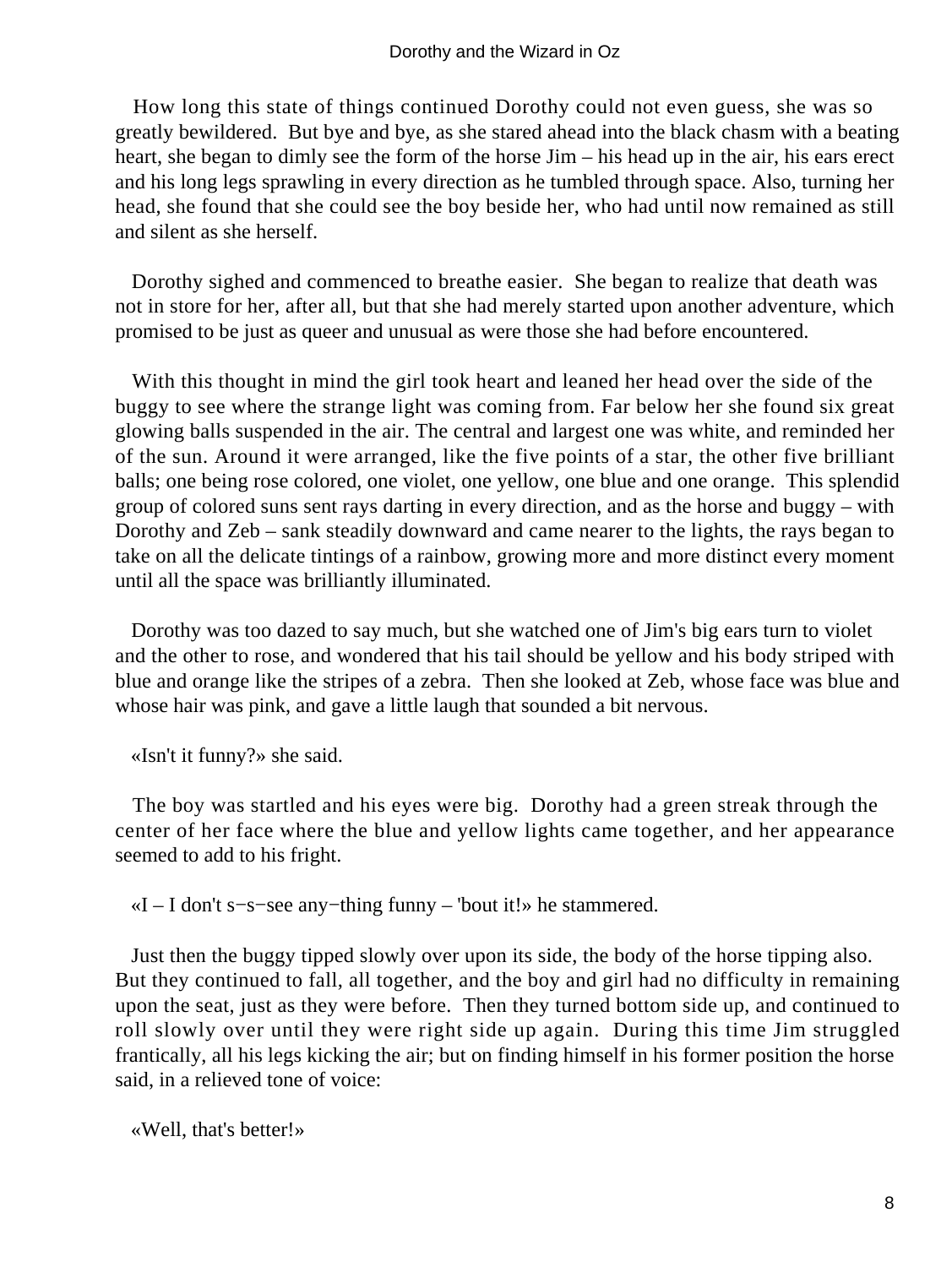Dorothy and Zeb looked at one another in wonder.

«Can your horse talk?» she asked.

«Never knew him to, before,» replied the boy.

 «Those were the first words I ever said,» called out the horse, who had overheard them, «and I can't explain why I happened to speak then. This is a nice scrape you've got me into, isn't it?»

 «As for that, we are in the same scrape ourselves,» answered Dorothy, cheerfully. «But never mind; something will happen pretty soon.»

«Of course,» growled the horse, «and then we shall be sorry it happened.»

 Zeb gave a shiver. All this was so terrible and unreal that he could not understand it at all, and so had good reason to be afraid.

 Swiftly they drew near to the flaming colored suns, and passed close beside them. The light was then so bright that it dazzled their eyes, and they covered their faces with their hands to escape being blinded. There was no heat in the colored suns, however, and after they had passed below them the top of the buggy shut out many of the piercing rays so that the boy and girl could open their eyes again.

 «We've got to come to the bottom some time,» remarked Zeb, with a deep sigh. «We can't keep falling forever, you know.»

 «Of course not,» said Dorothy. «We are somewhere in the middle of the earth, and the chances are we'll reach the other side of it before long. But it's a big hollow, isn't it?»

«Awful big!» answered the boy.

«We're coming to something now,» announced the horse.

 At this they both put their heads over the side of the buggy and looked down. Yes; there was land below them; and not so very far away, either. But they were floating very, very slowly – so slowly that it could no longer be called a fall – and the children had ample time to take heart and look about them.

 They saw a landscape with mountains and plains, lakes and rivers, very like those upon the earth's surface; but all the scene was splendidly colored by the variegated lights from the six suns. Here and there were groups of houses that seemed made of clear glass, because they sparkled so brightly.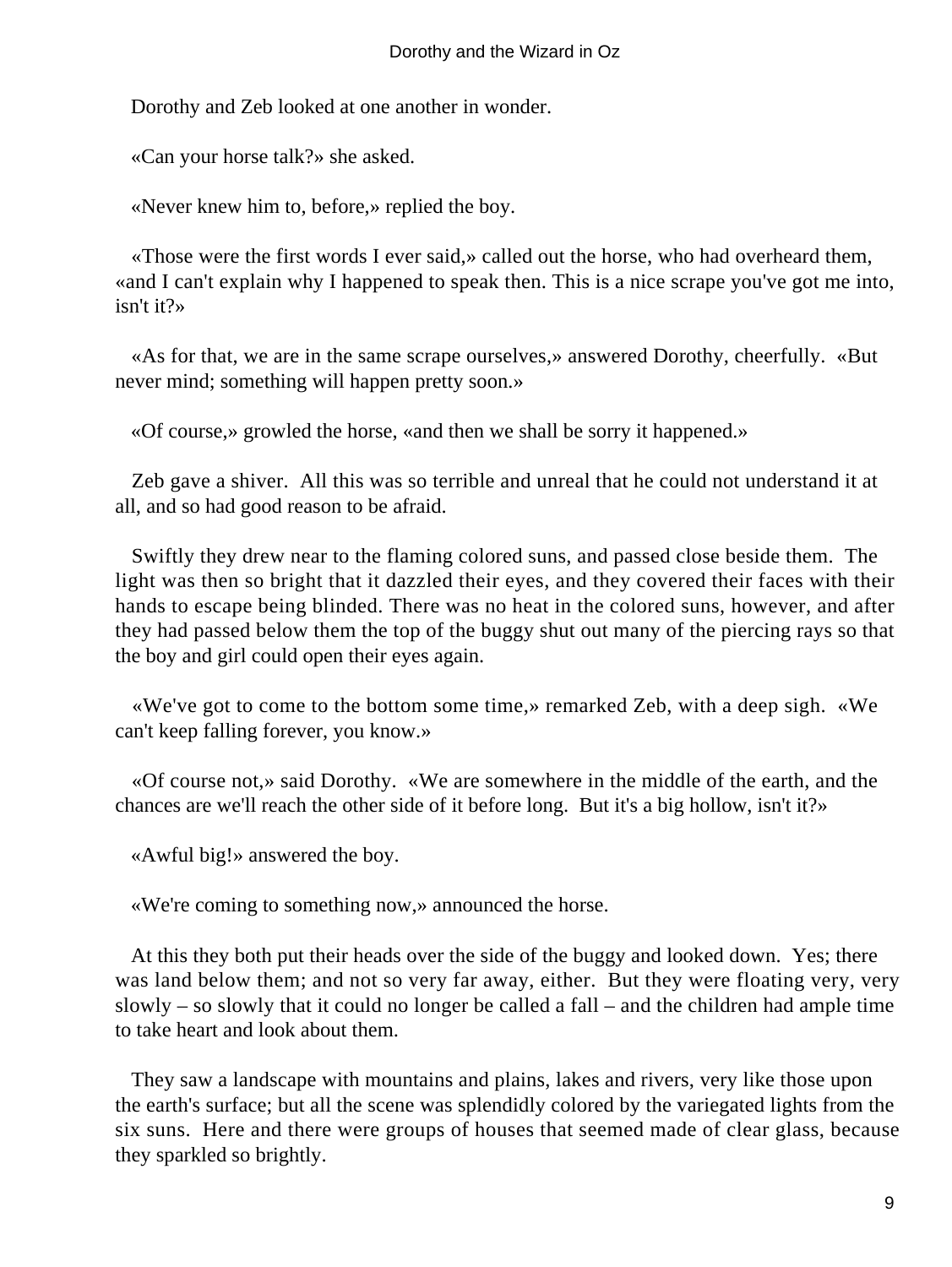«I'm sure we are in no danger,» said Dorothy, in a sober voice. «We are falling so slowly that we can't be dashed to pieces when we land, and this country that we are coming to seems quite pretty.»

«We'll never get home again, though!» declared Zeb, with a groan.

 «Oh, I'm not so sure of that,» replied the girl. «But don't let us worry over such things, Zeb; we can't help ourselves just now, you know, and I've always been told it's foolish to borrow trouble.»

 The boy became silent, having no reply to so sensible a speech, and soon both were fully occupied in staring at the strange scenes spread out below them. They seemed to be falling right into the middle of a big city which had many tall buildings with glass domes and sharp−pointed spires. These spires were like great spear−points, and if they tumbled upon one of them they were likely to suffer serious injury.

 Jim the horse had seen these spires, also, and his ears stood straight up with fear, while Dorothy and Zeb held their breaths in suspense. But no; they floated gently down upon a broad, flat roof, and came to a stop at last.

 When Jim felt something firm under his feet the poor beast's legs trembled so much that he could hardly stand; but Zeb at once leaped out of the buggy to the roof, and he was so awkward and hasty that he kicked over Dorothy's bird−cage, which rolled out upon the roof so that the bottom came off. At once a pink kitten crept out of the upset cage, sat down upon the glass roof, and yawned and blinked its round eyes.

«Oh,» said Dorothy. «There's Eureka.»

«First time I ever saw a pink cat,» said Zeb.

«Eureka isn't pink; she's white. It's this queer light that gives her that color.»

 «Where's my milk?» asked the kitten, looking up into Dorothy's face. «I'm 'most starved to death.»

«Oh, Eureka! Can you talk?»

«Talk! Am I talking? Good gracious, I believe I am. Isn't it funny?» asked the kitten.

 «It's all wrong.» said Zeb, gravely. «Animals ought not to talk. But even old Jim has been saying things since we had our accident.»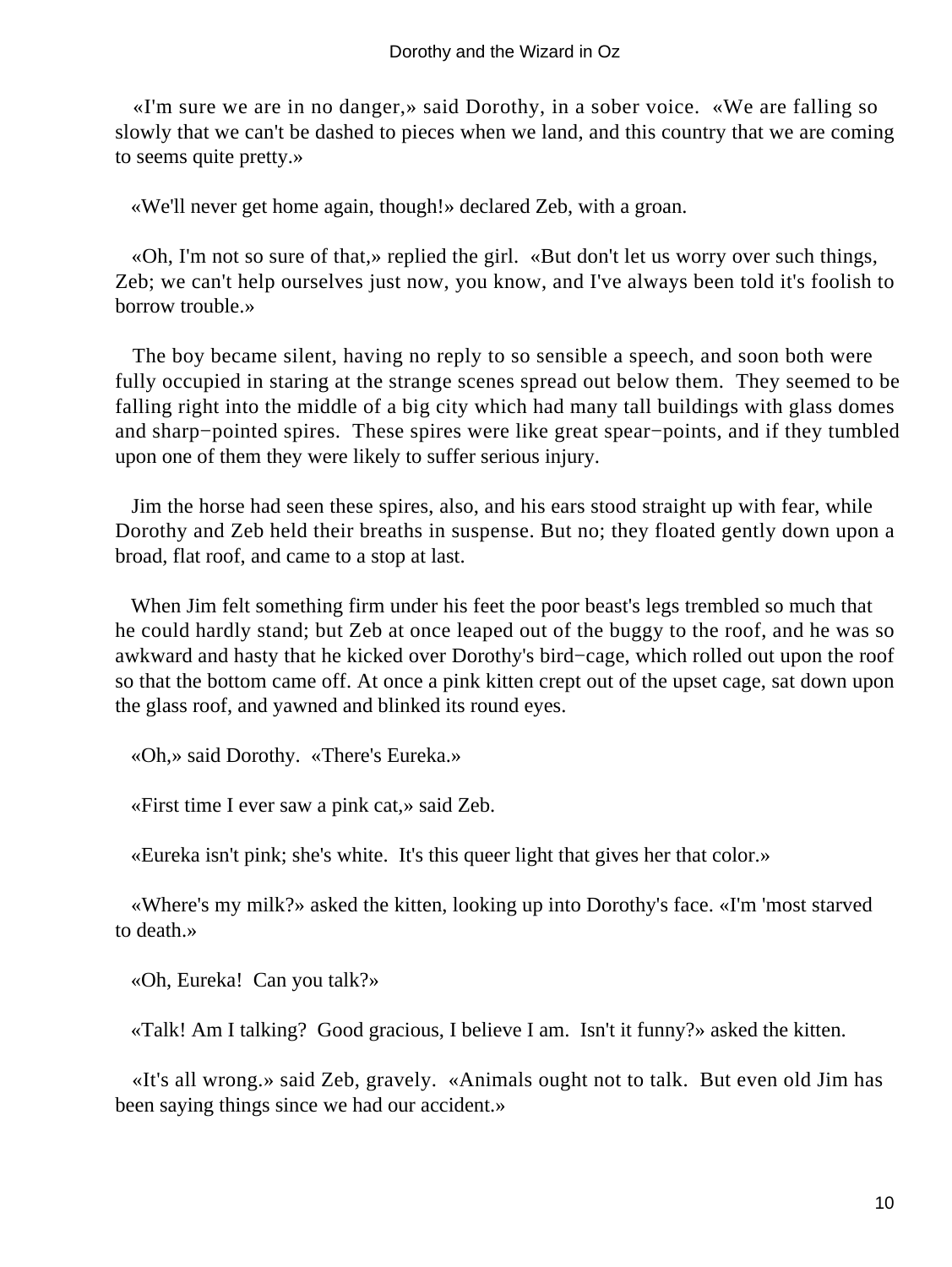«I can't see that it's wrong,» remarked Jim, in his gruff tones. «At least, it isn't as wrong as some other things. What's going to become of us now?»

«I don't know,» answered the boy, looking around him curiously.

 The houses of the city were all made of glass, so clear and transparent that one could look through the walls as easily as through a window. Dorothy saw, underneath the roof on which she stood, several rooms used for rest chambers, and even thought she could make out a number of queer forms huddled into the corners of these rooms.

 The roof beside them had a great hole smashed through it, and pieces of glass were lying scattered in every direction. A nearby steeple had been broken off short and the fragments lay heaped beside it. Other buildings were cracked in places or had corners chipped off from them; but they must have been very beautiful before these accidents had happened to mar their perfection. The rainbow tints from the colored suns fell upon the glass city softly and gave to the buildings many delicate, shifting hues which were very pretty to see.

 But not a sound had broken the stillness since the strangers had arrived, except that of their own voices. They began to wonder if there were no people to inhabit this magnificent city of the inner world.

 Suddenly a man appeared through a hole in the roof next to the one they were on and stepped into plain view. He was not a very large man, but was well formed and had a beautiful face – calm and serene as the face of a fine portrait. His clothing fitted his form snugly and was gorgeously colored in brilliant shades of green, which varied as the sunbeams touched them but was not wholly influenced by the solar rays.

 The man had taken a step or two across the glass roof before he noticed the presence of the strangers; but then he stopped abruptly. There was no expression of either fear or surprise upon his tranquil face, yet he must have been both astonished and afraid; for after his eyes had rested upon the ungainly form of the horse for a moment he walked rapidly to the furthest edge of the roof, his head turned back over his shoulder to gaze at the strange animal.

 «Look out!» cried Dorothy, who noticed that the beautiful man did not look where he was going; «be careful, or you'll fall off!»

 But he paid no attention to her warning. He reached the edge of the tall roof, stepped one foot out into the air, and walked into space as calmly as if he were on firm ground.

 The girl, greatly astonished, ran to lean over the edge of the roof, and saw the man walking rapidly through the air toward the ground. Soon he reached the street and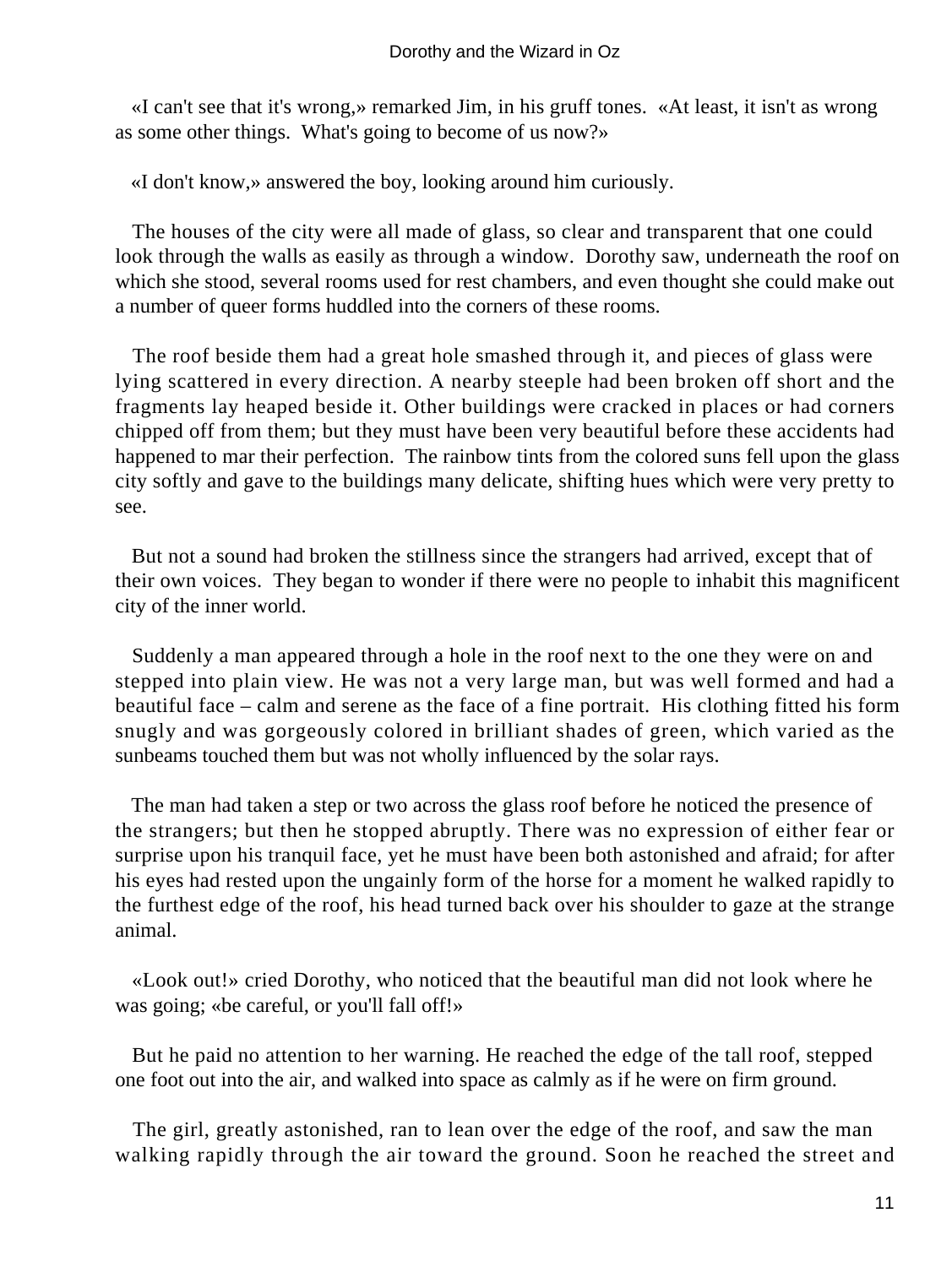disappeared through a glass doorway into one of the glass buildings.

«How strange!» she exclaimed, drawing a long breath.

 «Yes; but it's lots of fun, if it IS strange,» remarked the small voice of the kitten, and Dorothy turned to find her pet walking in the air a foot or so away from the edge of the roof.

«Come back, Eureka!» she called, in distress, «you'll certainly be killed.»

 «I have nine lives,» said the kitten, purring softly as it walked around in a circle and then came back to the roof; «but I can't lose even one of them by falling in this country, because I really couldn't manage to fall if I wanted to.»

«Does the air bear up your weight?» asked the girl.

 «Of course; can't you see?» and again the kitten wandered into the air and back to the edge of the roof.

«It's wonderful!» said Dorothy.

 «Suppose we let Eureka go down to the street and get some one to help us,» suggested Zeb, who had been even more amazed than Dorothy at these strange happenings.

«Perhaps we can walk on the air ourselves,» replied the girl.

Zeb drew back with a shiver.

«I wouldn't dare try,» he said.

«Maybe Jim will go,» continued Dorothy, looking at the horse.

 «And maybe he won't!» answered Jim. «I've tumbled through the air long enough to make me contented on this roof.»

 «But we didn't tumble to the roof,» said the girl; «by the time we reached here we were floating very slowly, and I'm almost sure we could float down to the street without getting hurt. Eureka walks on the air all right.»

 «Eureka weights only about half a pound,» replied the horse, in a scornful tone, «while I weigh about half a ton.»

 «You don't weigh as much as you ought to, Jim,» remarked the girl, shaking her head as she looked at the animal. «You're dreadfully skinny.»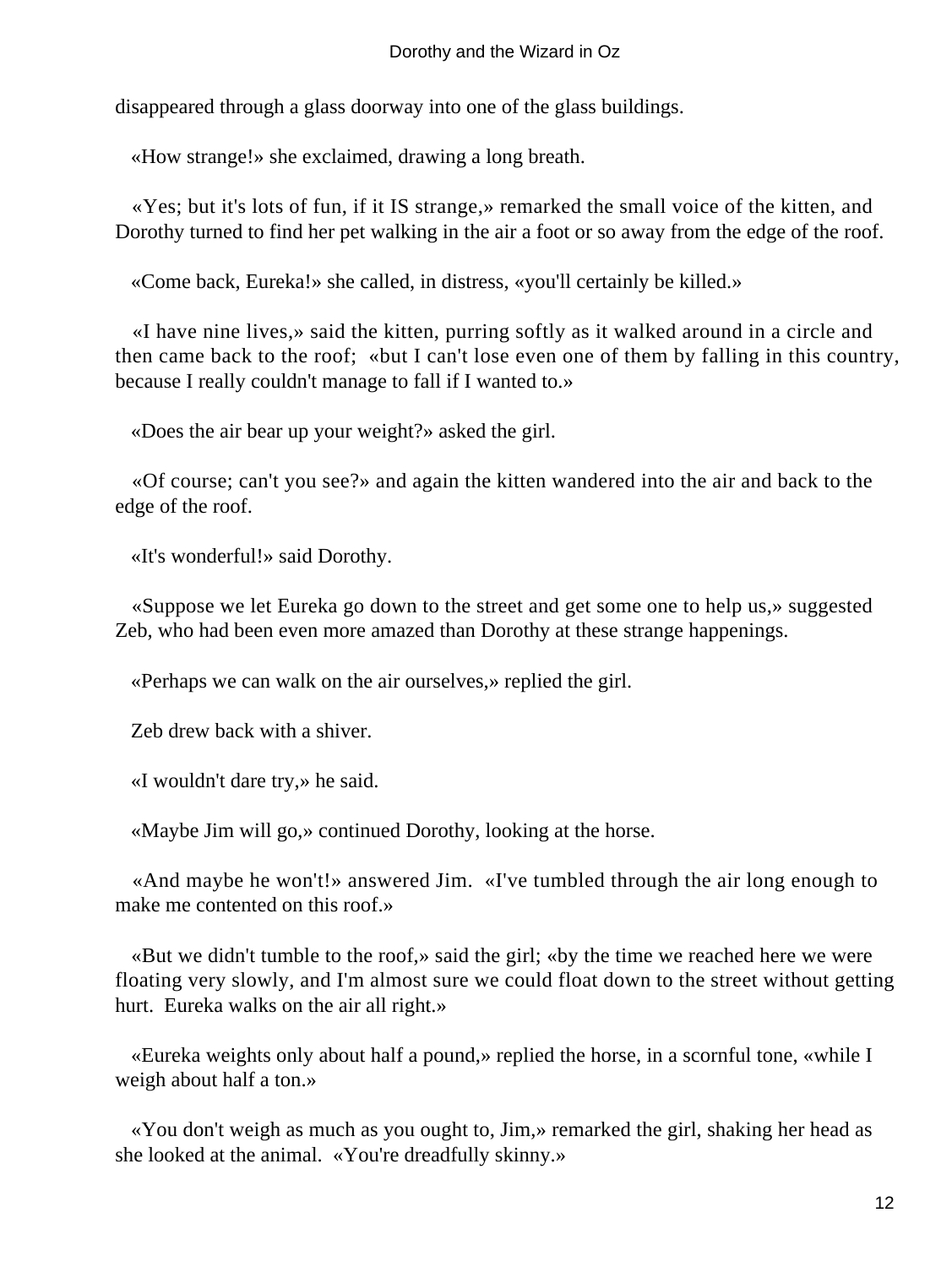«Oh, well; I'm old,» said the horse, hanging his head despondently, «and I've had lots of trouble in my day, little one. For a good many years I drew a public cab in Chicago, and that's enough to make anyone skinny.»

«He eats enough to get fat, I'm sure,» said the boy, gravely.

 «Do I? Can you remember any breakfast that I've had today?» growled Jim, as if he resented Zeb's speech.

 «None of us has had breakfast,» said the boy; «and in a time of danger like this it's foolish to talk about eating.»

 «Nothing is more dangerous than being without food,» declared the horse, with a sniff at the rebuke of his young master; «and just at present no one can tell whether there are any oats in this queer country or not. If there are, they are liable to be glass oats!»

 «Oh, no!» exclaimed Dorothy. «I can see plenty of nice gardens and fields down below us, at the edge of this city. But I wish we could find a way to get to the ground.»

 «Why don't you walk down?» asked Eureka. «I'm as hungry as the horse is, and I want my milk.»

«Will you try it, Zeb» asked the girl, turning to her companion.

 Zeb hesitated. He was still pale and frightened, for this dreadful adventure had upset him and made him nervous and worried. But he did not wish the little girl to think him a coward, so he advanced slowly to the edge of the roof.

 Dorothy stretched out a hand to him and Zeb put one foot out and let it rest in the air a little over the edge of the roof. It seemed firm enough to walk upon, so he took courage and put out the other foot. Dorothy kept hold of his hand and followed him, and soon they were both walking through the air, with the kitten frisking beside them.

«Come on, Jim!» called the boy. «It's all right.»

 Jim had crept to the edge of the roof to look over, and being a sensible horse and quite experienced, he made up his mind that he could go where the others did. So, with a snort and a neigh and a whisk of his short tail he trotted off the roof into the air and at once began floating downward to the street. His great weight made him fall faster than the children walked, and he passed them on the way down; but when he came to the glass pavement he alighted upon it so softly that he was not even jarred.

«Well, well!» said Dorothy, drawing a long breath, «What a strange country this is.»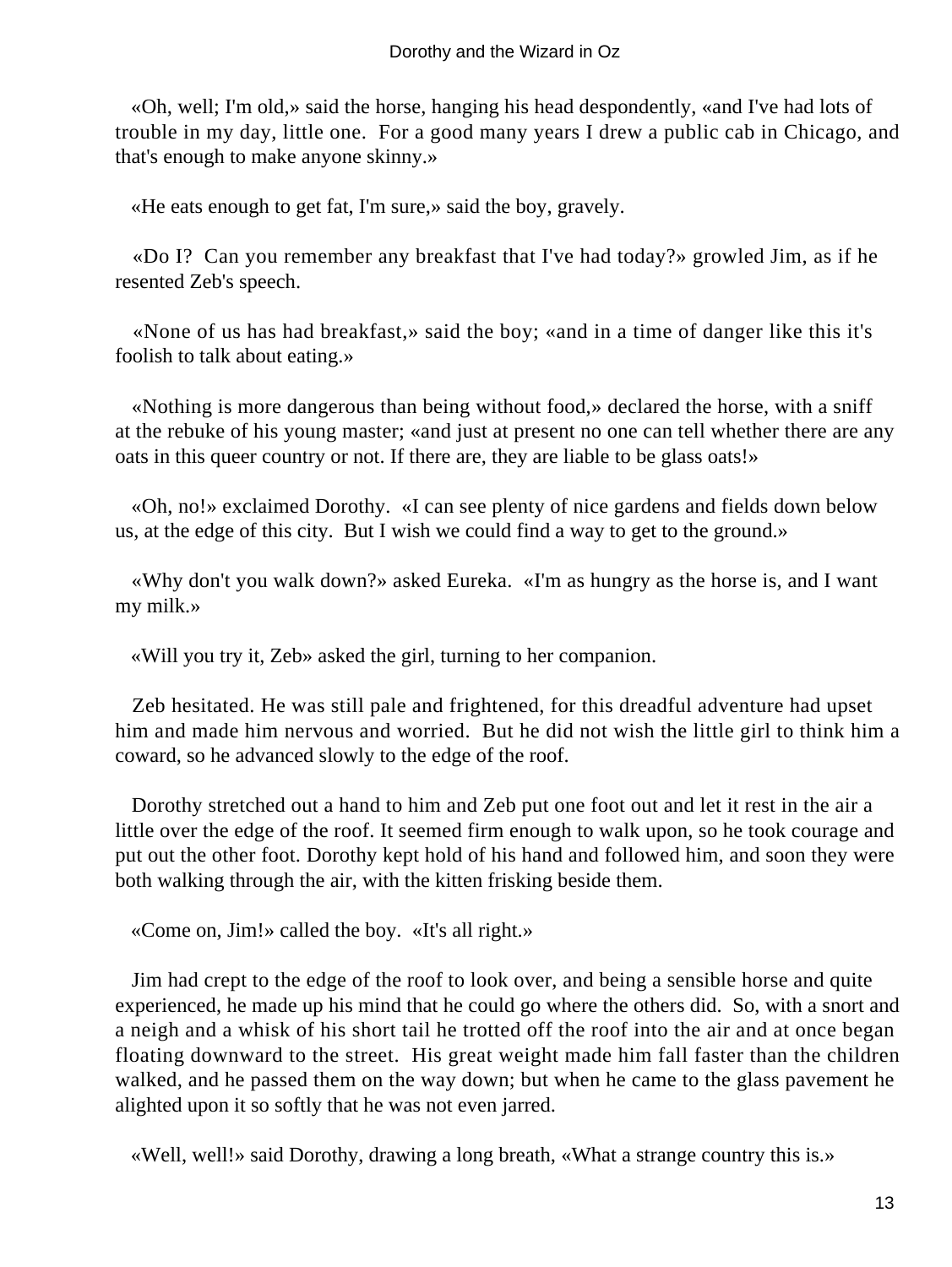People began to come out of the glass doors to look at the new arrivals, and pretty soon quite a crowd had assembled. There were men and women, but no children at all, and the folks were all beautifully formed and attractively dressed and had wonderfully handsome faces. There was not an ugly person in all the throng, yet Dorothy was not especially pleased by the appearance of these people because their features had no more expression than the faces of dolls. They did not smile nor did they frown, or show either fear or surprise or curiosity or friendliness. They simply started at the strangers, paying most attention to Jim and Eureka, for they had never before seen either a horse or a cat and the children bore an outward resemblance to themselves.

 Pretty soon a man joined the group who wore a glistening star in the dark hair just over his forehead. He seemed to be a person of authority, for the others pressed back to give him room. After turning his composed eyes first upon the animals and then upon the children he said to Zeb, who was a little taller than Dorothy:

«Tell me, intruder, was it you who caused the Rain of Stones?»

 For a moment the boy did not know what he meant by this question. Then, remembering the stones that had fallen with them and passed them long before they had reached this place, he answered:

«No, sir; we didn't cause anything. It was the earthquake.»

The man with the star stood for a time quietly thinking over this speech. Then he asked:

«What is an earthquake?»

 «I don't know,» said Zeb, who was still confused. But Dorothy, seeing his perplexity, answered:

 «It's a shaking of the earth. In this quake a big crack opened and we fell through – horse and buggy, and all – and the stones got loose and came down with us.»

The man with the star regarded her with his calm, expressionless eyes.

 «The Rain of Stones has done much damage to our city,» he said; «and we shall hold you responsible for it unless you can prove your innocence.»

«How can we do that?» asked the girl.

 «That I am not prepared to say. It is your affair, not mine. You must go to the House of the Sorcerer, who will soon discover the truth.»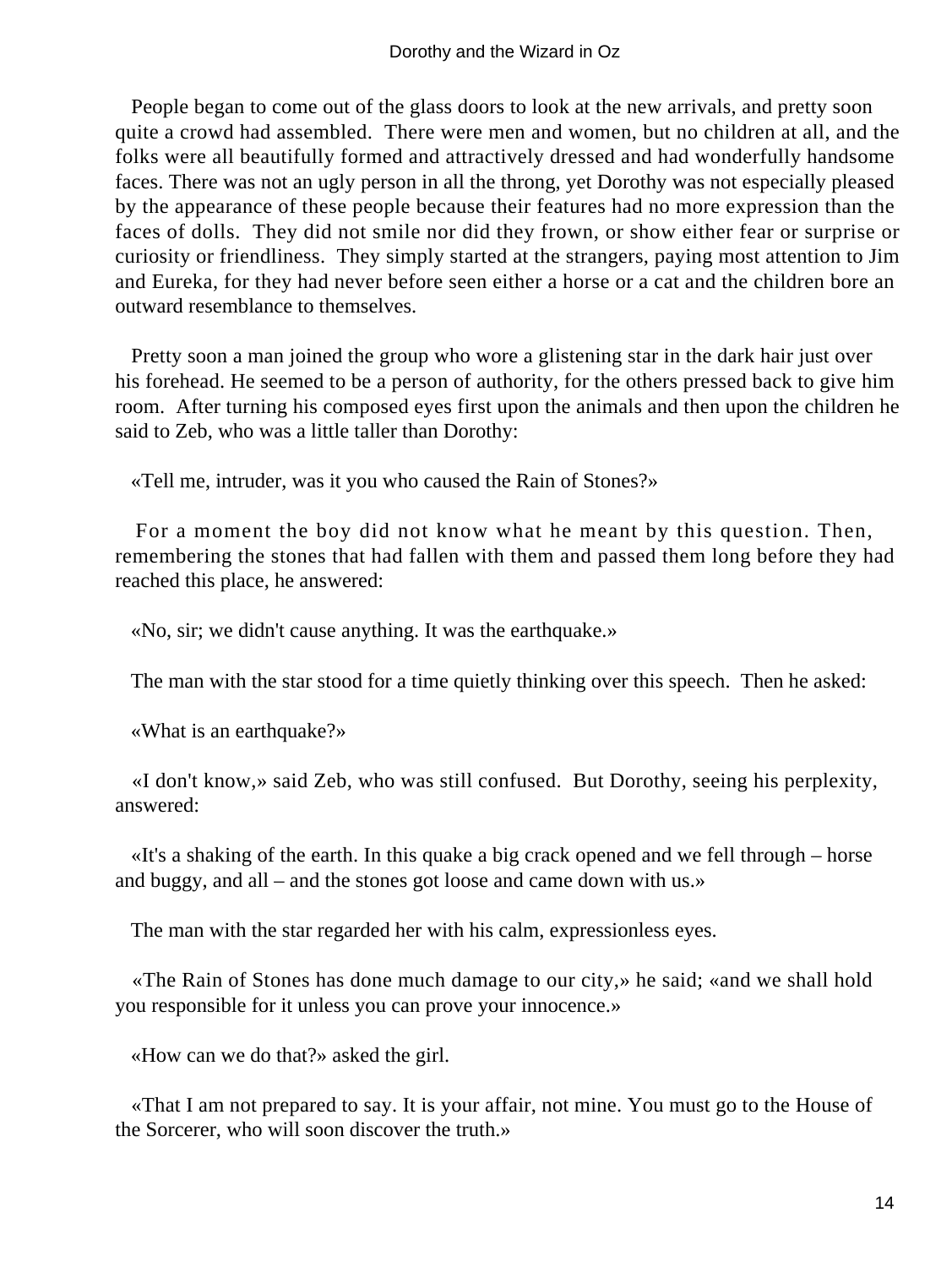«Where is the House of the Sorcerer?» the girl enquired.

«I will lead you to it. Come!»

 He turned and walked down the street, and after a moment's hesitation Dorothy caught Eureka in her arms and climbed into the buggy. The boy took his seat beside her and said: «Gid−dap Jim.»

 As the horse ambled along, drawing the buggy, the people of the glass city made way for them and formed a procession in their rear. Slowly they moved down one street and up another, turning first this way and then that, until they came to an open square in the center of which was a big glass palace having a central dome and four tall spires on each corner.

3. The Arrival Of The Wizard

 The doorway of the glass palace was quite big enough for the horse and buggy to enter, so Zeb drove straight through it and the children found themselves in a lofty hall that was very beautiful. The people at once followed and formed a circle around the sides of the spacious room, leaving the horse and buggy and the man with the star to occupy the center of the hall.

«Come to us, oh, Gwig!» called the man, in a loud voice.

 Instantly a cloud of smoke appeared and rolled over the floor; then it slowly spread and ascended into the dome, disclosing a strange personage seated upon a glass throne just before Jim's nose. He was formed just as were the other inhabitants of this land and his clothing only differed from theirs in being bright yellow. But he had no hair at all, and all over his bald head and face and upon the backs of his hands grew sharp thorns like those found on the branches of rose−bushes. There was even a thorn upon the tip of his nose and he looked so funny that Dorothy laughed when she saw him.

 The Sorcerer, hearing the laugh, looked toward the little girl with cold, cruel eyes, and his glance made her grow sober in an instant.

 «Why have you dared to intrude your unwelcome persons into the secluded Land of the Mangaboos?» he asked, sternly.

«'Cause we couldn't help it,» said Dorothy.

 «Why did you wickedly and viciously send the Rain of Stones to crack and break our houses?» he continued.

«We didn't,» declared the girl.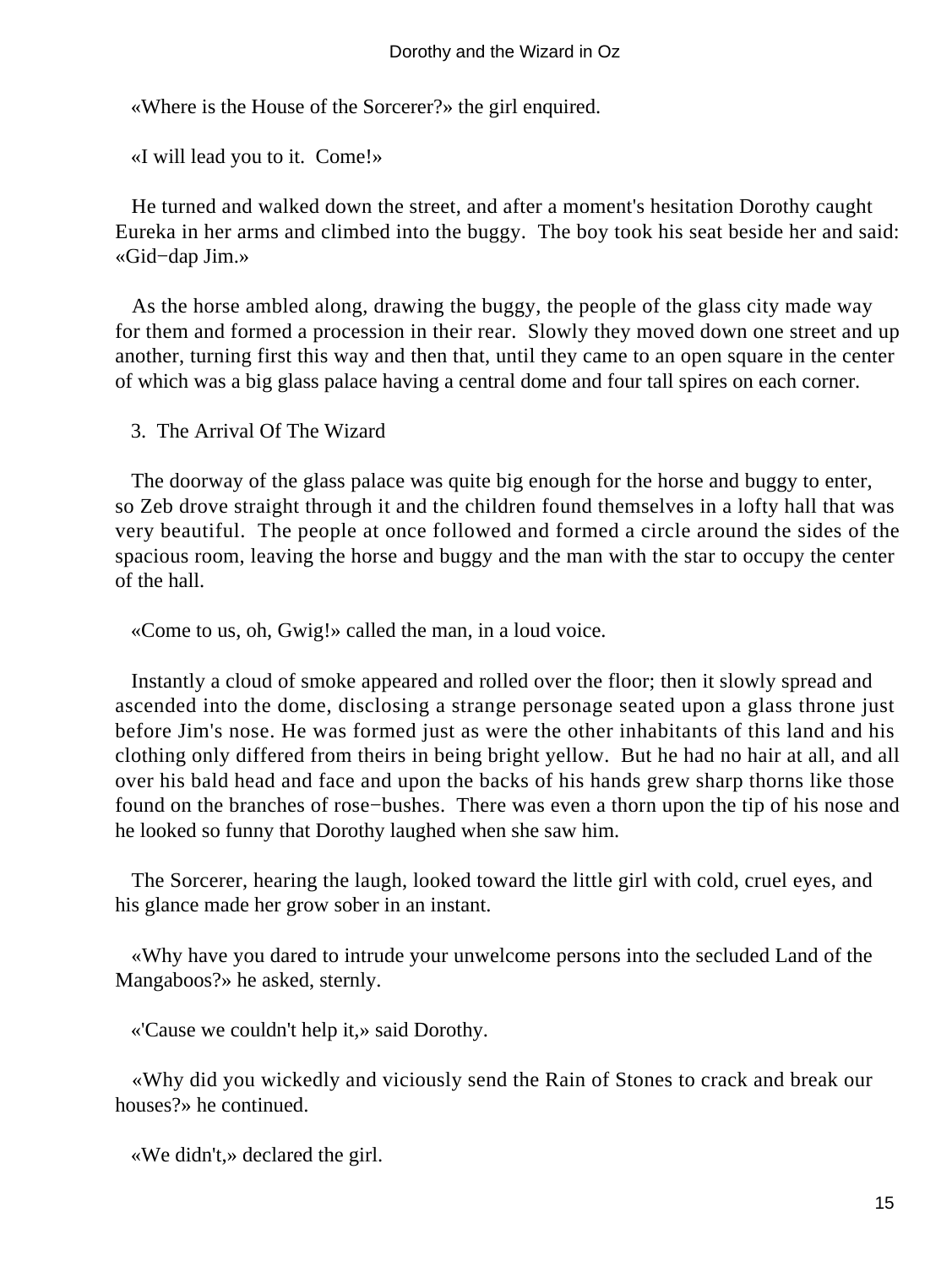«Prove it!» cried the Sorcerer.

 «We don't have to prove it,» answered Dorothy, indignantly. «If you had any sense at all you'd known it was the earthquake.»

 «We only know that yesterday came a Rain of Stones upon us, which did much damage and injured some of our people. Today came another Rain of Stones, and soon after it you appeared among us.»

 «By the way,» said the man with the star, looking steadily at the Sorcerer, «you told us yesterday that there would not be a second Rain of Stones. Yet one has just occurred that was even worse than the first. What is your sorcery good for if it cannot tell us the truth?»

 «My sorcery does tell the truth!» declared the thorn−covered man. «I said there would be but one Rain of Stones. This second one was a Rain of People−and−Horse−and−Buggy. And some stones came with them.»

«Will there be any more Rains?» asked the man with the star.

«No, my Prince.»

«Neither stones nor people?»

«No, my Prince.»

«Are you sure?»

«Quite sure, my Prince. My sorcery tells me so.»

 Just then a man came running into the hall and addressed the Prince after making a low bow.

«More wonders in the air, my Lord,» said he.

 Immediately the Prince and all of his people flocked out of the hall into the street, that they might see what was about to happen. Dorothy and Zeb jumped out of the buggy and ran after them, but the Sorcerer remained calmly in his throne.

 Far up in the air was an object that looked like a balloon. It was not so high as the glowing star of the six colored suns, but was descending slowly through the air – so slowly that at first it scarcely seemed to move.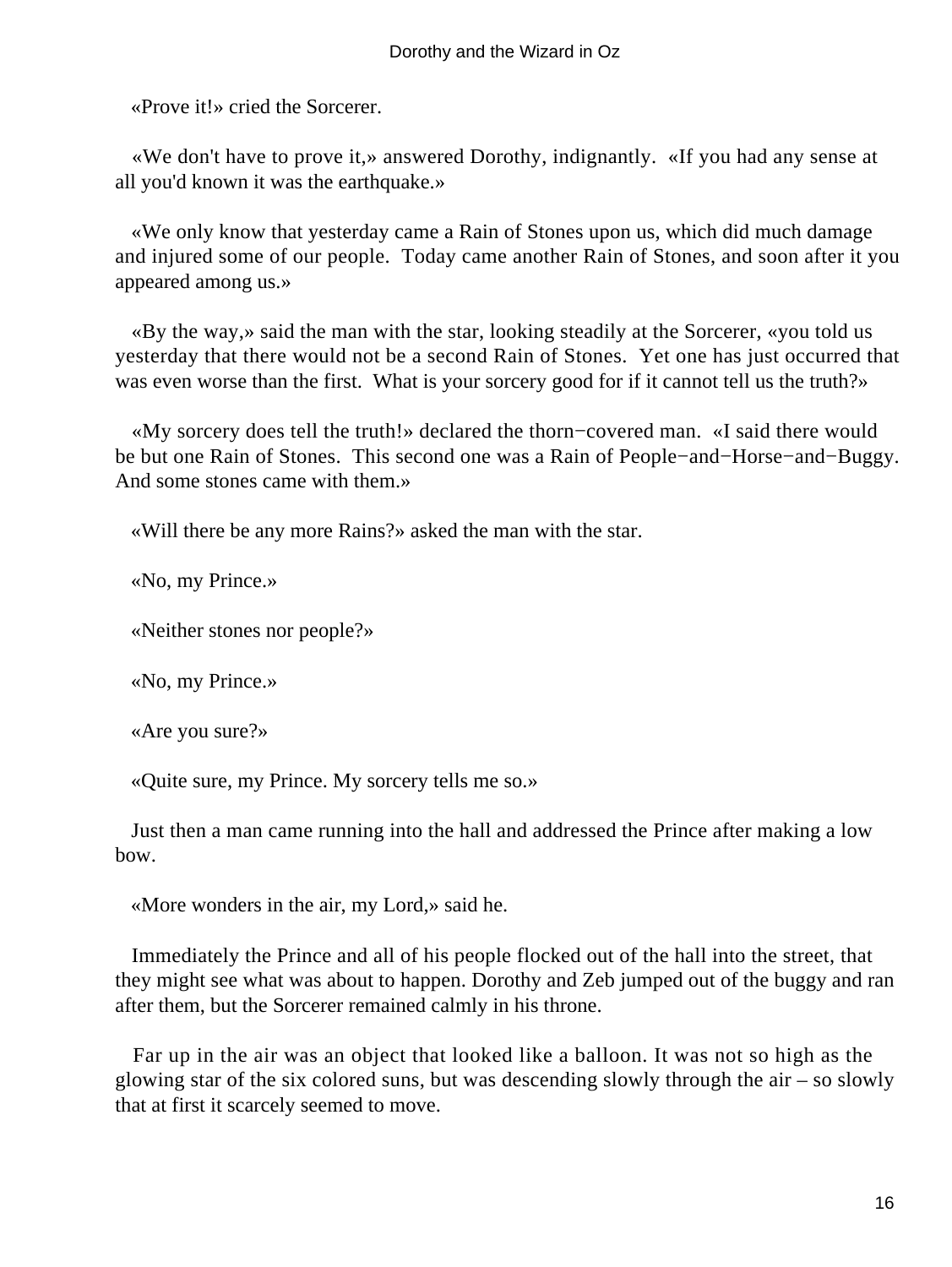The throng stood still and waited. It was all they could do, for to go away and leave that strange sight was impossible; nor could they hurry its fall in any way. The earth children were not noticed, being so near the average size of the Mangaboos, and the horse had remained in the House of the Sorcerer, with Eureka curled up asleep on the seat of the buggy.

 Gradually the balloon grew bigger, which was proof that it was settling down upon the Land of the Mangaboos. Dorothy was surprised to find how patient the people were, for her own little heart was beating rapidly with excitement. A balloon meant to her some other arrival from the surface of the earth, and she hoped it would be some one able to assist her and Zeb out of their difficulties.

 In an hour the balloon had come near enough for her to see a basket suspended below it; in two hours she could see a head looking over the side of the basket; in three hours the big balloon settled slowly into the great square in which they stood and came to rest on the glass pavement.

 Then a little man jumped out of the basket, took off his tall hat, and bowed very gracefully to the crowd of Mangaboos around him. He was quite an old little man and his head was long and entirely bald.

«Why,» cried Dorothy, in amazement, «it's Oz!»

 The little man looked toward her and seemed as much surprised as she was. But he smiled and bowed as he answered:

 «Yes, my dear; I am Oz, the Great and Terrible. Eh? And you are little Dorothy, from Kansas. I remember you very well.»

«Who did you say it was?» whispered Zeb to the girl.

«It's the wonderful Wizard of Oz. Haven't you heard of him?»

Just then the man with the star came and stood before the Wizard.

«Sir,» said he, «why are you here, in the Land of the Mangaboos?»

 «Didn't know what land it was, my son,» returned the other, with a pleasant smile; «and, to be honest, I didn't mean to visit you when I started out. I live on top of the earth, your honor, which is far better than living inside it; but yesterday I went up in a balloon, and when I came down I fell into a big crack in the earth, caused by an earthquake. I had let so much gas out of my balloon that I could not rise again, and in a few minutes the earth closed over my head. So I continued to descend until I reached this place, and if you will show me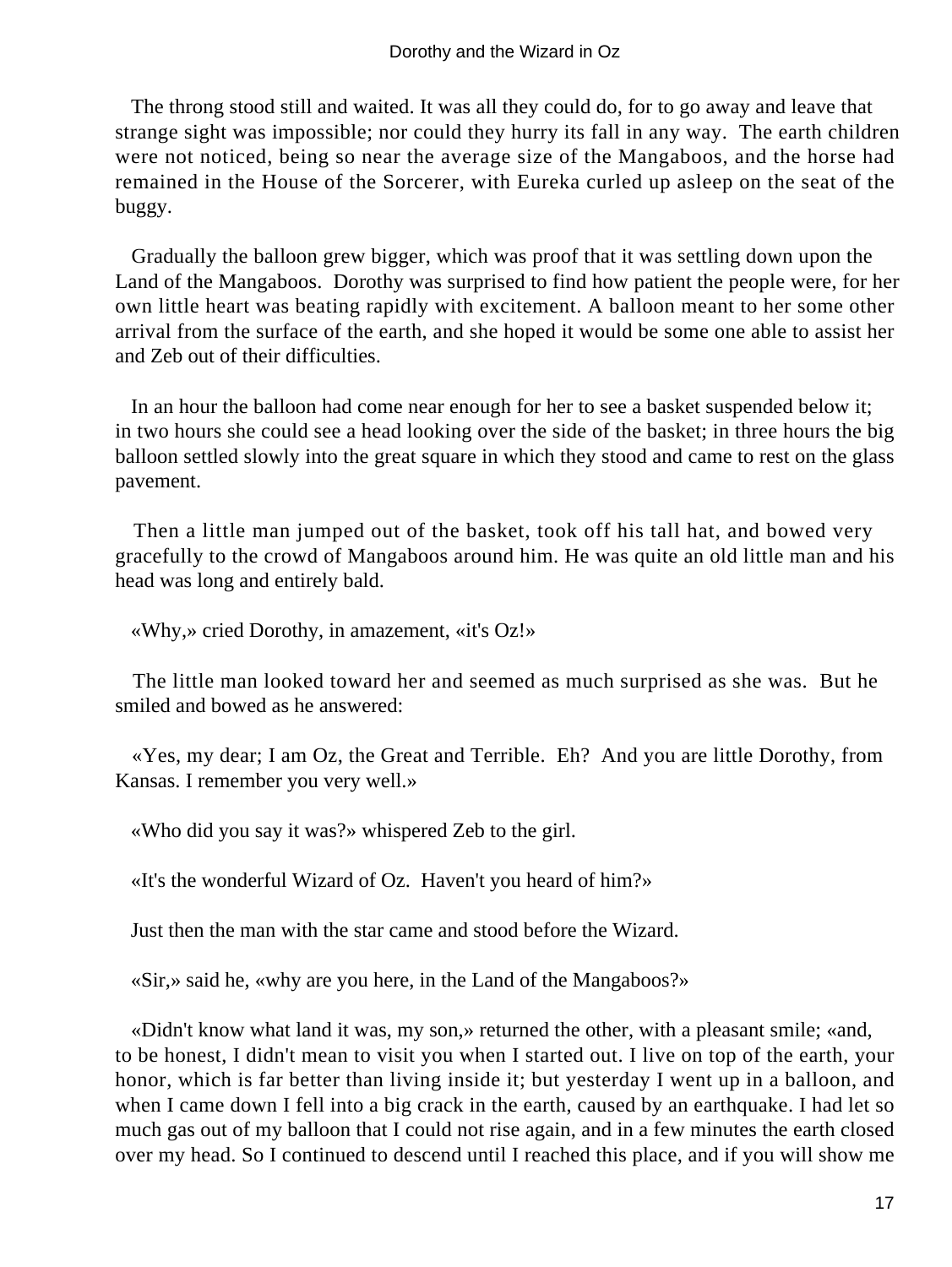a way to get out of it, I'll go with pleasure. Sorry to have troubled you; but it couldn't be helped.»

The Prince had listened with attention. Said he:

 «This child, who is from the crust of the earth, like yourself, called you a Wizard. Is not a Wizard something like a Sorcerer?»

«It's better,» replied Oz, promptly. «One Wizard is worth three Sorcerers.»

 «Ah, you shall prove that,» said the Prince. «We Mangaboos have, at the present time, one of the most wonderful Sorcerers that ever was picked from a bush; but he sometimes makes mistakes. Do you ever make mistakes?»

«Never!» declared the Wizard, boldly.

 «Oh, Oz!» said Dorothy; «you made a lot of mistakes when you were in the marvelous Land of Oz.»

 «Nonsense!» said the little man, turning red – although just then a ray of violet sunlight was on his round face.

«Come with me,» said the Prince to him. «I wish to meet our Sorcerer.»

 The Wizard did not like this invitation, but he could not refuse to accept it. So he followed the Prince into the great domed hall, and Dorothy and Zeb came after them, while the throng of people trooped in also.

 There sat the thorny Sorcerer in his chair of state, and when the Wizard saw him he began to laugh, uttering comical little chuckles.

«What an absurd creature!» he exclaimed.

 «He may look absurd,» said the Prince, in his quiet voice; «but he is an excellent Sorcerer. The only fault I find with him is that he is so often wrong.»

«I am never wrong,» answered the Sorcerer.

 «Only a short time ago you told me there would be no more Rain of Stones or of People,» said the Prince.

«Well, what then?»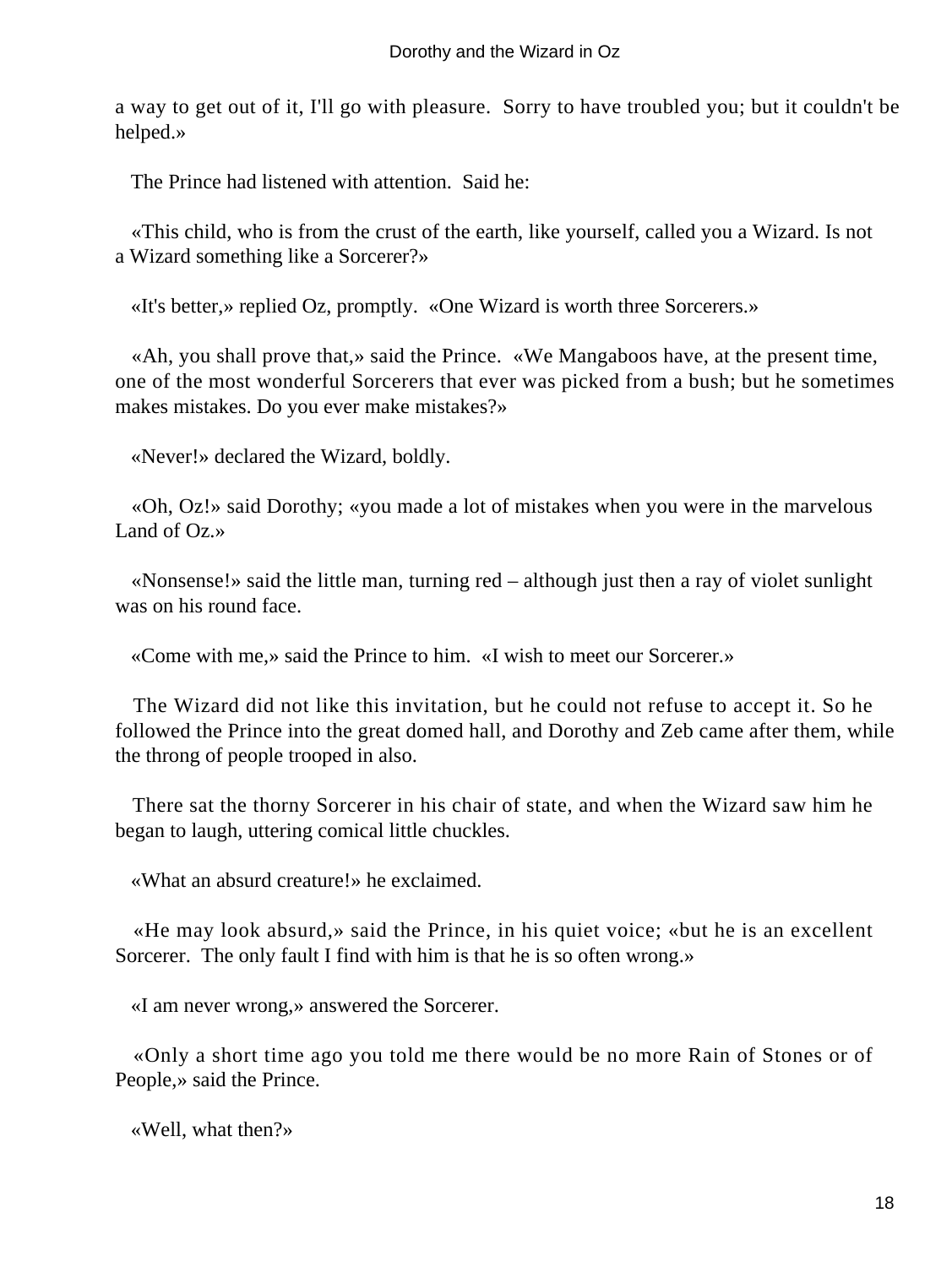«Here is another person descended from the air to prove you were wrong.»

 «One person cannot be called 'people,'» said the Sorcerer. «If two should come out of the sky you might with justice say I was wrong; but unless more than this one appears I will hold that I was right.»

 «Very clever,» said the Wizard, nodding his head as if pleased. «I am delighted to find humbugs inside the earth, just the same as on top of it. Were you ever with a circus, brother?»

«No,» said the Sorcerer.

 «You ought to join one,» declared the little man seriously. «I belong to Bailum Barney's Great Consolidated Shows – three rings in one tent and a menagerie on the side. It's a fine aggregation, I assure you.»

«What do you do?» asked the Sorcerer.

 «I go up in a balloon, usually, to draw the crowds to the circus. But I've just had the bad luck to come out of the sky, skip the solid earth, and land lower down than I intended. But never mind. It isn't everybody who gets a chance to see your Land of the Gabazoos.»

 «Mangaboos,» said the Sorcerer, correcting him. «If you are a Wizard you ought to be able to call people by their right names.»

 «Oh, I'm a Wizard; you may be sure of that. Just as good a Wizard as you are a Sorcerer.»

«That remains to be seen,» said the other.

 «If you are able to prove that you are better,» said the Prince to the little man, «I will make you the Chief Wizard of this domain. Otherwise – »

«What will happen otherwise?» asked the Wizard.

«I will stop you from living and forbid you to be planted,» returned the Prince.

 «That does not sound especially pleasant,» said the little man, looking at the one with the star uneasily. «But never mind. I'll beat Old Prickly, all right.»

 «My name is Gwig,» said the Sorcerer, turning his heartless, cruel eyes upon his rival. «Let me see you equal the sorcery I am about to perform.»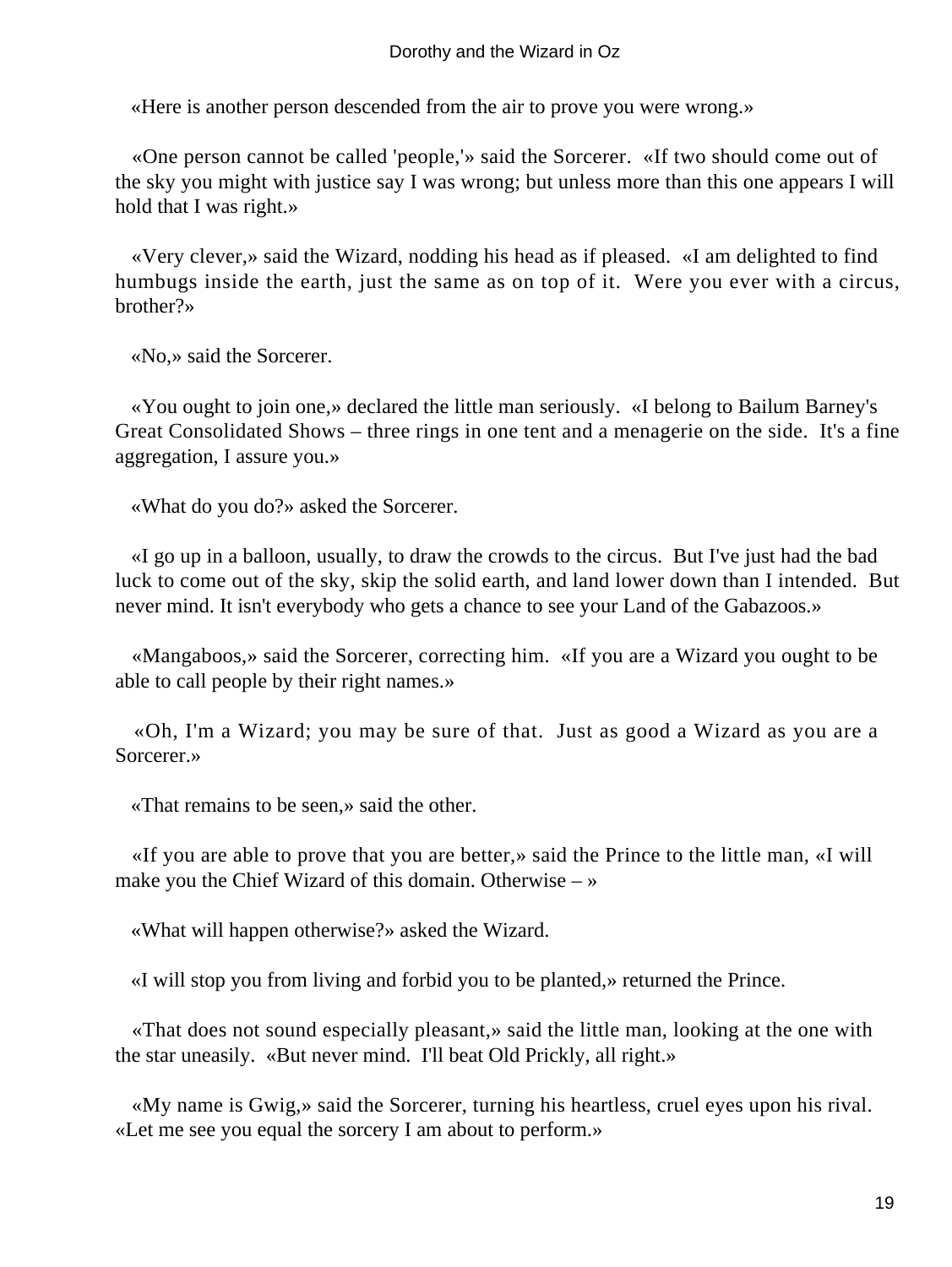He waved a thorny hand and at once the tinkling of bells was heard, playing sweet music. Yet, look where she would, Dorothy could discover no bells at all in the great glass hall.

 The Mangaboo people listened, but showed no great interest. It was one of the things Gwig usually did to prove he was a sorcerer.

Now was the Wizard's turn, so he smiled upon the assemblage and asked:

«Will somebody kindly loan me a hat?»

 No one did, because the Mangaboos did not wear hats, and Zeb had lost his, somehow, in his flight through the air.

«Ahem!» said the Wizard, «will somebody please loan me a handkerchief?»

But they had no handkerchiefs, either.

 «Very good,» remarked the Wizard. «I'll use my own hat, if you please. Now, good people, observe me carefully. You see, there is nothing up my sleeve and nothing concealed about my person. Also, my hat is quite empty.» He took off his hat and held it upside down, shaking it briskly.

«Let me see it,» said the Sorcerer.

He took the hat and examined it carefully, returning it afterward to the Wizard.

«Now,» said the little man, «I will create something out of nothing.»

 He placed the hat upon the glass floor, made a pass with his hand, and then removed the hat, displaying a little white piglet no bigger than a mouse, which began to run around here and there and to grunt and squeal in a tiny, shrill voice.

 The people watched it intently, for they had never seen a pig before, big or little. The Wizard reached out, caught the wee creature in his hand, and holding its head between one thumb and finger and its tail between the other thumb and finger he pulled it apart, each of the two parts becoming a whole and separate piglet in an instant.

 He placed one upon the floor, so that it could run around, and pulled apart the other, making three piglets in all; and then one of these was pulled apart, making four piglets. The Wizard continued this surprising performance until nine tiny piglets were running about at his feet, all squealing and grunting in a very comical way.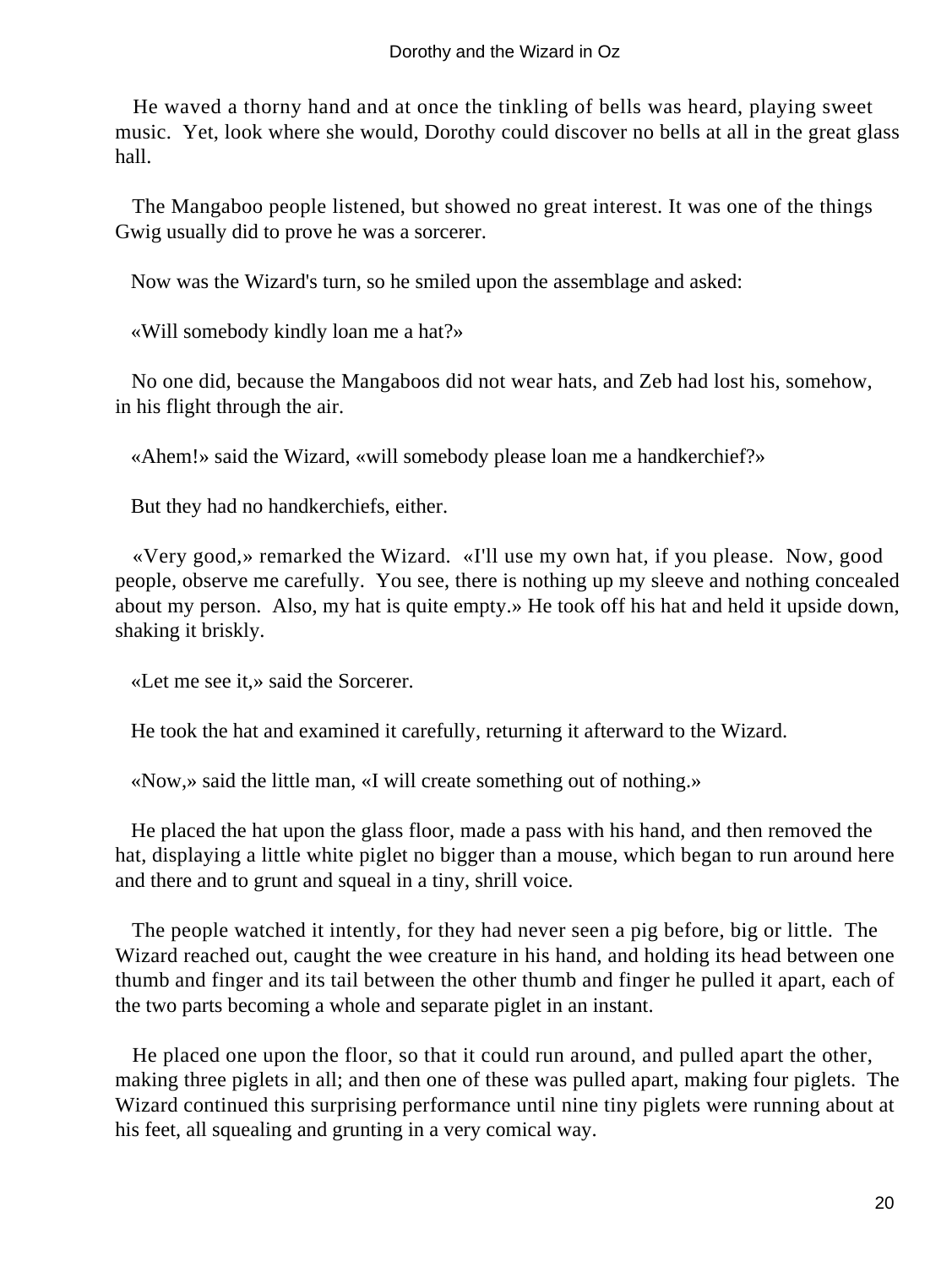«Now,» said the Wizard of Oz, «having created something from nothing, I will make something nothing again.»

With this he caught up two of the piglets and pushed them together, so that the two were one. Then he caught up another piglet and pushed it into the first, where it disappeared. And so, one by one, the nine tiny piglets were pushed together until but a single one of the creatures remained. This the Wizard placed underneath his hat and made a mystic sign above it. When he removed his hat the last piglet had disappeared entirely.

 The little man gave a bow to the silent throng that had watched him, and then the Prince said, in his cold, calm voice:

 «You are indeed a wonderful Wizard, and your powers are greater than those of my Sorcerer.»

«He will not be a wonderful Wizard long,» remarked Gwig.

«Why not?» enquired the Wizard.

 «Because I am going to stop your breath,» was the reply. «I perceive that you are curiously constructed, and that if you cannot breathe you cannot keep alive.»

The little man looked troubled.

«How long will it take you to stop my breath?» he asked.

«About five minutes. I'm going to begin now. Watch me carefully.»

 He began making queer signs and passes toward the Wizard; but the little man did not watch him long. Instead, he drew a leathern case from his pocket and took from it several sharp knives, which he joined together, one after another, until they made a long sword. By the time he had attached a handle to this sword he was having much trouble to breathe, as the charm of the Sorcerer was beginning to take effect.

 So the Wizard lost no more time, but leaping forward he raised the sharp sword, whirled it once or twice around his head, and then gave a mighty stroke that cut the body of the Sorcerer exactly in two.

 Dorothy screamed and expected to see a terrible sight; but as the two halves of the Sorcerer fell apart on the floor she saw that he had no bones or blood inside of him at all, and that the place where he was cut looked much like a sliced turnip or potato.

«Why, he's vegetable!» cried the Wizard, astonished.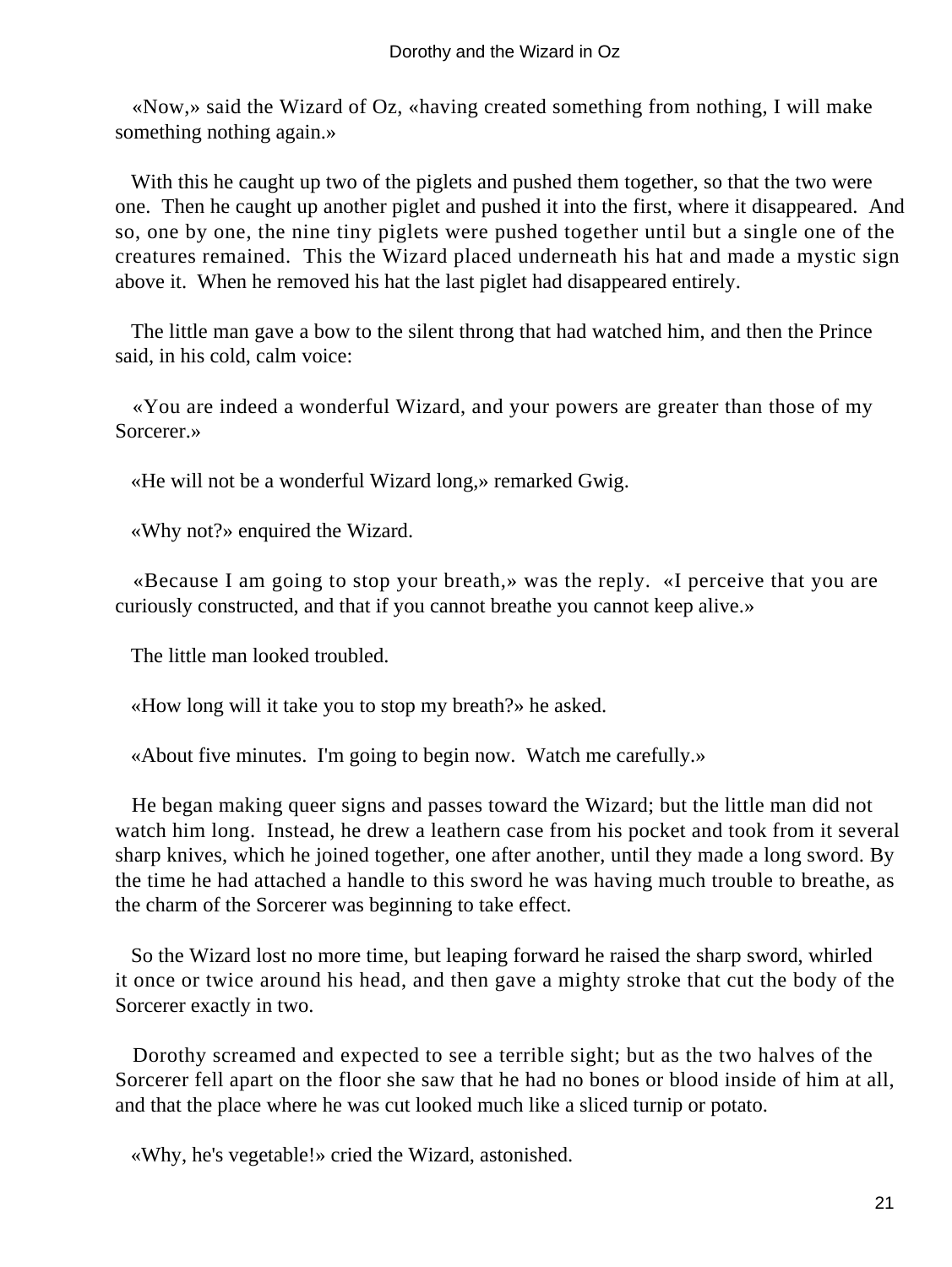«Of course,» said the Prince. «We are all vegetable, in this country. Are you not vegetable, also?»

 «No,» answered the Wizard. «People on top of the earth are all meat. Will your Sorcerer die?»

 «Certainly, sir. He is really dead now, and will wither very quickly. So we must plant him at once, that other Sorcerers may grow upon his bush,» continued the Prince.

«What do you mean by that?» asked the little Wizard, greatly puzzled.

 «If you will accompany me to our public gardens,» replied the Prince, «I will explain to you much better than I can here the mysteries of our Vegetable Kingdom.»

4. The Vegetable Kingdom

 After the Wizard had wiped the dampness from his sword and taken it apart and put the pieces into their leathern case again, the man with the star ordered some of his people to carry the two halves of the Sorcerer to the public gardens.

 Jim pricked up his ears when he heard they were going to the gardens, and wanted to join the party, thinking he might find something proper to eat; so Zeb put down the top of the buggy and invited the Wizard to ride with them. The seat was amply wide enough for the little man and the two children, and when Jim started to leave the hall the kitten jumped upon his back and sat there quite contentedly.

 So the procession moved through the streets, the bearers of the Sorcerer first, the Prince next, then Jim drawing the buggy with the strangers inside of it, and last the crowd of vegetable people who had no hearts and could neither smile nor frown.

 The glass city had several fine streets, for a good many people lived there; but when the procession had passed through these it came upon a broad plain covered with gardens and watered by many pretty brooks that flowed through it. There were paths through these gardens, and over some of the brooks were ornamental glass bridges.

 Dorothy and Zeb now got out of the buggy and walked beside the Prince, so that they might see and examine the flowers and plants better.

«Who built these lovely bridges?» asked the little girl.

«No one built them,» answered the man with the star. «They grow.»

«That's queer,» said she. «Did the glass houses in your city grow, too?»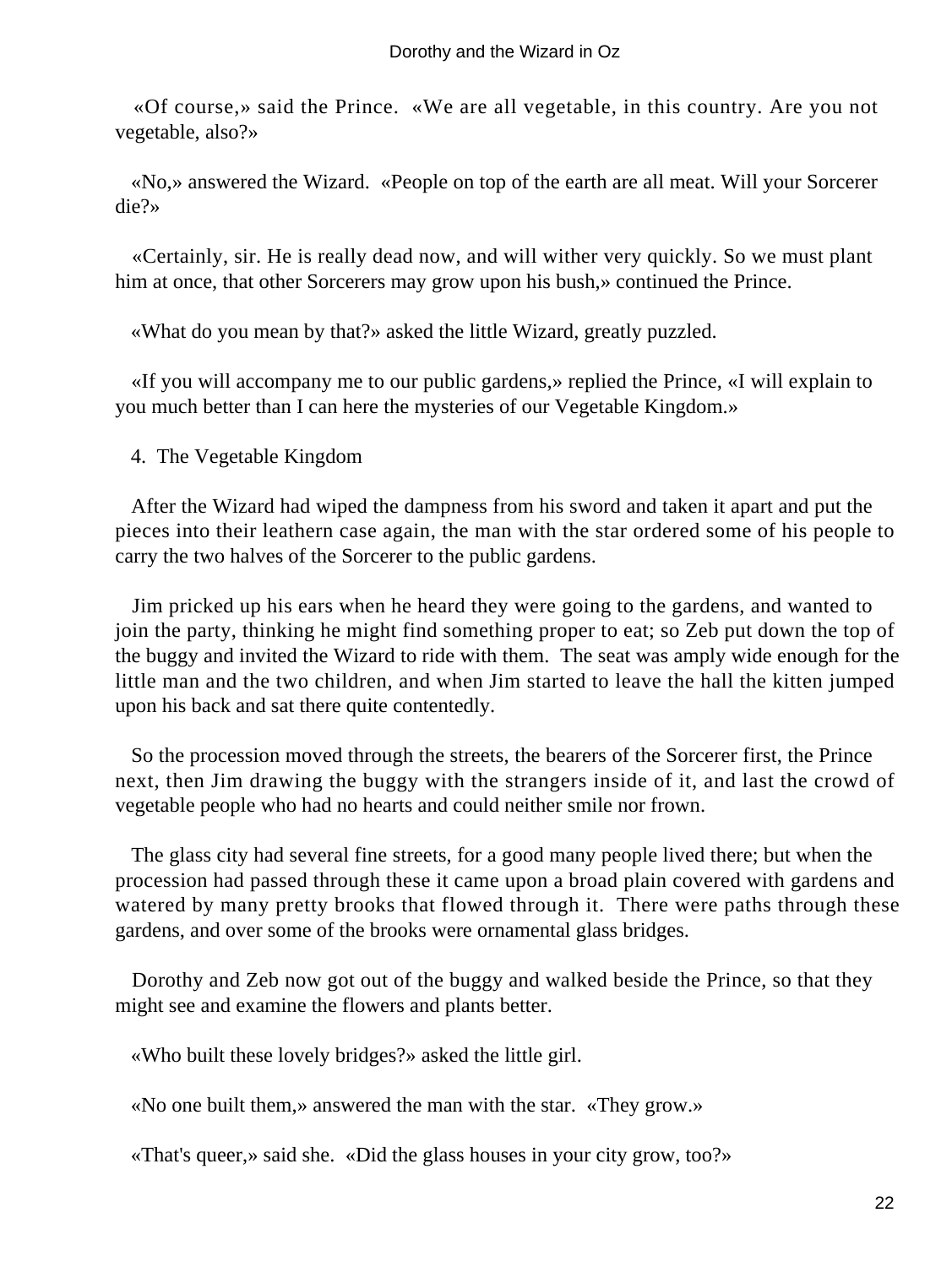«Of course,» he replied. «But it took a good many years for them to grow as large and fine as they are now. That is why we are so angry when a Rain of Stones comes to break our towers and crack our roofs.»

«Can't you mend them?» she enquired.

«No; but they will grow together again, in time, and we must wait until they do.»

 They first passed through many beautiful gardens of flowers, which grew nearest the city; but Dorothy could hardly tell what kind of flowers they were, because the colors were constantly changing under the shifting lights of the six suns. A flower would be pink one second, white the next, then blue or yellow; and it was the same way when they came to the plants, which had broad leaves and grew close to the ground.

 When they passed over a field of grass Jim immediately stretched down his head and began to nibble.

 «A nice country this is,» he grumbled, «where a respectable horse has to eat pink grass!»

«It's violet,» said the Wizard, who was in the buggy.

«Now it's blue,» complained the horse. «As a matter of fact, I'm eating rainbow grass.»

«How does it taste?» asked the Wizard.

 «Not bad at all,» said Jim. «If they give me plenty of it I'll not complain about its color.»

 By this time the party had reached a freshly plowed field, and the Prince said to Dorothy:

«This is our planting−ground.»

 Several Mangaboos came forward with glass spades and dug a hole in the ground. Then they put the two halves of the Sorcerer into it and covered him up. After that other people brought water from a brook and sprinkled the earth.

 «He will sprout very soon,» said the Prince, «and grow into a large bush, from which we shall in time be able to pick several very good sorcerers.»

«Do all your people grow on bushes?» asked the boy.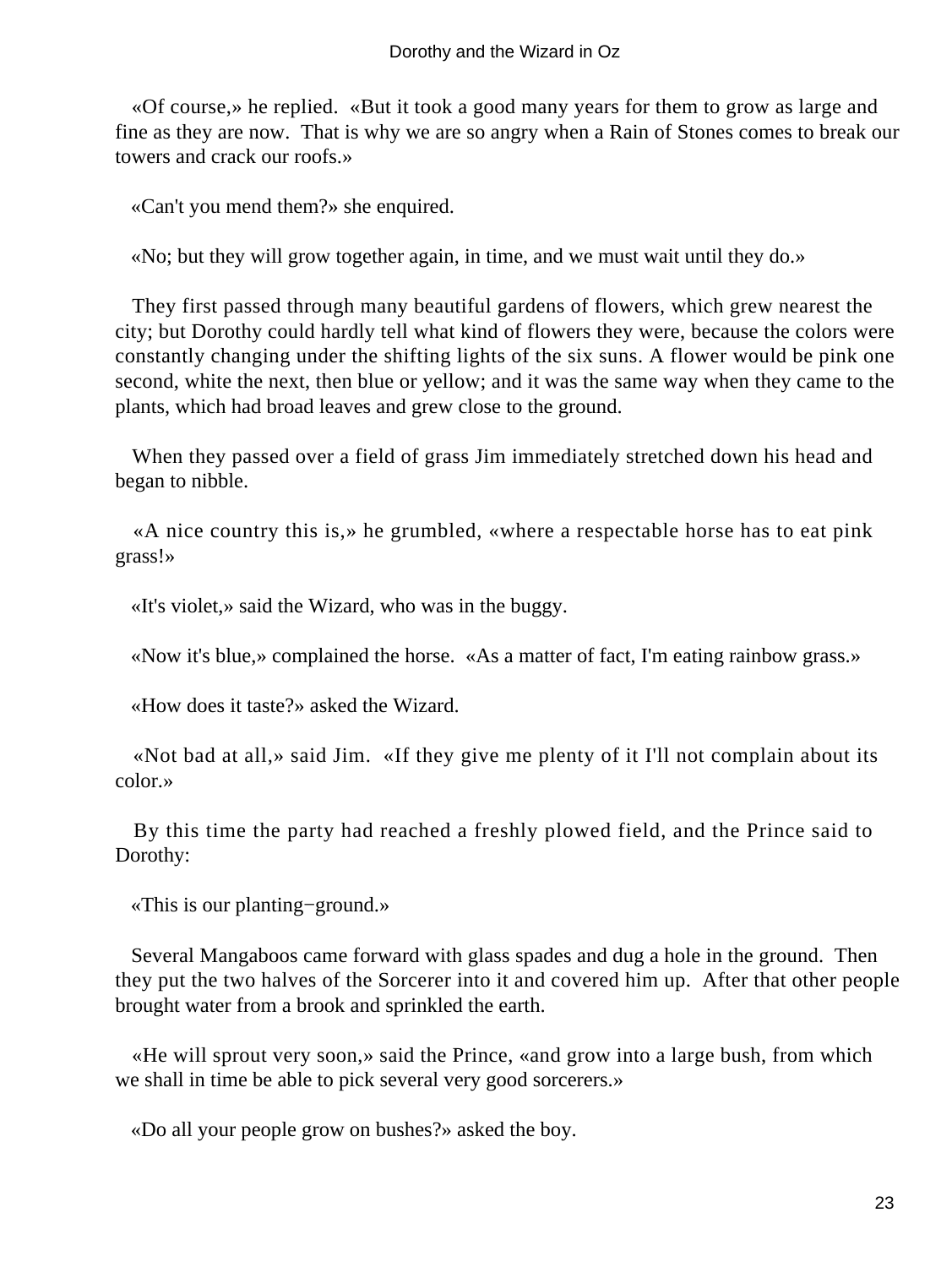«Certainly,» was the reply. «Do not all people grow upon bushes where you came from, on the outside of the earth?»

«Not that I ever hear of.»

 «How strange! But if you will come with me to one of our folk gardens I will show you the way we grow in the Land of the Mangaboos.»

 It appeared that these odd people, while they were able to walk through the air with ease, usually moved upon the ground in the ordinary way. There were no stairs in their houses, because they did not need them, but on a level surface they generally walked just as we do.

 The little party of strangers now followed the Prince across a few more of the glass bridges and along several paths until they came to a garden enclosed by a high hedge. Jim had refused to leave the field of grass, where he was engaged in busily eating; so the Wizard got out of the buggy and joined Zeb and Dorothy, and the kitten followed demurely at their heels.

 Inside the hedge they came upon row after row of large and handsome plants with broad leaves gracefully curving until their points nearly reached the ground. In the center of each plant grew a daintily dressed Mangaboo, for the clothing of all these creatures grew upon them and was attached to their bodies.

 The growing Mangaboos were of all sizes, from the blossom that had just turned into a wee baby to the full−grown and almost ripe man or woman. On some of the bushes might be seen a bud, a blossom, a baby, a half−grown person and a ripe one; but even those ready to pluck were motionless and silent, as if devoid of life. This sight explained to Dorothy why she had seen no children among the Mangaboos, a thing she had until now been unable to account for.

 «Our people do not acquire their real life until they leave their bushes,» said the Prince. «You will notice they are all attached to the plants by the soles of their feet, and when they are quite ripe they are easily separated from the stems and at once attain the powers of motion and speech. So while they grow they cannot be said to really live, and they must be picked before they can become good citizens.»

«How long do you live, after you are picked?» asked Dorothy.

 «That depends upon the care we take of ourselves,» he replied. «If we keep cool and moist, and meet with no accidents, we often live for five years. I've been picked over six years, but our family is known to be especially long lived.»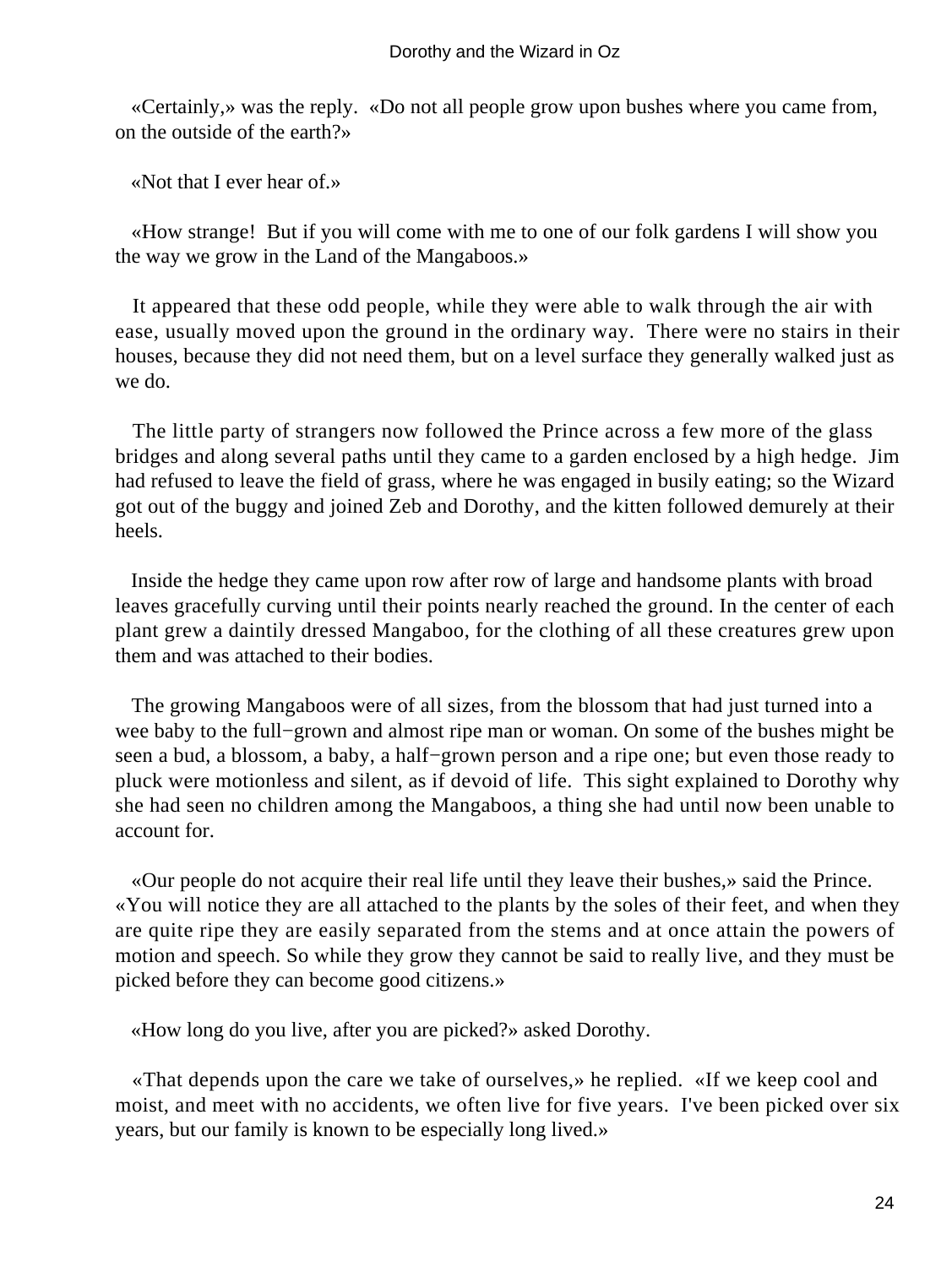«Do you eat?» asked the boy.

 «Eat! No, indeed. We are quite solid inside our bodies, and have no need to eat, any more than does a potato.»

«But the potatoes sometimes sprout,» said Zeb.

 «And sometimes we do,» answered the Prince; «but that is considered a great misfortune, for then we must be planted at once.»

«Where did you grow?» asked the Wizard.

«I will show you,» was the reply. «Step this way, please.»

 He led them within another but smaller circle of hedge, where grew one large and beautiful bush.

 «This,» said he, «is the Royal Bush of the Mangaboos. All of our Princes and Rulers have grown upon this one bush from time immemorial.»

 They stood before it in silent admiration. On the central stalk stood poised the figure of a girl so exquisitely formed and colored and so lovely in the expression of her delicate features that Dorothy thought she had never seen so sweet and adorable a creature in all her life. The maiden's gown was soft as satin and fell about her in ample folds, while dainty lace−like traceries trimmed the bodice and sleeves. Her flesh was fine and smooth as polished ivory, and her poise expressed both dignity and grace.

«Who is this?» asked the Wizard, curiously.

 The Prince had been staring hard at the girl on the bush. Now he answered, with a touch of uneasiness in his cold tones:

 «She is the Ruler destined to be my successor, for she is a Royal Princess. When she becomes fully ripe I must abandon the sovereignty of the Mangaboos to her.»

«Isn't she ripe now?» asked Dorothy.

He hesitated.

 «Not quite,» said he, finally. «It will be several days before she needs to be picked, or at least that is my judgment. I am in no hurry to resign my office and be planted, you may be sure.»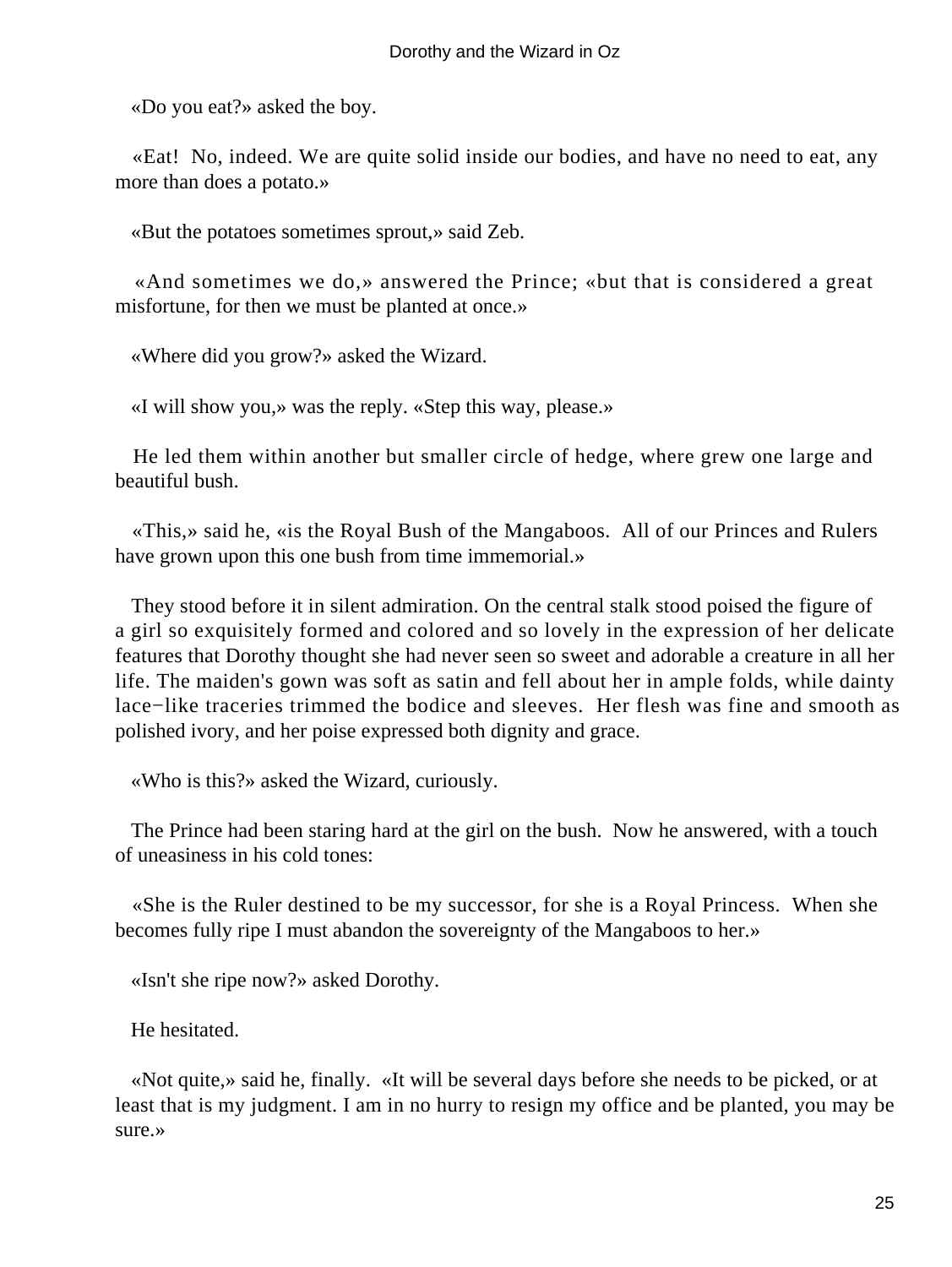«Probably not,» declared the Wizard, nodding.

 «This is one of the most unpleasant things about our vegetable lives,» continued the Prince, with a sigh, «that while we are in our full prime we must give way to another, and be covered up in the ground to sprout and grow and give birth to other people.»

 «I'm sure the Princess is ready to be picked,» asserted Dorothy, gazing hard at the beautiful girl on the bush. «She's as perfect as she can be.»

 «Never mind,» answered the Prince, hastily, «she will be all right for a few days longer, and it is best for me to rule until I can dispose of you strangers, who have come to our land uninvited and must be attended to at once.»

«What are you going to do with us?» asked Zeb.

 «That is a matter I have not quite decided upon,» was the reply. «I think I shall keep this Wizard until a new Sorcerer is ready to pick, for he seems quite skillful and may be of use to us. But the rest of you must be destroyed in some way, and you cannot be planted, because I do not wish horses and cats and meat people growing all over our country.»

«You needn't worry,» said Dorothy. «We wouldn't grow under ground, I'm sure.»

«But why destroy my friends?» asked the little Wizard. «Why not let them live?»

 «They do not belong here,» returned the Prince. «They have no right to be inside the earth at all.»

«We didn't ask to come down here; we fell,» said Dorothy.

«That is no excuse,» declared the Prince, coldly.

 The children looked at each other in perplexity, and the Wizard sighed. Eureka rubbed her paw on her face and said in her soft, purring voice:

 «He won't need to destroy ME, for if I don't get something to eat pretty soon I shall starve to death, and so save him the trouble.»

«If he planted you, he might grow some cat−tails,» suggested the Wizard.

«Oh, Eureka! perhaps we can find you some milk−weeds to eat,» said the boy.

«Phoo!» snarled the kitten; «I wouldn't touch the nasty things!»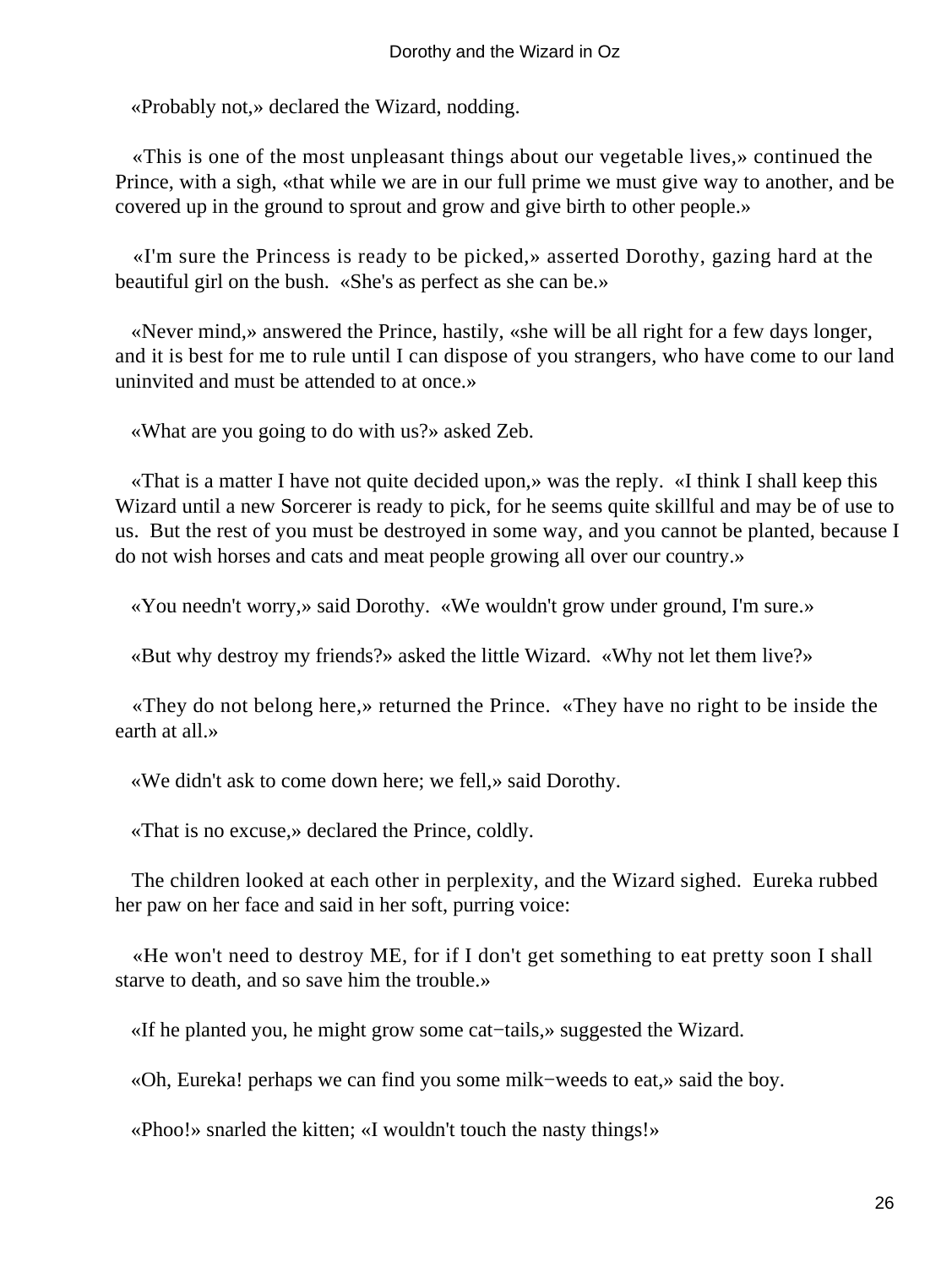«You don't need milk, Eureka,» remarked Dorothy; «you are big enough now to eat any kind of food.»

«If I can get it,» added Eureka.

 «I'm hungry myself,» said Zeb. «But I noticed some strawberries growing in one of the gardens, and some melons in another place. These people don't eat such things, so perhaps on our way back they will let us get them.»

 «Never mind your hunger,» interrupted the Prince. «I shall order you destroyed in a few minutes, so you will have no need to ruin our pretty melon vines and berry bushes. Follow me, please, to meet your doom.»

5. Dorothy Picks the Princess

 The words of the cold and moist vegetable Prince were not very comforting, and as he spoke them he turned away and left the enclosure. The children, feeling sad and despondent, were about to follow him when the Wizard touched Dorothy softly on her shoulder.

«Wait!» he whispered.

«What for?» asked the girl.

 «Suppose we pick the Royal Princess,» said the Wizard. «I'm quite sure she's ripe, and as soon as she comes to life she will be the Ruler, and may treat us better than that heartless Prince intends to.»

 «All right!» exclaimed Dorothy, eagerly. «Let's pick her while we have the chance, before the man with the star comes back.»

 So together they leaned over the great bush and each of them seized one hand of the lovely Princess.

 «Pull!» cried Dorothy, and as they did so the royal lady leaned toward them and the stems snapped and separated from her feet. She was not at all heavy, so the Wizard and Dorothy managed to lift her gently to the ground.

 The beautiful creature passed her hands over her eyes an instant, tucked in a stray lock of hair that had become disarranged, and after a look around the garden made those present a gracious bow and said, in a sweet but even toned voice:

«I thank you very much.»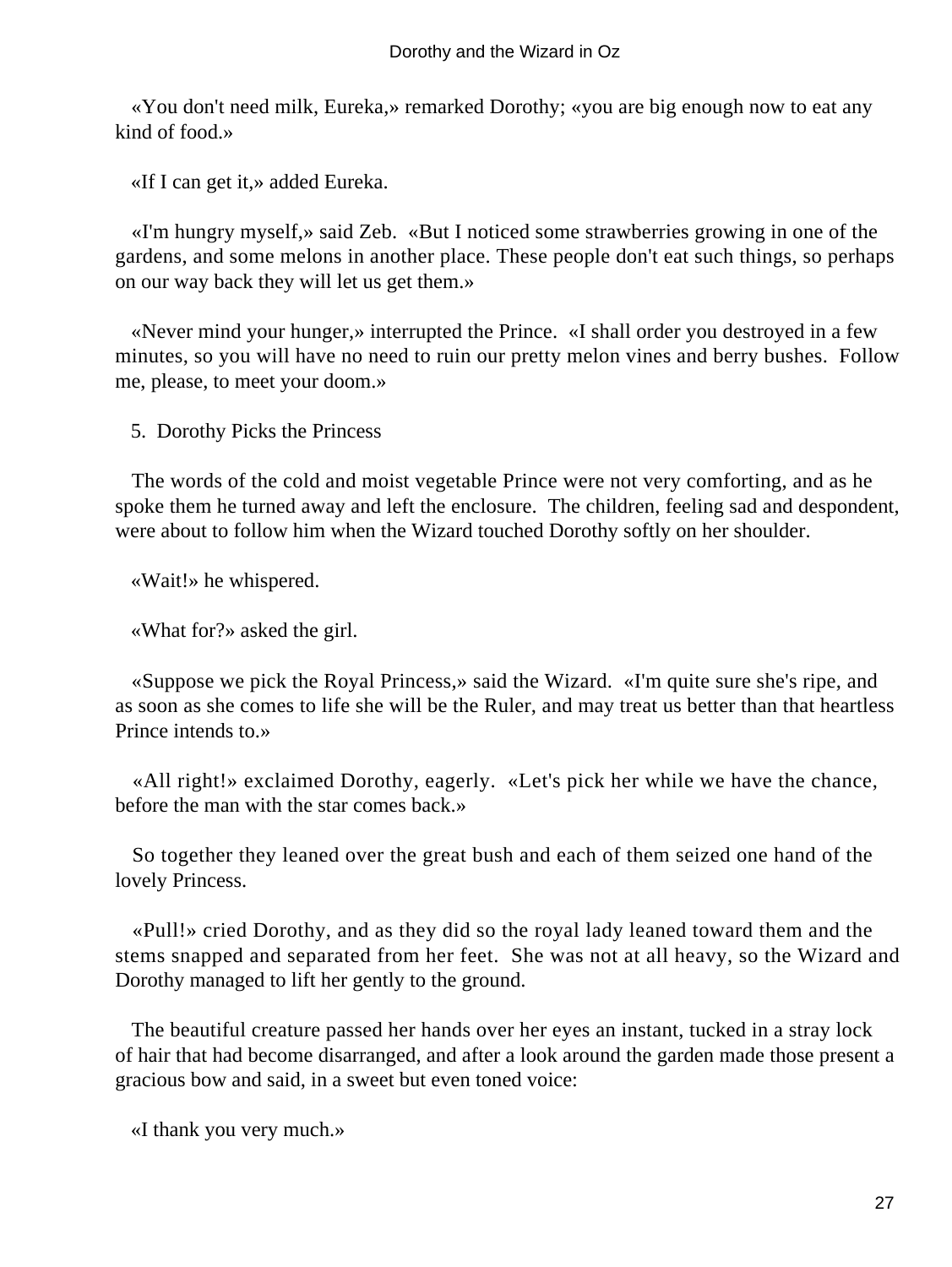«We salute your Royal Highness!» cried the Wizard, kneeling and kissing her hand.

 Just then the voice of the Prince was heard calling upon them to hasten, and a moment later he returned to the enclosure, followed by a number of his people.

 Instantly the Princess turned and faced him, and when he saw that she was picked the Prince stood still and began to tremble.

 «Sir,» said the Royal Lady, with much dignity, «you have wronged me greatly, and would have wronged me still more had not these strangers come to my rescue. I have been ready for picking all the past week, but because you were selfish and desired to continue your unlawful rule, you left me to stand silent upon my bush.»

«I did not know that you were ripe,» answered the Prince, in a low voice.

«Give me the Star of Royalty!» she commanded.

 Slowly he took the shining star from his own brow and placed it upon that of the Princess. Then all the people bowed low to her, and the Prince turned and walked away alone. What became of him afterward our friends never knew.

 The people of Mangaboo now formed themselves into a procession and marched toward the glass city to escort their new ruler to her palace and to perform those ceremonies proper to the occasion. But while the people in the procession walked upon the ground the Princess walked in the air just above their heads, to show that she was a superior being and more exalted than her subjects.

 No one now seemed to pay any attention to the strangers, so Dorothy and Zeb and the Wizard let the train pass on and then wandered by themselves into the vegetable gardens. They did not bother to cross the bridges over the brooks, but when they came to a stream they stepped high and walked in the air to the other side. This was a very interesting experience to them, and Dorothy said:

«I wonder why it is that we can walk so easily in the air.»

 «Perhaps,» answered the Wizard, «it is because we are close to the center of the earth, where the attraction of gravitation is very slight. But I've noticed that many queer things happen in fairy countries.»

«Is this a fairy country?» asked the boy.

 «Of course it is,» returned Dorothy promptly. «Only a fairy country could have veg'table people; and only in a fairy country could Eureka and Jim talk as we do.»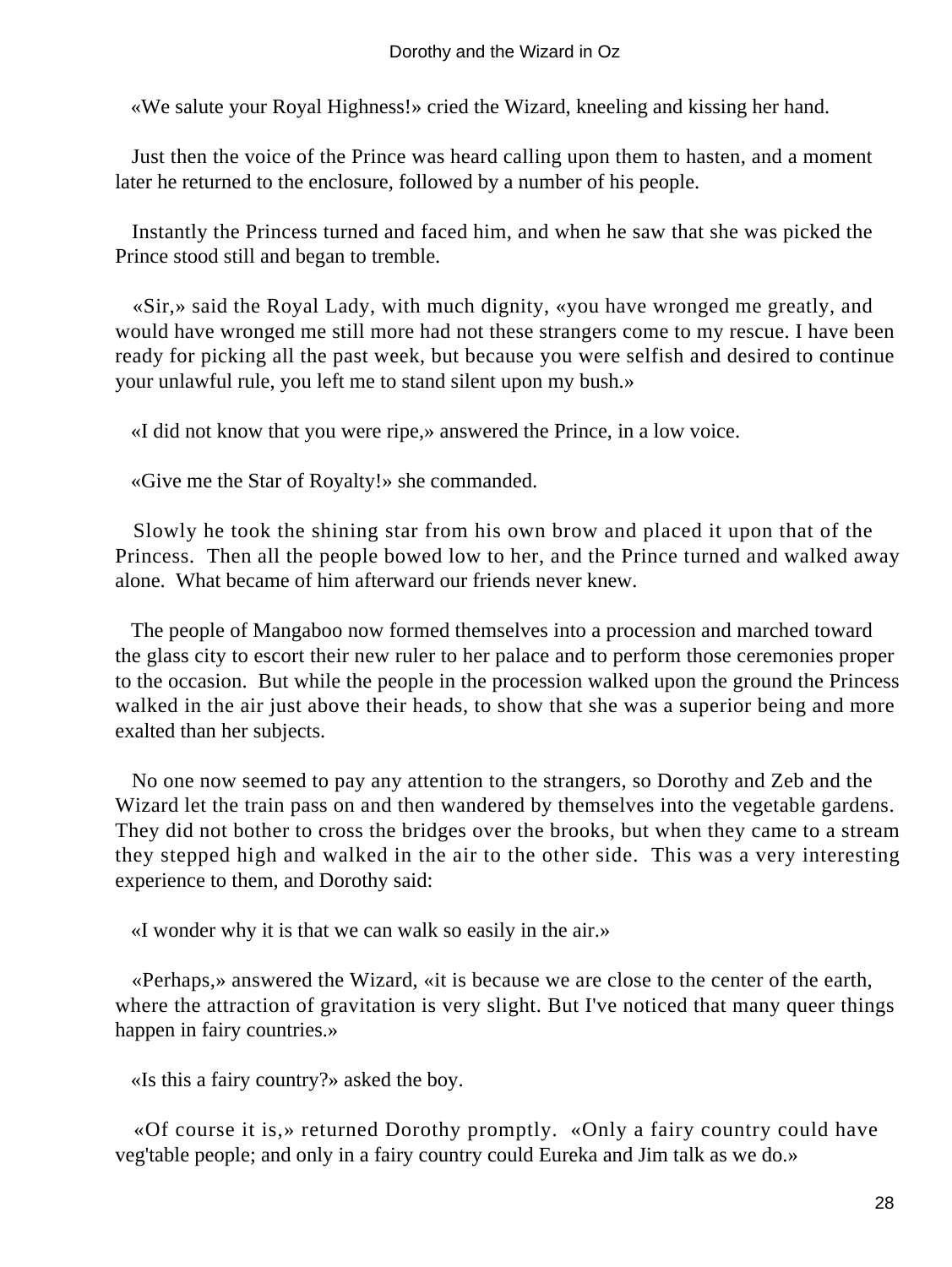«That's true,» said Zeb, thoughtfully.

 In the vegetable gardens they found the strawberries and melons, and several other unknown but delicious fruits, of which they ate heartily. But the kitten bothered them constantly by demanding milk or meat, and called the Wizard names because he could not bring her a dish of milk by means of his magical arts.

As they sat upon the grass watching Jim, who was still busily eating, Eureka said:

«I don't believe you are a Wizard at all!»

 «No,» answered the little man, «you are quite right. In the strict sense of the word I am not a Wizard, but only a humbug.»

 «The Wizard of Oz has always been a humbug,» agreed Dorothy. «I've known him for a long time.»

 «If that is so,» said the boy, «how could he do that wonderful trick with the nine tiny piglets?»

«Don't know,» said Dorothy, «but it must have been humbug.»

 «Very true,» declared the Wizard, nodding at her. «It was necessary to deceive that ugly Sorcerer and the Prince, as well as their stupid people; but I don't mind telling you, who are my friends, that the thing was only a trick.»

«But I saw the little pigs with my own eyes!» exclaimed Zeb.

«So did I,» purred the kitten.

 «To be sure,» answered the Wizard. «You saw them because they were there. They are in my inside pocket now. But the pulling of them apart and pushing them together again was only a sleight−of−hand trick.»

«Let's see the pigs,» said Eureka, eagerly.

 The little man felt carefully in his pocket and pulled out the tiny piglets, setting them upon the grass one by one, where they ran around and nibbled the tender blades.

«They're hungry, too,» he said.

«Oh, what cunning things!» cried Dorothy, catching up one and petting it.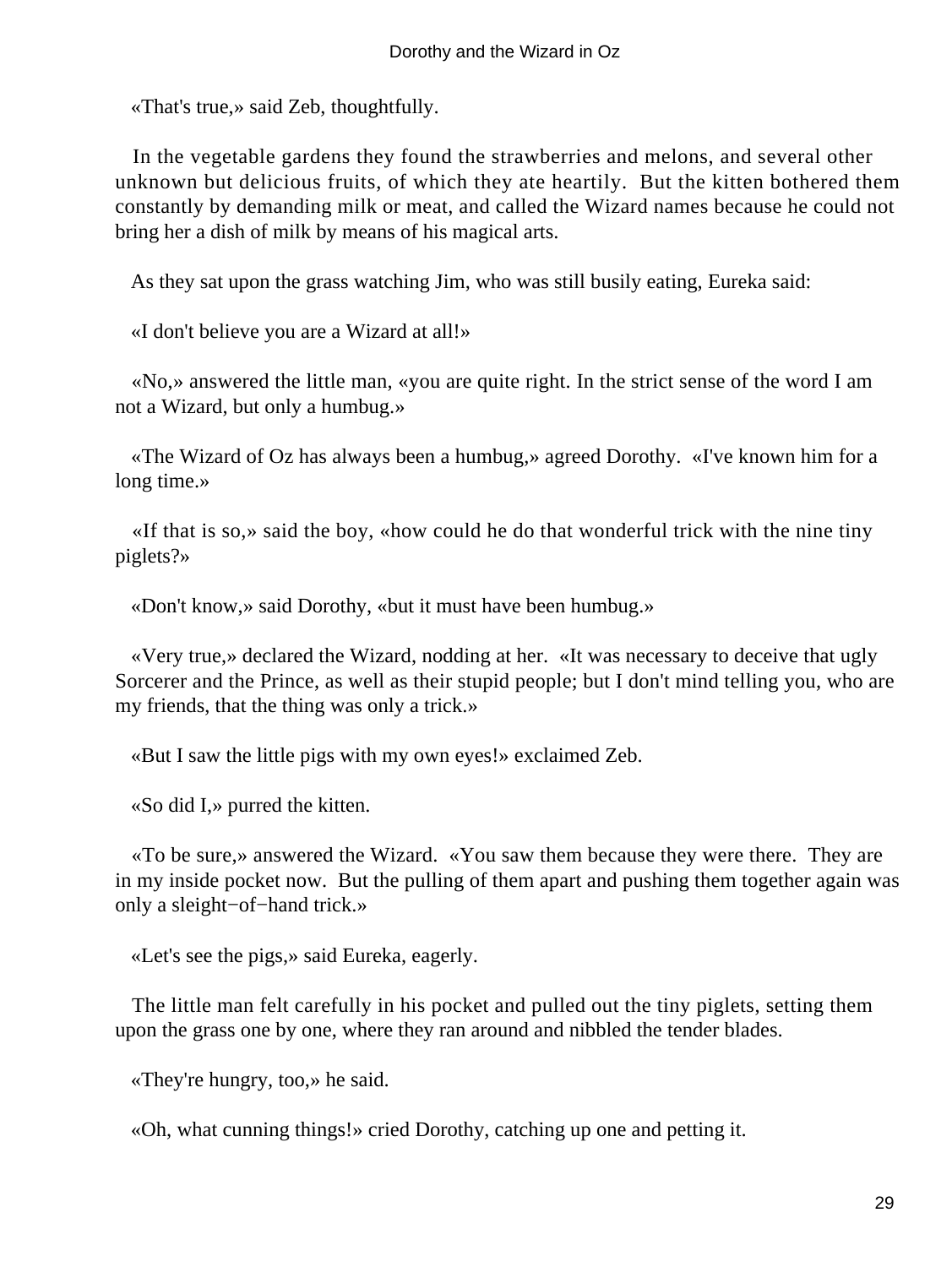«Be careful!» said the piglet, with a squeal, «you're squeezing me!»

 «Dear me!» murmured the Wizard, looking at his pets in astonishment. «They can actually talk!»

«May I eat one of them?» asked the kitten, in a pleading voice. «I'm awfully hungry.»

 «Why, Eureka,» said Dorothy, reproachfully, «what a cruel question! It would be dreadful to eat these dear little things.»

 «I should say so!» grunted another of the piglets, looking uneasily at the kitten; «cats are cruel things.»

«I'm not cruel,» replied the kitten, yawning. «I'm just hungry.»

 «You cannot eat my piglets, even if you are starving,» declared the little man, in a stern voice. «They are the only things I have to prove I'm a wizard.»

 «How did they happen to be so little?» asked Dorothy. «I never saw such small pigs before.»

 «They are from the Island of Teenty−Weent,» said the Wizard, «where everything is small because it's a small island. A sailor brought them to Los Angeles and I gave him nine tickets to the circus for them.»

 «But what am I going to eat?» wailed the kitten, sitting in front of Dorothy and looking pleadingly into her face. «There are no cows here to give milk; or any mice, or even grasshoppers. And if I can't eat the piglets you may as well plant me at once and raise catsup.»

 «I have an idea,» said the Wizard, «that there are fishes in these brooks. Do you like fish?»

 «Fish!» cried the kitten. «Do I like fish? Why, they're better than piglets – or even milk!»

«Then I'll try to catch you some,» said he.

«But won't they be veg'table, like everything else here?» asked the kitten.

 «I think not. Fishes are not animals, and they are as cold and moist as the vegetables themselves. There is no reason, that I can see, why they may not exist in the waters of this strange country.»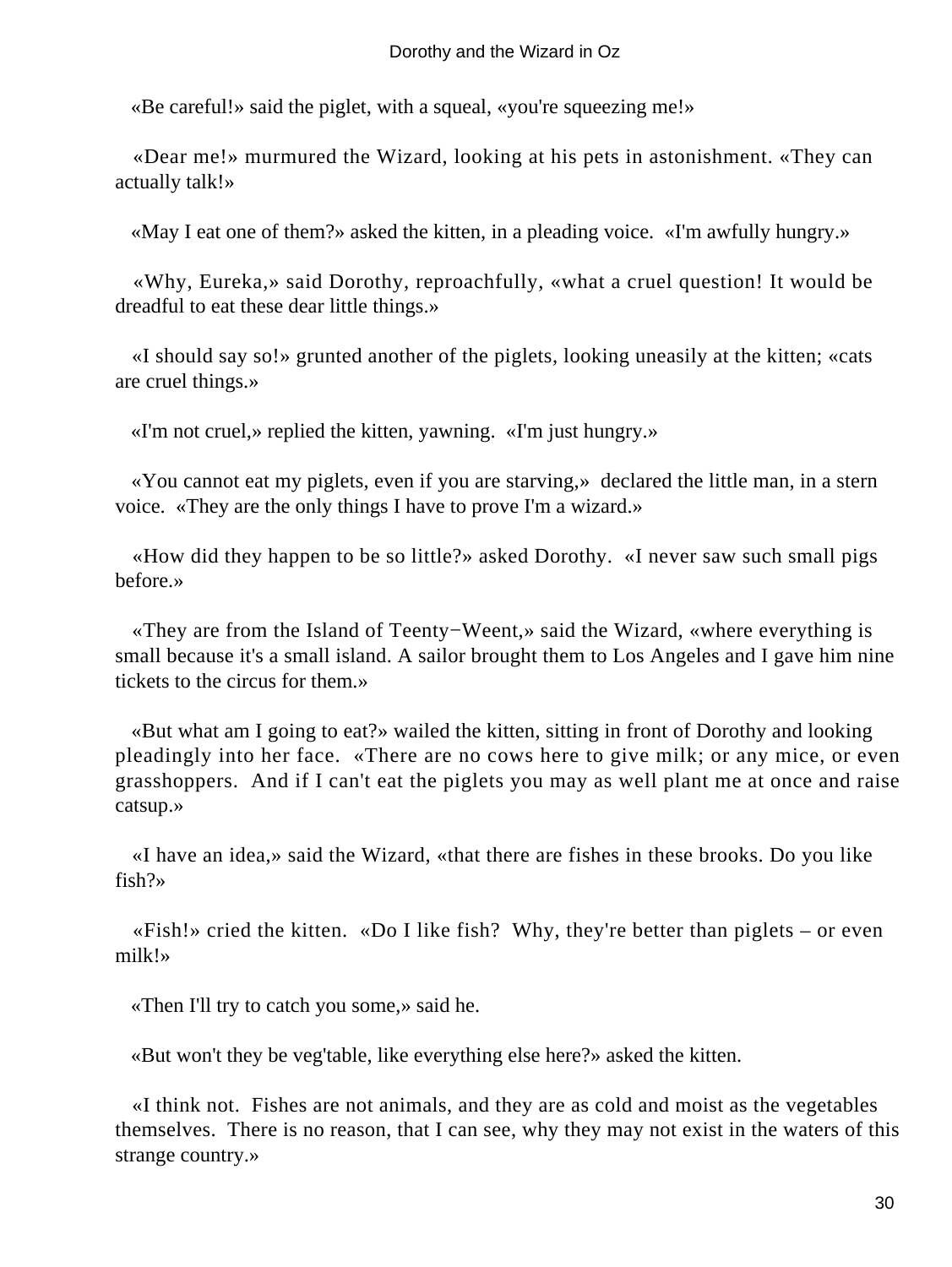#### Dorothy and the Wizard in Oz

 Then the Wizard bent a pin for a hook and took a long piece of string from his pocket for a fish−line. The only bait he could find was a bright red blossom from a flower; but he knew fishes are easy to fool if anything bright attracts their attention, so he decided to try the blossom. Having thrown the end of his line in the water of a nearby brook he soon felt a sharp tug that told him a fish had bitten and was caught on the bent pin; so the little man drew in the string and, sure enough, the fish came with it and was landed safely on the shore, where it began to flop around in great excitement.

 The fish was fat and round, and its scales glistened like beautifully cut jewels set close together; but there was no time to examine it closely, for Eureka made a jump and caught it between her claws, and in a few moments it had entirely disappeared.

«Oh, Eureka!» cried Dorothy, «did you eat the bones?»

 «If it had any bones, I ate them,» replied the kitten, composedly, as it washed its face after the meal. «But I don't think that fish had any bones, because I didn't feel them scratch my throat.»

«You were very greedy,» said the girl.

«I was very hungry,» replied the kitten.

The little pigs had stood huddled in a group, watching this scene with frightened eyes.

«Cats are dreadful creatures!» said one of them.

«I'm glad we are not fishes!» said another.

«Don't worry,» Dorothy murmured, soothingly, «I'll not let the kitten hurt you.»

 Then she happened to remember that in a corner of her suit−case were one or two crackers that were left over from her luncheon on the train, and she went to the buggy and brought them. Eureka stuck up her nose at such food, but the tiny piglets squealed delightedly at the sight of the crackers and ate them up in a jiffy.

 «Now let us go back to the city,» suggested the Wizard. «That is, if Jim has had enough of the pink grass.»

The cab−horse, who was browsing near, lifted his head with a sigh.

 «I've tried to eat a lot while I had the chance,» said he, «for it's likely to be a long while between meals in this strange country. But I'm ready to go, now, at any time you wish.»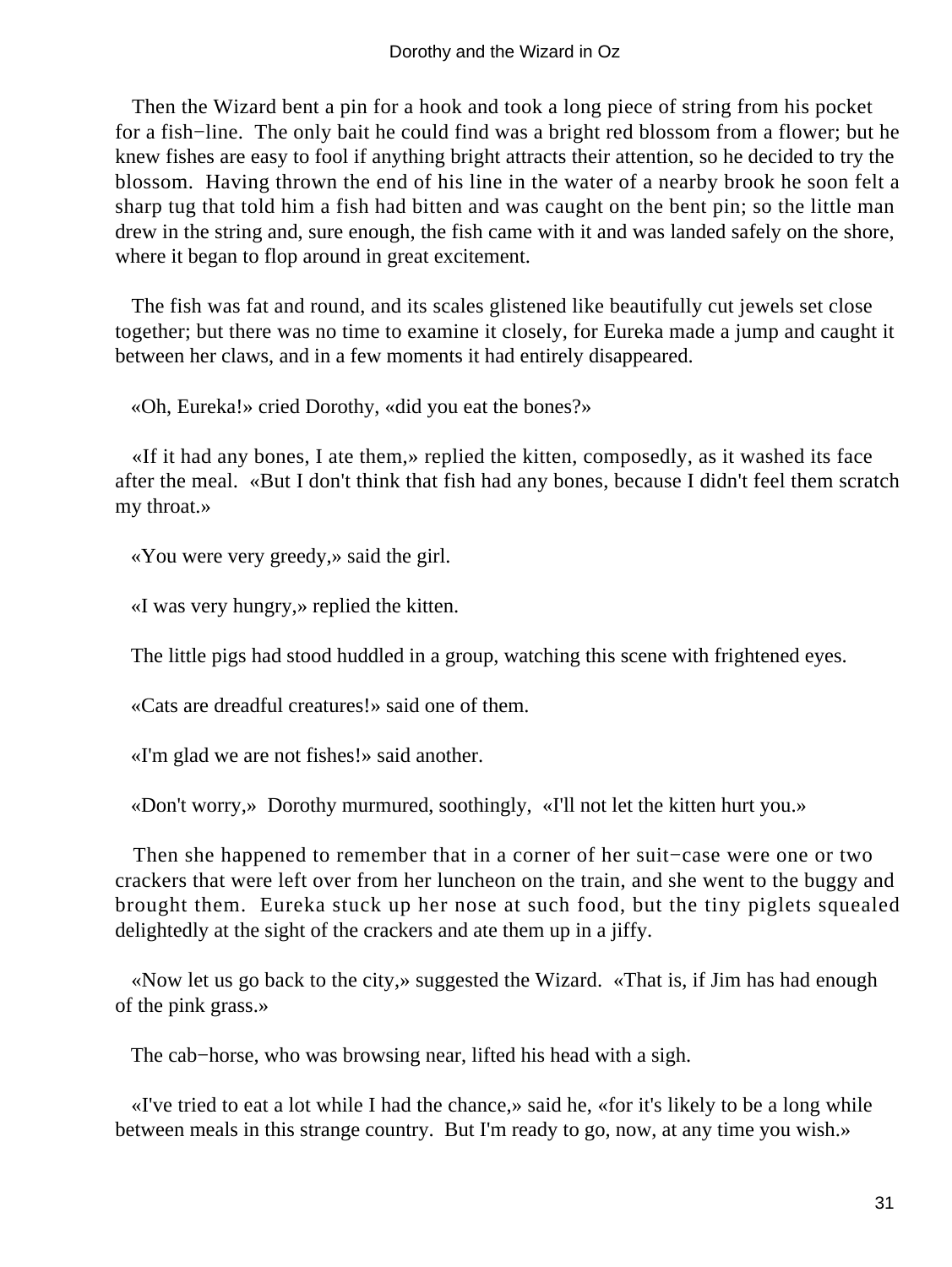So, after the Wizard had put the piglets back into his inside pocket, where they cuddled up and went to sleep, the three climbed into the buggy and Jim started back to the town.

«Where shall we stay?» asked the girl.

 «I think I shall take possession of the House of the Sorcerer,» replied the Wizard; «for the Prince said in the presence of his people that he would keep me until they picked another Sorcerer, and the new Princess won't know but that we belong there.»

 They agreed to this plan, and when they reached the great square Jim drew the buggy into the big door of the domed hall.

 «It doesn't look very homelike,» said Dorothy, gazing around at the bare room. «But it's a place to stay, anyhow.»

 «What are those holes up there?» enquired the boy, pointing to some openings that appeared near the top of the dome.

«They look like doorways,» said Dorothy; «only there are no stairs to get to them.»

 «You forget that stairs are unnecessary,» observed the Wizard. «Let us walk up, and see where the doors lead to.»

 With this he began walking in the air toward the high openings, and Dorothy and Zeb followed him. It was the same sort of climb one experiences when walking up a hill, and they were nearly out of breath when they came to the row of openings, which they perceived to be doorways leading into halls in the upper part of the house. Following these halls they discovered many small rooms opening from them, and some were furnished with glass benches, tables and chairs. But there were no beds at all.

«I wonder if these people never sleep,» said the girl.

 «Why, there seems to be no night at all in this country,» Zeb replied. «Those colored suns are exactly in the same place they were when we came, and if there is no sunset there can be no night.»

 «Very true,» agreed the Wizard. «But it is a long time since I have had any sleep, and I'm tired. So I think I shall lie down upon one of these hard glass benches and take a nap.»

«I will, too,» said Dorothy, and chose a little room at the end of the hall.

 Zeb walked down again to unharness Jim, who, when he found himself free, rolled over a few times and then settled down to sleep, with Eureka nestling comfortably beside his big,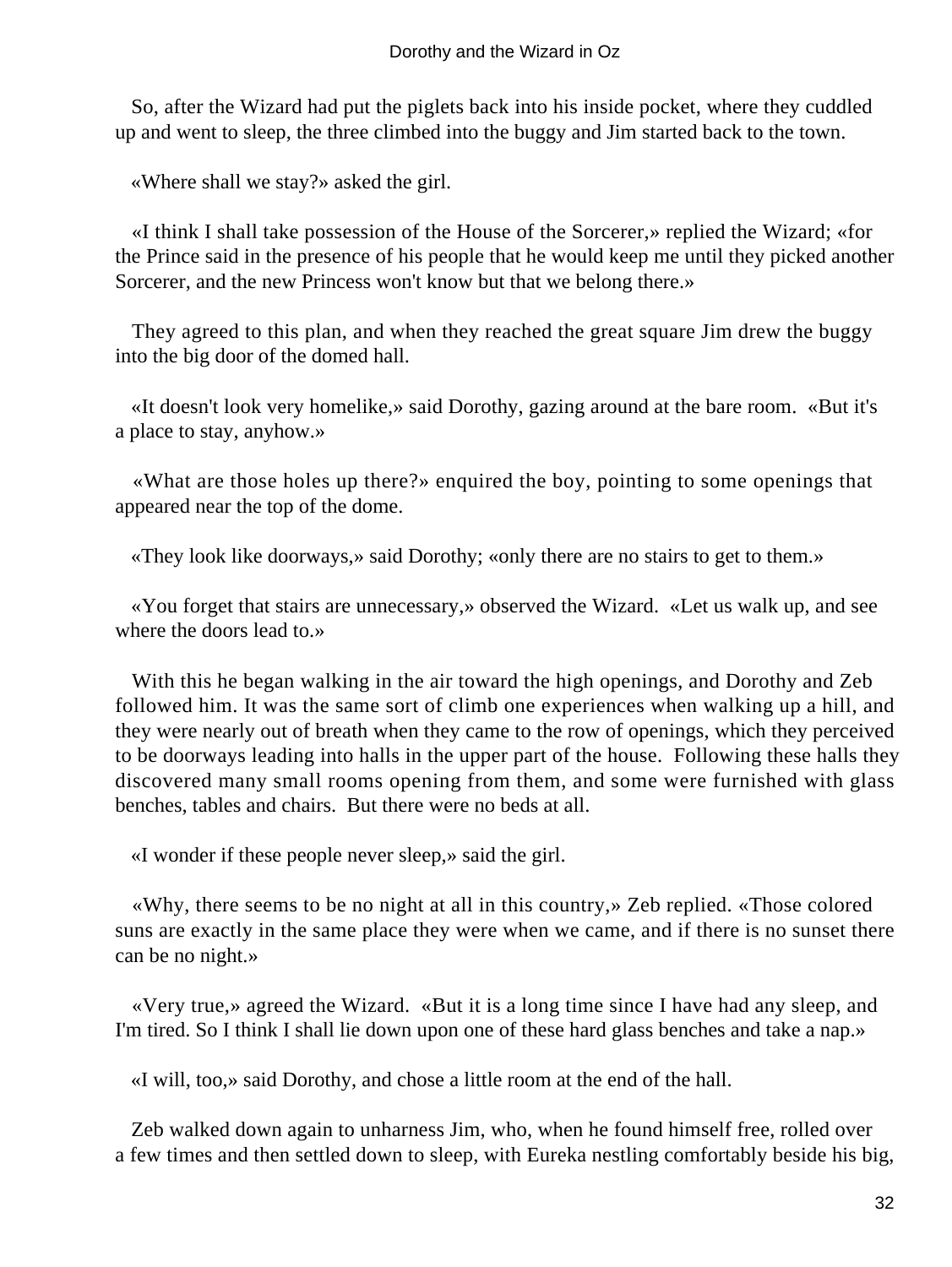boney body. Then the boy returned to one of the upper rooms, and in spite of the hardness of the glass bench was soon deep in slumberland.

6. The Mangaboos Prove Dangerous

 When the Wizard awoke the six colored suns were shining down upon the Land of the Mangaboos just as they had done ever since his arrival. The little man, having had a good sleep, felt rested and refreshed, and looking through the glass partition of the room he saw Zeb sitting up on his bench and yawning. So the Wizard went in to him.

 «Zeb,» said he, «my balloon is of no further use in this strange country, so I may as well leave it on the square where it fell. But in the basket−car are some things I would like to keep with me. I wish you would go and fetch my satchel, two lanterns, and a can of kerosene oil that is under the seat. There is nothing else that I care about.»

 So the boy went willingly upon the errand, and by the time he had returned Dorothy was awake. Then the three held a counsel to decide what they should do next, but could think of no way to better their condition.

 «I don't like these veg'table people,» said the little girl. «They're cold and flabby, like cabbages, in spite of their prettiness.»

«I agree with you. It is because there is no warm blood in them,» remarked the Wizard.

 «And they have no hearts; so they can't love anyone – not even themselves,» declared the boy.

 «The Princess is lovely to look at,» continued Dorothy, thoughtfully; «but I don't care much for her, after all. If there was any other place to go, I'd like to go there.»

«But IS there any other place?» asked the Wizard.

«I don't know,» she answered.

 Just then they heard the big voice of Jim the cab−horse calling to them, and going to the doorway leading to the dome they found the Princess and a throng of her people had entered the House of the Sorcerer.

So they went down to greet the beautiful vegetable lady, who said to them:

 «I have been talking with my advisors about you meat people, and we have decided that you do not belong in the Land of the Mangaboos and must not remain here.»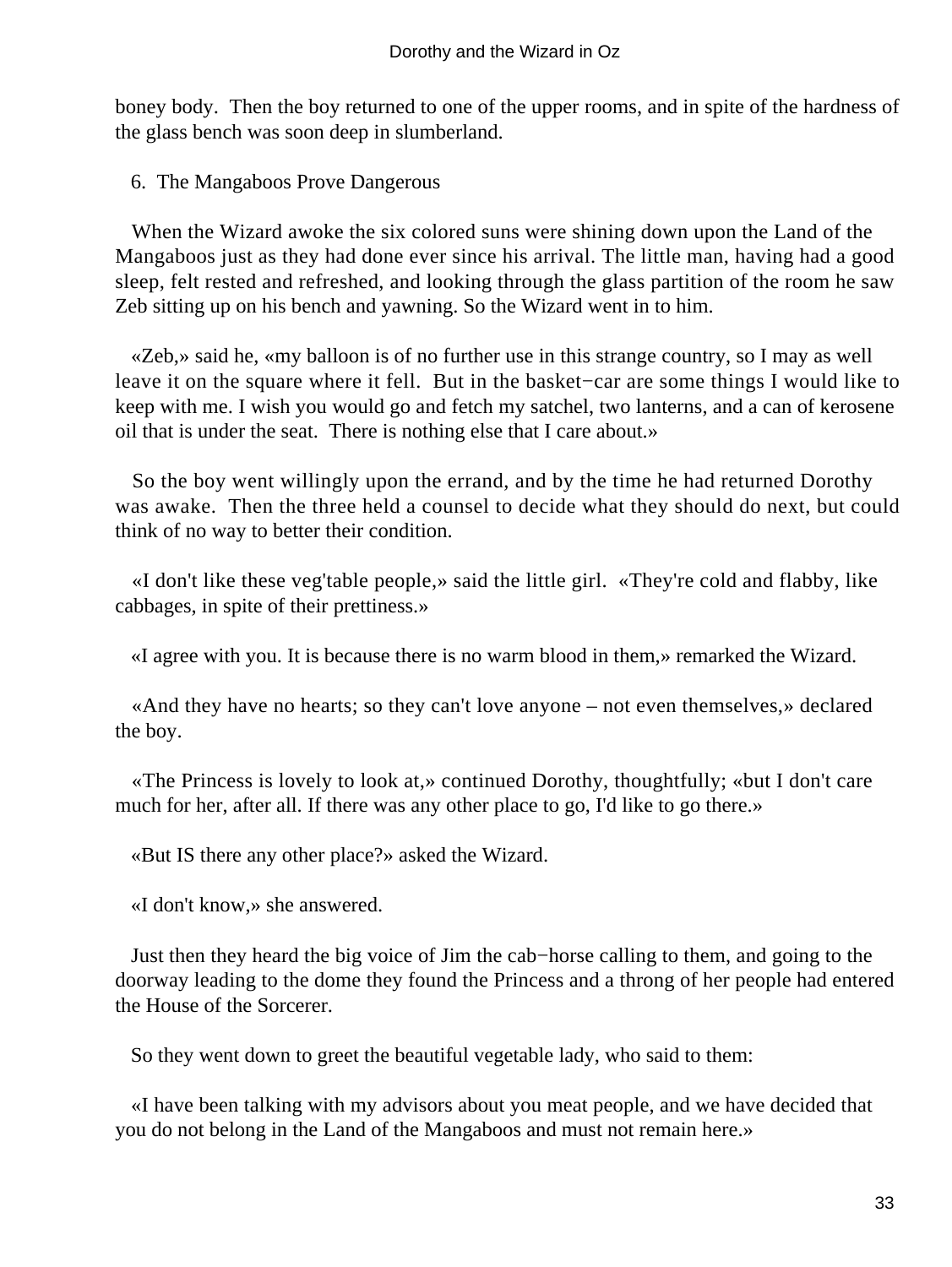«How can we go away?» asked Dorothy.

«Oh, you cannot go away, of course; so you must be destroyed,» was the answer.

«In what way?» enquired the Wizard.

 «We shall throw you three people into the Garden of the Twining Vines,» said the Princess, «and they will soon crush you and devour your bodies to make themselves grow bigger. The animals you have with you we will drive to the mountains and put into the Black Pit. Then our country will be rid of all its unwelcome visitors.»

 «But you are in need of a Sorcerer,» said the Wizard, «and not one of those growing is yet ripe enough to pick. I am greater than any thorn−covered sorcerer that every grew in your garden. Why destroy me?»

 «It is true we need a Sorcerer,» acknowledged the Princess, «but I am informed that one of our own will be ready to pick in a few days, to take the place of Gwig, whom you cut in two before it was time for him to be planted. Let us see your arts, and the sorceries you are able to perform. Then I will decide whether to destroy you with the others or not.»

 At this the Wizard made a bow to the people and repeated his trick of producing the nine tiny piglets and making them disappear again. He did it very cleverly, indeed, and the Princess looked at the strange piglets as if she were as truly astonished as any vegetable person could be. But afterward she said:

 «I have heard of this wonderful magic. But it accomplishes nothing of value. What else can you do?»

 The Wizard tried to think. Then he jointed together the blades of his sword and balanced it very skillfully upon the end of his nose. But even that did not satisfy the Princess.

 Just then his eye fell upon the lanterns and the can of kerosene oil which Zeb had brought from the car of his balloon, and he got a clever idea from those commonplace things.

 «Your Highness,» said he, «I will now proceed to prove my magic by creating two suns that you have never seen before; also I will exhibit a Destroyer much more dreadful that your Clinging Vines.»

 So he placed Dorothy upon one side of him and the boy upon the other and set a lantern upon each of their heads.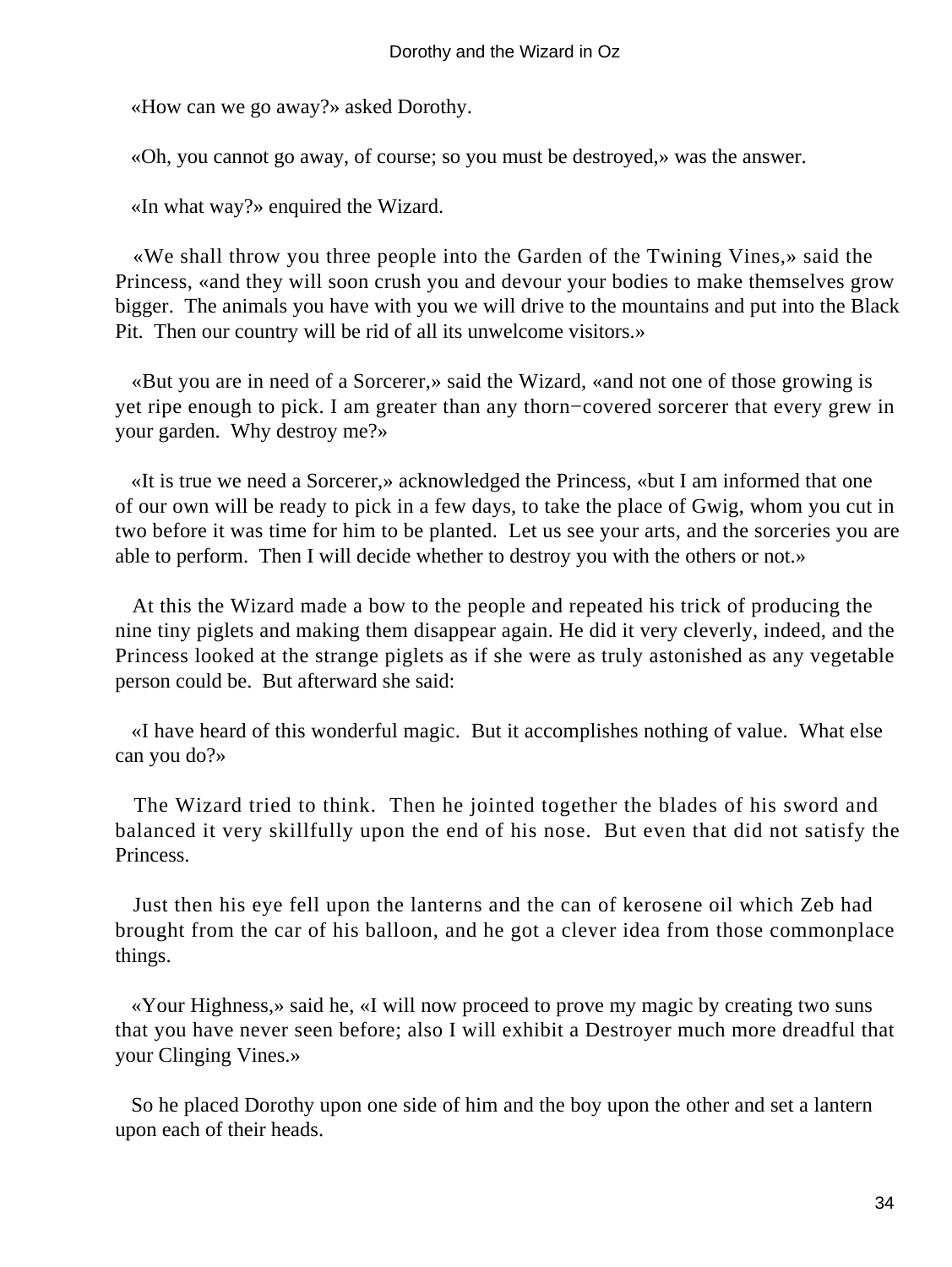«Don't laugh,» he whispered to them, «or you will spoil the effect of my magic.»

 Then, with much dignity and a look of vast importance upon his wrinkled face, the Wizard got out his match−box and lighted the two lanterns. The glare they made was very small when compared with the radiance of the six great colored suns; but still they gleamed steadily and clearly. The Mangaboos were much impressed because they had never before seen any light that did not come directly from their suns.

 Next the Wizard poured a pool of oil from the can upon the glass floor, where it covered quite a broad surface. When he lighted the oil a hundred tongues of flame shot up, and the effect was really imposing.

 «Now, Princess,» exclaimed the Wizard, «those of your advisors who wished to throw us into the Garden of Clinging Vines must step within this circle of light. If they advised you well, and were in the right, they will not be injured in any way. But if any advised you wrongly, the light will wither him.»

 The advisors of the Princess did not like this test; but she commanded them to step into the flame and one by one they did so, and were scorched so badly that the air was soon filled with an odor like that of baked potatoes. Some of the Mangaboos fell down and had to be dragged from the fire, and all were so withered that it would be necessary to plant them at once.

 «Sir,» said the Princess to the Wizard, «you are greater than any Sorcerer we have ever known. As it is evident that my people have advised me wrongly, I will not cast you three people into the dreadful Garden of the Clinging Vines; but your animals must be driven into the Black Pit in the mountain, for my subjects cannot bear to have them around.»

 The Wizard was so pleased to have saved the two children and himself that he said nothing against this decree; but when the Princess had gone both Jim and Eureka protested they did not want to go to the Black Pit, and Dorothy promised she would do all that she could to save them from such a fate.

 For two or three days after this – if we call days the periods between sleep, there being no night to divide the hours into days – our friends were not disturbed in any way. They were even permitted to occupy the House of the Sorcerer in peace, as if it had been their own, and to wander in the gardens in search of food.

 Once they came near to the enclosed Garden of the Clinging Vines, and walking high into the air looked down upon it with much interest. They saw a mass of tough green vines all matted together and writhing and twisting around like a nest of great snakes. Everything the vines touched they crushed, and our adventurers were indeed thankful to have escaped being cast among them.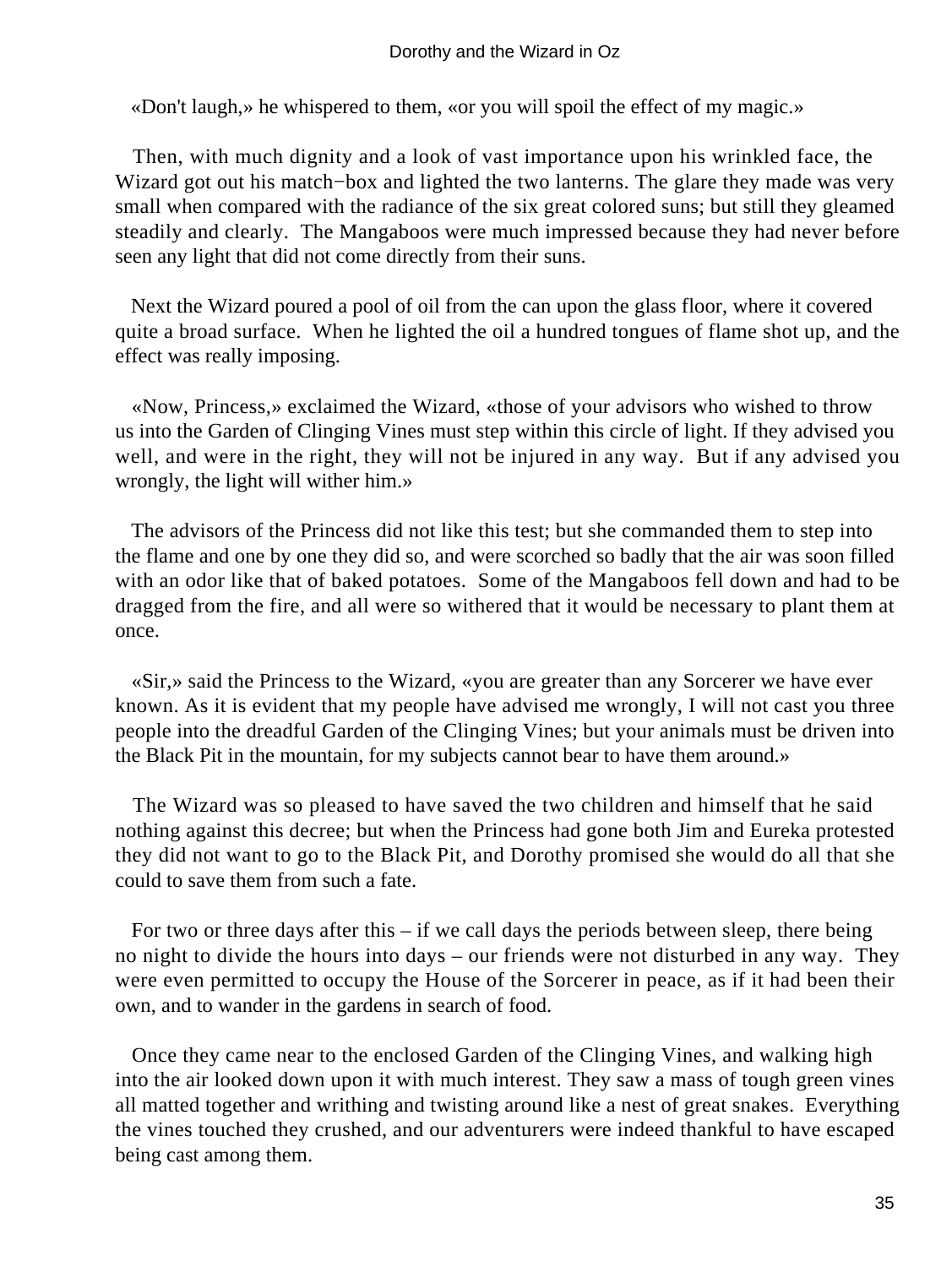Whenever the Wizard went to sleep he would take the nine tiny piglets from his pocket and let them run around on the floor of his room to amuse themselves and get some exercise; and one time they found his glass door ajar and wandered into the hall and then into the bottom part of the great dome, walking through the air as easily as Eureka could. They knew the kitten, by this time, so they scampered over to where she lay beside Jim and commenced to frisk and play with her.

 The cab−horse, who never slept long at a time, sat upon his haunches and watched the tiny piglets and the kitten with much approval.

 «Don't be rough!» he would call out, if Eureka knocked over one of the round, fat piglets with her paw; but the pigs never minded, and enjoyed the sport very greatly.

 Suddenly they looked up to find the room filled with the silent, solemn−eyed Mangaboos. Each of the vegetable folks bore a branch covered with sharp thorns, which was thrust defiantly toward the horse, the kitten and the piglets.

 «Here – stop this foolishness!» Jim roared, angrily; but after being pricked once or twice he got upon his four legs and kept out of the way of the thorns.

 The Mangaboos surrounded them in solid ranks, but left an opening to the doorway of the hall; so the animals slowly retreated until they were driven from the room and out upon the street. Here were more of the vegetable people with thorns,and silently they urged the now frightened creatures down the street. Jim had to be careful not to step upon the tiny piglets, who scampered under his feet grunting and squealing, while Eureka, snarling and biting at the thorns pushed toward her, also tried to protect the pretty little things from injury. Slowly but steadily the heartless Mangaboos drove them on, until they had passed through the city and the gardens and come to the broad plains leading to the mountain.

«What does all this mean, anyhow?» asked the horse, jumping to escape a thorn.

 «Why, they are driving us toward the Black Pit, into which they threatened to cast us,» replied the kitten. «If I were as big as you are, Jim, I'd fight these miserable turnip−roots!»

«What would you do?» enquired Jim.

«I'd kick out with those long legs and iron−shod hoofs.»

«All right,» said the horse; «I'll do it.»

 An instant later he suddenly backed toward the crowd of Mangaboos and kicked out his hind legs as hard as he could. A dozen of them smashed together and tumbled to the ground, and seeing his success Jim kicked again and again, charging into the vegetable crowd,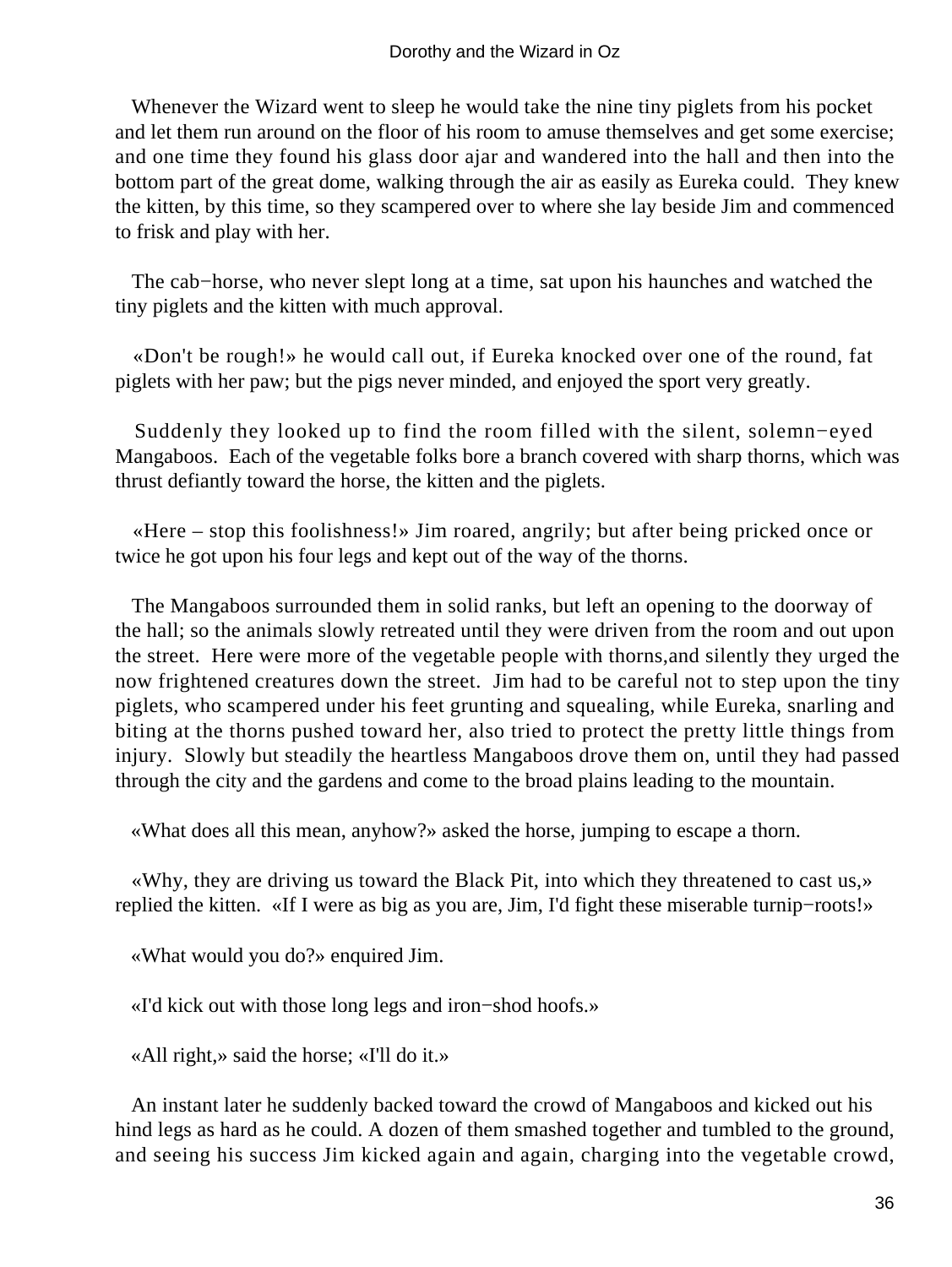knocking them in all directions and sending the others scattering to escape his iron heels. Eureka helped him by flying into the faces of the enemy and scratching and biting furiously, and the kitten ruined so many vegetable complexions that the Mangaboos feared her as much as they did the horse.

 But the foes were too many to be repulsed for long. They tired Jim and Eureka out, and although the field of battle was thickly covered with mashed and disabled Mangaboos, our animal friends had to give up at last and allow themselves to be driven to the mountain.

7. Into the Black Pit and Out Again

When they came to the mountain it proved to be a rugged, towering chunk of deep green glass, and looked dismal and forbidding in the extreme. Half way up the steep was a yawning cave, black as night beyond the point where the rainbow rays of the colored suns reached into it.

 The Mangaboos drove the horse and the kitten and the piglets into this dark hole and then, having pushed the buggy in after them – for it seemed some of them had dragged it all the way from the domed hall – they began to pile big glass rocks within the entrance, so that the prisoners could not get out again.

«This is dreadful!» groaned Jim. «It will be about the end of our adventures, I guess.»

 «If the Wizard was here,» said one of the piglets, sobbing bitterly, «he would not see us suffer so.»

 «We ought to have called him and Dorothy when we were first attacked,» added Eureka. «But never mind; be brave, my friends, and I will go and tell our masters where you are, and get them to come to your rescue.»

 The mouth of the hole was nearly filled up now, but the kitten gave a leap through the remaining opening and at once scampered up into the air. The Mangaboos saw her escape, and several of them caught up their thorns and gave chase, mounting through the air after her. Eureka, however, was lighter than the Mangaboos, and while they could mount only about a hundred feet above the earth the kitten found she could go nearly two hundred feet. So she ran along over their heads until she had left them far behind and below and had come to the city and the House of the Sorcerer. There she entered in at Dorothy's window in the dome and aroused her from her sleep.

 As soon as the little girl knew what had happened she awakened the Wizard and Zeb, and at once preparations were made to go to the rescue of Jim and the piglets. The Wizard carried his satchel, which was quite heavy, and Zeb carried the two lanterns and the oil can. Dorothy's wicker suit−case was still under the seat of the buggy, and by good fortune the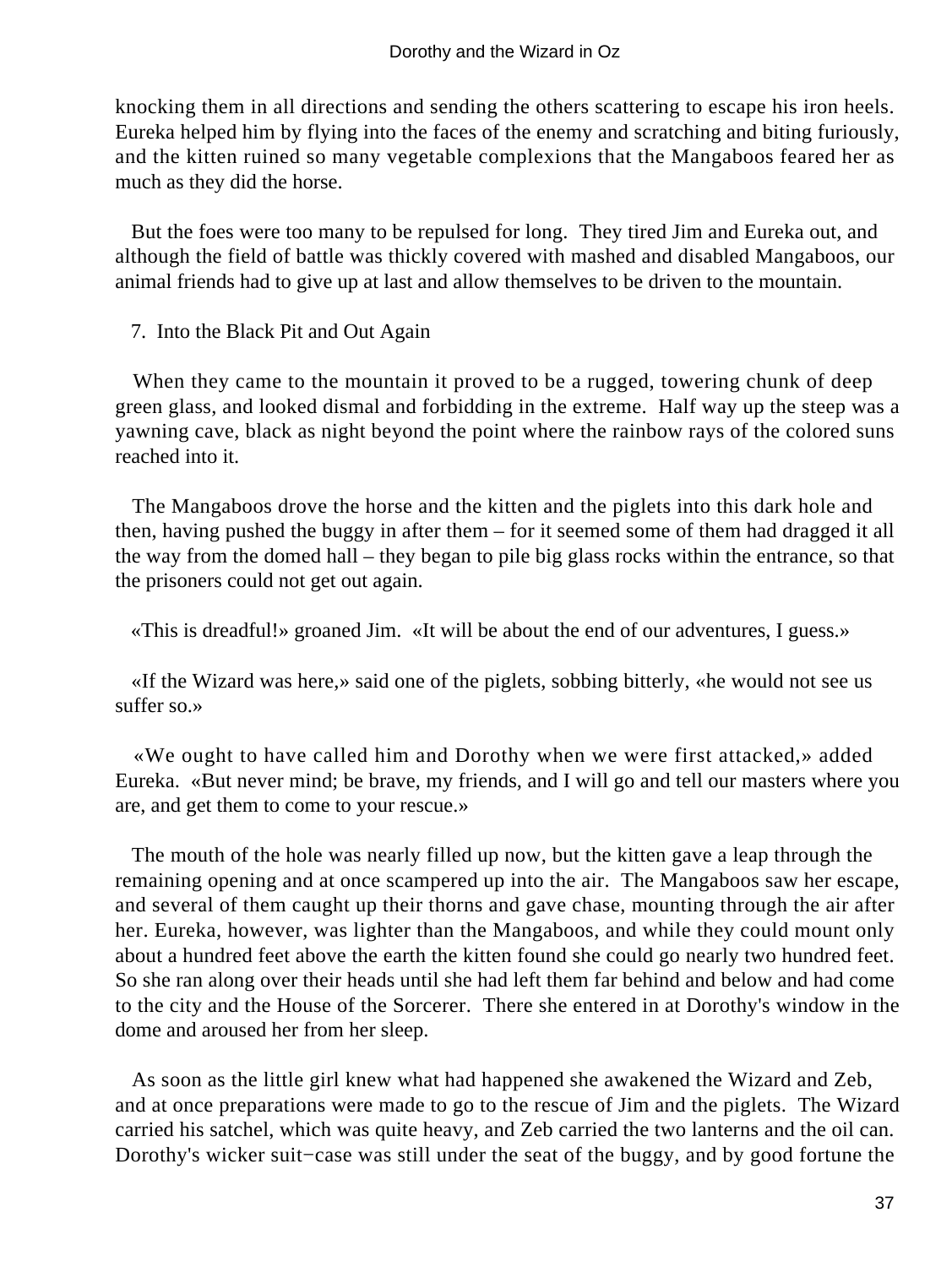boy had also placed the harness in the buggy when he had taken it off from Jim to let the horse lie down and rest. So there was nothing for the girl to carry but the kitten, which she held close to her bosom and tried to comfort, for its little heart was still beating rapidly.

 Some of the Mangaboos discovered them as soon as they left the House of the Sorcerer; but when they started toward the mountain the vegetable people allowed them to proceed without interference, yet followed in a crowd behind them so that they could not go back again.

 Before long they neared the Black Pit, where a busy swarm of Mangaboos, headed by their Princess, was engaged in piling up glass rocks before the entrance.

 «Stop, I command you!» cried the Wizard, in an angry tone, and at once began pulling down the rocks to liberate Jim and the piglets. Instead of opposing him in this they stood back in silence until he had made a good−sized hole in the barrier, when by order of the Princess they all sprang forward and thrust out their sharp thorns.

 Dorothy hopped inside the opening to escape being pricked, and Zeb and the Wizard, after enduring a few stabs from the thorns, were glad to follow her. At once the Mangaboos began piling up the rocks of glass again, and as the little man realized that they were all about to be entombed in the mountain he said to the children:

«My dears, what shall we do? Jump out and fight?»

 «What's the use?» replied Dorothy. «I'd as soon die here as live much longer among these cruel and heartless people.»

 «That's the way I feel about it,» remarked Zeb, rubbing his wounds. «I've had enough of the Mangaboos.»

 «All right,» said the Wizard; «I'm with you, whatever you decide. But we can't live long in this cavern, that's certain.»

 Noticing that the light was growing dim he picked up his nine piglets, patted each one lovingly on its fat little head, and placed them carefully in his inside pocket.

 Zeb struck a match and lighted one of the lanterns. The rays of the colored suns were now shut out from them forever, for the last chinks had been filled up in the wall that separated their prison from the Land of the Mangaboos.

«How big is this hole?» asked Dorothy.

«I'll explore it and see,» replied the boy.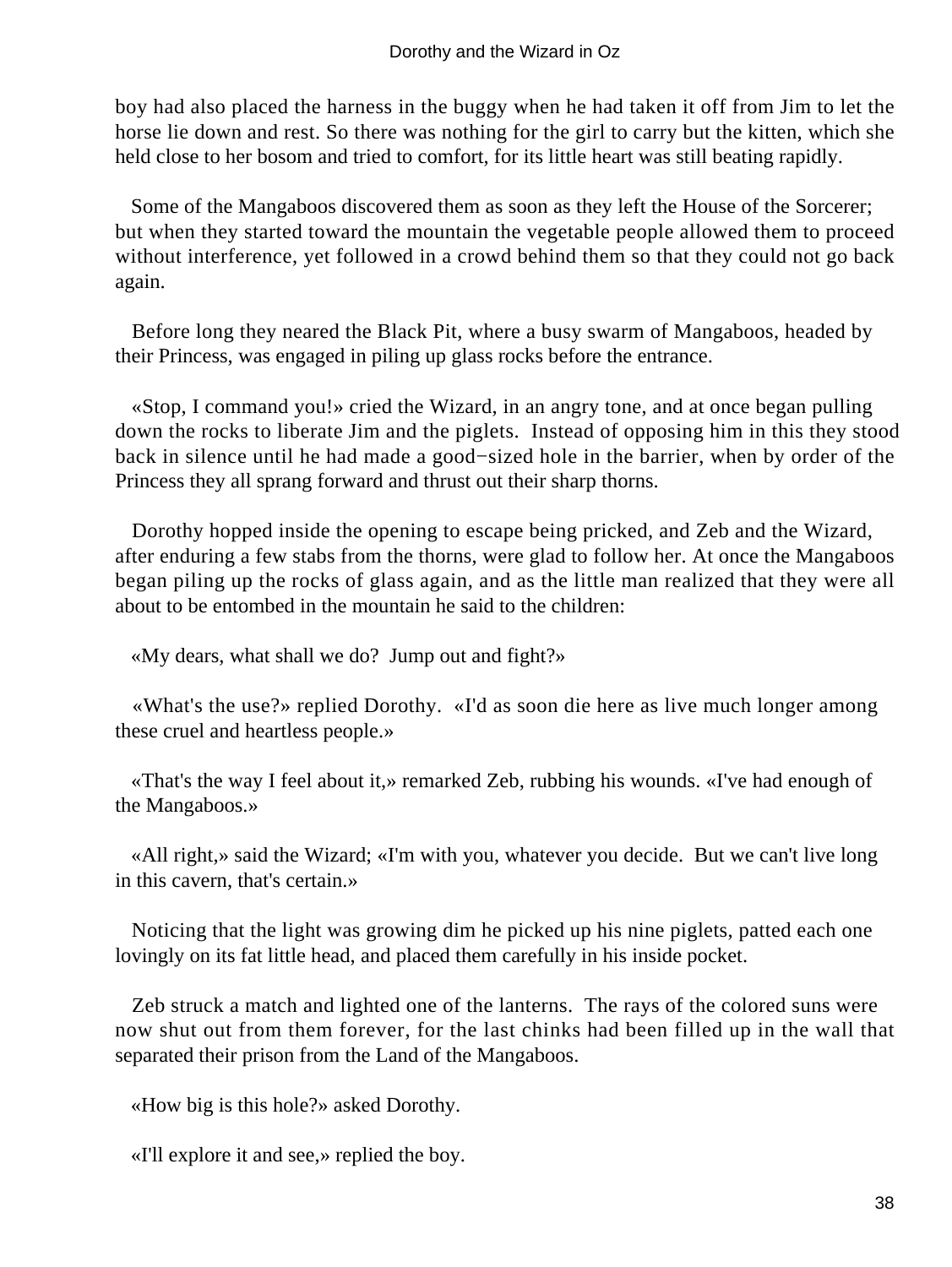So he carried the lantern back for quite a distance, while Dorothy and the Wizard followed at his side. The cavern did not come to an end, as they had expected it would, but slanted upward through the great glass mountain, running in a direction that promised to lead them to the side opposite the Mangaboo country.

 «It isn't a bad road,» observed the Wizard, «and if we followed it it might lead us to some place that is more comfortable than this black pocket we are now in. I suppose the vegetable folk were always afraid to enter this cavern because it is dark; but we have our lanterns to light the way, so I propose that we start out and discover where this tunnel in the mountain leads to.»

 The others agreed readily to this sensible suggestion, and at once the boy began to harness Jim to the buggy. When all was in readiness the three took their seats in the buggy and Jim started cautiously along the way, Zeb driving while the Wizard and Dorothy each held a lighted lantern so the horse could see where to go.

 Sometimes the tunnel was so narrow that the wheels of the buggy grazed the sides; then it would broaden out as wide as a street; but the floor was usually smooth, and for a long time they travelled on without any accident. Jim stopped sometimes to rest, for the climb was rather steep and tiresome.

 «We must be nearly as high as the six colored suns, by this time,» said Dorothy. «I didn't know this mountain was so tall.»

 «We are certainly a good distance away from the Land of the Mangaboos,» added Zeb; «for we have slanted away from it ever since we started.»

 But they kept steadily moving, and just as Jim was about tired out with his long journey the way suddenly grew lighter, and Zeb put out the lanterns to save the oil.

 To their joy they found it was a white light that now greeted them, for all were weary of the colored rainbow lights which, after a time, had made their eyes ache with their constantly shifting rays. The sides of the tunnel showed before them like the inside of a long spy−glass, and the floor became more level. Jim hastened his lagging steps at this assurance of a quick relief from the dark passage, and in a few moments more they had emerged from the mountain and found themselves face to face with a new and charming country.

8. The Valley of Voices

 By journeying through the glass mountain they had reached a delightful valley that was shaped like the hollow of a great cup, with another rugged mountain showing on the other side of it, and soft and pretty green hills at the ends. It was all laid out into lovely lawns and gardens, with pebble paths leading through them and groves of beautiful and stately trees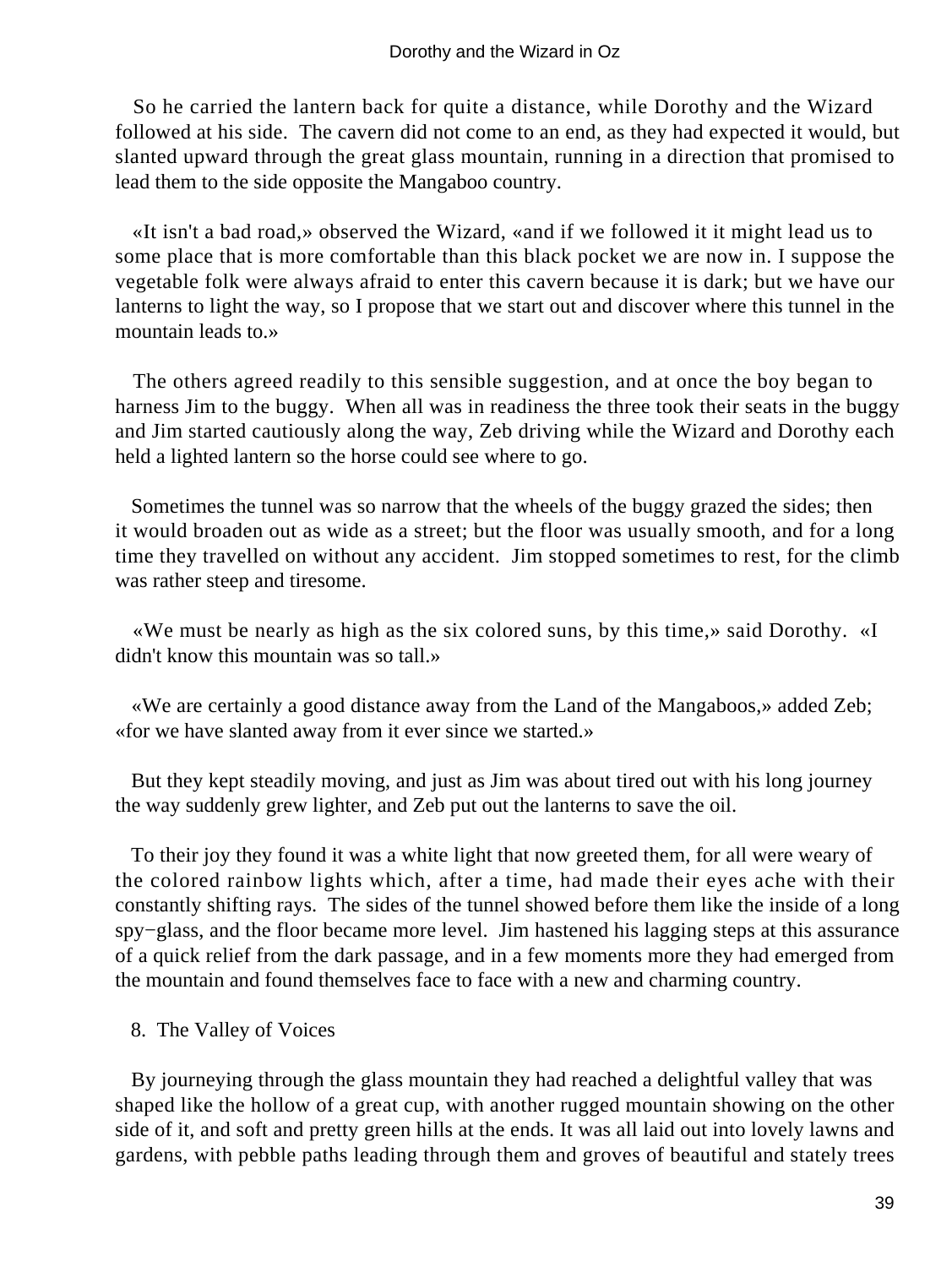dotting the landscape here and there. There were orchards, too, bearing luscious fruits that are all unknown in our world. Alluring brooks of crystal water flowed sparkling between their flower−strewn banks, while scattered over the valley were dozens of the quaintest and most picturesque cottages our travelers had ever beheld. None of them were in clusters, such as villages or towns, but each had ample grounds of its own, with orchards and gardens surrounding it.

 As the new arrivals gazed upon this exquisite scene they were enraptured by its beauties and the fragrance that permeated the soft air, which they breathed so gratefully after the confined atmosphere of the tunnel. Several minutes were consumed in silent admiration before they noticed two very singular and unusual facts about this valley. One was that it was lighted from some unseen source; for no sun or moon was in the arched blue sky, although every object was flooded with a clear and perfect light. The second and even more singular fact was the absence of any inhabitant of this splendid place. From their elevated position they could overlook the entire valley, but not a single moving object could they see. All appeared mysteriously deserted.

 The mountain on this side was not glass, but made of a stone similar to granite. With some difficulty and danger Jim drew the buggy over the loose rocks until he reached the green lawns below, where the paths and orchards and gardens began. The nearest cottage was still some distance away.

 «Isn't it fine?» cried Dorothy, in a joyous voice, as she sprang out of the buggy and let Eureka run frolicking over the velvety grass.

 «Yes, indeed!» answered Zeb. «We were lucky to get away from those dreadful vegetable people.»

 «It wouldn't be so bad,» remarked the Wizard, gazing around him, «if we were obliged to live here always. We couldn't find a prettier place, I'm sure.»

 He took the piglets from his pocket and let them run on the grass, and Jim tasted a mouthful of the green blades and declared he was very contented in his new surroundings.

 «We can't walk in the air here, though,» called Eureka, who had tried it and failed; but the others were satisfied to walk on the ground, and the Wizard said they must be nearer the surface of the earth then they had been in the Mangaboo country, for everything was more homelike and natural.

«But where are the people?» asked Dorothy.

The little man shook his bald head.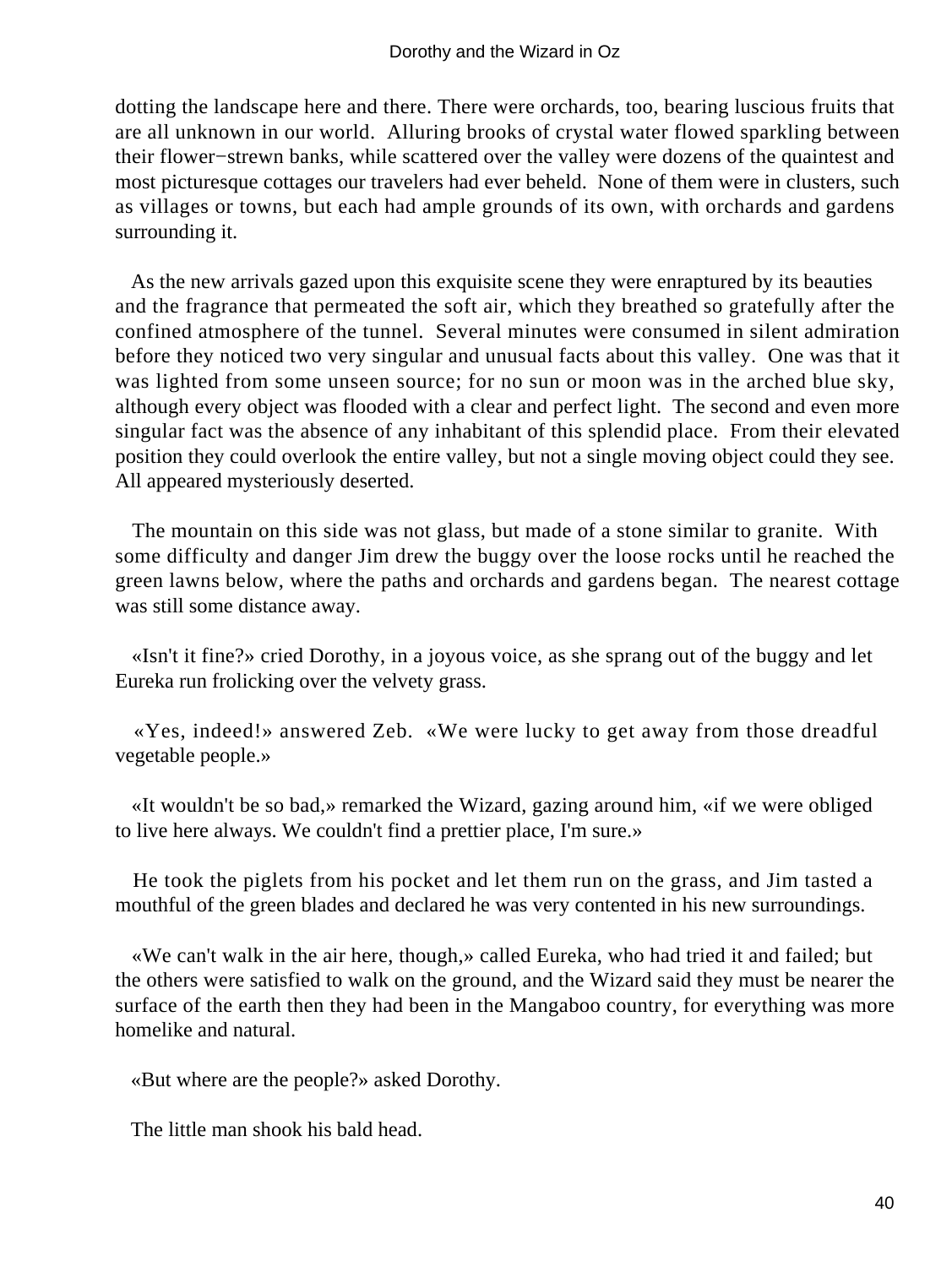«Can't imagine, my dear,» he replied.

 They heard the sudden twittering of a bird, but could not find the creature anywhere. Slowly they walked along the path toward the nearest cottage, the piglets racing and gambolling beside them and Jim pausing at every step for another mouthful of grass.

 Presently they came to a low plant which had broad, spreading leaves, in the center of which grew a single fruit about as large as a peach. The fruit was so daintily colored and so fragrant, and looked so appetizing and delicious that Dorothy stopped and exclaimed:

«What is it, do you s'pose?»

 The piglets had smelled the fruit quickly, and before the girl could reach out her hand to pluck it every one of the nine tiny ones had rushed in and commenced to devour it with great eagerness.

 «It's good, anyway,» said Zeb, «or those little rascals wouldn't have gobbled it up so greedily.»

«Where are they?» asked Dorothy, in astonishment.

They all looked around, but the piglets had disappeared.

 «Dear me!» cried the Wizard; «they must have run away. But I didn't see them go; did you?»

«No!» replied the boy and the girl, together.

«Here, – piggy, piggy, piggy!» called their master, anxiously.

 Several squeals and grunts were instantly heard at his feet, but the Wizard could not discover a single piglet.

«Where are you?» he asked.

«Why, right beside you,» spoke a tiny voice. «Can't you see us?»

«No,» answered the little man, in a puzzled tone.

«We can see you,» said another of the piglets.

 The Wizard stooped down and put out his hand, and at once felt the small fat body of one of his pets. He picked it up, but could not see what he held.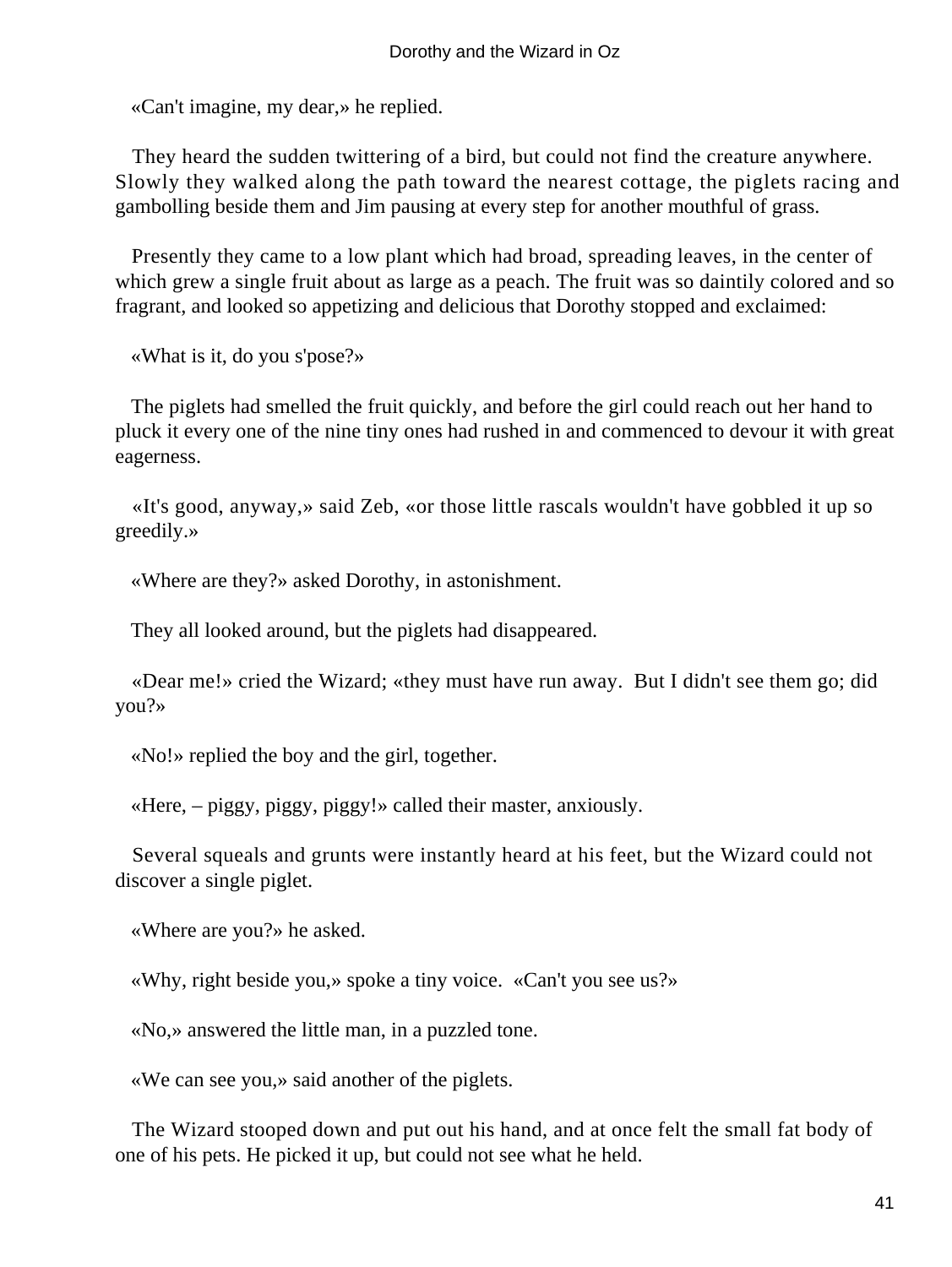«It is very strange,» said he, soberly. «The piglets have become invisible, in some curious way.»

«I'll bet it's because they ate that peach!» cried the kitten.

«It wasn't a peach, Eureka,» said Dorothy. «I only hope it wasn't poison.»

«It was fine, Dorothy,» called one of the piglets.

«We'll eat all we can find of them,» said another.

 «But WE mus'n't eat them,» the Wizard warned the children, «or we too may become invisible, and lose each other. If we come across another of the strange fruit we must avoid it.»

 Calling the piglets to him he picked them all up, one by one, and put them away in his pocket; for although he could not see them he could feel them, and when he had buttoned his coat he knew they were safe for the present.

 The travellers now resumed their walk toward the cottage, which they presently reached. It was a pretty place, with vines growing thickly over the broad front porch. The door stood open and a table was set in the front room, with four chairs drawn up to it. On the table were plates, knives and forks, and dishes of bread, meat and fruits. The meat was smoking hot and the knives and forks were performing strange antics and jumping here and there in quite a puzzling way. But not a single person appeared to be in the room.

 «How funny!» exclaimed Dorothy, who with Zeb and the Wizard now stood in the doorway.

 A peal of merry laughter answered her, and the knives and forks fell to the plates with a clatter. One of the chairs pushed back from the table, and this was so astonishing and mysterious that Dorothy was almost tempted to run away in fright.

«Here are strangers, mama!» cried the shrill and childish voice of some unseen person.

«So I see, my dear,» answered another voice, soft and womanly.

«What do you want?» demanded a third voice, in a stern, gruff accent.

«Well, well!» said the Wizard; «are there really people in this room?»

«Of course,» replied the man's voice.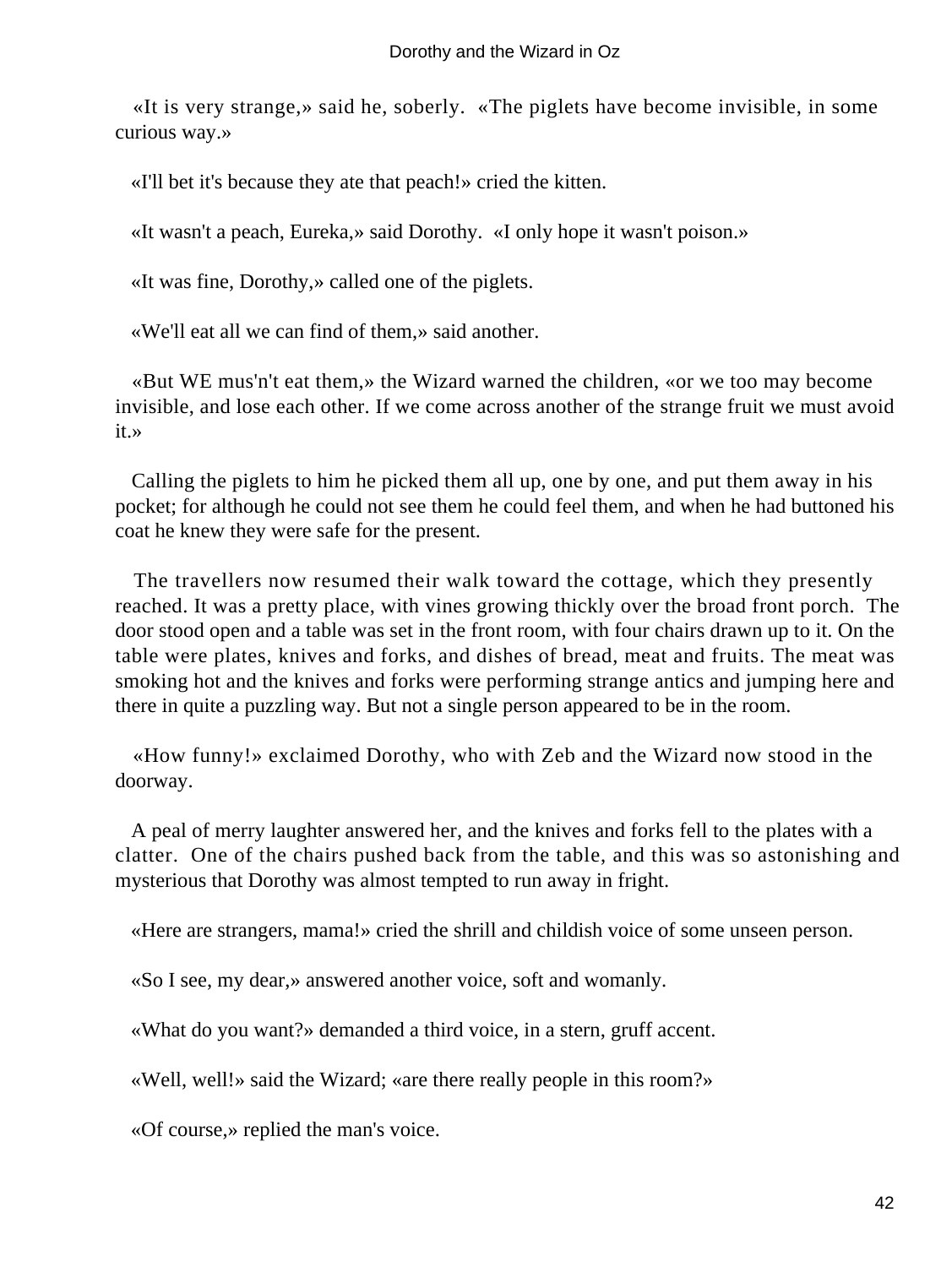«And – pardon me for the foolish question – but, are you all invisible?»

 «Surely,» the woman answered, repeating her low, rippling laughter. «Are you surprised that you are unable to see the people of Voe?»

 «Why, yes,» stammered the Wizard. «All the people I have ever met before were very plain to see.»

«Where do you come from, then?» asked the woman, in a curious tone.

 «We belong upon the face of the earth,» explained the Wizard, «but recently, during an earthquake, we fell down a crack and landed in the Country of the Mangaboos.»

«Dreadful creatures!» exclaimed the woman's voice. «I've heard of them.»

 «They walled us up in a mountain,» continued the Wizard; «but we found there was a tunnel through to this side, so we came here. It is a beautiful place. What do you call it?»

«It is the Valley of Voe.»

 «Thank you. We have seen no people since we arrived, so we came to this house to enquire our way.»

«Are you hungry?» asked the woman's voice.

«I could eat something,» said Dorothy.

«So could I,» added Zeb.

«But we do not wish to intrude, I assure you,» the Wizard hastened to say.

 «That's all right,» returned the man's voice, more pleasantly than before. «You are welcome to what we have.»

 As he spoke the voice came so near to Zeb that he jumped back in alarm. Two childish voices laughed merrily at this action, and Dorothy was sure they were in no danger among such light−hearted folks, even if those folks couldn't be seen.

 «What curious animal is that which is eating the grass on my lawn?» enquired the man's voice.

«That's Jim,» said the girl. «He's a horse.»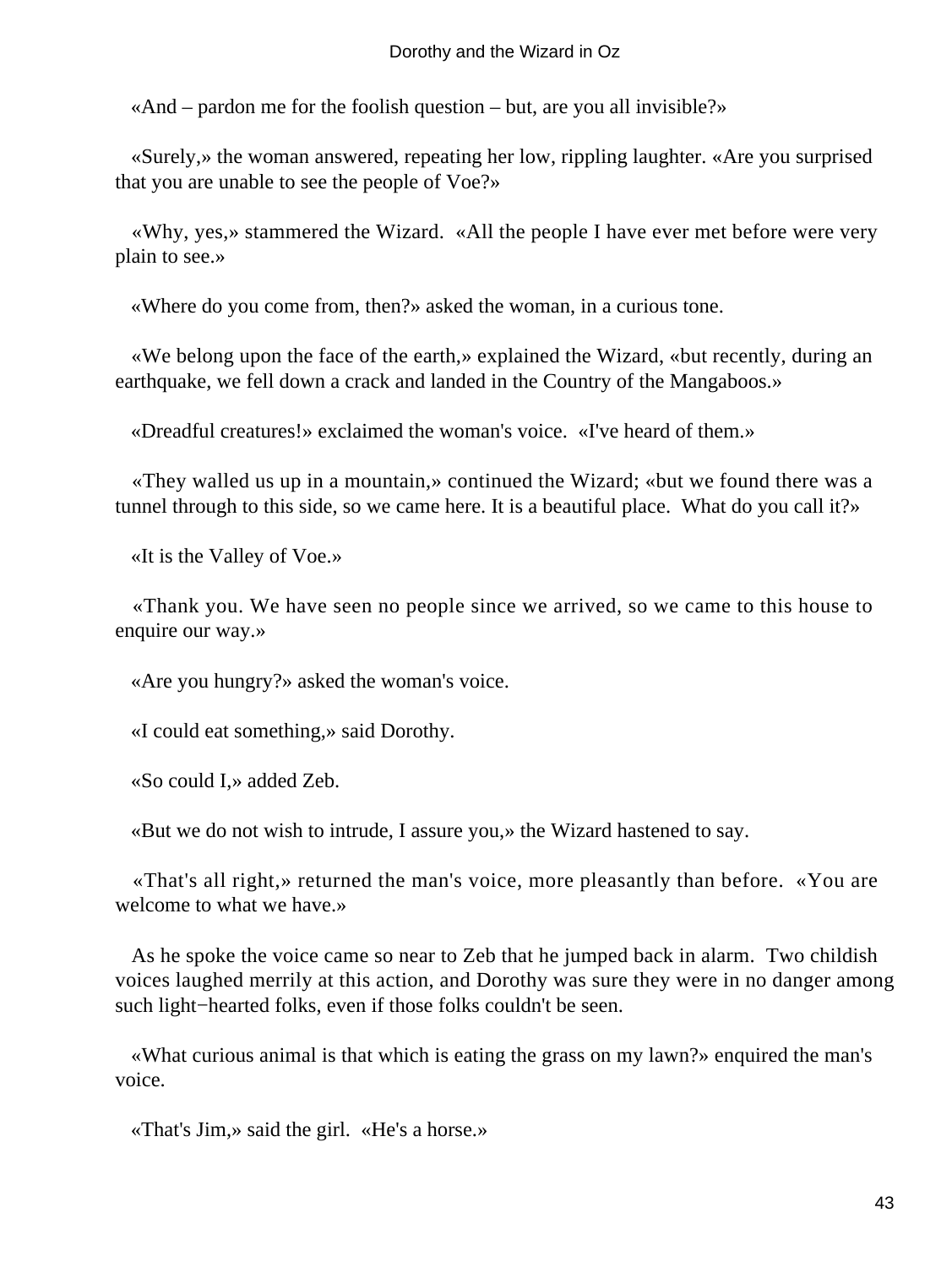«What is he good for?» was the next question.

 «He draws the buggy you see fastened to him, and we ride in the buggy instead of walking,» she explained.

«Can he fight?» asked the man's voice.

 «No! he can kick pretty hard with his heels, and bite a little; but Jim can't 'zactly fight,» she replied.

«Then the bears will get him,» said one of the children's voices.

«Bears!» exclaimed Dorothy. «Are these bears here?»

 «That is the one evil of our country,» answered the invisible man. «Many large and fierce bears roam in the Valley of Voe, and when they can catch any of us they eat us up; but as they cannot see us, we seldom get caught.»

«Are the bears invis'ble, too?» asked the girl.

 «Yes; for they eat of the dama−fruit, as we all do, and that keeps them from being seen by any eye, whether human or animal.»

 «Does the dama−fruit grow on a low bush, and look something like a peach?» asked the Wizard.

«Yes,» was the reply.

«If it makes you invis'ble, why do you eat it?» Dorothy enquired.

 «For two reasons, my dear,» the woman's voice answered. «The dama−fruit is the most delicious thing that grows, and when it makes us invisible the bears cannot find us to eat us up. But now, good wanderers, your luncheon is on the table, so please sit down and eat as much as you like.»

9. They Fight the Invisible Bears

 The strangers took their seats at the table willingly enough, for they were all hungry and the platters were now heaped with good things to eat. In front of each place was a plate bearing one of the delicious dama−fruit, and the perfume that rose from these was so enticing and sweet that they were sorely tempted to eat of them and become invisible.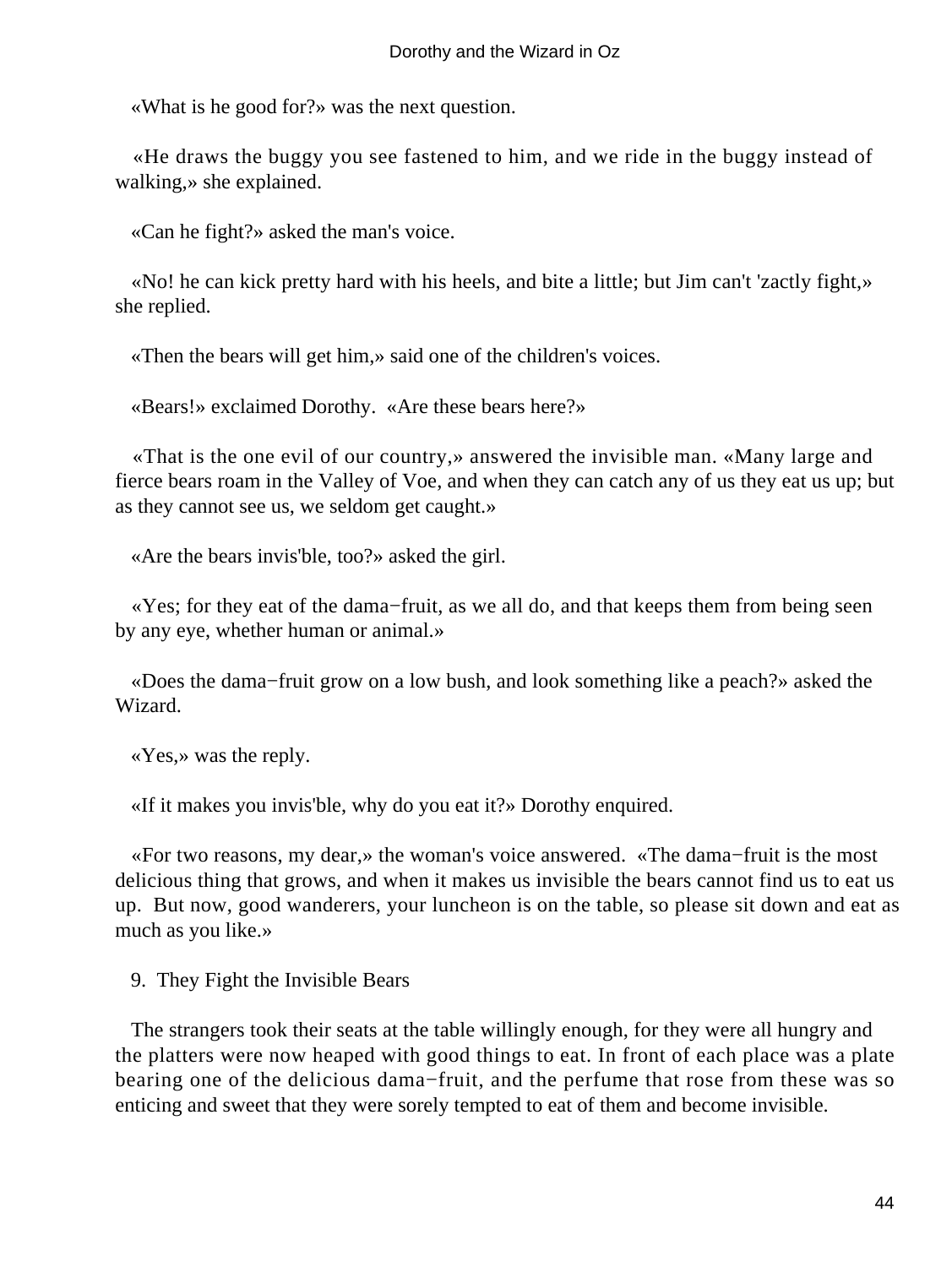But Dorothy satisfied her hunger with other things, and her companions did likewise, resisting the temptation.

«Why do you not eat the damas?» asked the woman's voice.

«We don't want to get invis'ble,» answered the girl.

 «But if you remain visible the bears will see you and devour you,» said a girlish young voice, that belonged to one of the children. «We who live here much prefer to be invisible; for we can still hug and kiss one another, and are quite safe from the bears.»

«And we do not have to be so particular about our dress,» remarked the man.

 «And mama can't tell whether my face is dirty or not!» added the other childish voice, gleefully.

 «But I make you wash it, every time I think of it,» said the mother; «for it stands to reason your face is dirty, Ianu, whether I can see it or not.»

Dorothy laughed and stretched out her hands.

«Come here, please – Ianu and your sister – and let me feel of you,» she requested.

 They came to her willingly, and Dorothy passed her hands over their faces and forms and decided one was a girl of about her own age and the other a boy somewhat smaller. The girl's hair was soft and fluffy and her skin as smooth as satin. When Dorothy gently touched her nose and ears and lips they seemed to be well and delicately formed.

«If I could see you I am sure you would be beautiful,» she declared.

The girl laughed, and her mother said:

 «We are not vain in the Valley of Voe, because we can not display our beauty, and good actions and pleasant ways are what make us lovely to our companions. Yet we can see and appreciate the beauties of nature, the dainty flowers and trees, the green fields and the clear blue of the sky.»

«How about the birds and beasts and fishes?» asked Zeb.

 «The birds we cannot see, because they love to eat of the damas as much as we do; yet we hear their sweet songs and enjoy them. Neither can we see the cruel bears, for they also eat the fruit. But the fishes that swim in our brooks we can see, and often we catch them to eat.»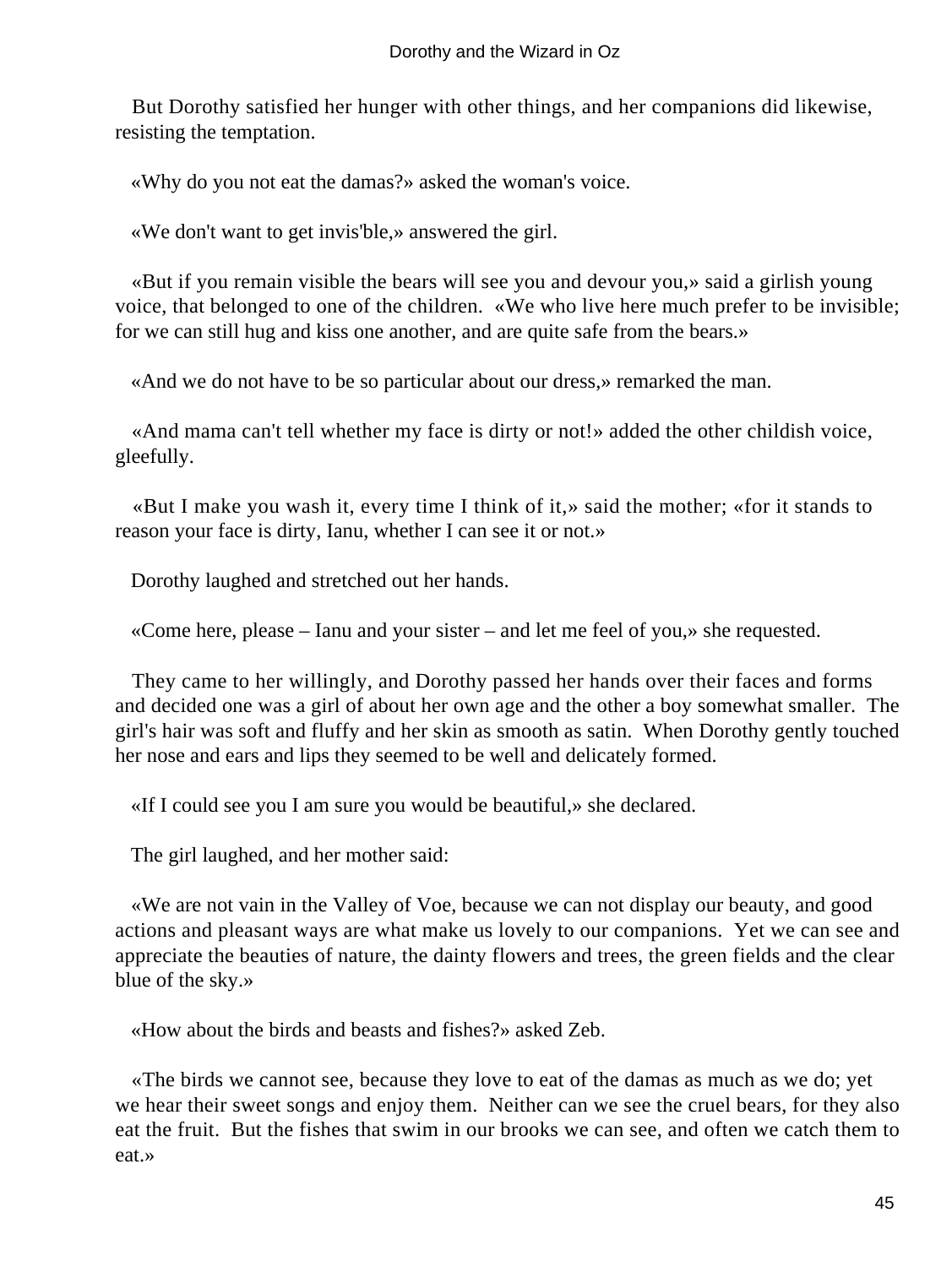«It occurs to me you have a great deal to make you happy, even while invisible,» remarked the Wizard. «Nevertheless, we prefer to remain visible while we are in your valley.»

 Just then Eureka came in, for she had been until now wandering outside with Jim; and when the kitten saw the table set with food she cried out:

«Now you must feed me, Dorothy, for I'm half starved.»

 The children were inclined to be frightened by the sight of the small animal, which reminded them of the bears; but Dorothy reassured them by explaining that Eureka was a pet and could do no harm even if she wished to. Then, as the others had by this time moved away from the table, the kitten sprang upon the chair and put her paws upon the cloth to see what there was to eat. To her surprise an unseen hand clutched her and held her suspended in the air. Eureka was frantic with terror, and tried to scratch and bite, so the next moment she was dropped to the floor,

«Did you see that, Dorothy?» she gasped.

 «Yes, dear,» her mistress replied; «there are people living in this house, although we cannot see them. And you must have better manners, Eureka, or something worse will happen to you.»

She placed a plate of food upon the floor and the kitten ate greedily.

 «Give me that nice−smelling fruit I saw on the table,» she begged, when she had cleaned the plate.

 «Those are damas,» said Dorothy, «and you must never even taste them, Eureka, or you'll get invis'ble, and then we can't see you at all.»

The kitten gazed wistfully at the forbidden fruit.

«Does it hurt to be invis'ble?» she asked.

«I don't know,» Dorothy answered; «but it would hurt me dre'fully to lose you.»

 «Very well, I won't touch it,» decided the kitten; «but you must keep it away from me, for the smell is very tempting.»

 «Can you tell us, sir or ma'am,» said the Wizard, addressing the air because he did not quite know where the unseen people stood, «if there is any way we can get out of your beautiful Valley, and on top of the Earth again.»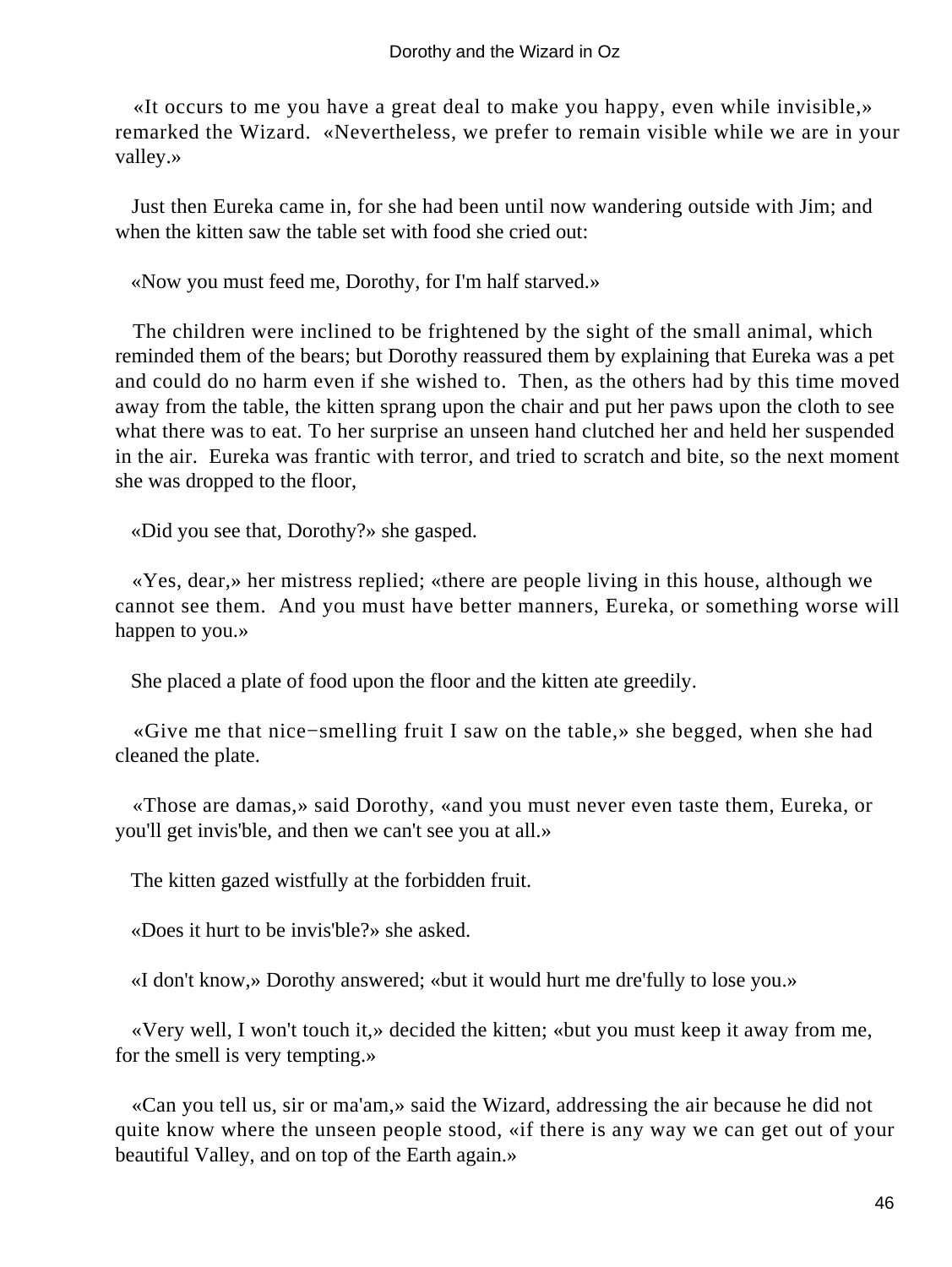«Oh, one can leave the Valley easily enough,» answered the man's voice; «but to do so you must enter a far less pleasant country. As for reaching the top of the earth, I have never heard that it is possible to do that, and if you succeeded in getting there you would probably fall off.»

«Oh, no,» said Dorothy, «we've been there, and we know.»

 «The Valley of Voe is certainly a charming place,» resumed the Wizard; «but we cannot be contented in any other land than our own, for long. Even if we should come to unpleasant places on our way it is necessary, in order to reach the earth's surface, to keep moving on toward it.»

 «In that case,» said the man, «it will be best for you to cross our Valley and mount the spiral staircase inside the Pyramid Mountain. The top of that mountain is lost in the clouds, and when you reach it you will be in the awful Land of Naught, where the Gargoyles live.»

«What are Gargoyles?» asked Zeb.

 «I do not know, young sir. Our greatest Champion, Overman−Anu, once climbed the spiral stairway and fought nine days with the Gargoyles before he could escape them and come back; but he could never be induced to describe the dreadful creatures, and soon afterward a bear caught him and ate him up.»

 The wanders were rather discouraged by this gloomy report, but Dorothy said with a sigh:

 «If the only way to get home is to meet the Gurgles, then we've got to meet 'em. They can't be worse than the Wicked Witch or the Nome King.»

 «But you must remember you had the Scarecrow and the Tin Woodman to help you conquer those enemies,» suggested the Wizard. «Just now, my dear, there is not a single warrior in your company.»

«Oh, I guess Zeb could fight if he had to. Couldn't you, Zeb?» asked the little girl.

«Perhaps; if I had to,» answered Zeb, doubtfully.

 «And you have the jointed sword that you chopped the veg'table Sorcerer in two with,» the girl said to the little man.

«True,» he replied; «and in my satchel are other useful things to fight with.»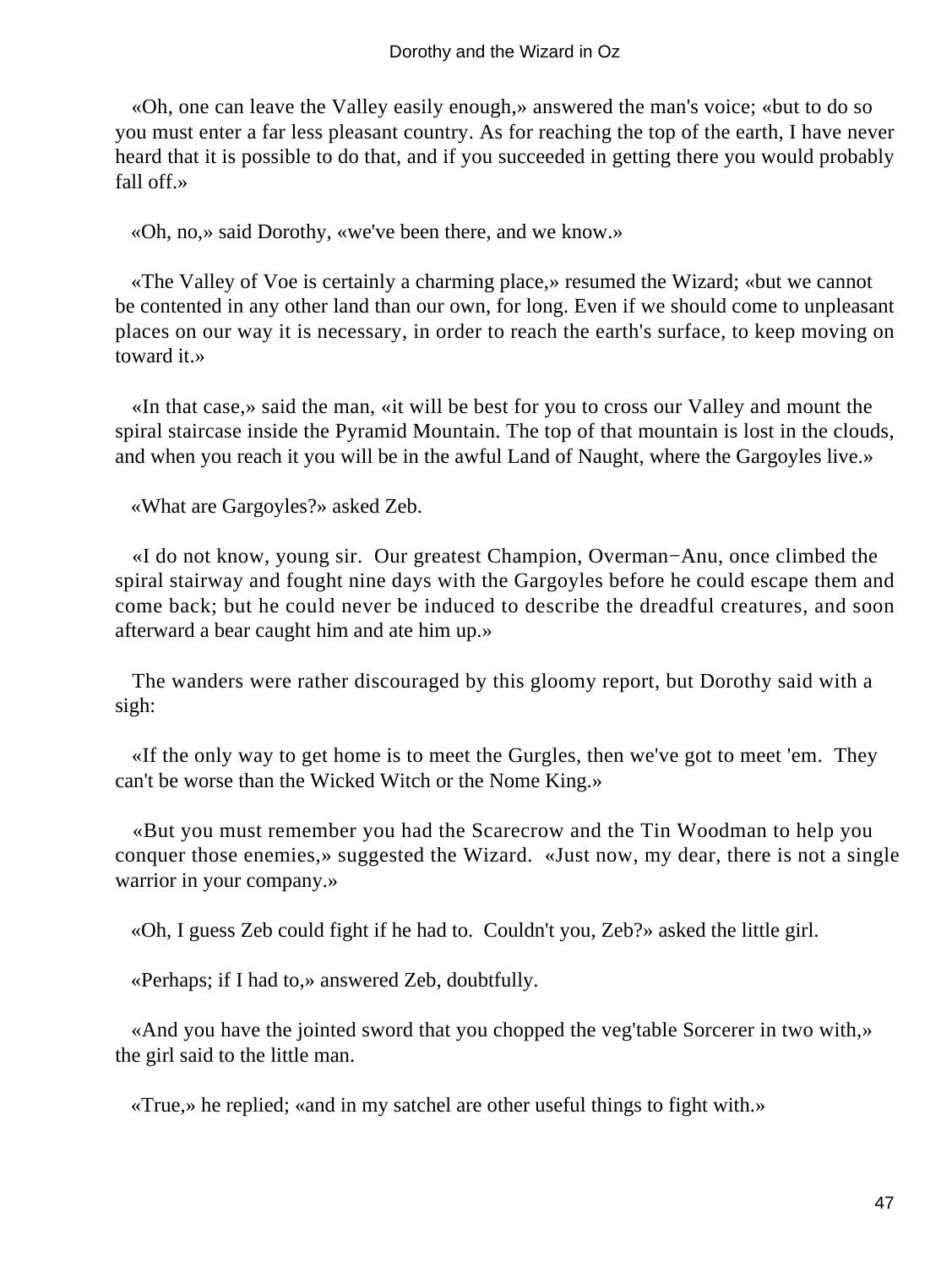«What the Gargoyles most dread is a noise,» said the man's voice. «Our Champion told me that when he shouted his battle−cry the creatures shuddered and drew back, hesitating to continue the combat. But they were in great numbers, and the Champion could not shout much because he had to save his breath for fighting.»

 «Very good,» said the Wizard; «we can all yell better than we can fight, so we ought to defeat the Gargoyles.»

 «But tell me,» said Dorothy, «how did such a brave Champion happen to let the bears eat him? And if he was invis'ble, and the bears invis'ble, who knows that they really ate him up?»

 «The Champion had killed eleven bears in his time,» returned the unseen man; «and we know this is true because when any creature is dead the invisible charm of the dama−fruit ceases to be active, and the slain one can be plainly seen by all eyes. When the Champion killed a bear everyone could see it; and when the bears killed the Champion we all saw several pieces of him scattered about, which of course disappeared again when the bears devoured them.»

 They now bade farewell to the kind but unseen people of the cottage, and after the man had called their attention to a high, pyramid−shaped mountain on the opposite side of the Valley, and told them how to travel in order to reach it, they again started upon their journey.

 They followed the course of a broad stream and passed several more pretty cottages; but of course they saw no one, nor did any one speak to them. Fruits and flowers grew plentifully all about, and there were many of the delicious damas that the people of Voe were so fond of.

 About noon they stopped to allow Jim to rest in the shade of a pretty orchard, and while they plucked and ate some of the cherries and plums that grew there a soft voice suddenly said to them:

«There are bears near by. Be careful.»

 The Wizard got out his sword at once, and Zeb grabbed the horse−whip. Dorothy climbed into the buggy, although Jim had been unharnessed from it and was grazing some distance away.

The owner of the unseen voice laughed lightly and said:

«You cannot escape the bears that way.»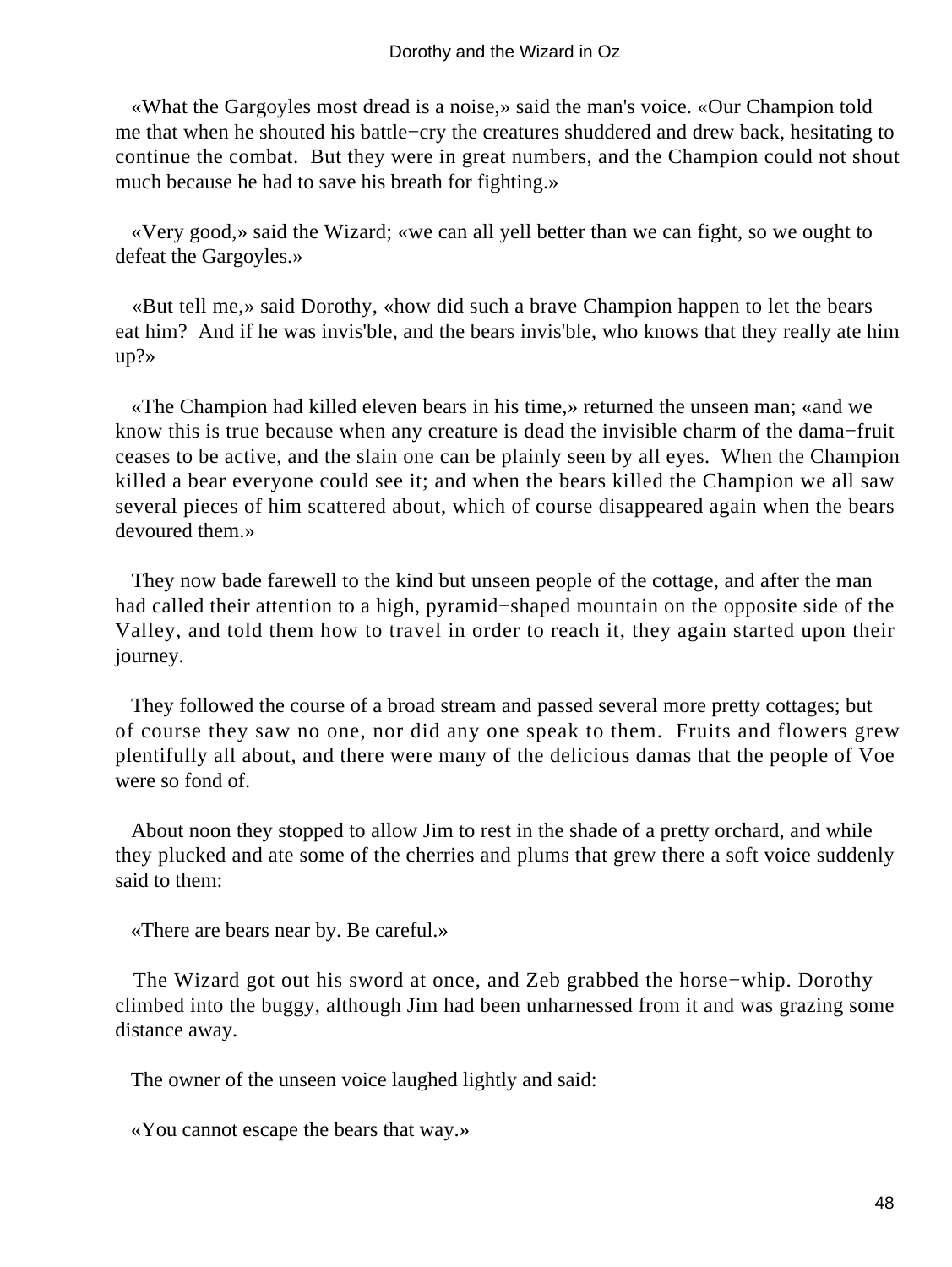«How CAN we 'scape?» asked Dorothy, nervously, for an unseen danger is always the hardest to face.

 «You must take to the river,» was the reply. «The bears will not venture upon the water.»

«But we would be drowned!» exclaimed the girl.

 «Oh, there is no need of that,» said the voice, which from its gentle tones seemed to belong to a young girl. «You are strangers in the Valley of Voe, and do not seem to know our ways; so I will try to save you.»

 The next moment a broad−leaved plant was jerked from the ground where it grew and held suspended in the air before the Wizard.

 «Sir,» said the voice, «you must rub these leaves upon the soles of all your feet, and then you will be able to walk upon the water without sinking below the surface. It is a secret the bears do not know, and we people of Voe usually walk upon the water when we travel, and so escape our enemies.»

 «Thank you!» cried the Wizard, joyfully, and at once rubbed a leaf upon the soles of Dorothy's shoes and then upon his own. The girl took a leaf and rubbed it upon the kitten's paws, and the rest of the plant was handed to Zeb, who, after applying it to his own feet, carefully rubbed it upon all four of Jim's hoofs and then upon the tires of the buggy−wheels. He had nearly finished this last task when a low growling was suddenly heard and the horse began to jump around and kick viciously with his heels.

 «Quick! To the water or you are lost!» cried their unseen friend, and without hesitation the Wizard drew the buggy down the bank and out upon the broad river, for Dorothy was still seated in it with Eureka in her arms. They did not sink at all, owing to the virtues of the strange plant they had used, and when the buggy was in the middle of the stream the Wizard returned to the bank to assist Zeb and Jim.

 The horse was plunging madly about, and two or three deep gashes appeared upon its flanks, from which the blood flowed freely.

 «Run for the river!» shouted the Wizard, and Jim quickly freed himself from his unseen tormenters by a few vicious kicks and then obeyed. As soon as he trotted out upon the surface of the river he found himself safe from pursuit, and Zeb was already running across the water toward Dorothy.

 As the little Wizard turned to follow them he felt a hot breath against his cheek and heard a low, fierce growl. At once he began stabbing at the air with his sword, and he knew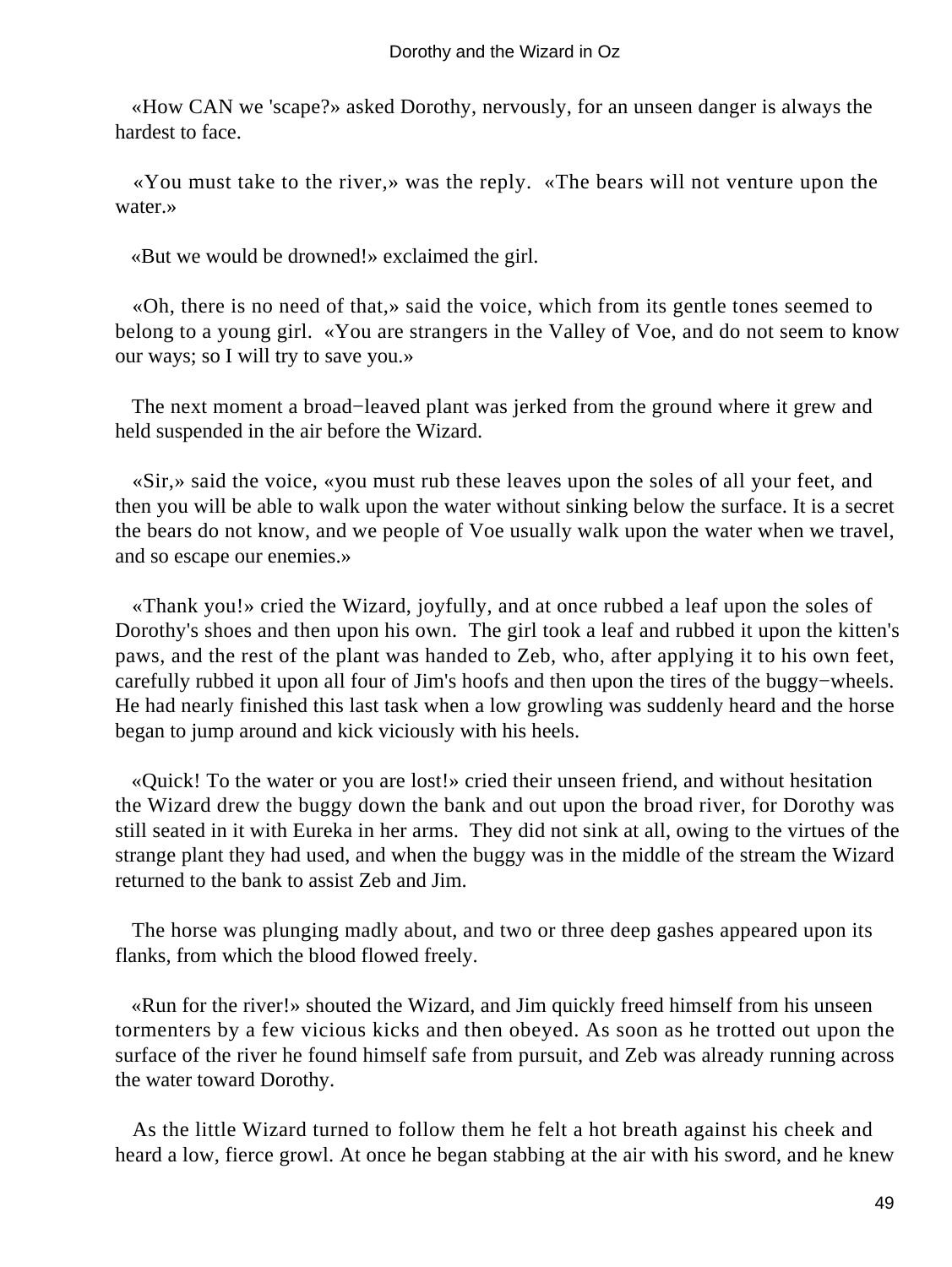that he had struck some substance because when he drew back the blade it was dripping with blood. The third time that he thrust out the weapon there was a loud roar and a fall, and suddenly at his feet appeared the form of a great red bear, which was nearly as big as the horse and much stronger and fiercer. The beast was quite dead from the sword thrusts, and after a glance at its terrible claws and sharp teeth the little man turned in a panic and rushed out upon the water, for other menacing growls told him more bears were near.

 On the river, however, the adventurers seemed to be perfectly safe. Dorothy and the buggy had floated slowly down stream with the current of the water, and the others made haste to join her. The Wizard opened his satchel and got out some sticking−plaster with which he mended the cuts Jim had received from the claws of the bears.

 «I think we'd better stick to the river, after this,» said Dorothy. «If our unknown friend hadn't warned us, and told us what to do, we would all be dead by this time.»

 «That is true,» agreed the Wizard, «and as the river seems to be flowing in the direction of the Pyramid Mountain it will be the easiest way for us to travel.»

 Zeb hitched Jim to the buggy again, and the horse trotted along and drew them rapidly over the smooth water. The kitten was at first dreadfully afraid of getting wet, but Dorothy let her down and soon Eureka was frisking along beside the buggy without being scared a bit. Once a little fish swam too near the surface, and the kitten grabbed it in her mouth and ate it up as quick as a wink; but Dorothy cautioned her to be careful what she ate in this valley of enchantments, and no more fishes were careless enough to swim within reach.

 After a journey of several hours they came to a point where the river curved, and they found they must cross a mile or so of the Valley before they came to the Pyramid Mountain. There were few houses in this part, and few orchards or flowers; so our friends feared they might encounter more of the savage bears, which they had learned to dread with all their hearts.

«You'll have to make a dash, Jim,» said the Wizard, «and run as fast as you can go.»

 «All right,» answered the horse; «I'll do my best. But you must remember I'm old, and my dashing days are past and gone.»

 All three got into the buggy and Zeb picked up the reins, though Jim needed no guidance of any sort. The horse was still smarting from the sharp claws of the invisible bears, and as soon as he was on land and headed toward the mountain the thought that more of those fearsome creatures might be near acted as a spur and sent him galloping along in a way that made Dorothy catch her breath.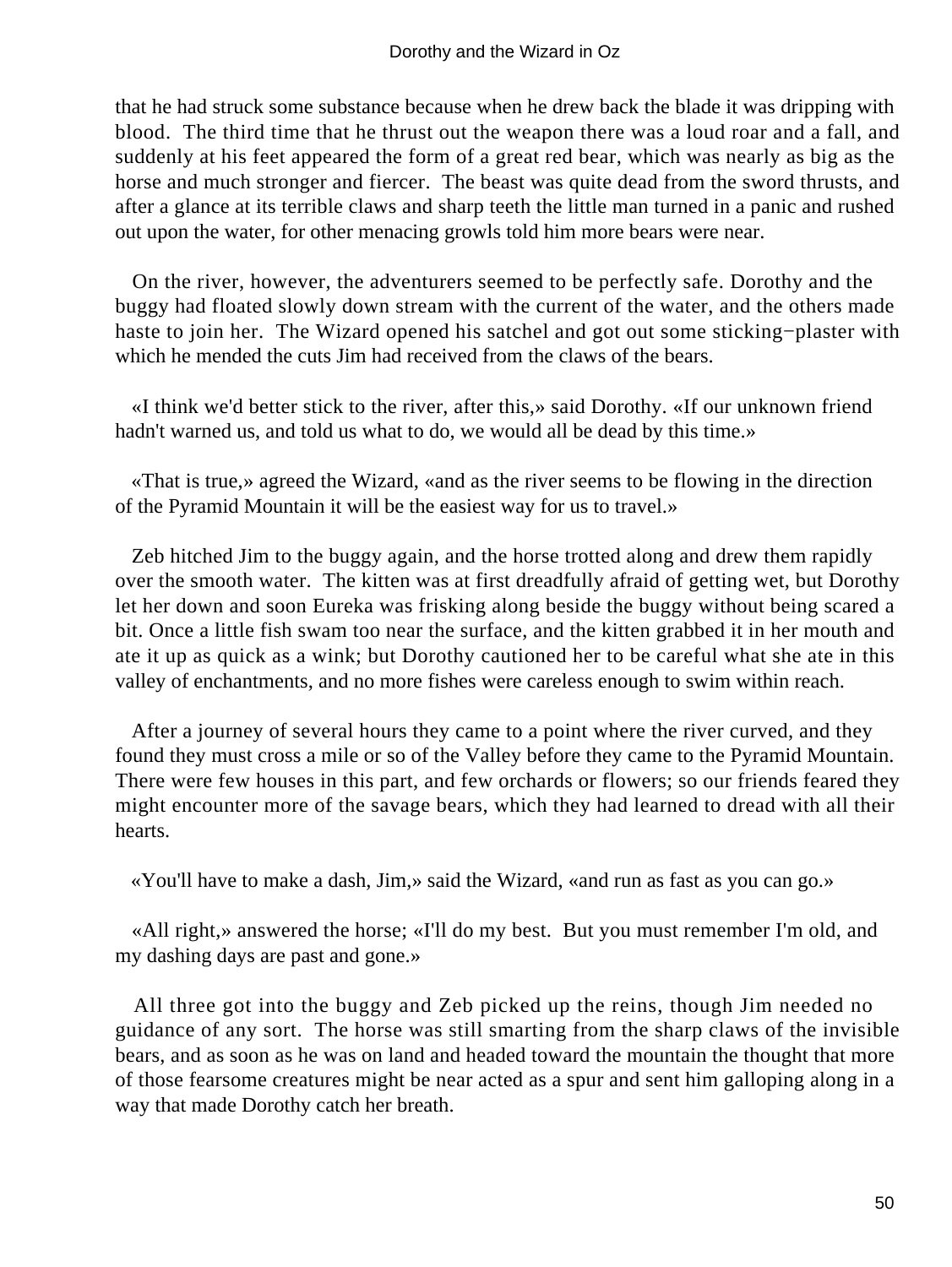Then Zeb, in a spirit of mischief, uttered a growl like that of the bears, and Jim pricked up his ears and fairly flew. His boney legs moved so fast they could scarcely be seen, and the Wizard clung fast to the seat and yelled «Whoa!» at the top of his voice.

 $\ll$ I – I'm 'fraid he's – he's running away!» gasped Dorothy.

 «I **Know** he is,» said Zeb; «but no bear can catch him if he keeps up that gait – and the harness or the buggy don't break.»

 Jim did not make a mile a minute; but almost before they were aware of it he drew up at the foot of the mountain, so suddenly that the Wizard and Zeb both sailed over the dashboard and landed in the soft grass – where they rolled over several times before they stopped. Dorothy nearly went with them, but she was holding fast to the iron rail of the seat, and that saved her. She squeezed the kitten, though, until it screeched; and then the old cab−horse made several curious sounds that led the little girl to suspect he was laughing at them all.

10. The Braided Man of Pyramid Mountain

 The mountain before them was shaped like a cone and was so tall that its point was lost in the clouds. Directly facing the place where Jim had stopped was an arched opening leading to a broad stairway. The stairs were cut in the rock inside the mountain, and they were broad and not very steep, because they circled around like a cork−screw, and at the arched opening where the flight began the circle was quite big. At the foot of the stairs was a sign reading:

**Warning.** These steps lead to the Land of the Gargoyles. **Danger! Keep out.**

 «I wonder how Jim is ever going to draw the buggy up so many stairs,» said Dorothy, gravely.

 «No trouble at all,» declared the horse, with a contemptuous neigh. «Still, I don't care to drag any passengers. You'll all have to walk.»

«Suppose the stairs get steeper?» suggested Zeb, doubtfully.

«Then you'll have to boost the buggy−wheels, that's all,» answered Jim.

 «We'll try it, anyway,» said the Wizard. «It's the only way to get out of the Valley of Voe.»

 So they began to ascend the stairs, Dorothy and the Wizard first, Jim next, drawing the buggy, and then Zeb to watch that nothing happened to the harness.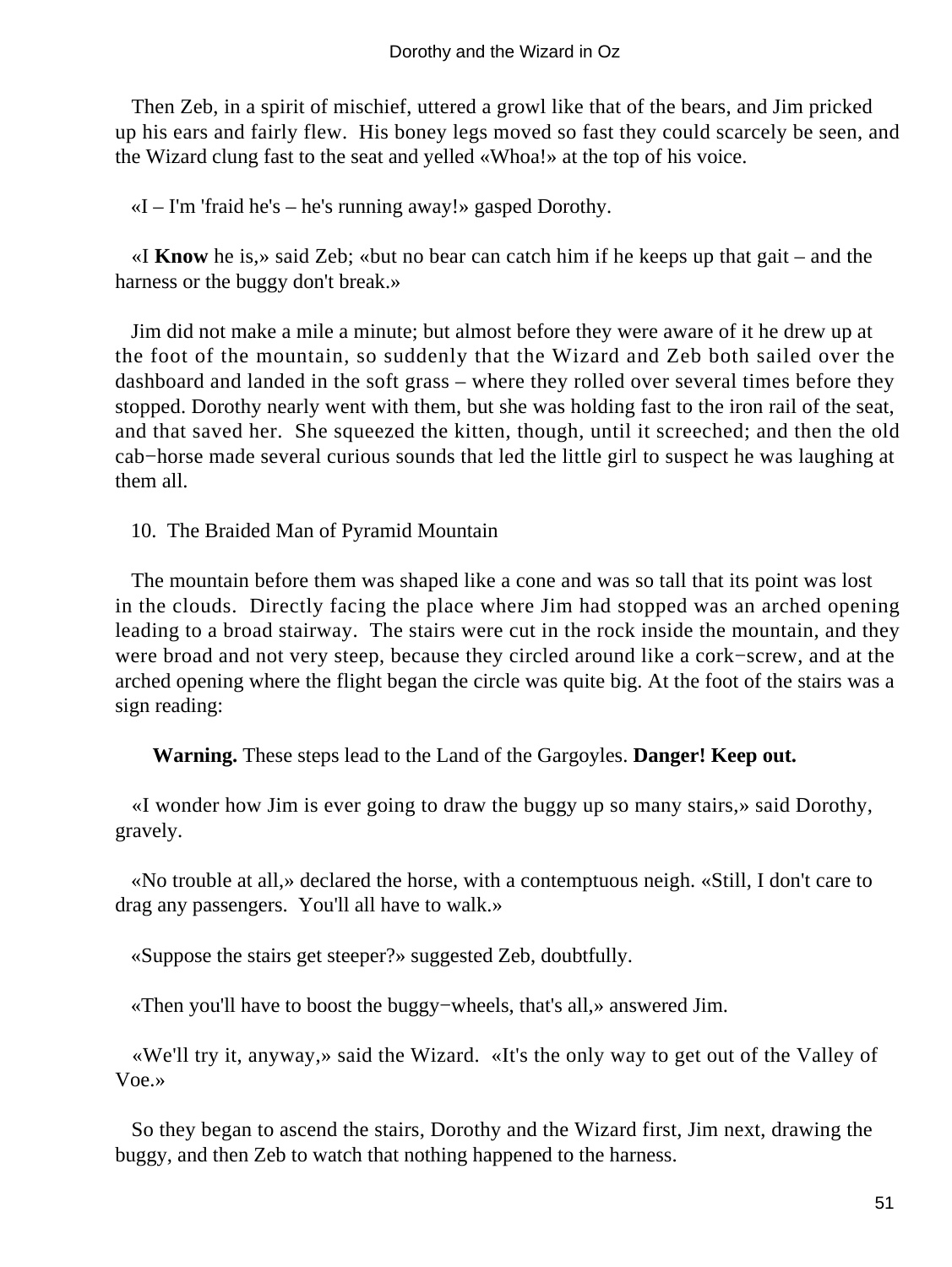The light was dim, and soon they mounted into total darkness, so that the Wizard was obliged to get out his lanterns to light the way. But this enabled them to proceed steadily until they came to a landing where there was a rift in the side of the mountain that let in both light and air. Looking through this opening they could see the Valley of Voe lying far below them, the cottages seeming like toy houses from that distance.

 After resting a few moments they resumed their climb, and still the stairs were broad and low enough for Jim to draw the buggy easily after him. The old horse panted a little, and had to stop often to get his breath. At such times they were all glad to wait for him, for continually climbing up stairs is sure to make one's legs ache.

 They wound about, always going upward, for some time. The lights from the lanterns dimly showed the way, but it was a gloomy journey, and they were pleased when a broad streak of light ahead assured them they were coming to a second landing.

 Here one side of the mountain had a great hole in it, like the mouth of a cavern, and the stairs stopped at the near edge of the floor and commenced ascending again at the opposite edge.

 The opening in the mountain was on the side opposite to the Valley of Voe, and our travellers looked out upon a strange scene. Below them was a vast space, at the bottom of which was a black sea with rolling billows, through which little tongues of flame constantly shot up. Just above them, and almost on a level with their platform, were banks of rolling clouds which constantly shifted position and changed color. The blues and greys were very beautiful, and Dorothy noticed that on the cloud banks sat or reclined fleecy, shadowy forms of beautiful beings who must have been the Cloud Fairies. Mortals who stand upon the earth and look up at the sky cannot often distinguish these forms, but our friends were now so near to the clouds that they observed the dainty fairies very clearly.

«Are they real?» asked Zeb, in an awed voice.

«Of course,» replied Dorothy, softly. «They are the Cloud Fairies.»

 «They seem like open−work,» remarked the boy, gazing intently. «If I should squeeze one, there wouldn't be anything left of it.»

 In the open space between the clouds and the black, bubbling sea far beneath, could be seen an occasional strange bird winging its way swiftly through the air. These birds were of enormous size, and reminded Zeb of the rocs he had read about in the Arabian Nights. They had fierce eyes and sharp talons and beaks, and the children hoped none of them would venture into the cavern.

«Well, I declare!» suddenly exclaimed the little Wizard. «What in the world is this?»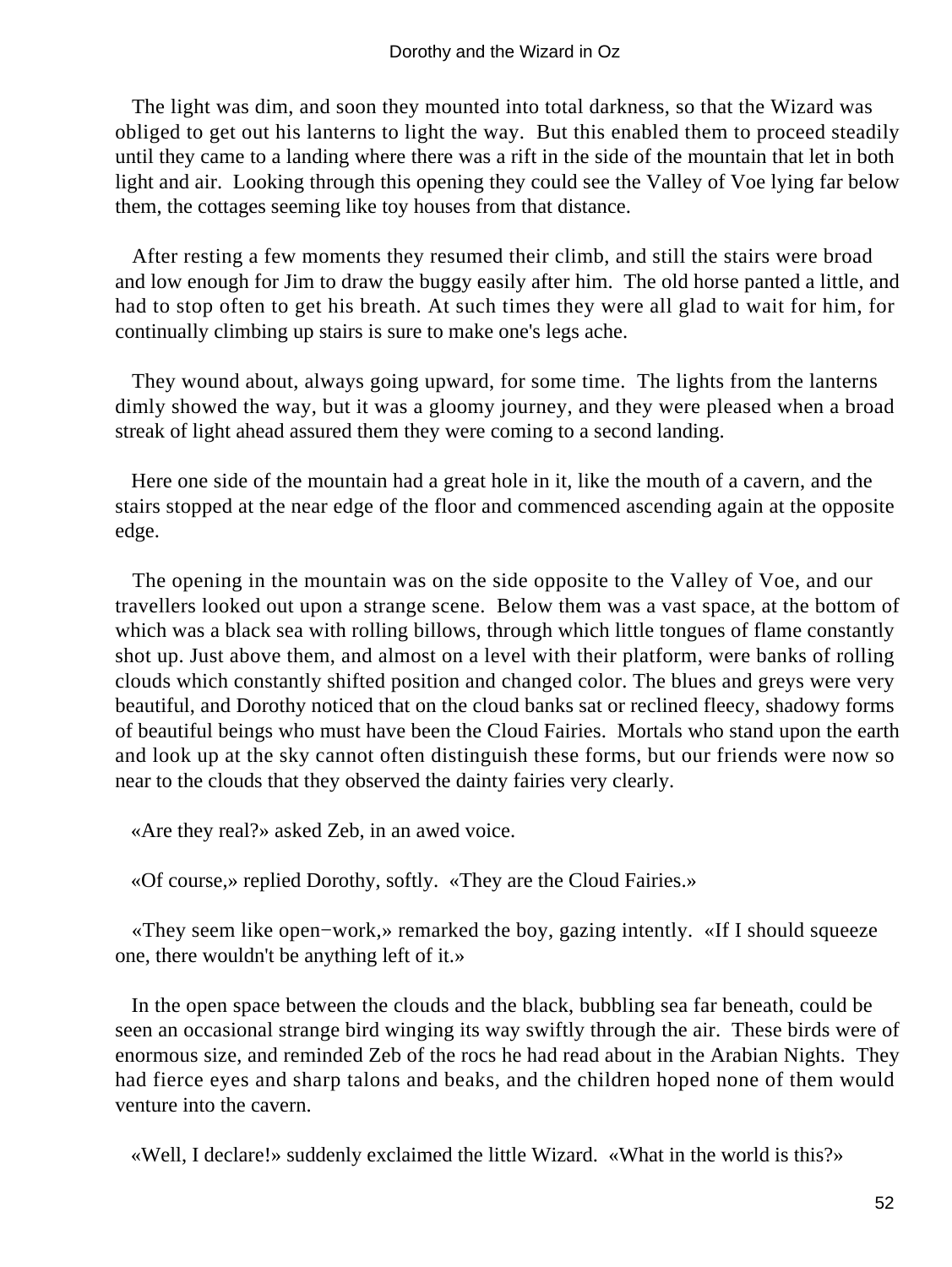They turned around and found a man standing on the floor in the center of the cave, who bowed very politely when he saw he had attracted their attention. He was a very old man, bent nearly double; but the queerest thing about him was his white hair and beard. These were so long that they reached to his feet, and both the hair and the beard were carefully plaited into many braids, and the end of each braid fastened with a bow of colored ribbon.

«Where did you come from?» asked Dorothy, wonderingly.

 «No place at all,» answered the man with the braids; «that is, not recently. Once I lived on top the earth, but for many years I have had my factory in this spot – half way up Pyramid Mountain.»

«Are we only half way up?» enquired the boy, in a discouraged tone.

 «I believe so, my lad,» replied the braided man. «But as I have never been in either direction, down or up, since I arrived, I cannot be positive whether it is exactly half way or not.»

 «Have you a factory in this place?» asked the Wizard, who had been examining the strange personage carefully.

 «To be sure,» said the other. «I am a great inventor, you must know, and I manufacture my products in this lonely spot.»

«What are your products?» enquired the Wizard.

 «Well, I make Assorted Flutters for flags and bunting, and a superior grade of Rustles for ladies' silk gowns.»

«I thought so,» said the Wizard, with a sigh. «May we examine some of these articles?»

 «Yes, indeed; come into my shop, please,» and the braided man turned and led the way into a smaller cave, where he evidently lived. Here, on a broad shelf, were several card−board boxes of various sizes, each tied with cotton cord.

 «This,» said the man, taking up a box and handling it gently, «contains twelve dozen rustles – enough to last any lady a year. Will you buy it, my dear?» he asked, addressing Dorothy.

«My gown isn't silk,» she said, smiling.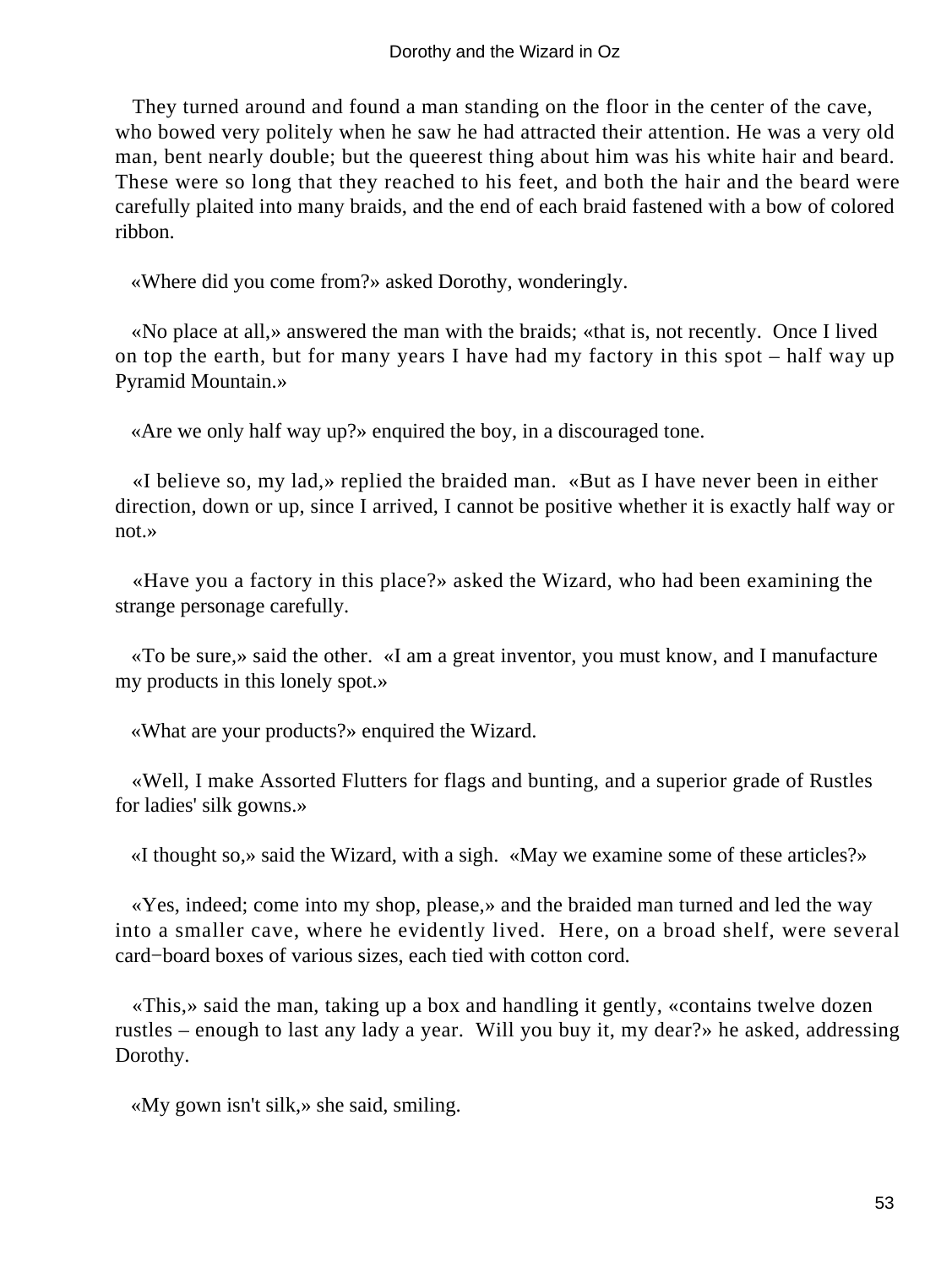«Never mind. When you open the box the rustles will escape, whether you are wearing a silk dress or not,» said the man, seriously. Then he picked up another box. «In this,» he continued, «are many assorted flutters. They are invaluable to make flags flutter on a still day, when there is no wind. You, sir, we turning to the Wizard, «ought to have this assortment. Once you have tried my goods I am sure you will never be without them.»

«I have no money with me,» said the Wizard, evasively.

 «I do not want money,» returned the braided man, «for I could not spend it in this deserted place if I had it. But I would like very much a blue hair−ribbon. You will notice my braids are tied with yellow, pink, brown, red, green, white and black; but I have no blue ribbons.»

 «I'll get you one!» cried Dorothy, who was sorry for the poor man; so she ran back to the buggy and took from her suit−case a pretty blue ribbon. It did her good to see how the braided man's eyes sparkled when he received this treasure.

 «You have made me very, very happy, my dear!» he exclaimed; and then he insisted on the Wizard taking the box of flutters and the little girl accepting the box of rustles.

 «You may need them, some time,» he said, «and there is really no use in my manufacturing these things unless somebody uses them.»

«Why did you leave the surface of the earth?» enquired the Wizard.

 «I could not help it. It is a sad story, but if you will try to restrain your tears I will tell you about it. On earth I was a manufacturer of Imported Holes for American Swiss Cheese, and I will acknowledge that I supplied a superior article, which was in great demand. Also I made pores for porous plasters and high−grade holes for doughnuts and buttons. Finally I invented a new Adjustable Post−hole, which I thought would make my fortune. I manufactured a large quantity of these post−holes, and having no room in which to store them I set them all end to end and put the top one in the ground. That made an extraordinary long hole, as you may imagine, and reached far down into the earth; and, as I leaned over it to try to see to the bottom, I lost my balance and tumbled in. Unfortunately, the hole led directly into the vast space you see outside this mountain; but I managed to catch a point of rock that projected from this cavern, and so saved myself from tumbling headlong into the black waves beneath, where the tongues of flame that dart out would certainly have consumed me. Here, then, I made my home; and although it is a lonely place I amuse myself making rustles and flutters, and so get along very nicely.»

 When the braided man had completed this strange tale Dorothy nearly laughed, because it was all so absurd; but the Wizard tapped his forehead significantly, to indicate that he thought the poor man was crazy. So they politely bade him good day, and went back to the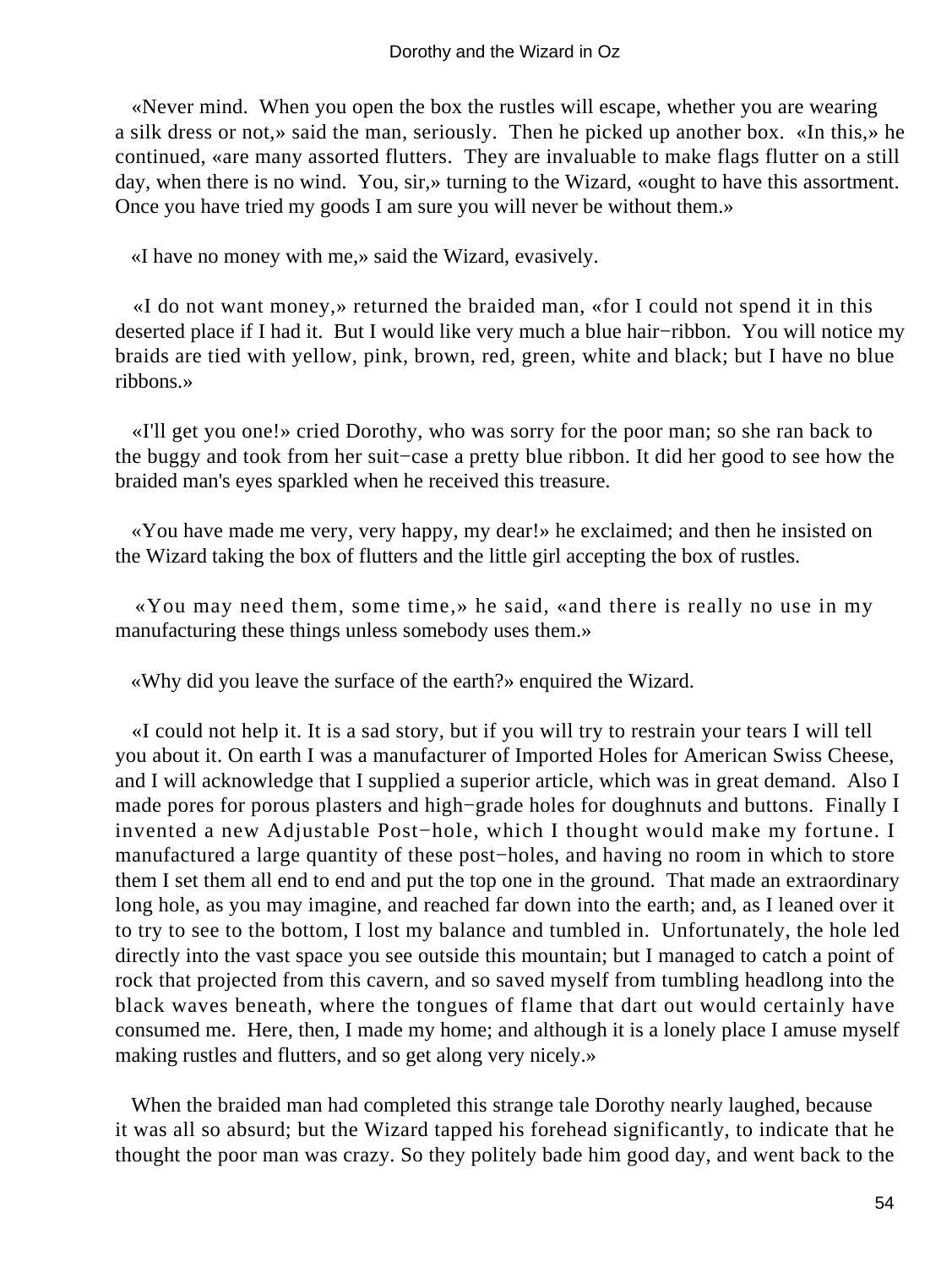outer cavern to resume their journey.

11. They Meet the Wooden Gargoyles

 Another breathless climb brought our adventurers to a third landing where there was a rift in the mountain. On peering out all they could see was rolling banks of clouds, so thick that they obscured all else.

 But the travellers were obliged to rest, and while they were sitting on the rocky floor the Wizard felt in his pocket and brought out the nine tiny piglets. To his delight they were now plainly visible, which proved that they had passed beyond the influence of the magical Valley of Voe.

«Why, we can see each other again!» cried one, joyfully.

 «Yes,» sighed Eureka; «and I also can see you again, and the sight makes me dreadfully hungry. Please, Mr. Wizard, may I eat just one of the fat little piglets? You'd never miss ONE of them, I'm sure!»

 «What a horrid, savage beast!» exclaimed a piglet; «and after we've been such good friends, too, and played with one another!»

 «When I'm not hungry, I love to play with you all,» said the kitten, demurely; «but when my stomach is empty it seems that nothing would fill it so nicely as a fat piglet.»

«And we trusted you so!» said another of the nine, reproachfully.

«And thought you were respectable!» said another.

 «It seems we were mistaken,» declared a third, looking at the kitten timorously, «no one with such murderous desires should belong to our party, I'm sure.»

 «You see, Eureka,» remarked Dorothy, reprovingly, «you are making yourself disliked. There are certain things proper for a kitten to eat; but I never heard of a kitten eating a pig, under ANY cir'stances.»

 «Did you ever see such little pigs before?» asked the kitten. «They are no bigger than mice, and I'm sure mice are proper for me to eat.»

 «It isn't the bigness, dear; its the variety,» replied the girl. «These are Mr. Wizard's pets, just as you are my pet, and it wouldn't be any more proper for you to eat them than it would be for Jim to eat you.»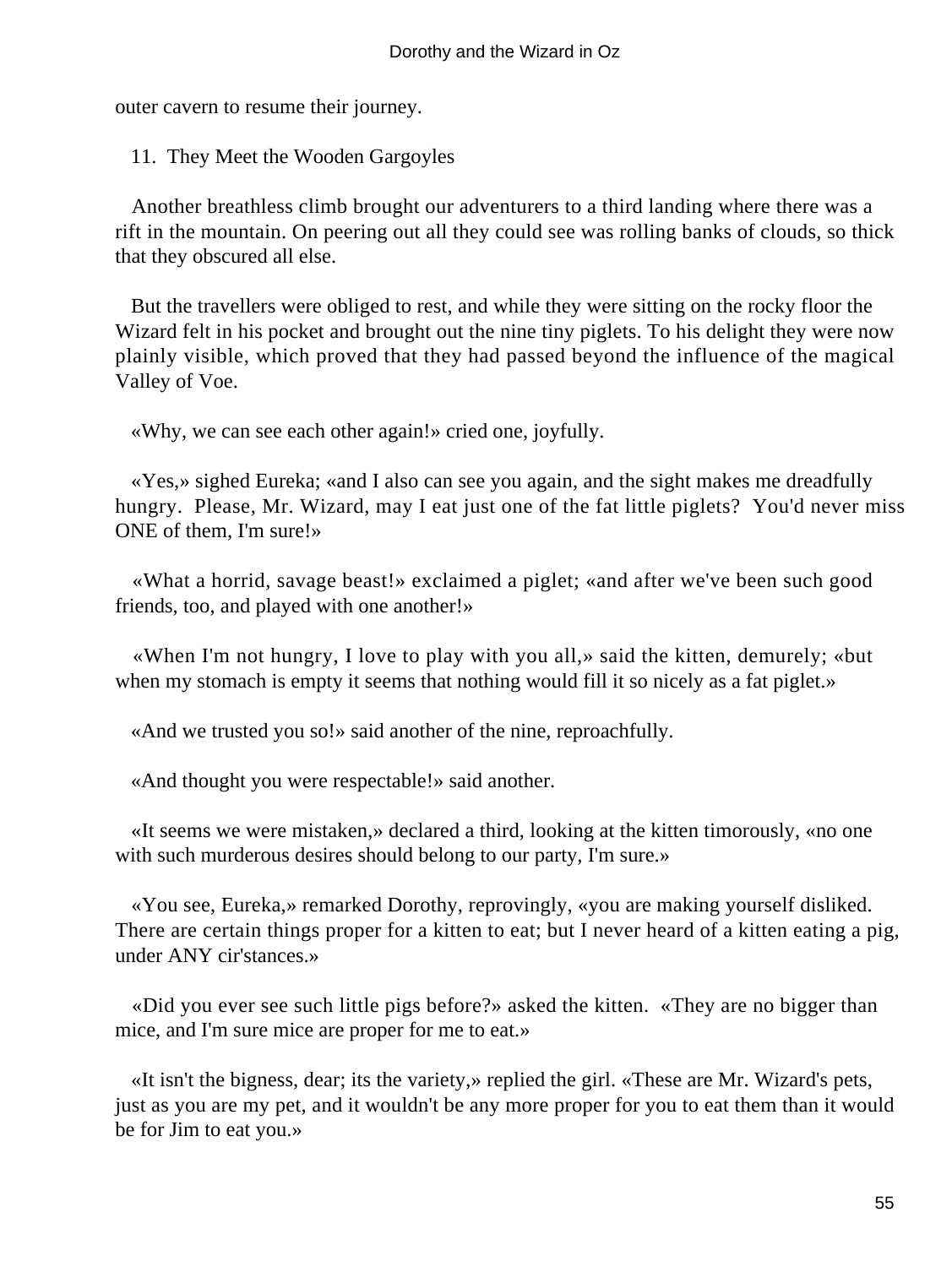## Dorothy and the Wizard in Oz

 «And that's just what I shall do if you don't let those little balls of pork alone,» said Jim, glaring at the kitten with his round, big eyes. «If you injure any one of them I'll chew you up instantly.»

 The kitten looked at the horse thoughtfully, as if trying to decide whether he meant it or not.

 «In that case,» she said, «I'll leave them alone. You haven't many teeth left, Jim, but the few you have are sharp enough to make me shudder. So the piglets will be perfectly safe, hereafter, as far as I am concerned.»

 «That is right, Eureka,» remarked the Wizard, earnestly. «Let us all be a happy family and love one another.»

Eureka yawned and stretched herself.

«I've always loved the piglets,» she said; «but they don't love me.»

 «No one can love a person he's afraid of,» asserted Dorothy. «If you behave, and don't scare the little pigs, I'm sure they'll grow very fond of you.»

 The Wizard now put the nine tiny ones back into his pocket and the journey was resumed.

 «We must be pretty near the top, now,» said the boy, as they climbed wearily up the dark, winding stairway.

 «The Country of the Gurgles can't be far from the top of the earth,» remarked Dorothy. «It isn't very nice down here. I'd like to get home again, I'm sure.»

 No one replied to this, because they found they needed all their breath for the climb. The stairs had become narrower and Zeb and the Wizard often had to help Jim pull the buggy from one step to another, or keep it from jamming against the rocky walls.

 At last, however, a dim light appeared ahead of them, which grew clearer and stronger as they advanced.

«Thank goodness we're nearly there!» panted the little Wizard.

 Jim, who was in advance, saw the last stair before him and stuck his head above the rocky sides of the stairway. Then he halted, ducked down and began to back up, so that he nearly fell with the buggy onto the others.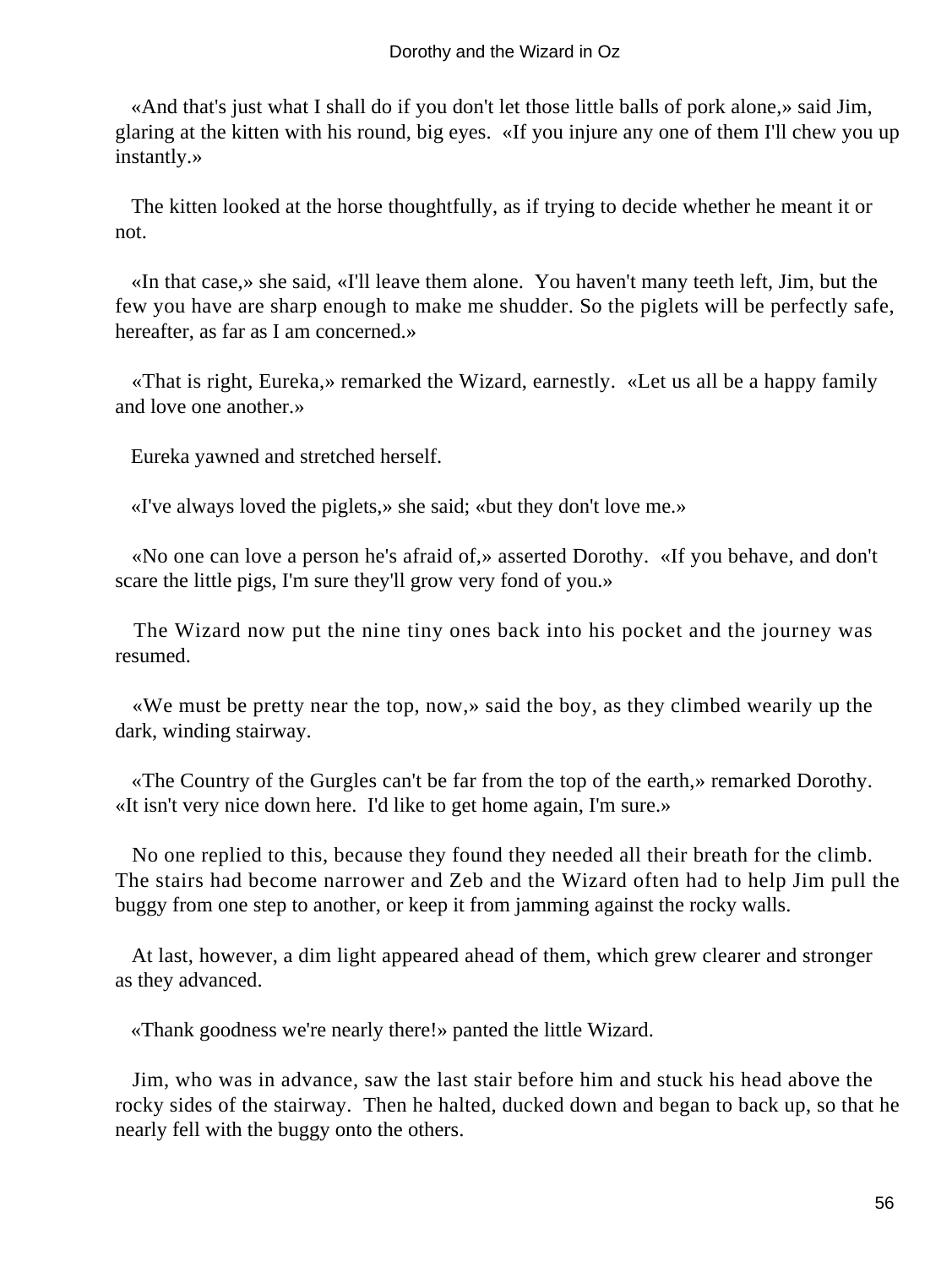«Let's go down again!» he said, in his hoarse voice.

«Nonsense!» snapped the tired Wizard. «What's the matter with you, old man?»

 «Everything,» grumbled the horse. «I've taken a look at this place, and it's no fit country for real creatures to go to. Everything's dead, up there – no flesh or blood or growing thing anywhere.»

 «Never mind;. we can't turn back,» said Dorothy; «and we don't intend to stay there, anyhow.»

«It's dangerous,» growled Jim, in a stubborn tone.

 «See here, my good steed,» broke in the Wizard, «little Dorothy and I have been in many queer countries in our travels, and always escaped without harm. We've even been to the marvelous Land of Oz – haven't we, Dorothy? – so we don't much care what the Country of the Gargoyles is like. Go ahead, Jim, and whatever happens we'll make the best of it.»

 «All right,» answered the horse; «this is your excursion, and not mine; so if you get into trouble don't blame me.»

 With this speech he bent forward and dragged the buggy up the remaining steps. The others followed and soon they were all standing upon a broad platform and gazing at the most curious and startling sight their eyes had ever beheld.

 «The Country of the Gargoyles is all wooden!» exclaimed Zeb; and so it was. The ground was sawdust and the pebbles scattered around were hard knots from trees, worn smooth in course of time. There were odd wooden houses, with carved wooden flowers in the front yards. The tree−trunks were of coarse wood, but the leaves of the trees were shavings. The patches of grass were splinters of wood, and where neither grass nor sawdust showed was a solid wooden flooring. Wooden birds fluttered among the trees and wooden cows were browsing upon the wooden grass; but the most amazing things of all were the wooden people – the creatures known as Gargoyles.

 These were very numerous, for the place was thickly inhabited, and a large group of the queer people clustered near, gazing sharply upon the strangers who had emerged from the long spiral stairway.

 The Gargoyles were very small of stature, being less than three feet in height. Their bodies were round, their legs short and thick and their arms extraordinarily long and stout. Their heads were too big for their bodies and their faces were decidedly ugly to look upon. Some had long, curved noses and chins, small eyes and wide, grinning mouths. Others had flat noses, protruding eyes, and ears that were shaped like those of an elephant. There were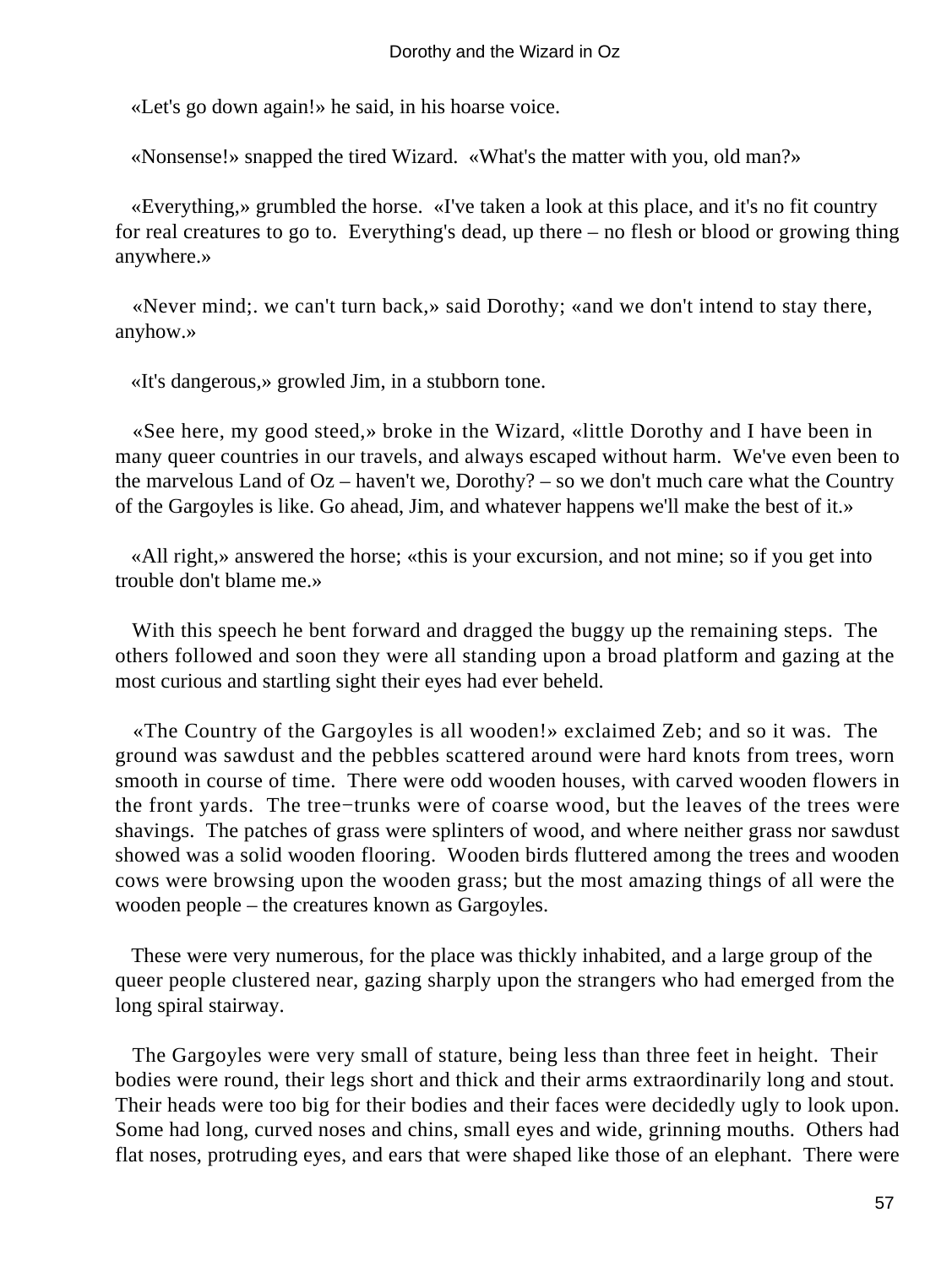many types, indeed, scarcely two being alike; but all were equally disagreeable in appearance. The tops of their heads had no hair, but were carved into a variety of fantastic shapes, some having a row of points or balls around the top, others designs resembling flowers or vegetables, and still others having squares that looked like waffles cut criss−cross on their heads. They all wore short wooden wings which were fastened to their wooden bodies by means of wooden hinges with wooden screws, and with these wings they flew swiftly and noiselessly here and there, their legs being of little use to them.

 This noiseless motion was one of the most peculiar things about the Gargoyles. They made no sounds at all, either in flying or trying to speak, and they conversed mainly by means of quick signals made with their wooden fingers or lips. Neither was there any sound to be heard anywhere throughout the wooden country. The birds did not sing, nor did the cows moo; yet there was more than ordinary activity everywhere.

 The group of these queer creatures which was discovered clustered near the stairs at first remained staring and motionless, glaring with evil eyes at the intruders who had so suddenly appeared in their land. In turn the Wizard and the children, the horse and the kitten, examined the Gargoyles with the same silent attention.

 «There's going to be trouble, I'm sure,» remarked the horse. «Unhitch those tugs, Zeb, and set me free from the buggy, so I can fight comfortably.»

 «Jim's right,» sighed the Wizard. «There's going to be trouble, and my sword isn't stout enough to cut up those wooden bodies – so I shall have to get out my revolvers.»

 He got his satchel from the buggy and, opening it, took out two deadly looking revolvers that made the children shrink back in alarm just to look at.

 «What harm can the Gurgles do?» asked Dorothy. «They have no weapons to hurt us with.»

 «Each of their arms is a wooden club,» answered the little man, «and I'm sure the creatures mean mischief, by the looks of their eyes. Even these revolvers can merely succeed in damaging a few of their wooden bodies, and after that we will be at their mercy.»

«But why fight at all, in that case?» asked the girl.

 «So I may die with a clear conscience,» returned the Wizard, gravely. «It's every man's duty to do the best he knows how; and I'm going to do it.»

«Wish I had an axe,» said Zeb, who by now had unhitched the horse.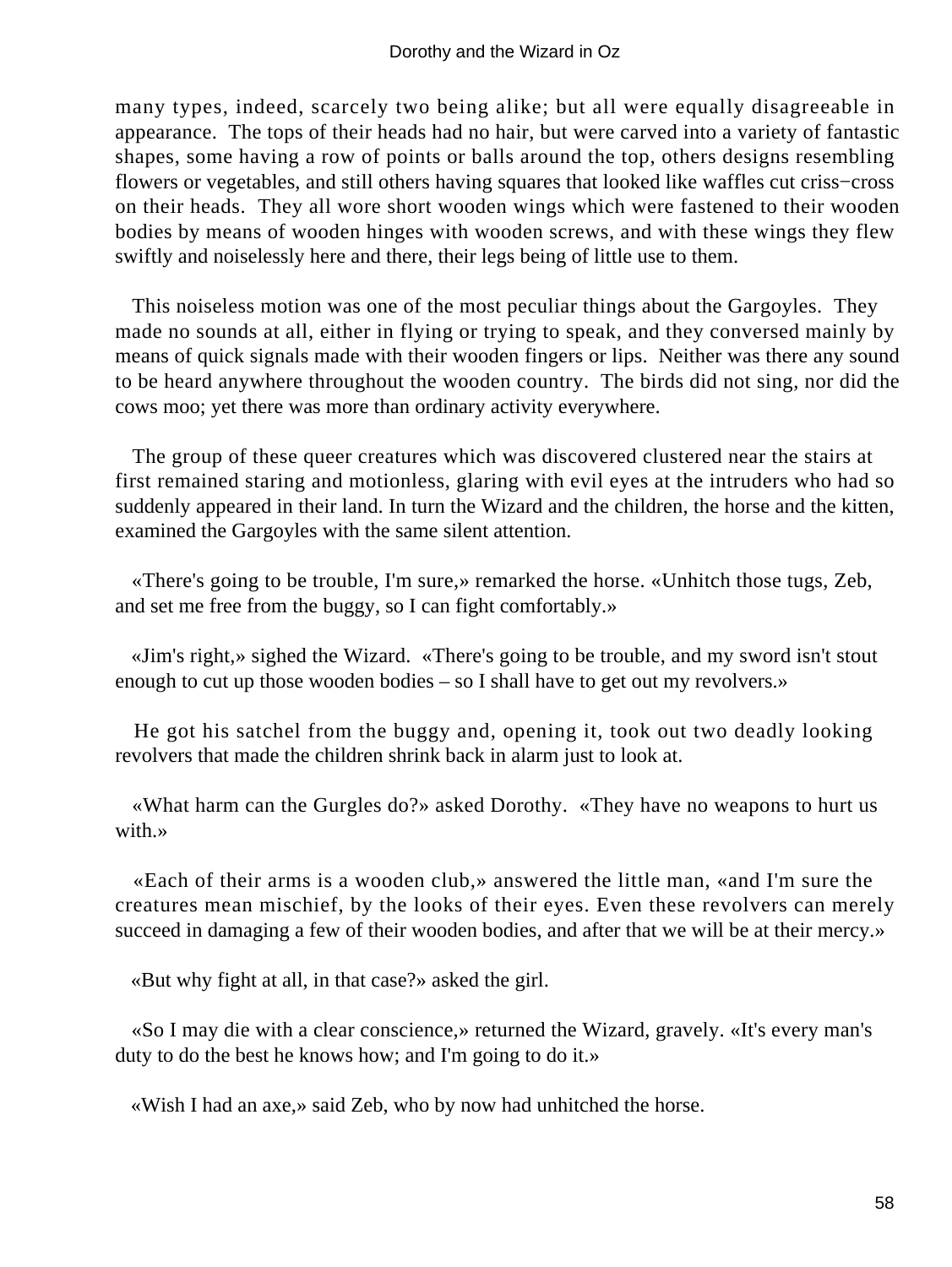«If we had known we were coming we might have brought along several other useful things,» responded the Wizard. «But we dropped into this adventure rather unexpectedly.»

 The Gargoyles had backed away a distance when they heard the sound of talking, for although our friends had spoken in low tones their words seemed loud in the silence surrounding them. But as soon as the conversation ceased, the grinning, ugly creatures arose in a flock and flew swiftly toward the strangers, their long arms stretched out before them like the bowsprits of a fleet of sail−boats. The horse had especially attracted their notice, because it was the biggest and strangest creature they had ever seen; so it became the center of their first attack.

 But Jim was ready for them, and when he saw them coming he turned his heels toward them and began kicking out as hard as he could. Crack! crash! bang! went his iron−shod hoofs against the wooden bodies of the Gargoyles, and they were battered right and left with such force that they scattered like straws in the wind. But the noise and clatter seemed as dreadful to them as Jim's heels, for all who were able swiftly turned and flew away to a great distance. The others picked themselves up from the ground one by one and quickly rejoined their fellows, so for a moment the horse thought he had won the fight with ease.

But the Wizard was not so confident.

 «Those wooden things are impossible to hurt,» he said, «and all the damage Jim has done to them is to knock a few splinters from their noses and ears. That cannot make them look any uglier, I'm sure, and it is my opinion they will soon renew the attack.»

«What made them fly away?» asked Dorothy.

 «The noise, of course. Don't you remember how the Champion escaped them by shouting his battle−cry?»

 «Suppose we escape down the stairs, too,» suggested the boy. «We have time, just now, and I'd rather face the invis'ble bears than those wooden imps.»

 «No,» returned Dorothy, stoutly, «it won't do to go back, for then we would never get home. Let's fight it out.»

 «That is what I advise,» said the Wizard. «They haven't defeated us yet, and Jim is worth a whole army.»

 But the Gargoyles were clever enough not to attack the horse the next time. They advanced in a great swarm, having been joined by many more of their kind, and they flew straight over Jim's head to where the others were standing.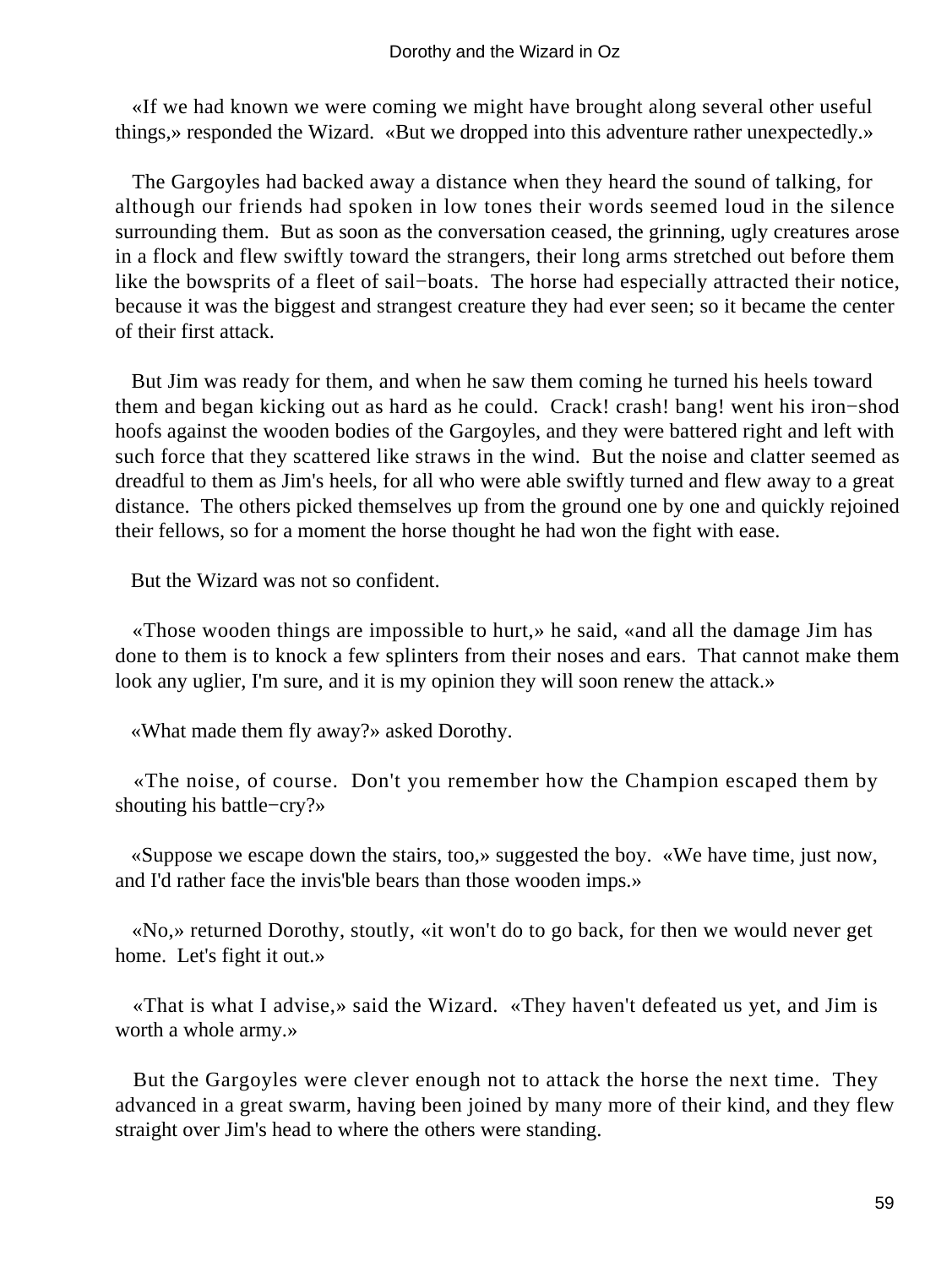The Wizard raised one of his revolvers and fired into the throng of his enemies, and the shot resounded like a clap of thunder in that silent place.

 Some of the wooden beings fell flat upon the ground, where they quivered and trembled in every limb; but most of them managed to wheel and escape again to a distance.

 Zeb ran and picked up one of the Gargoyles that lay nearest to him. The top of its head was carved into a crown and the Wizard's bullet had struck it exactly in the left eye, which was a hard wooden knot. Half of the bullet stuck in the wood and half stuck out, so it had been the jar and the sudden noise that had knocked the creature down, more than the fact that it was really hurt. Before this crowned Gargoyle had recovered himself Zeb had wound a strap several times around its body, confining its wings and arms so that it could not move. Then, having tied the wooden creature securely, the boy buckled the strap and tossed his prisoner into the buggy. By that time the others had all retired.

12. A Wonderful Escape

 For a while the enemy hesitated to renew the attack. Then a few of them advanced until another shot from the Wizard's revolver made them retreat.

«That's fine,» said Zeb. «We've got 'em on the run now, sure enough.»

 «But only for a time,» replied the Wizard, shaking his head gloomily. «These revolvers are good for six shots each, but when those are gone we shall be helpless.»

 The Gargoyles seemed to realize this, for they sent a few of their band time after time to attack the strangers and draw the fire from the little man's revolvers. In this way none of them was shocked by the dreadful report more than once, for the main band kept far away and each time a new company was sent into the battle. When the Wizard had fired all of his twelve bullets he had caused no damage to the enemy except to stun a few by the noise, and so he as no nearer to victory than in the beginning of the fray.

«What shall we do now?» asked Dorothy, anxiously.

«Let's yell – all together,» said Zeb.

 «And fight at the same time,» added the Wizard. «We will get near Jim, so that he can help us, and each one must take some weapon and do the best he can. I'll use my sword, although it isn't much account in this affair. Dorothy must take her parasol and open it suddenly when the wooden folks attack her. I haven't anything for you, Zeb.»

 «I'll use the king,» said the boy, and pulled his prisoner out of the buggy. The bound Gargoyle's arms extended far out beyond its head, so by grasping its wrists Zeb found the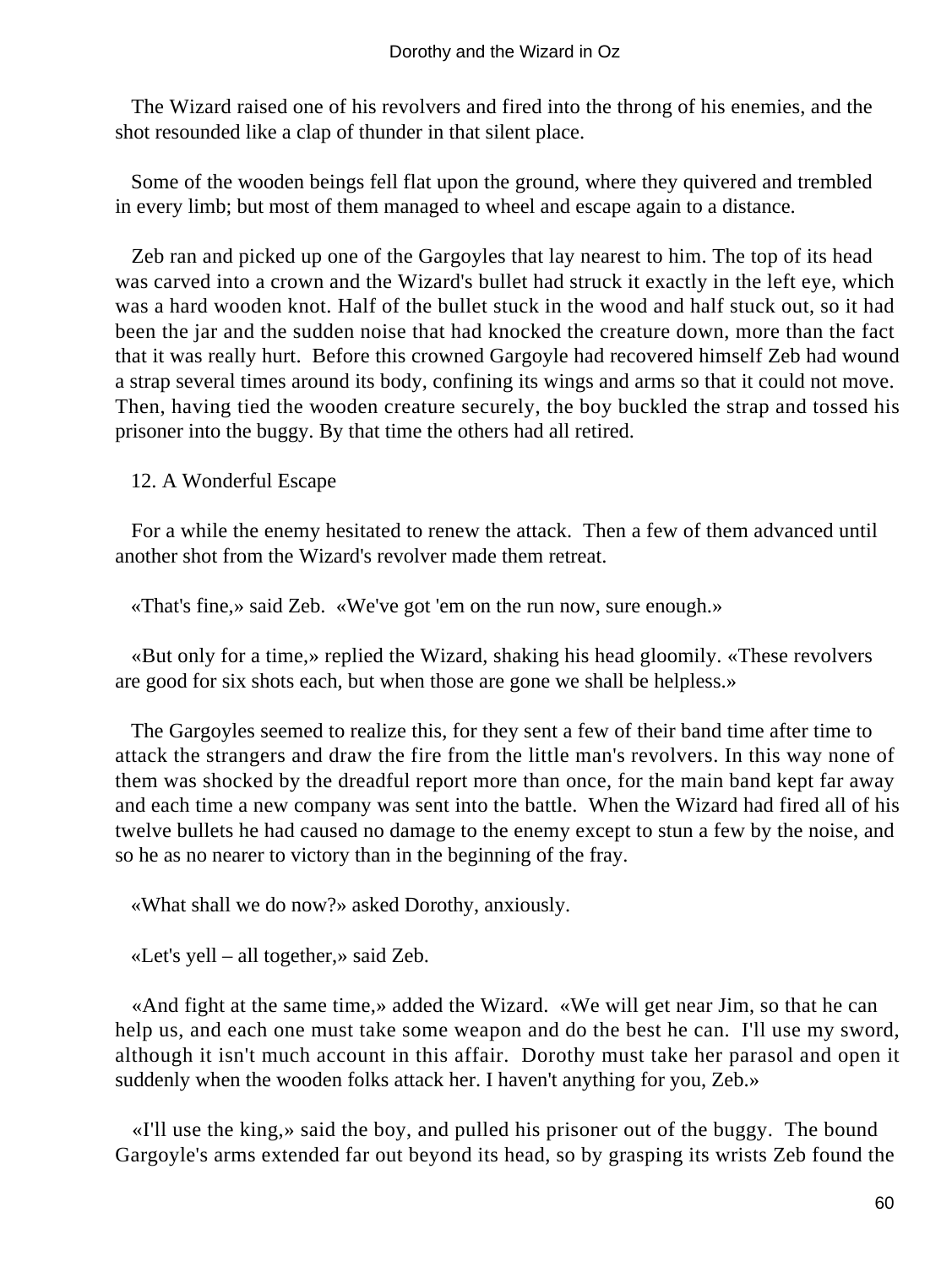king made a very good club. The boy was strong for one of his years, having always worked upon a farm; so he was likely to prove more dangerous to the enemy than the Wizard.

 When the next company of Gargoyles advanced, our adventurers began yelling as if they had gone mad. Even the kitten gave a dreadfully shrill scream and at the same time Jim the cab−horse neighed loudly. This daunted the enemy for a time, but the defenders were soon out of breath. Perceiving this, as well as the fact that there were no more of the awful «bangs» to come from the revolvers, the Gargoyles advanced in a swarm as thick as bees, so that the air was filled with them.

 Dorothy squatted upon the ground and put up her parasol, which nearly covered her and proved a great protection. The Wizard's sword−blade snapped into a dozen pieces at the first blow he struck against the wooden people. Zeb pounded away with the Gargoyle he was using as a club until he had knocked down dozens of foes; but at the last they clustered so thickly about him that he no longer had room in which to swing his arms. The horse performed some wonderful kicking and even Eureka assisted when she leaped bodily upon the Gargoyles and scratched and bit at them like a wild−cat.

 But all this bravery amounted to nothing at all. The wooden things wound their long arms around Zeb and the Wizard and held them fast. Dorothy was captured in the same way, and numbers of the Gargoyles clung to Jim's legs, so weighting him down that the poor beast was helpless. Eureka made a desperate dash to escape and scampered along the ground like a streak; but a grinning Gargoyle flew after her and grabbed her before she had gone very far.

 All of them expected nothing less than instant death; but to their surprise the wooden creatures flew into the air with them and bore them far away, over miles and miles of wooden country, until they came to a wooden city. The houses of this city had many corners, being square and six−sided and eight−sided. They were tower−like in shape and the best of them seemed old and weather−worn; yet all were strong and substantial.

 To one of these houses which had neither doors nor windows, but only one broad opening far up underneath the roof, the prisoners were brought by their captors. The Gargoyles roughly pushed them into the opening, where there was a platform, and then flew away and left them. As they had no wings the strangers could not fly away, and if they jumped down from such a height they would surely be killed. The creatures had sense enough to reason that way, and the only mistake they made was in supposing the earth people were unable to overcome such ordinary difficulties.

 Jim was brought with the others, although it took a good many Gargoyles to carry the big beast through the air and land him on the high platform, and the buggy was thrust in after him because it belonged to the party and the wooden folks had no idea what it was used for or whether it was alive or not. When Eureka's captor had thrown the kitten after the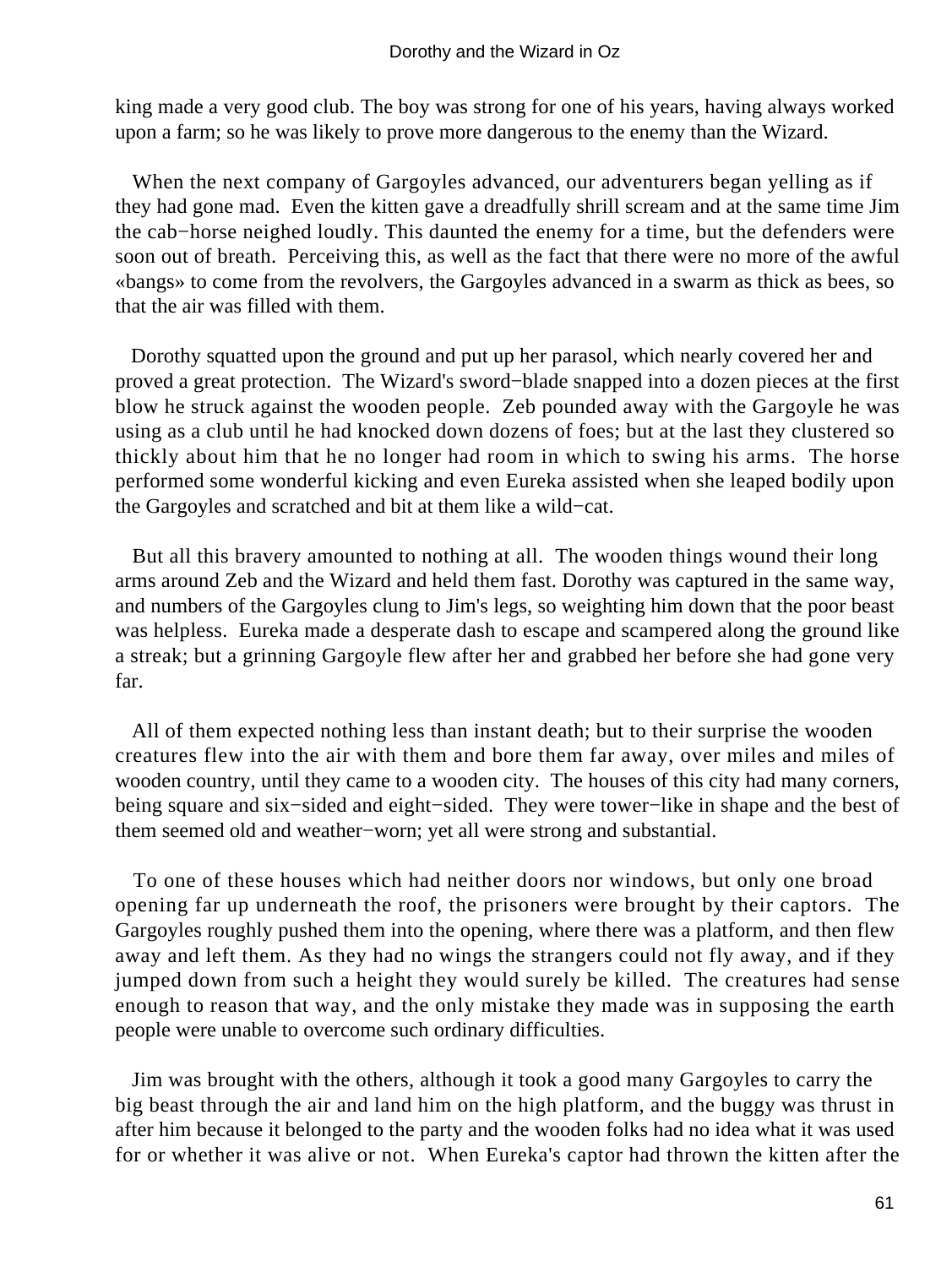others the last Gargoyle silently disappeared, leaving our friends to breathe freely once more.

«What an awful fight!» said Dorothy, catching her breath in little gasps.

 «Oh, I don't know,» purred Eureka, smoothing her ruffled fur with her paw; «we didn't manage to hurt anybody, and nobody managed to hurt us.»

«Thank goodness we are together again, even if we are prisoners,» sighed the little girl.

 «I wonder why they didn't kill us on the spot,» remarked Zeb, who had lost his king in the struggle.

 «They are probably keeping us for some ceremony,» the Wizard answered, reflectively; «but there is no doubt they intend to kill us as dead as possible in a short time.»

«As dead as poss'ble would be pretty dead, wouldn't it?» asked Dorothy.

 «Yes, my dear. But we have no need to worry about that just now. Let us examine our prison and see what it is like.»

 The space underneath the roof, where they stood, permitted them to see on all sides of the tall building, and they looked with much curiosity at the city spread out beneath them. Everything visible was made of wood, and the scene seemed stiff and extremely unnatural.

 From their platform a stair descended into the house, and the children and the Wizard explored it after lighting a lantern to show them the way. Several stories of empty rooms rewarded their search, but nothing more; so after a time they came back to the platform again. Had there been any doors or windows in the lower rooms, or had not the boards of the house been so thick and stout, escape could have been easy; but to remain down below was like being in a cellar or the hold of a ship, and they did not like the darkness or the damp smell.

 In this country, as in all others they had visited underneath the earth's surface, there was no night, a constant and strong light coming from some unknown source. Looking out, they could see into some of the houses near them, where there were open windows in abundance, and were able to mark the forms of the wooden Gargoyles moving about in their dwellings.

 «This seems to be their time of rest,» observed the Wizard. «All people need rest, even if they are made of wood, and as there is no night here they select a certain time of the day in which to sleep or doze.»

«I feel sleepy myself,» remarked Zeb, yawning.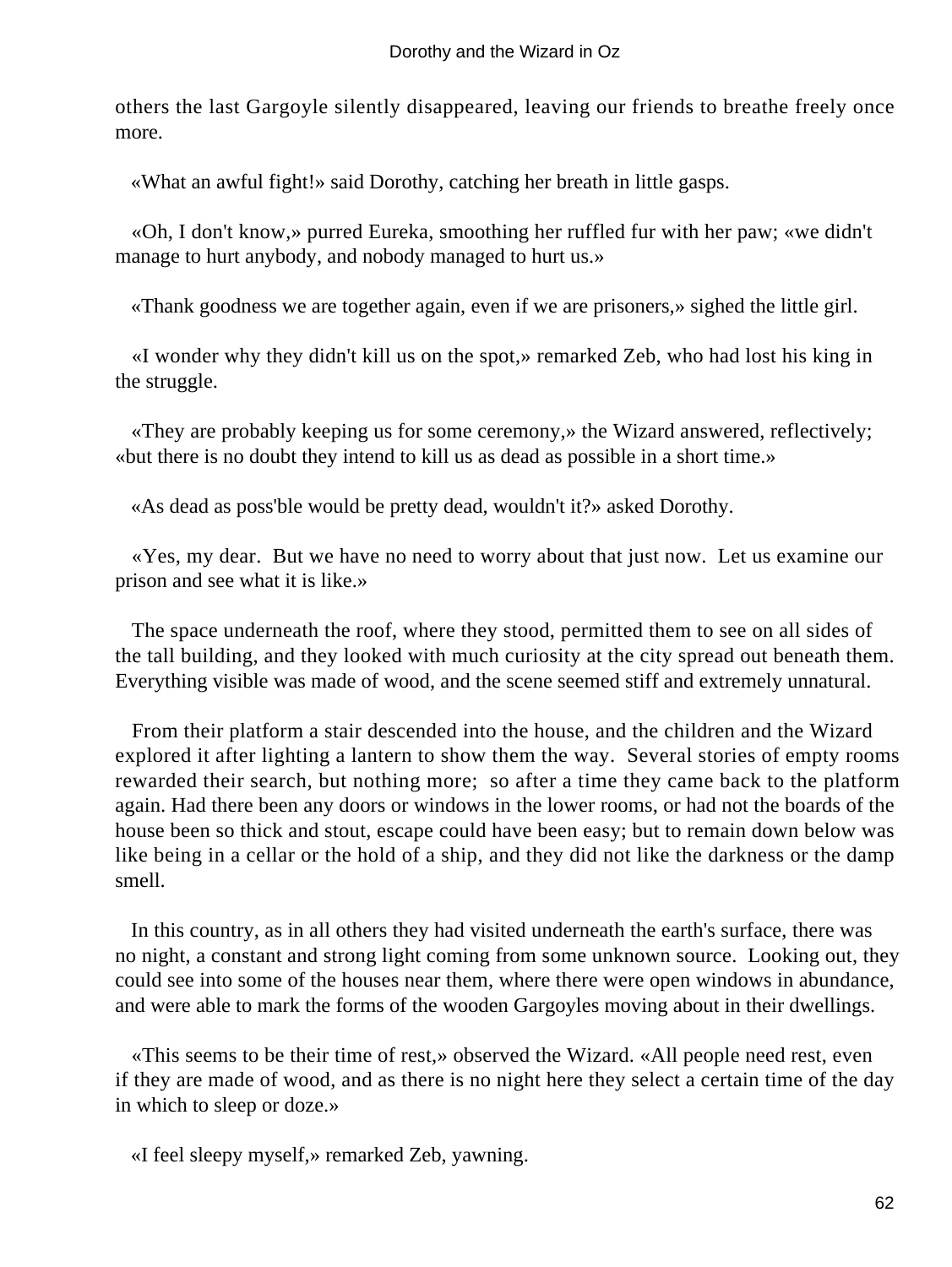«Why, where's Eureka?» cried Dorothy, suddenly.

They all looked around, but the kitten was no place to be seen.

«She's gone out for a walk,» said Jim, gruffly.

«Where? On the roof?» asked the girl.

 «No; she just dug her claws into the wood and climbed down the sides of this house to the ground.»

«She couldn't climb **Down,** Jim,» said Dorothy. «To climb means to go up.»

«Who said so?» demanded the horse.

«My school−teacher said so; and she knows a lot, Jim.»

«To 'climb down' is sometimes used as a figure of speech,» remarked the Wizard.

 «Well, this was a figure of a cat,» said Jim, «and she **Went** down, anyhow, whether she climbed or crept.»

 «Dear me! how careless Eureka is,» exclaimed the girl, much distressed. «The Gurgles will get her, sure!»

 «Ha, ha!» chuckled the old cab−horse; «they're not 'Gurgles,' little maid; they're Gargoyles.»

«Never mind; they'll get Eureka, whatever they're called.»

 «No they won't,» said the voice of the kitten, and Eureka herself crawled over the edge of the platform and sat down quietly upon the floor.

«Wherever have you been, Eureka?» asked Dorothy, sternly.

 «Watching the wooden folks. They're too funny for anything, Dorothy. Just now they are all going to bed, and – what do you think? – they unhook the hinges of their wings and put them in a corner until they wake up again.»

«What, the hinges?»

«No; the wings.»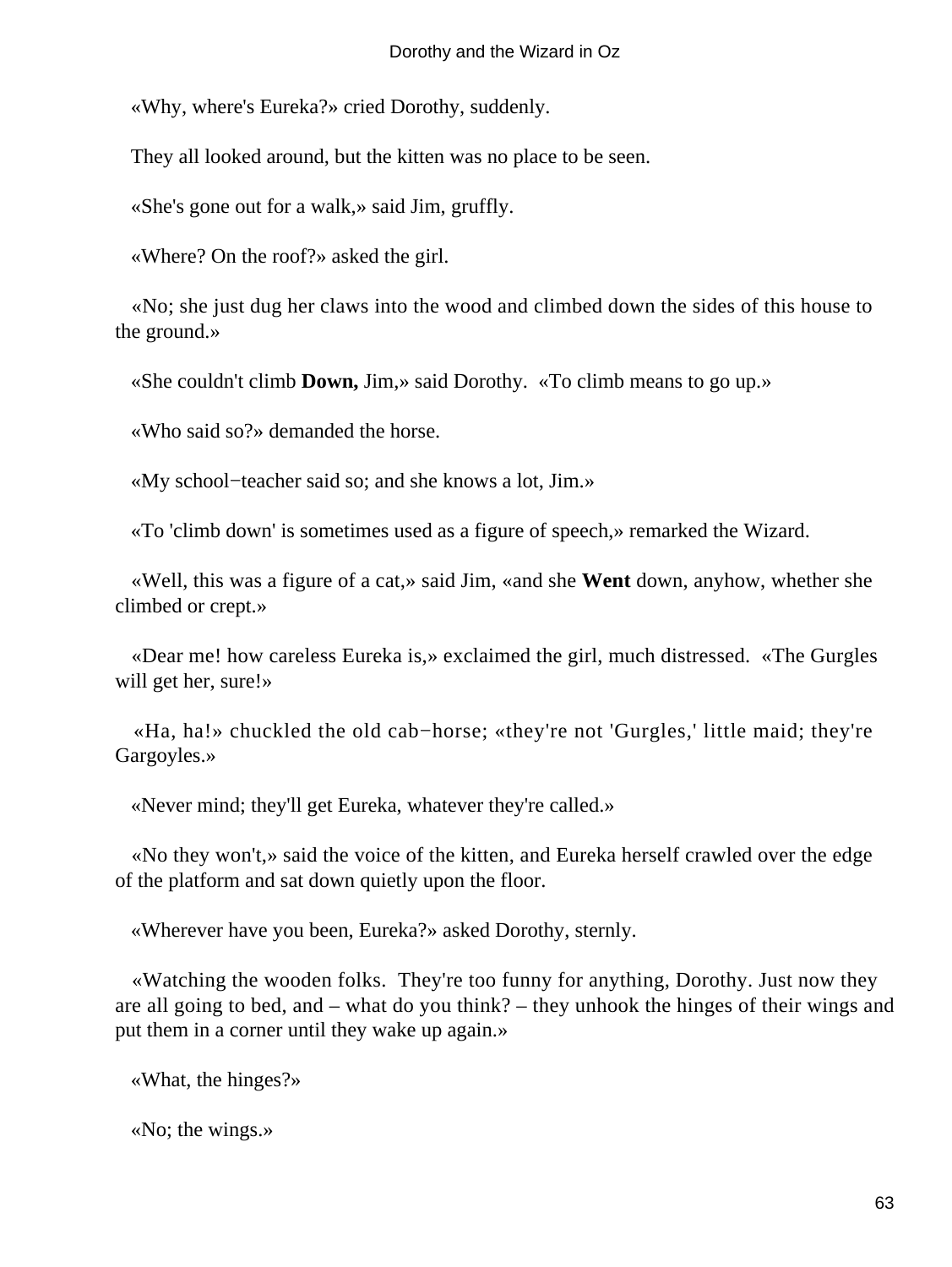«That,» said Zeb, «explains why this house is used by them for a prison. If any of the Gargoyles act badly, and have to be put in jail, they are brought here and their wings unhooked and taken away from them until they promise to be good.»

The Wizard had listened intently to what Eureka had said.

«I wish we had some of those loose wings,» he said.

«Could we fly with them?» asked Dorothy.

 «I think so. If the Gargoyles can unhook the wings then the power to fly lies in the wings themselves, and not in the wooden bodies of the people who wear them. So, if we had the wings, we could probably fly as well as they  $do - as$  least while we are in their country and under the spell of its magic.»

«But how would it help us to be able to fly?» questioned the girl.

 «Come here,» said the little man, and took her to one of the corners of the building. «Do you see that big rock standing on the hillside yonder?» he continued, pointing with his finger.

«Yes; it's a good way off, but I can see it,» she replied.

 «Well, inside that rock, which reaches up into the clouds, is an archway very much like the one we entered when we climbed the spiral stairway from the Valley of Voe. I'll get my spy−glass, and then you can see it more plainly.»

 He fetched a small but powerful telescope, which had been in his satchel, and by its aid the little girl clearly saw the opening.

«Where does it lead to?» she asked.

 «That I cannot tell,» said the Wizard; «but we cannot now be far below the earth's surface, and that entrance may lead to another stairway that will bring us on top of our world again, where we belong. So, if we had the wings, and could escape the Gargoyles, we might fly to that rock and be saved.»

 «I'll get you the wings,» said Zeb, who had thoughtfully listened to all this. «That is, if the kitten will show me where they are.»

«But how can you get down?» enquired the girl, wonderingly.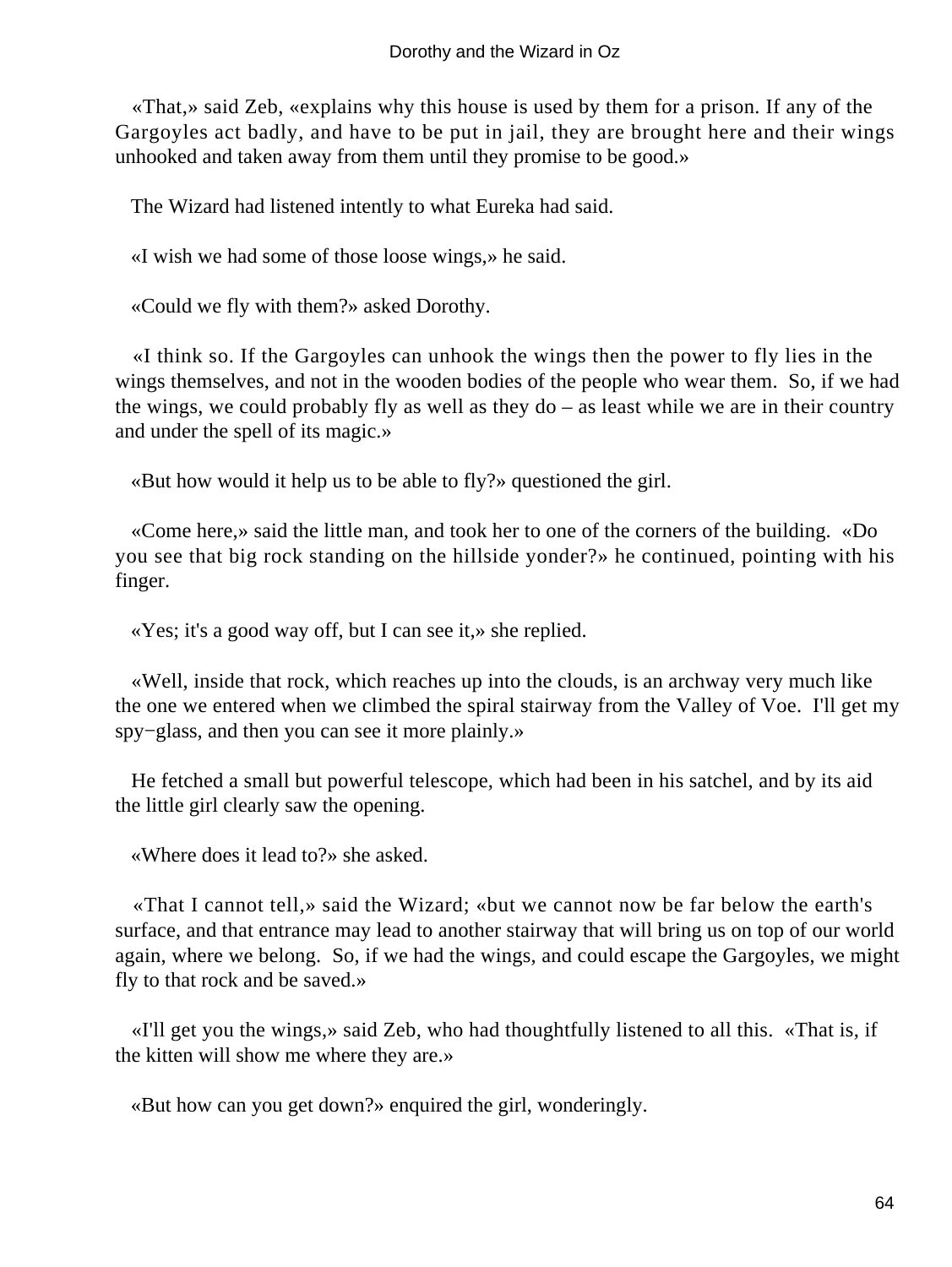For answer Zeb began to unfasten Jim's harness, strap by strap, and to buckle one piece to another until he had made a long leather strip that would reach to the ground.

«I can climb down that, all right,» he said.

 «No you can't,» remarked Jim, with a twinkle in his round eyes. «You may GO down, but you can only **Climb** up.»

 «Well, I'll climb up when I get back, then,» said the boy, with a laugh. «Now, Eureka, you'll have to show me the way to those wings.»

 «You must be very quiet,» warned the kitten; «for if you make the least noise the Gargoyles will wake up. They can hear a pin drop.»

«I'm not going to drop a pin,» said Zeb.

 He had fastened one end of the strap to a wheel of the buggy, and now he let the line dangle over the side of the house.

«Be careful,» cautioned Dorothy, earnestly.

«I will,» said the boy, and let himself slide over the edge.

 The girl and the Wizard leaned over and watched Zeb work his way carefully downward, hand over hand, until he stood upon the ground below. Eureka clung with her claws to the wooden side of the house and let herself down easily. Then together they crept away to enter the low doorway of a neighboring dwelling.

 The watchers waited in breathless suspense until the boy again appeared, his arms now full of the wooden wings.

 When he came to where the strap was hanging he tied the wings all in a bunch to the end of the line, and the Wizard drew them up. Then the line was let down again for Zeb to climb up by. Eureka quickly followed him, and soon they were all standing together upon the platform, with eight of the much prized wooden wings beside them.

 The boy was no longer sleepy, but full of energy and excitement. He put the harness together again and hitched Jim to the buggy. Then, with the Wizard's help, he tried to fasten some of the wings to the old cab−horse.

 This was no easy task, because half of each one of the hinges of the wings was missing, it being still fastened to the body of the Gargoyle who had used it. However, the Wizard went once more to his satchel – which seemed to contain a surprising variety of odds and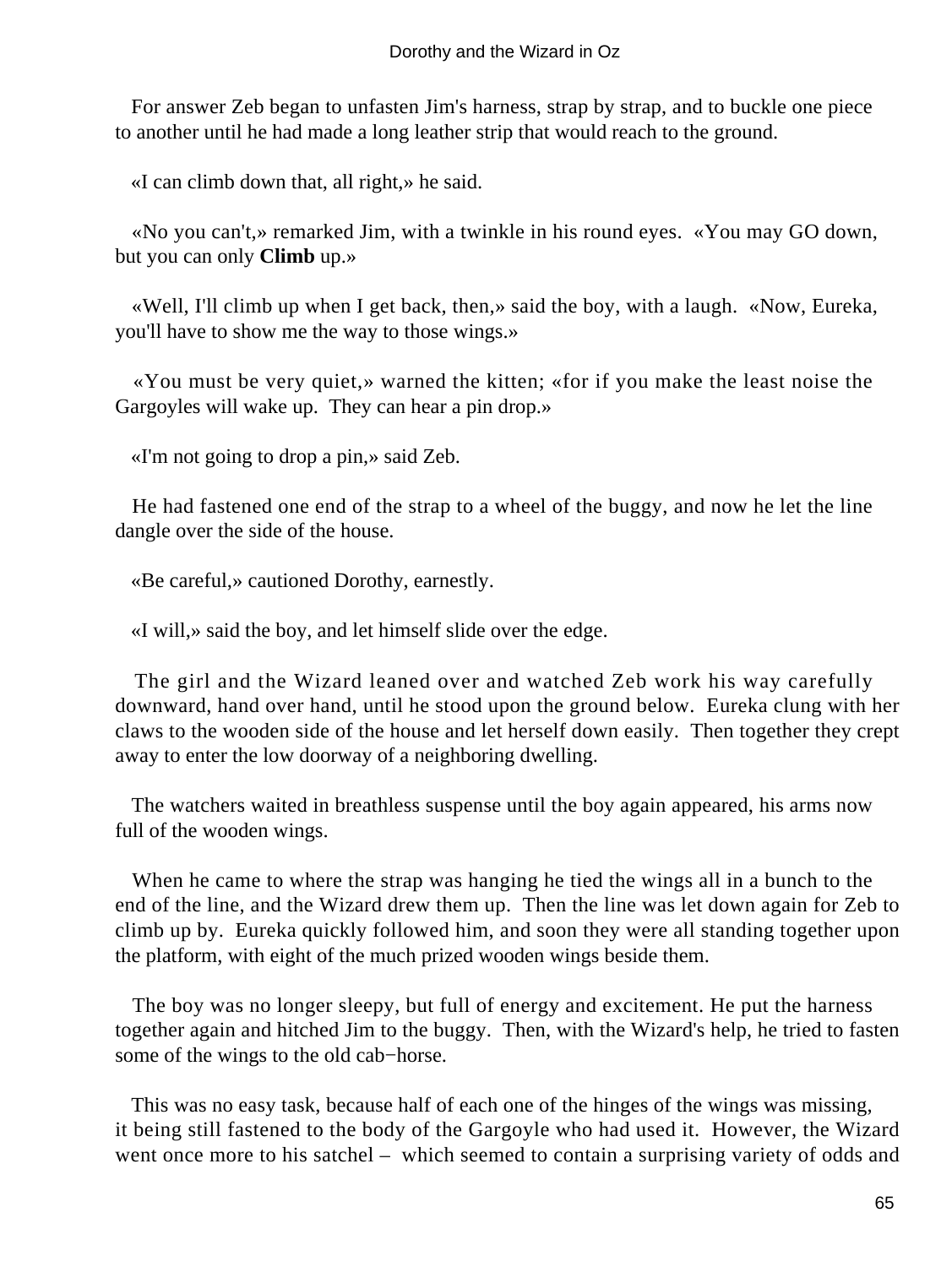ends – and brought out a spool of strong wire, by means of which they managed to fasten four of the wings to Jim's harness, two near his head and two near his tail. They were a bit wiggley, but secure enough if only the harness held together.

 The other four wings were then fastened to the buggy, two on each side, for the buggy must bear the weight of the children and the Wizard as it flew through the air.

 These preparations had not consumed a great deal of time, but the sleeping Gargoyles were beginning to wake up and move around, and soon some of them would be hunting for their missing wings. So the prisoners resolved to leave their prison at once.

 They mounted into the buggy, Dorothy holding Eureka safe in her lap. The girl sat in the middle of the seat, with Zeb and the Wizard on each side of her. When all was ready the boy shook the reins and said:

«Fly away, Jim!»

«Which wings must I flop first?» asked the cab−horse, undecidedly.

«Flop them all together,» suggested the Wizard.

«Some of them are crooked,» objected the horse.

 «Never mind; we will steer with the wings on the buggy,» said Zeb. «Just you light out and make for that rock, Jim; and don't waste any time about it, either.»

 So the horse gave a groan, flopped its four wings all together, and flew away from the platform. Dorothy was a little anxious about the success of their trip, for the way Jim arched his long neck and spread out his bony legs as he fluttered and floundered through the air was enough to make anybody nervous. He groaned, too, as if frightened, and the wings creaked dreadfully because the Wizard had forgotten to oil them; but they kept fairly good time with the wings of the buggy, so that they made excellent progress from the start. The only thing that anyone could complain of with justice was the fact that they wobbled first up and then down, as if the road were rocky instead of being as smooth as the air could make it.

 The main point, however, was that they flew, and flew swiftly, if a bit unevenly, toward the rock for which they had headed.

 Some of the Gargoyles saw them, presently, and lost no time in collecting a band to pursue the escaping prisoners; so that when Dorothy happened to look back she saw them coming in a great cloud that almost darkened the sky.

13. The Den of the Dragonettes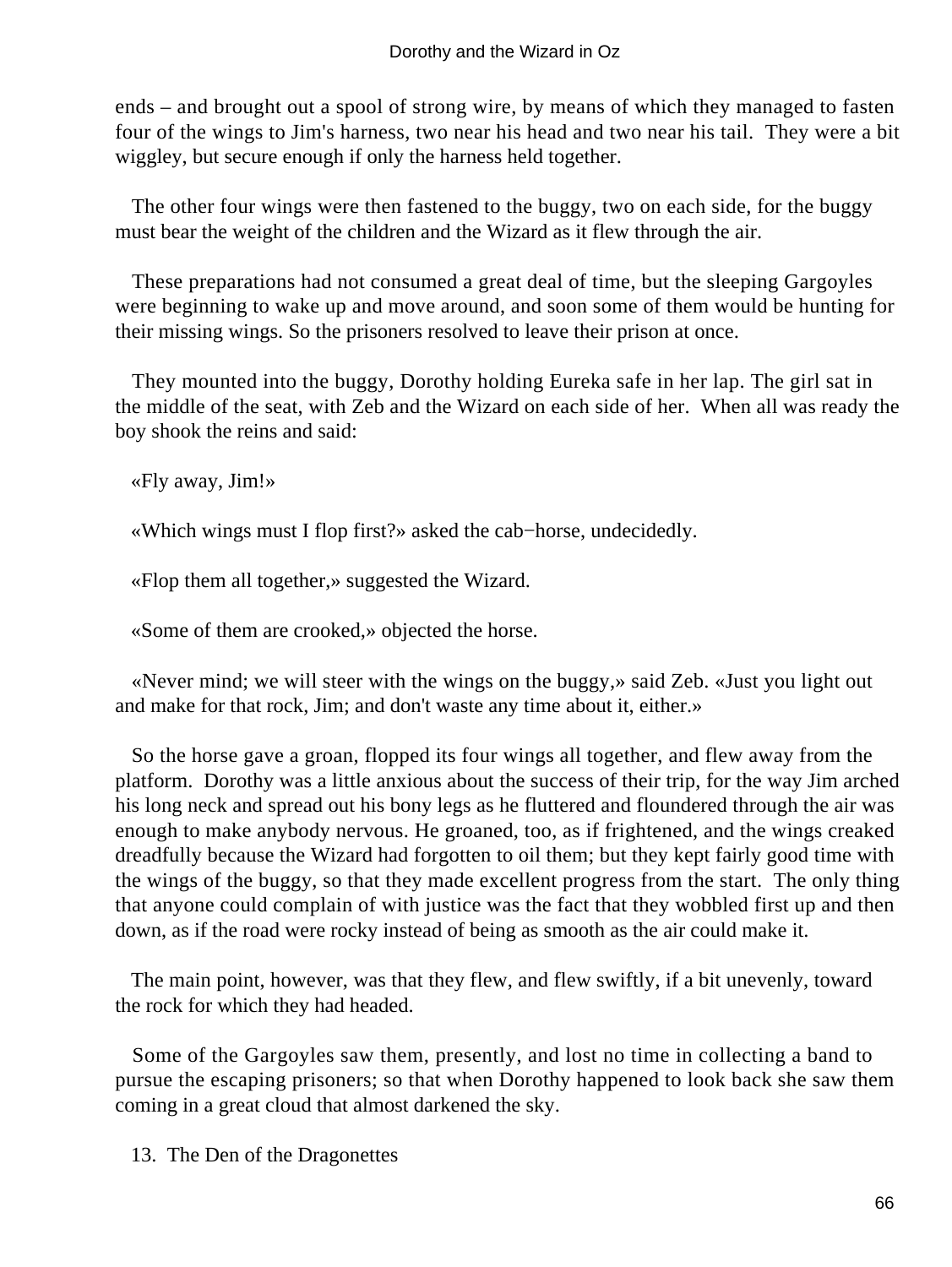Our friends had a good start and were able to maintain it, for with their eight wings they could go just as fast as could the Gargoyles. All the way to the great rock the wooden people followed them, and when Jim finally alighted at the mouth of the cavern the pursuers were still some distance away.

«But, I'm afraid they'll catch us yet,» said Dorothy, greatly excited.

 «No; we must stop them,» declared the Wizard. «Quick Zeb, help me pull off these wooden wings!»

 They tore off the wings, for which they had no further use, and the Wizard piled them in a heap just outside the entrance to the cavern. Then he poured over them all the kerosene oil that was left in his oil−can, and lighting a match set fire to the pile.

 The flames leaped up at once and the bonfire began to smoke and roar and crackle just as the great army of wooden Gargoyles arrived. The creatures drew back at once, being filled with fear and horror; for such as dreadful thing as a fire they had never before known in all the history of their wooden land.

 Inside the archway were several doors, leading to different rooms built into the mountain, and Zeb and the Wizard lifted these wooden doors from their hinges and tossed them all on the flames.

 «That will prove a barrier for some time to come,» said the little man, smiling pleasantly all over his wrinkled face at the success of their stratagem. «Perhaps the flames will set fire to all that miserable wooden country, and if it does the loss will be very small and the Gargoyles never will be missed. But come, my children; let us explore the mountain and discover which way we must go in order to escape from this cavern, which is getting to be almost as hot as a bake−oven.»

 To their disappointment there was within this mountain no regular flight of steps by means of which they could mount to the earth's surface. A sort of inclined tunnel led upward for a way, and they found the floor of it both rough and steep. Then a sudden turn brought them to a narrow gallery where the buggy could not pass. This delayed and bothered them for a while, because they did not wish to leave the buggy behind them. It carried their baggage and was useful to ride in wherever there were good roads, and since it had accompanied them so far in their travels they felt it their duty to preserve it. So Zeb and the Wizard set to work and took off the wheels and the top, and then they put the buggy edgewise, so it would take up the smallest space. In this position they managed, with the aid of the patient cab−horse, to drag the vehicle through the narrow part of the passage. It was not a great distance, fortunately, and when the path grew broader they put the buggy together again and proceeded more comfortably. But the road was nothing more than a series of rifts or cracks in the mountain, and it went zig−zag in every direction, slanting first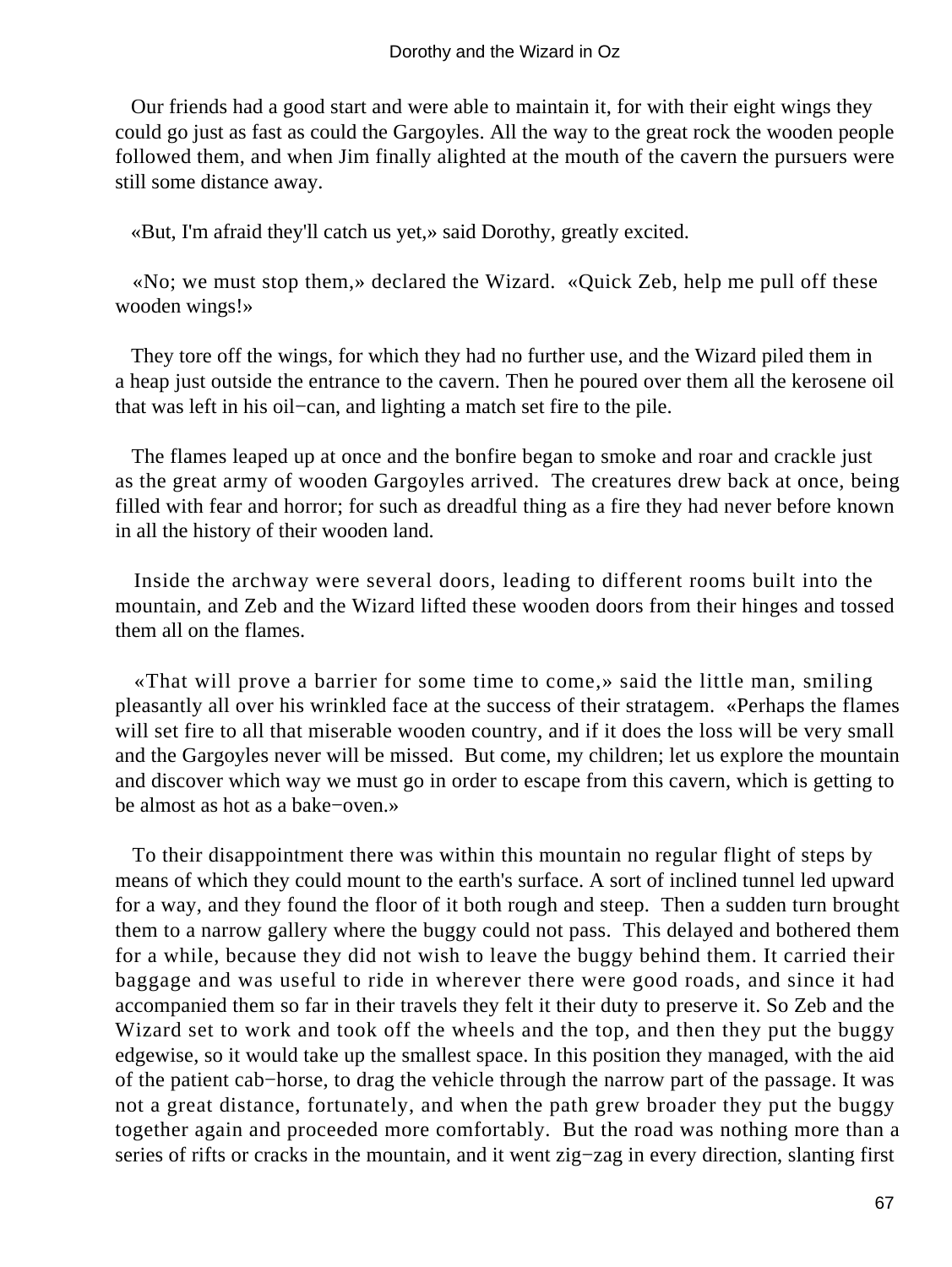up and then down until they were puzzled as to whether they were any nearer to the top of the earth than when they had started, hours before.

 «Anyhow,» said Dorothy, «we've 'scaped those awful Gurgles, and that's ONE comfort!»

 «Probably the Gargoyles are still busy trying to put out the fire,» returned the Wizard. «But even if they succeeded in doing that it would be very difficult for them to fly amongst these rocks; so I am sure we need fear them no longer.»

 Once in a while they would come to a deep crack in the floor, which made the way quite dangerous; but there was still enough oil in the lanterns to give them light, and the cracks were not so wide but that they were able to jump over them. Sometimes they had to climb over heaps of loose rock, where Jim could scarcely drag the buggy. At such times Dorothy, Zeb and the Wizard all pushed behind, and lifted the wheels over the roughest places; so they managed, by dint of hard work, to keep going. But the little party was both weary and discouraged when at last, on turning a sharp corner, the wanderers found themselves in a vast cave arching high over their heads and having a smooth, level floor.

 The cave was circular in shape, and all around its edge, near to the ground, appeared groups of dull yellow lights, two of them being always side by side. These were motionless at first, but soon began to flicker more brightly and to sway slowly from side to side and then up and down.

 «What sort of place is this?» asked the boy, trying to see more clearly through the gloom.

«I cannot imagine, I'm sure,» answered the Wizard, also peering about.

 «Woogh!» snarled Eureka, arching her back until her hair stood straight on end; «it's den of alligators, or crocodiles, or some other dreadful creatures! Don't you see their terrible eyes?»

 «Eureka sees better in the dark than we can,» whispered Dorothy. «Tell us, dear, what do the creatures look like?» she asked, addressing her pet.

 «I simply can't describe 'em,» answered the kitten, shuddering. «Their eyes are like pie−plates and their mouths like coal−scuttles. But their bodies don't seem very big.»

«Where are they?» enquired the girl.

 «They are in little pockets all around the edge of this cavern. Oh, Dorothy – you can't imagine what horrid things they are! They're uglier than the Gargoyles.»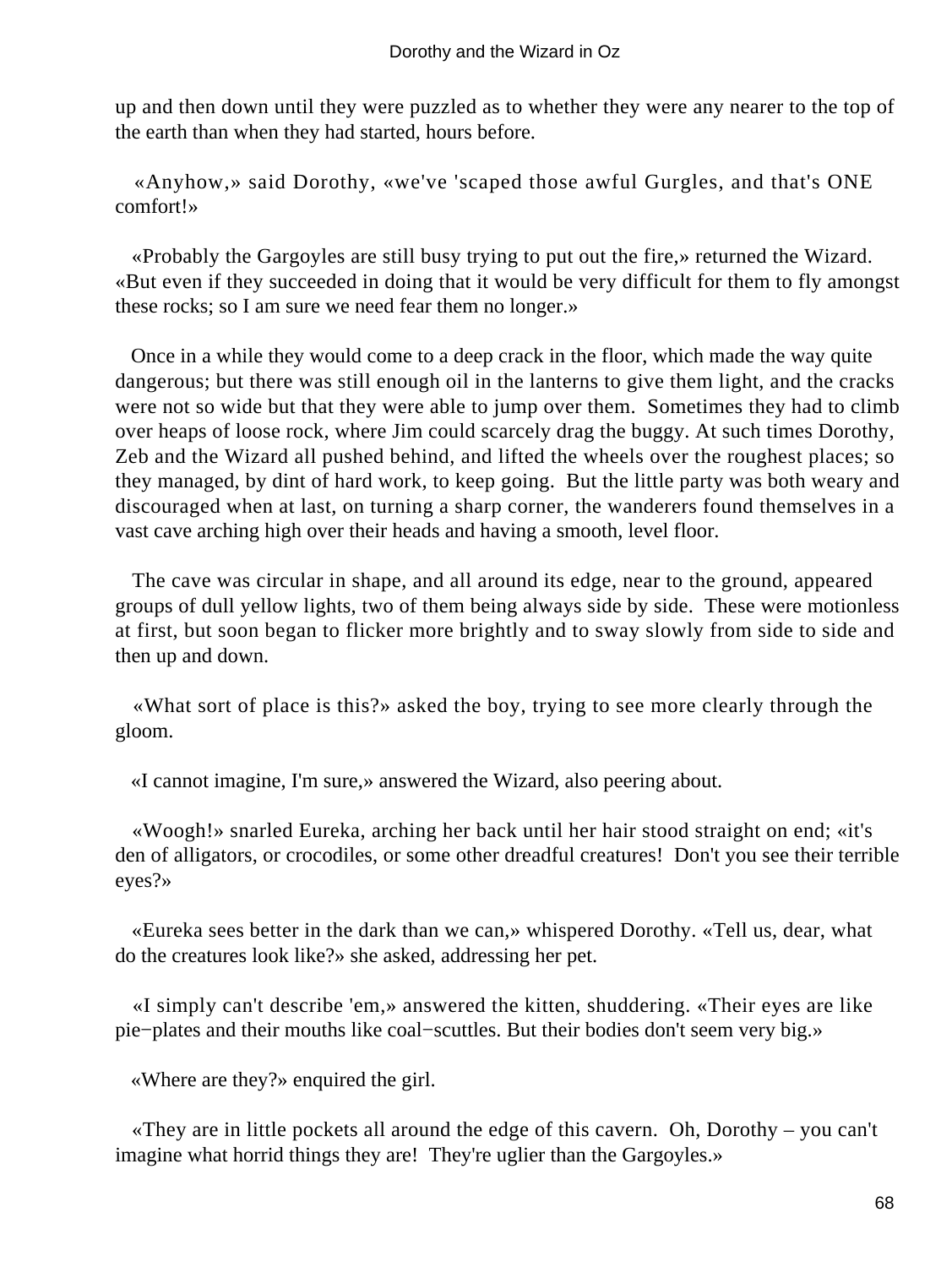«Tut−tut! be careful how you criticise your neighbors,» spoke a rasping voice near by. «As a matter of fact you are rather ugly−looking creatures yourselves, and I'm sure mother has often told us we were the loveliest and prettiest things in all the world.»

 Hearing these words our friends turned in the direction of the sound, and the Wizard held his lanterns so that their light would flood one of the little pockets in the rock.

«Why, it's a dragon!» he exclaimed.

 «No,» answered the owner of the big yellow eyes which were blinking at them so steadily; «you are wrong about that. We hope to grow to be dragons some day, but just now we're only dragonettes.»

 «What's that?» asked Dorothy, gazing fearfully at the great scaley head, the yawning mouth and the big eyes.

 «Young dragons, of course; but we are not allowed to call ourselves real dragons until we get our full growth,» was the reply. «The big dragons are very proud, and don't think children amount to much; but mother says that some day we will all be very powerful and important.»

«Where is your mother?» asked the Wizard, anxiously looking around.

 «She has gone up to the top of the earth to hunt for our dinner. If she has good luck she will bring us an elephant, or a brace of rhinoceri, or perhaps a few dozen people to stay our hunger.»

«Oh; are you hungry?» enquired Dorothy, drawing back.

«Very,» said the dragonette, snapping its jaws.

«And – and – do you eat people?»

 «To be sure, when we can get them. But they've been very scarce for a few years and we usually have to be content with elephants or buffaloes,» answered the creature, in a regretful tone.

«How old are you?» enquired Zeb, who stared at the yellow eyes as if fascinated.

 «Quite young, I grieve to say; and all of my brothers and sisters that you see here are practically my own age. If I remember rightly, we were sixty−six years old the day before yesterday.»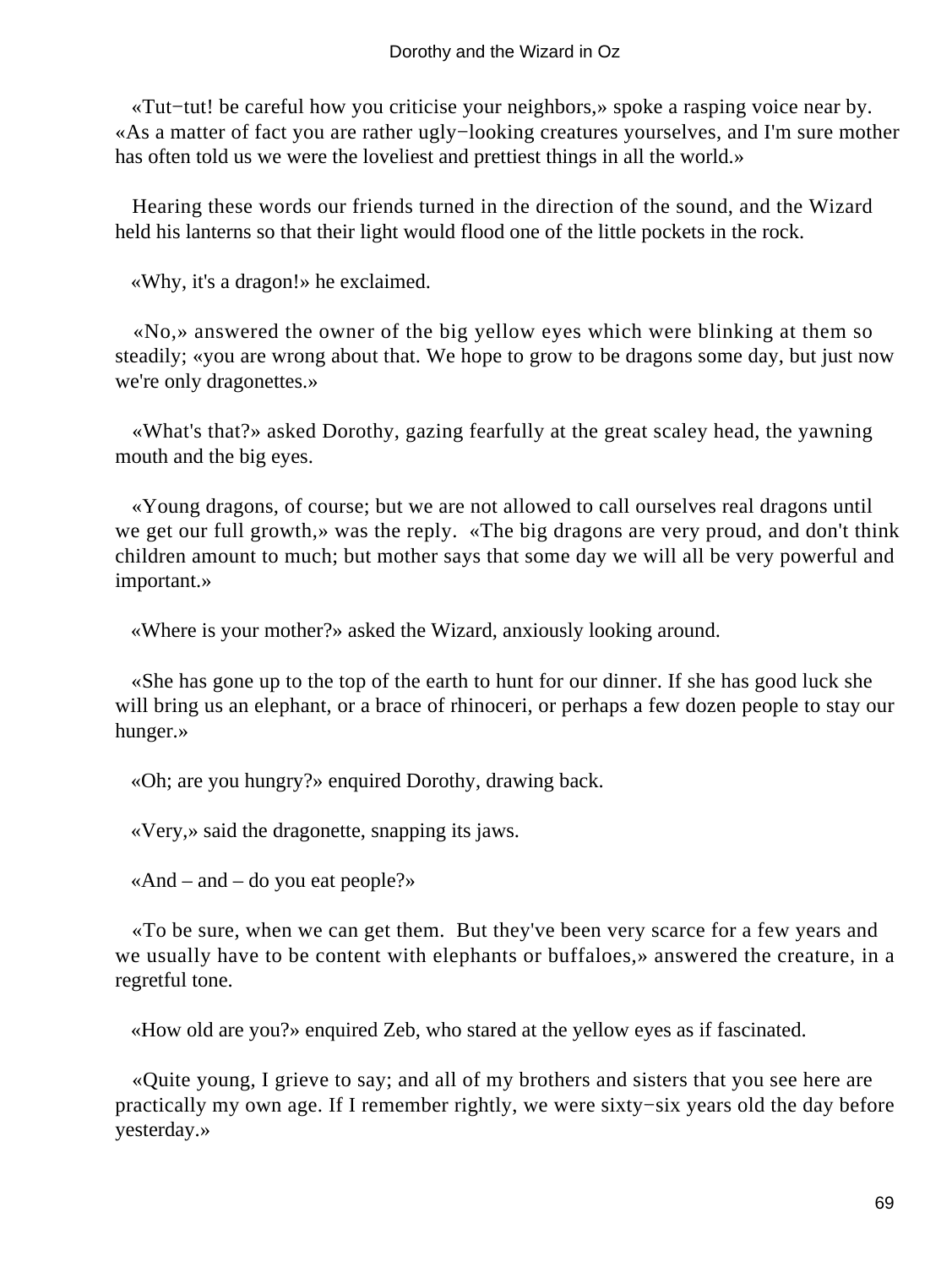«But that isn't young!» cried Dorothy, in amazement.

«No?» drawled the dragonette; «it seems to me very babyish.»

«How old is your mother?» asked the girl.

 «Mother's about two thousand years old; but she carelessly lost track of her age a few centuries ago and skipped several hundreds. She's a little fussy, you know, and afraid of growing old, being a widow and still in her prime.»

 «I should think she would be,» agreed Dorothy. Then, after a moment's thought, she asked: «Are we friends or enemies? I mean, will you be good to us, or do you intend to eat us?»

 «As for that, we dragonettes would love to eat you, my child; but unfortunately mother has tied all our tails around the rocks at the back of our individual caves, so that we can not crawl out to get you. If you choose to come nearer we will make a mouthful of you in a wink; but unless you do you will remain quite safe.»

 There was a regretful accent in the creature's voice, and at the words all the other dragonettes sighed dismally.

Dorothy felt relieved. Presently she asked:

«Why did your mother tie your tails?»

 «Oh, she is sometimes gone for several weeks on her hunting trips, and if we were not tied we would crawl all over the mountain and fight with each other and get into a lot of mischief. Mother usually knows what she is about, but she made a mistake this time; for you are sure to escape us unless you come too near, and you probably won't do that.»

«No, indeed!» said the little girl. «We don't wish to be eaten by such awful beasts.»

 «Permit me to say,» returned the dragonette, «that you are rather impolite to call us names, knowing that we cannot resent your insults. We consider ourselves very beautiful in appearance, for mother has told us so, and she knows. And we are of an excellent family and have a pedigree that I challenge any humans to equal, as it extends back about twenty thousand years, to the time of the famous Green Dragon of Atlantis, who lived in a time when humans had not yet been created. Can you match that pedigree, little girl?»

 «Well,» said Dorothy, «I was born on a farm in Kansas, and I guess that's being just as 'spectable and haughty as living in a cave with your tail tied to a rock. If it isn't I'll have to stand it, that's all.»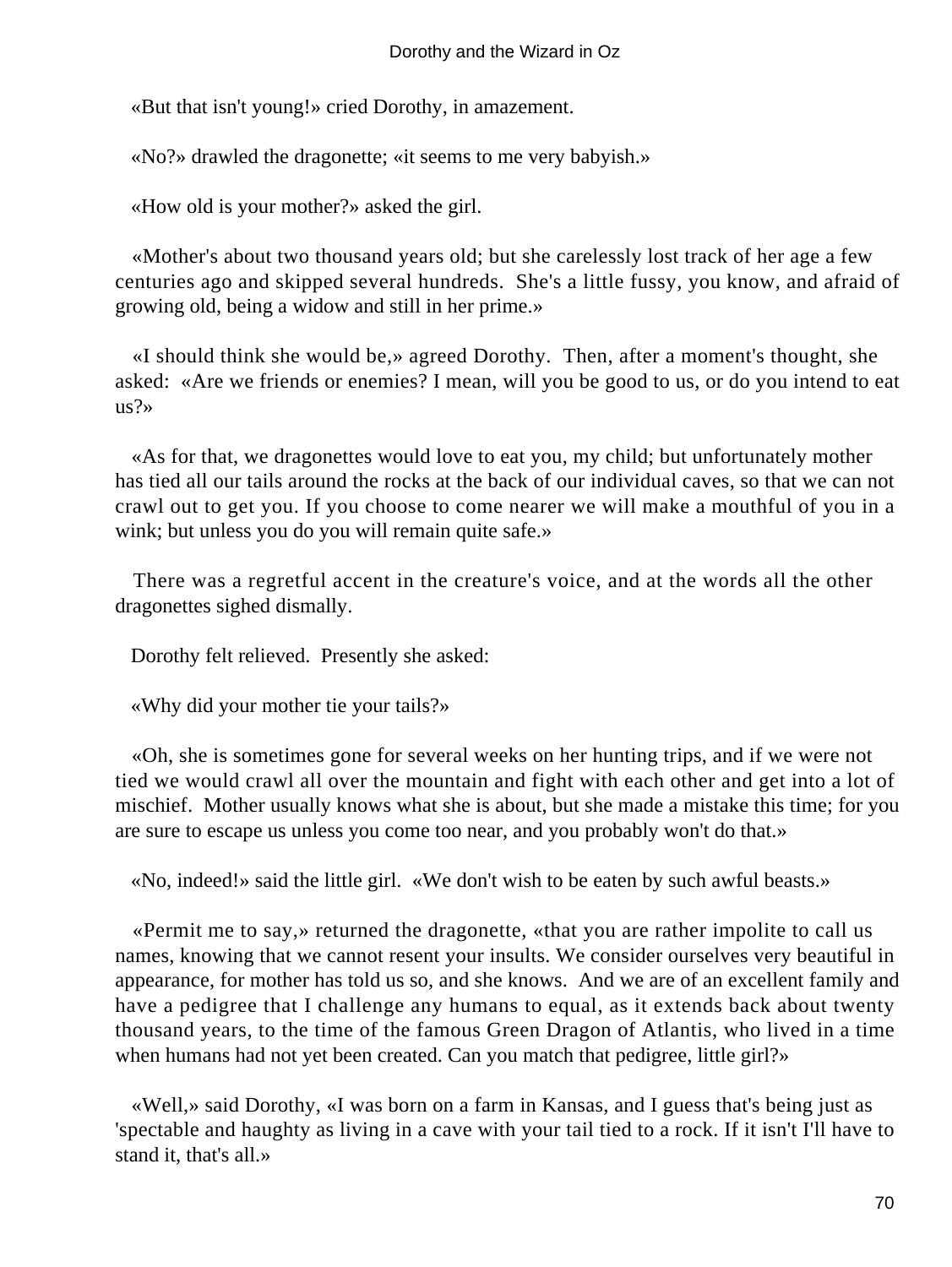«Tastes differ,» murmured the dragonette, slowly drooping its scaley eyelids over its yellow eyes, until they looked like half−moons.

 Being reassured by the fact that the creatures could not crawl out of their rock−pockets, the children and the Wizard now took time to examine them more closely. The heads of the dragonettes were as big as barrels and covered with hard, greenish scales that glittered brightly under the light of the lanterns. Their front legs, which grew just back of their heads, were also strong and big; but their bodies were smaller around than their heads, and dwindled away in a long line until their tails were slim as a shoe−string. Dorothy thought, if it had taken them sixty−six years to grow to this size, that it would be fully a hundred years more before they could hope to call themselves dragons, and that seemed like a good while to wait to grow up.

 «It occurs to me,» said the Wizard, «that we ought to get out of this place before the mother dragon comes back.»

 «Don't hurry,» called one of the dragonettes; «mother will be glad to meet you, I'm sure.»

 «You may be right,» replied the Wizard, «but we're a little particular about associating with strangers. Will you kindly tell us which way your mother went to get on top the earth?»

 «That is not a fair question to ask us,» declared another dragonette. «For, if we told you truly, you might escape us altogether; and if we told you an untruth we would be naughty and deserve to be punished.»

«Then,» decided Dorothy, «we must find our way out the best we can.»

 They circled all around the cavern, keeping a good distance away from the blinking yellow eyes of the dragonettes, and presently discovered that there were two paths leading from the wall opposite to the place where they had entered. They selected one of these at a venture and hurried along it as fast as they could go, for they had no idea when the mother dragon would be back and were very anxious not to make her acquaintance.

14. Ozma Uses the Magic Belt

 For a considerable distance the way led straight upward in a gentle incline, and the wanderers made such good progress that they grew hopeful and eager, thinking they might see sunshine at any minute. But at length they came unexpectedly upon a huge rock that shut off the passage and blocked them from proceeding a single step farther.

 This rock was separate from the rest of the mountain and was in motion, turning slowly around and around as if upon a pivot. When first they came to it there was a solid wall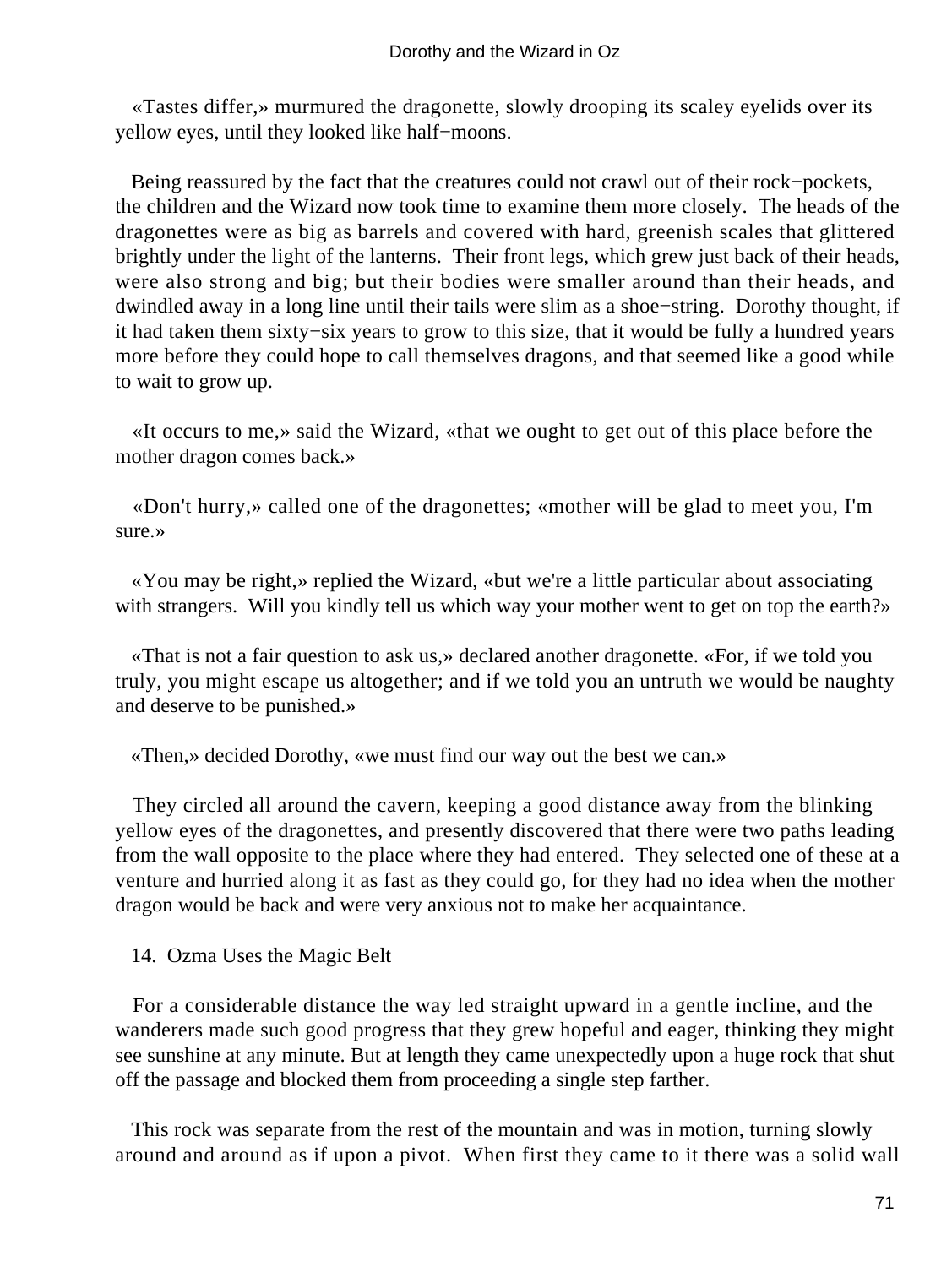before them; but presently it revolved until there was exposed a wide, smooth path across it to the other side. This appeared so unexpectedly that they were unprepared to take advantage of it at first, and allowed the rocky wall to swing around again before they had decided to pass over. But they knew now that there was a means of escape and so waited patiently until the path appeared for the second time.

 The children and the Wizard rushed across the moving rock and sprang into the passage beyond, landing safely though a little out of breath. Jim the cab−horse came last, and the rocky wall almost caught him; for just as he leaped to the floor of the further passage the wall swung across it and a loose stone that the buggy wheels knocked against fell into the narrow crack where the rock turned, and became wedged there.

 They heard a crunching, grinding sound, a loud snap, and the turn−table came to a stop with its broadest surface shutting off the path from which they had come.

«Never mind,» said Zeb, «we don't want to get back, anyhow.»

 «I'm not so sure of that,» returned Dorothy. «The mother dragon may come down and catch us here.»

 «It is possible,» agreed the Wizard, «if this proves to be the path she usually takes. But I have been examining this tunnel, and I do not see any signs of so large a beast having passed through it.»

 «Then we're all right,» said the girl, «for if the dragon went the other way she can't poss'bly get to us now.»

 «Of course not, my dear. But there is another thing to consider. The mother dragon probably knows the road to the earth's surface, and if she went the other way then we have come the wrong way,» said the Wizard, thoughtfully.

«Dear me!» cried Dorothy. «That would be unlucky, wouldn't it?»

 «Very. Unless this passage also leads to the top of the earth,» said Zeb. «For my part, if we manage to get out of here I'll be glad it isn't the way the dragon goes.»

 «So will I,» returned Dorothy. «It's enough to have your pedigree flung in your face by those saucy dragonettes. No one knows what the mother might do.»

 They now moved on again, creeping slowly up another steep incline. The lanterns were beginning to grow dim, and the Wizard poured the remaining oil from one into the other, so that the one light would last longer. But their journey was almost over, for in a short time they reached a small cave from which there was no further outlet.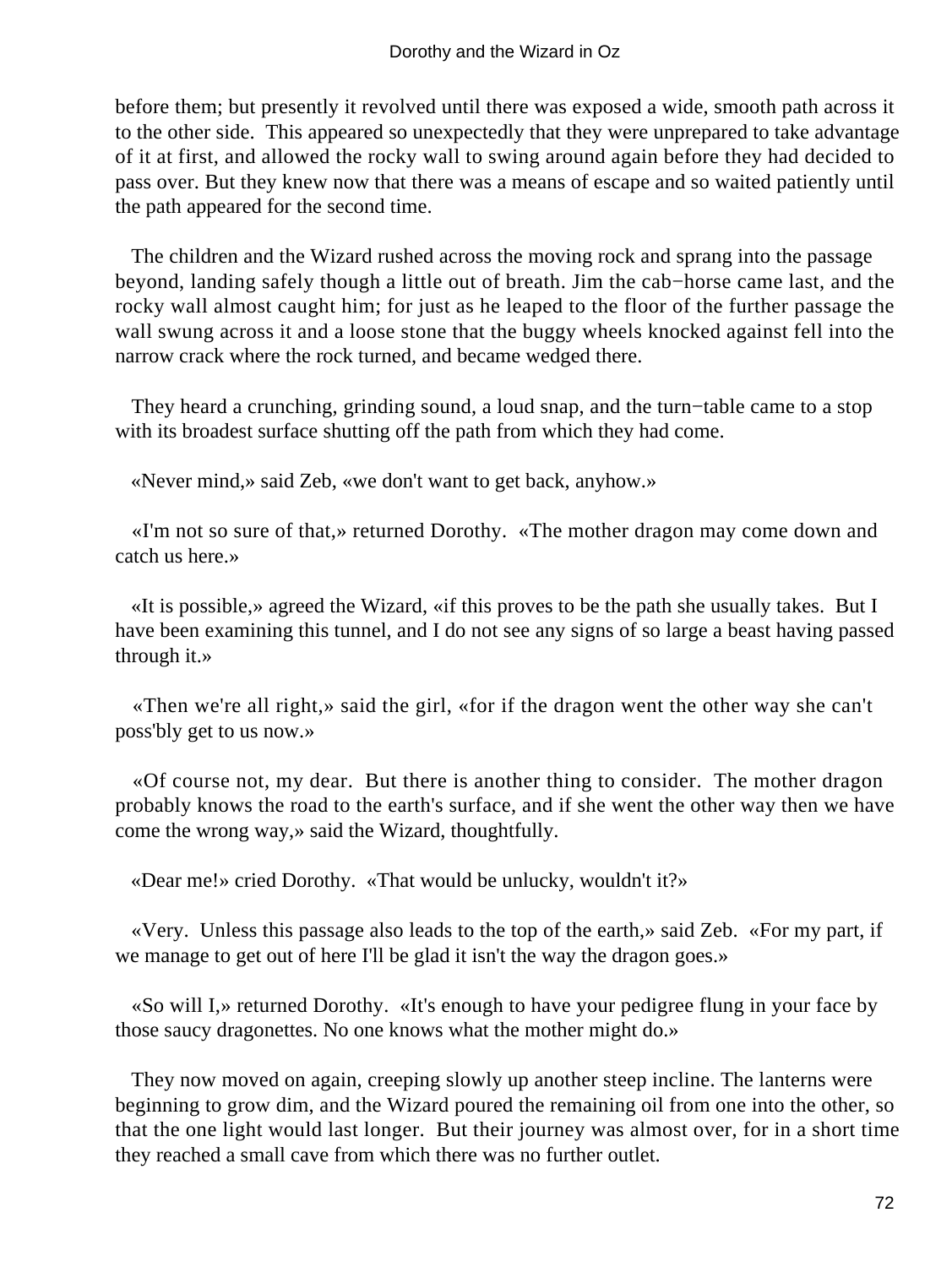They did not realize their ill fortune at first, for their hearts were gladdened by the sight of a ray of sunshine coming through a small crack in the roof of the cave, far overhead. That meant that their world – the real world – was not very far away, and that the succession of perilous adventures they had encountered had at last brought them near the earth's surface, which meant home to them. But when the adventurers looked more carefully around them they discovered that there were in a strong prison from which there was no hope of escape.

 «But we're **Almost** on earth again,» cried Dorothy, «for there is the sun – the most BEAU'FUL sun that shines!» and she pointed eagerly at the crack in the distant roof.

 «Almost on earth isn't being there,» said the kitten, in a discontented tone. «It wouldn't be possible for even me to get up to that crack – or through it if I got there.»

«It appears that the path ends here,» announced the Wizard, gloomily.

«And there is no way to go back,» added Zeb, with a low whistle of perplexity.

 «I was sure it would come to this, in the end,» remarked the old cab−horse. «Folks don't fall into the middle of the earth and then get back again to tell of their adventures – not in real life. And the whole thing has been unnatural because that cat and I are both able to talk your language, and to understand the words you say.»

 «And so can the nine tiny piglets,» added Eureka. «Don't forget them, for I may have to eat them, after all.»

«I've heard animals talk before,» said Dorothy, «and no harm came of it.»

 «Were you ever before shut up in a cave, far under the earth, with no way of getting out?» enquired the horse, seriously.

 «No,» answered Dorothy. «But don't you lose heart, Jim, for I'm sure this isn't the end of our story, by any means.»

 The reference to the piglets reminded the Wizard that his pets had not enjoyed much exercise lately, and must be tired of their prison in his pocket. So he sat down upon the floor of the cave, brought the piglets out one by one, and allowed them to run around as much as they pleased.

 «My dears,» he said to them, «I'm afraid I've got you into a lot of trouble, and that you will never again be able to leave this gloomy cave.»

 «What's wrong?» asked a piglet. «We've been in the dark quite a while, and you may as well explain what has happened.»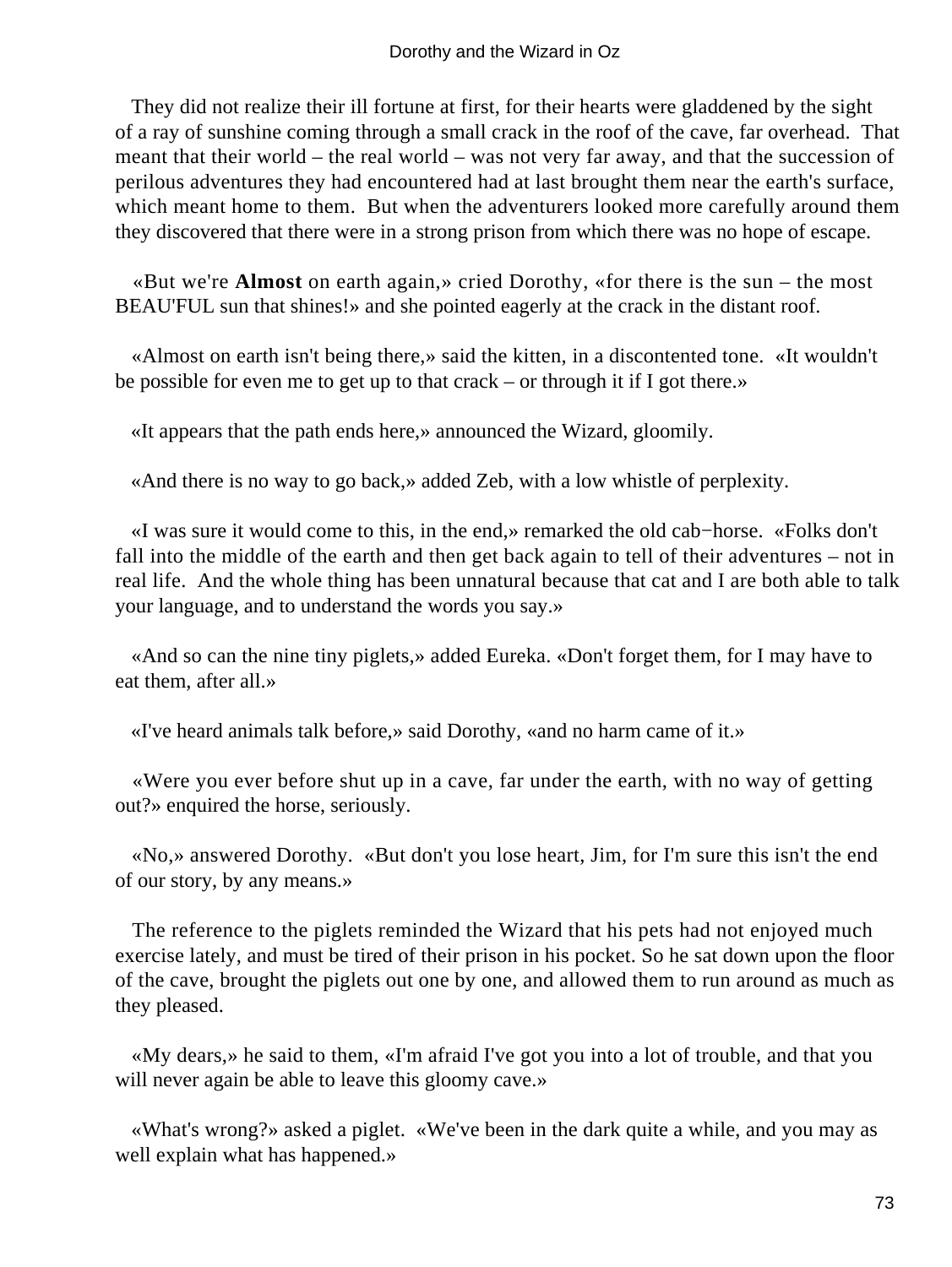The Wizard told them of the misfortune that had overtaken the wanderers.

«Well,» said another piglet, «you are a wizard, are you not?»

«I am,» replied the little man.

 «Then you can do a few wizzes and get us out of this hole,» declared the tiny one, with much confidence.

 «I could if I happened to be a real wizard,» returned the master sadly. «But I'm not, my piggy−wees; I'm a humbug wizard.»

«Nonsense!» cried several of the piglets, together.

«You can ask Dorothy,» said the little man, in an injured tone.

 «It's true enough,» returned the girl, earnestly. «Our friend Oz is merely a humbug wizard, for he once proved it to me. He can do several very wonderful things – if he knows how. But he can't wiz a single thing if he hasn't the tools and machinery to work with.»

 «Thank you, my dear, for doing me justice,» responded the Wizard, gratefully. «To be accused of being a real wizard, when I'm not, is a slander I will not tamely submit to. But I am one of the greatest humbug wizards that ever lived, and you will realize this when we have all starved together and our bones are scattered over the floor of this lonely cave.»

 «I don't believe we'll realize anything, when it comes to that,» remarked Dorothy, who had been deep in thought. «But I'm not going to scatter my bones just yet, because I need them, and you prob'ly need yours, too.»

«We are helpless to escape,» sighed the Wizard.

 «WE may be helpless,» answered Dorothy, smiling at him, «but there are others who can do more than we can. Cheer up, friends. »I'm sure Ozma will help us."

«Ozma!» exclaimed the Wizard. «Who is Ozma?»

 «The girl that rules the marvelous Land of Oz,» was the reply. «She's a friend of mine, for I met her in the Land of Ev, not long ago, and went to Oz with her.»

«For the second time?» asked the Wizard, with great interest.

 «Yes. The first time I went to Oz I found you there, ruling the Emerald City. After you went up in a balloon, and escaped us, I got back to Kansas by means of a pair of magical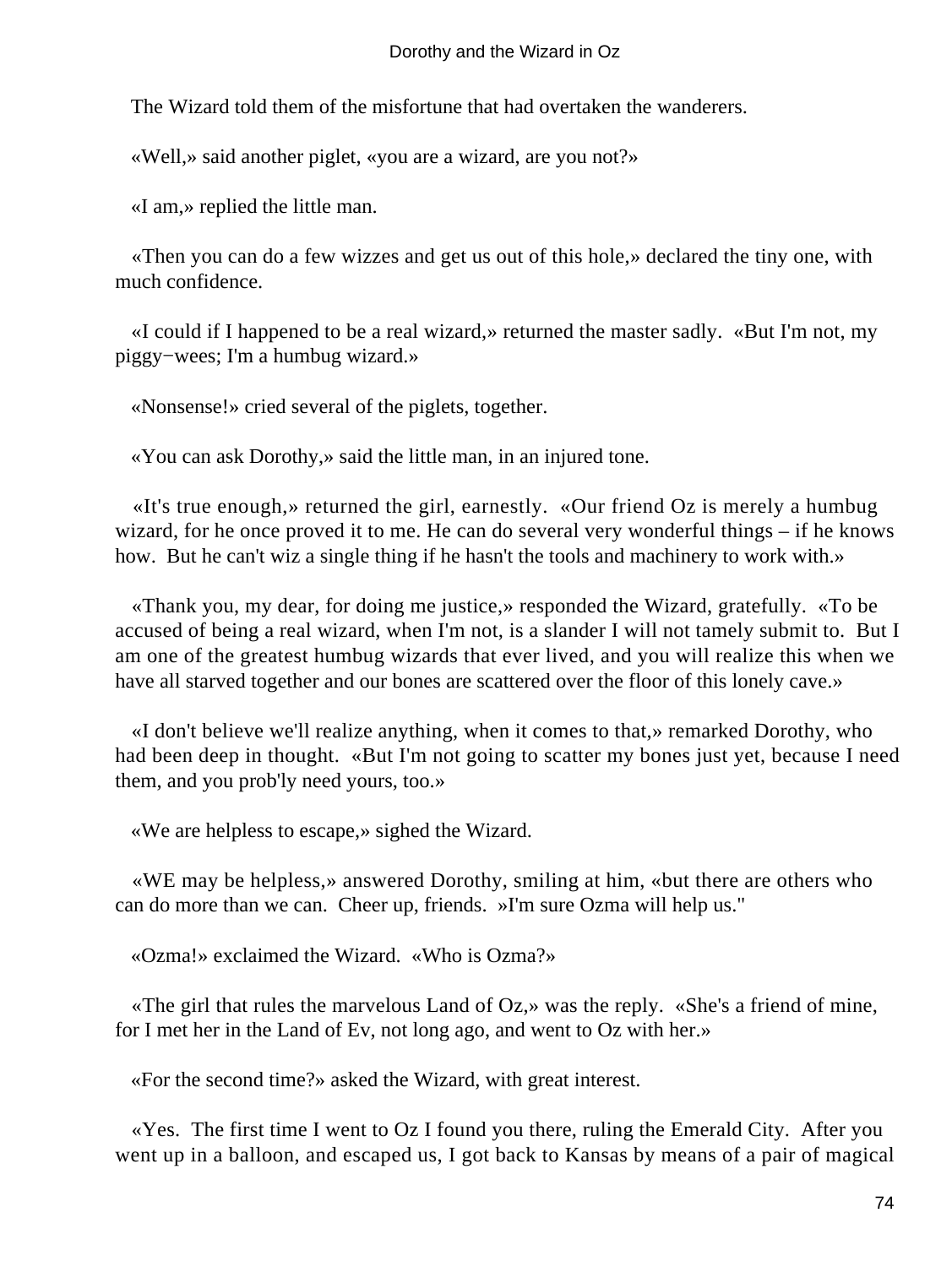silver shoes.»

 «I remember those shoes,» said the little man, nodding. «They once belonged to the Wicked Witch. Have you them here with you?»

 «No; I lost them somewhere in the air,» explained the child. «But the second time I went to the Land of Oz I owned the Nome King's Magic Belt, which is much more powerful than were the Silver Shoes.»

«Where is that Magic Belt?» enquired the Wizard, who had listened with great interest.

 «Ozma has it; for its powers won't work in a common, ordinary country like the United States. Anyone in a fairy country like the Land of Oz can do anything with it; so I left it with my friend the Princess Ozma, who used it to wish me in Australia with Uncle Henry.»

«And were you?» asked Zeb, astonished at what he heard.

 «Of course; in just a jiffy. And Ozma has an enchanted picture hanging in her room that shows her the exact scene where any of her friends may be, at any time she chooses. All she has to do is to say: 'I wonder what So−and−so is doing,' and at once the picture shows where her friend is and what the friend is doing. That's **Real** magic, Mr. Wizard; isn't it? Well, every day at four o'clock Ozma has promised to look at me in that picture, and if I am in need of help I am to make her a certain sign and she will put on the Nome King's Magic Belt and wish me to be with her in Oz.»

 «Do you mean that Princess Ozma will see this cave in her enchanted picture, and see all of us here, and what we are doing?» demanded Zeb.

«Of course; when it is four o'clock,» she replied, with a laugh at his startled expression.

 «And when you make a sign she will bring you to her in the Land of Oz?» continued the boy.

«That's it, exactly; by means of the Magic Belt.»

 «Then,» said the Wizard, «you will be saved, little Dorothy; and I am very glad of it. The rest of us will die much more cheerfully when we know you have escaped our sad fate.»

 «I won't die cheerfully!» protested the kitten. «There's nothing cheerful about dying that I could ever see, although they say a cat has nine lives, and so must die nine times.»

«Have you ever died yet?» enquired the boy.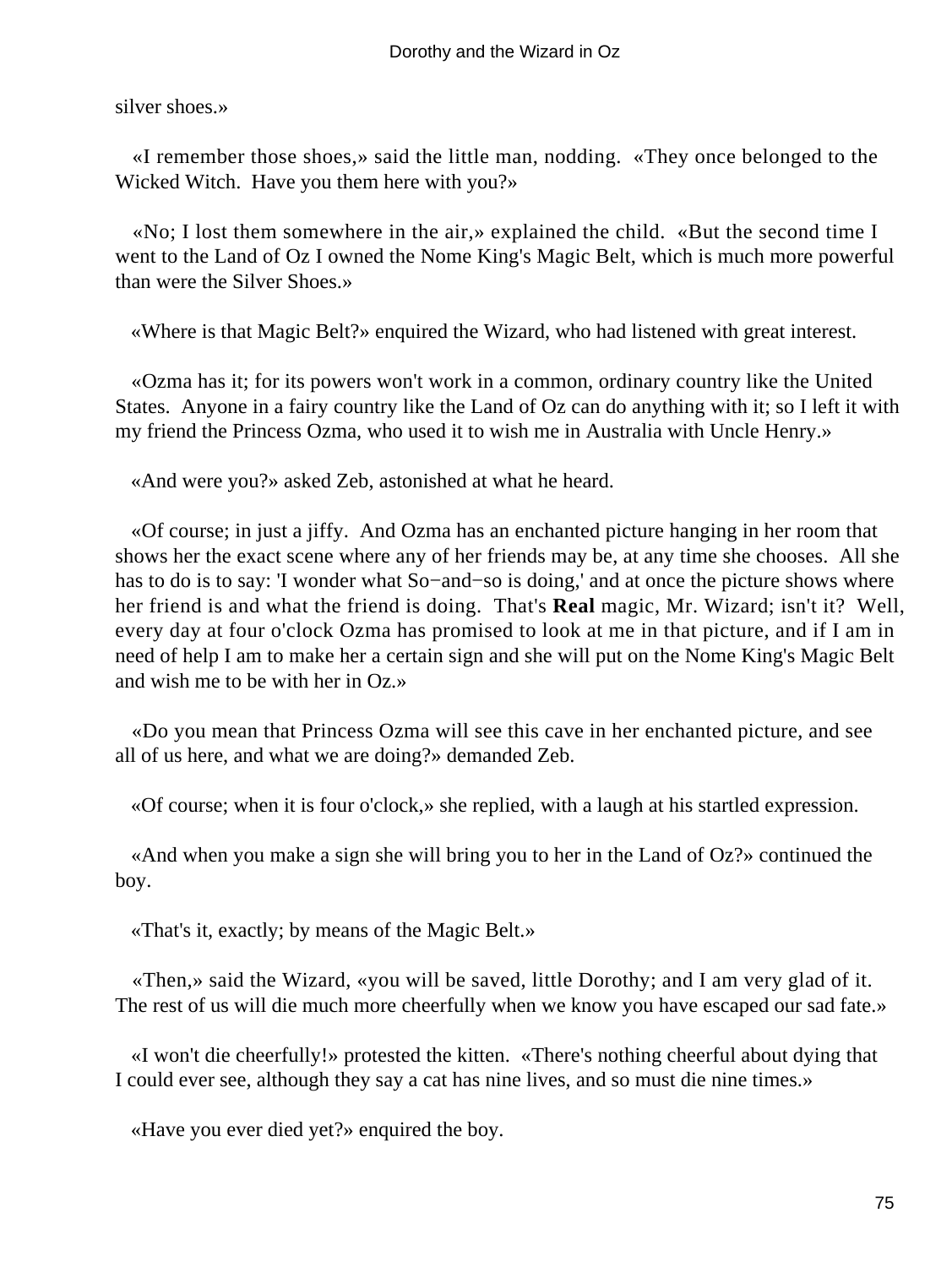«No, and I'm not anxious to begin,» said Eureka.

 «Don't worry, dear,» Dorothy exclaimed, «I'll hold you in my arms, and take you with me.»

«Take us, too!» cried the nine tiny piglets, all in one breath.

«Perhaps I can,» answered Dorothy. «I'll try.»

«Couldn't you manage to hold me in your arms?» asked the cab−horse.

Dorothy laughed.

 «I'll do better than that,» she promised, «for I can easily save you all, once I am myself in the Land of Oz.»

«How?» they asked.

 «By using the Magic Belt. All I need do is to wish you with me, and there you'll be – safe in the royal palace!»

«Good!» cried Zeb.

 «I built that palace, and the Emerald City, too,» remarked the Wizard, in a thoughtful tone, «and I'd like to see them again, for I was very happy among the Munchkins and Winkies and Quadlings and Gillikins.»

«Who are they?» asked the boy.

 «The four nations that inhabit the Land of Oz,» was the reply. «I wonder if they would treat me nicely if I went there again.»

 «Of course they would!» declared Dorothy. «They are still proud of their former Wizard, and often speak of you kindly.»

 «Do you happen to know whatever became of the Tin Woodman and the Scarecrow?» he enquired.

«They live in Oz yet,» said the girl, «and are very important people.»

«And the Cowardly Lion?»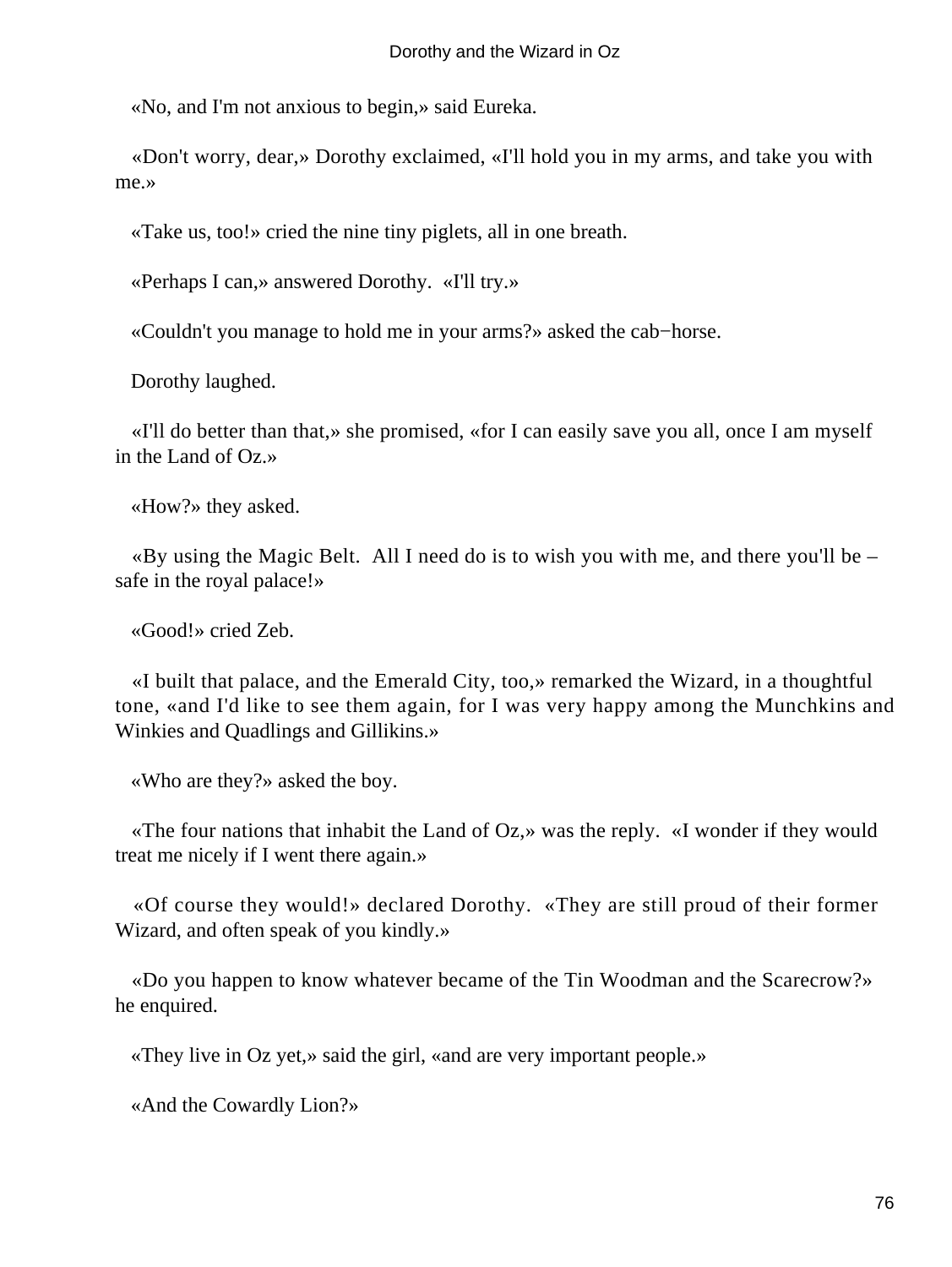«Oh, he lives there too, with his friend the Hungry Tiger; and Billina is there, because she liked the place better than Kansas, and wouldn't go with me to Australia.»

 «I'm afraid I don't know the Hungry Tiger and Billina,» said the Wizard, shaking his head. «Is Billina a girl?»

 «No; she's a yellow hen, and a great friend of mine. You're sure to like Billina, when you know her,» asserted Dorothy.

 «Your friends sound like a menagerie,» remarked Zeb, uneasily. «Couldn't you wish me in some safer place than Oz.»

 «Don't worry,» replied the girl. «You'll just love the folks in Oz, when you get acquainted. What time is it, Mr. Wizard?»

The little man looked at his watch – a big silver one that he carried in his vest pocket.

«Half−past three,» he said.

 «Then we must wait for half an hour,» she continued; «but it won't take long, after that, to carry us all to the Emerald City.»

They sat silently thinking for a time. Then Jim suddenly asked:

«Are there any horses in Oz?»

«Only one,» replied Dorothy, «and he's a sawhorse.»

«A what?»

 «A sawhorse. Princess Ozma once brought him to life with a witch−powder, when she was a boy.»

«Was Ozma once a boy?» asked Zeb, wonderingly.

 «Yes; a wicked witch enchanted her, so she could not rule her kingdom. But she's a girl now, and the sweetest, loveliest girl in all the world.»

«A sawhorse is a thing they saw boards on,» remarked Jim, with a sniff.

 «It is when it's not alive,» acknowledged the girl. «But this sawhorse can trot as fast as you can, Jim; and he's very wise, too.»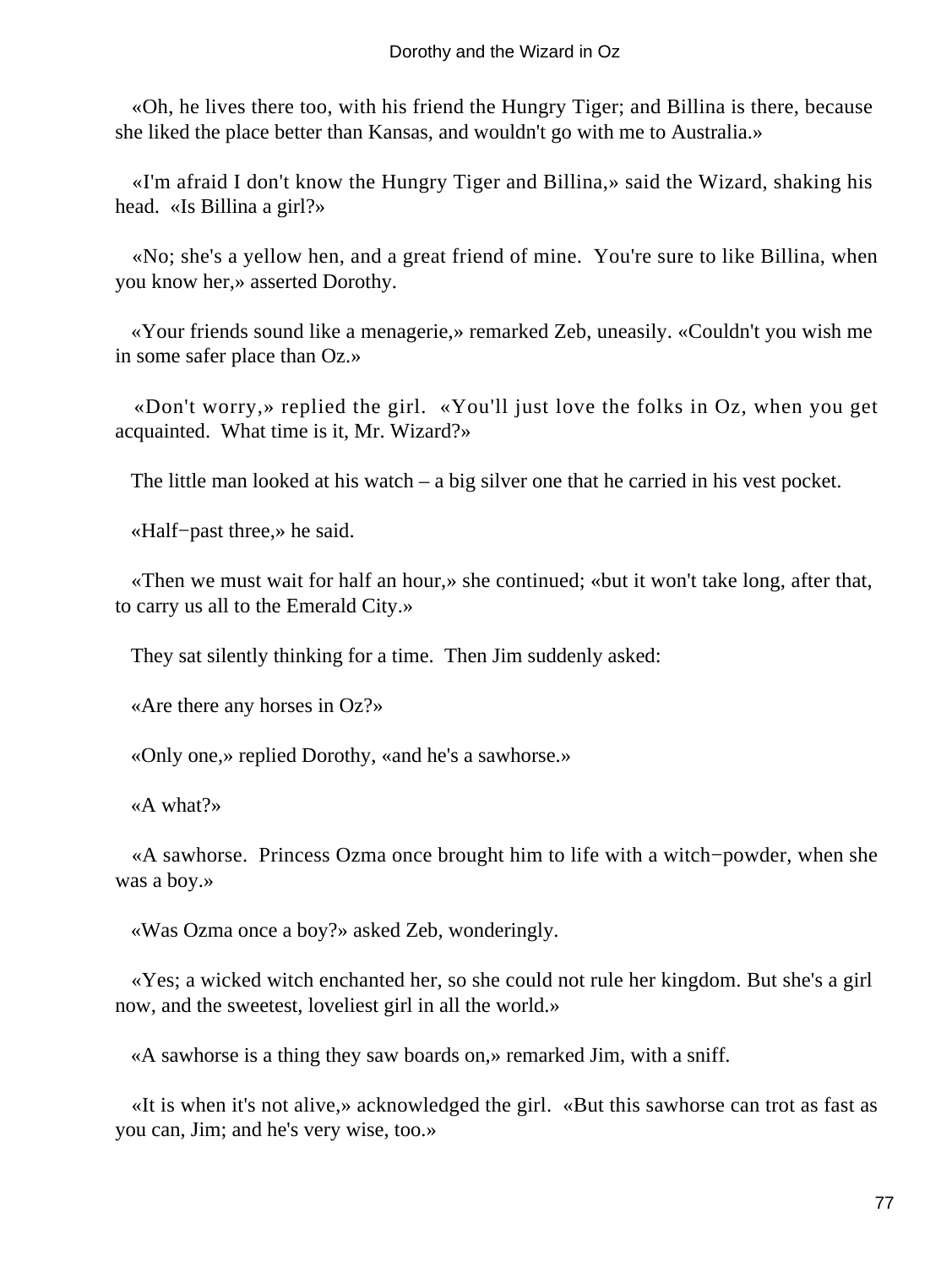«Pah! I'll race the miserable wooden donkey any day in the week!» cried the cab−horse.

 Dorothy did not reply to that. She felt that Jim would know more about the Saw−Horse later on.

 The time dragged wearily enough to the eager watchers, but finally the Wizard announced that four o'clock had arrived, and Dorothy caught up the kitten and began to make the signal that had been agreed upon to the far−away invisible Ozma.

«Nothing seems to happen,» said Zeb, doubtfully.

«Oh, we must give Ozma time to put on the Magic Belt,» replied the girl.

 She had scarcely spoken the words then she suddenly disappeared from the cave, and with her went the kitten. There had been no sound of any kind and no warning. One moment Dorothy sat beside them with the kitten in her lap, and a moment later the horse, the piglets, the Wizard and the boy were all that remained in the underground prison.

 «I believe we will soon follow her,» announced the Wizard, in a tone of great relief; «for I know something about the magic of the fairyland that is called the Land of Oz. Let us be ready, for we may be sent for any minute.»

 He put the piglets safely away in his pocket again and then he and Zeb got into the buggy and sat expectantly upon the seat.

«Will it hurt?» asked the boy, in a voice that trembled a little.

«Not at all,» replied the Wizard. «It will all happen as quick as a wink.»

And that was the way it did happen.

 The cab−horse gave a nervous start and Zeb began to rub his eyes to make sure he was not asleep. For they were in the streets of a beautiful emerald−green city, bathed in a grateful green light that was especially pleasing to their eyes, and surrounded by merry faced people in gorgeous green−and−gold costumes of many extraordinary designs.

 Before them were the jewel−studded gates of a magnificent palace, and now the gates opened slowly as if inviting them to enter the courtyard, where splendid flowers were blooming and pretty fountains shot their silvery sprays into the air.

 Zeb shook the reins to rouse the cab−horse from his stupor of amazement, for the people were beginning to gather around and stare at the strangers.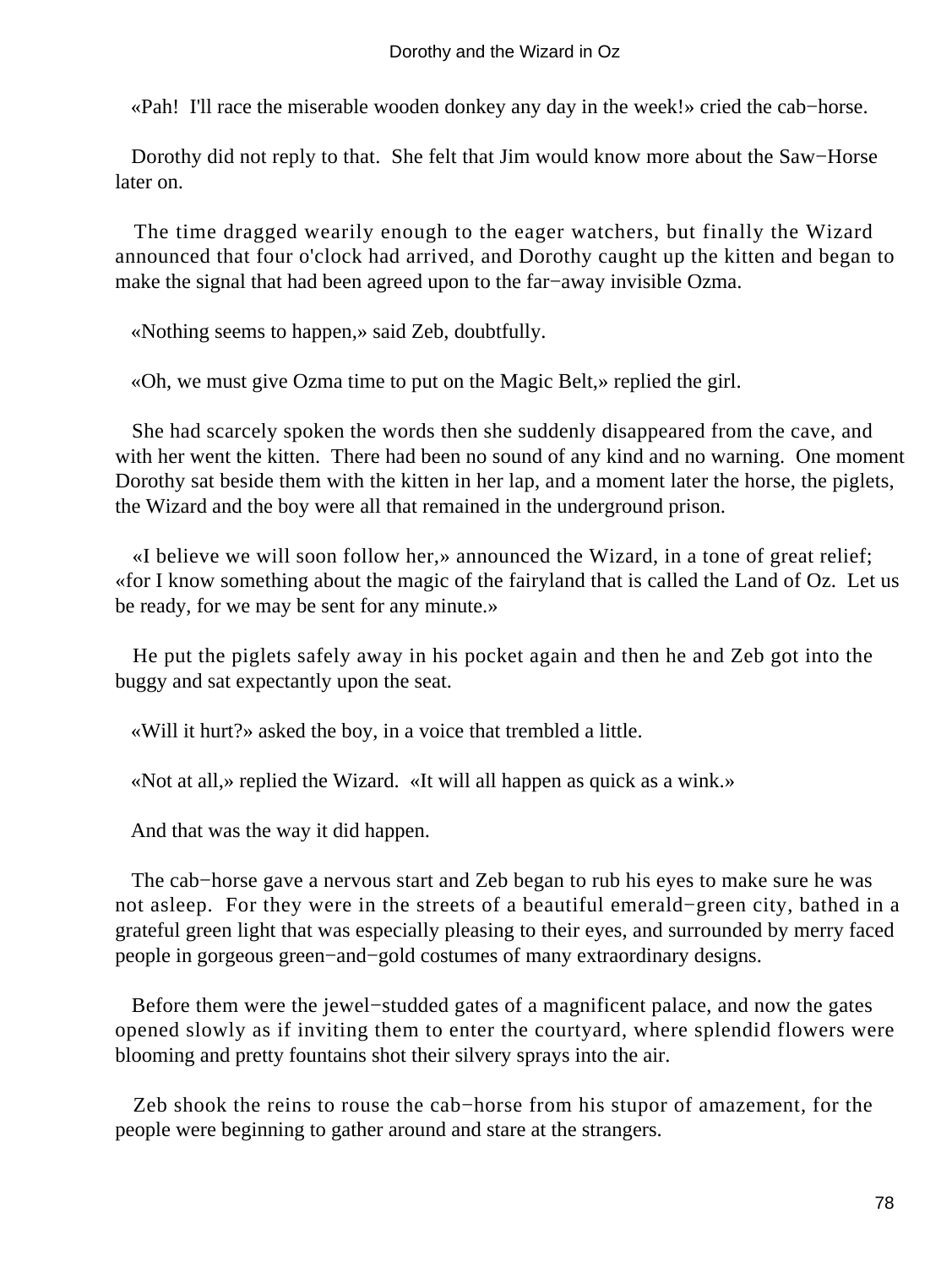«Gid−dap!» cried the boy, and at the word Jim slowly trotted into the courtyard and drew the buggy along the jewelled driveway to the great entrance of the royal palace.

15. Old Friends are Reunited

 Many servants dressed in handsome uniforms stood ready to welcome the new arrivals, and when the Wizard got out of the buggy a pretty girl in a green gown cried out in surprise:

«Why, it's Oz, the Wonderful Wizard, come back again!»

 The little man looked at her closely and then took both the maiden's hands in his and shook them cordially.

«On my word,» he exclaimed, «it's little Jellia Jamb – as pert and pretty as ever!»

 «Why not, Mr. Wizard?» asked Jellia, bowing low. «But I'm afraid you cannot rule the Emerald City, as you used to, because we now have a beautiful Princess whom everyone loves dearly.»

 «And the people will not willingly part with her,» added a tall soldier in a Captain−General's uniform.

The Wizard turned to look at him.

«Did you not wear green whiskers at one time?» he asked.

 «Yes,» said the soldier; «but I shaved them off long ago, and since then I have risen from a private to be the Chief General of the Royal Armies.»

 «That's nice,» said the little man. «But I assure you, my good people, that I do not wish to rule the Emerald City,» he added, earnestly.

 «In that case you are very welcome!» cried all the servants, and it pleased the Wizard to note the respect with which the royal retainers bowed before him. His fame had not been forgotten in the Land of Oz, by any means.

 «Where is Dorothy?» enquired Zeb, anxiously, as he left the buggy and stood beside his friend the little Wizard.

 «She is with the Princess Ozma, in the private rooms of the palace,» replied Jellia Jamb. «But she has ordered me to make you welcome and to show you to your apartments.»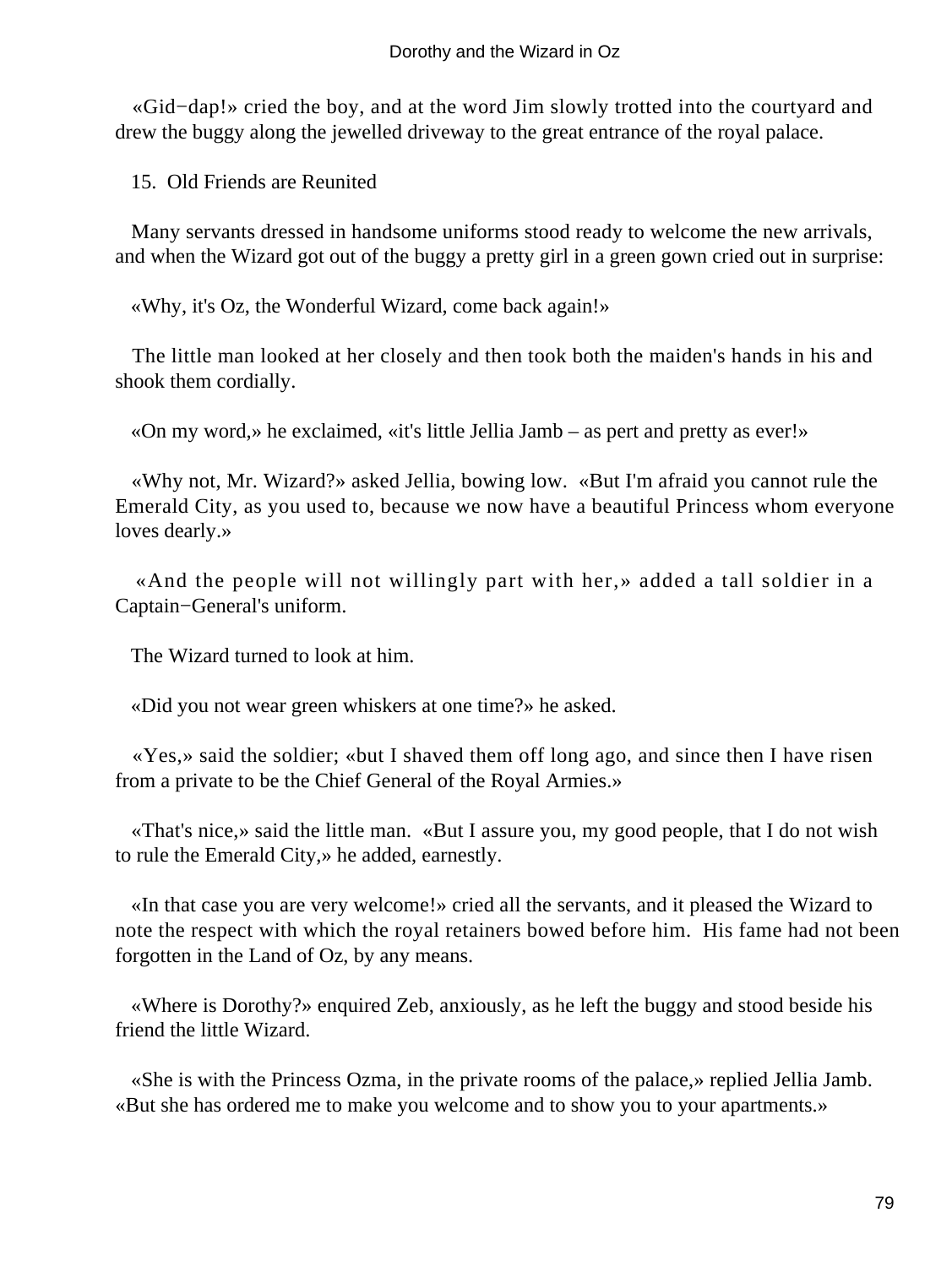The boy looked around him with wondering eyes. Such magnificence and wealth as was displayed in this palace was more than he had ever dreamed of, and he could scarcely believe that all the gorgeous glitter was real and not tinsel.

 «What's to become of me?» asked the horse, uneasily. He had seen considerable of life in the cities in his younger days, and knew that this regal palace was no place for him.

 It perplexed even Jellia Jamb, for a time, to know what to do with the animal. The green maiden was much astonished at the sight of so unusual a creature, for horses were unknown in this Land; but those who lived in the Emerald City were apt to be astonished by queer sights, so after inspecting the cab−horse and noting the mild look in his big eyes the girl decided not to be afraid of him.

 «There are no stables here,» said the Wizard, «unless some have been built since I went away.»

 «We have never needed them before,» answered Jellia; «for the Sawhorse lives in a room of the palace, being much smaller and more natural in appearance than this great beast you have brought with you.»

«Do you mean that I'm a freak?» asked Jim, angrily.

 «Oh, no,» she hastened to say, «there may be many more like you in the place you came from, but in Oz any horse but a Sawhorse is unusual.»

 This mollified Jim a little, and after some thought the green maiden decided to give the cab−horse a room in the palace, such a big building having many rooms that were seldom in use.

 So Zeb unharnessed Jim, and several of the servants then led the horse around to the rear, where they selected a nice large apartment that he could have all to himself.

Then Jellia said to the Wizard:

 «Your own room – which was back of the great Throne Room – has been vacant ever since you left us. Would you like it again?»

 «Yes, indeed!» returned the little man. «It will seem like being at home again, for I lived in that room for many, many years.»

 He knew the way to it, and a servant followed him, carrying his satchel. Zeb was also escorted to a room – so grand and beautiful that he almost feared to sit in the chairs or lie upon the bed, lest he might dim their splendor. In the closets he discovered many fancy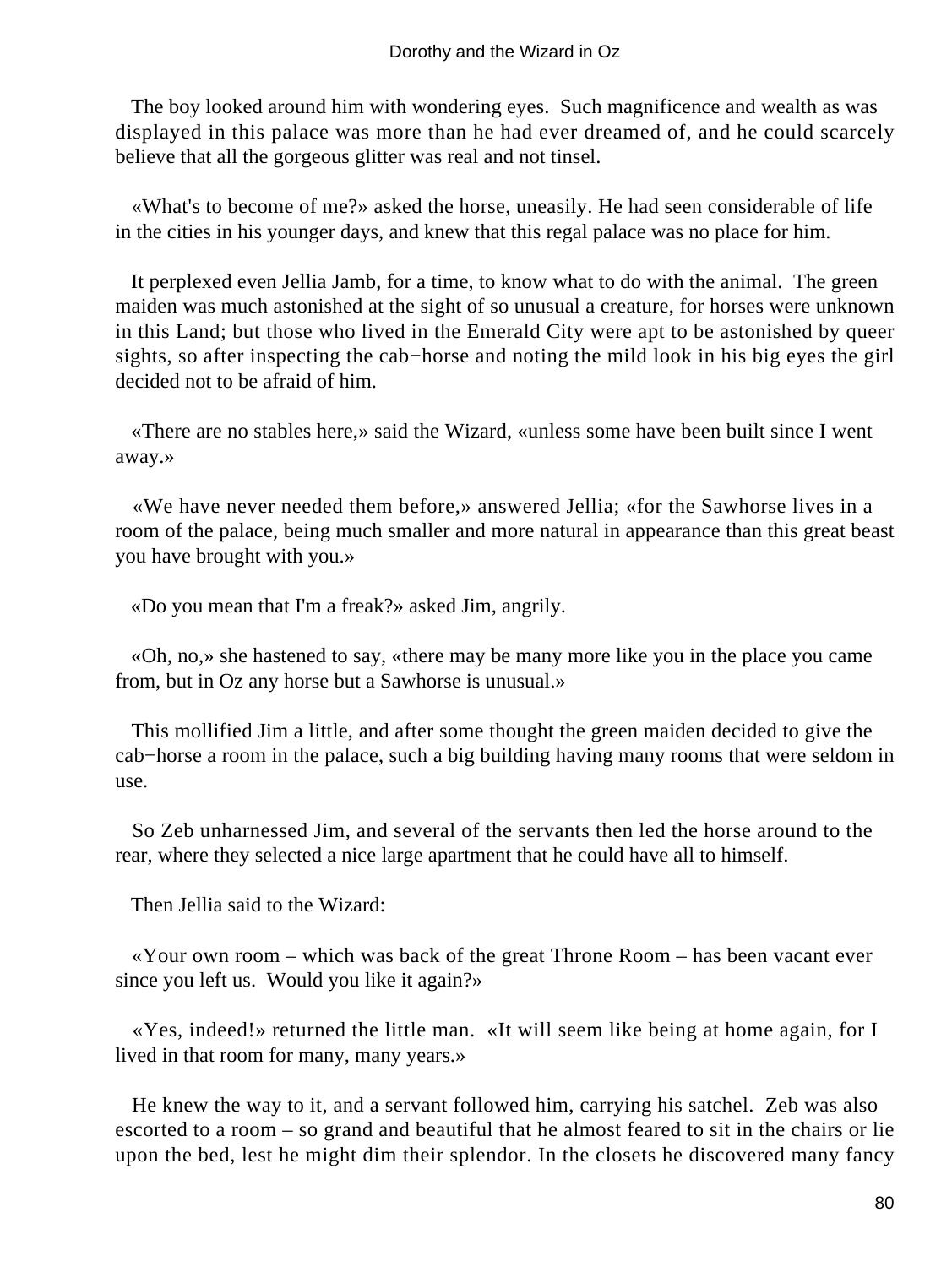costumes of rich velvets and brocades, and one of the attendants told him to dress himself in any of the clothes that pleased him and to be prepared to dine with the Princess and Dorothy in an hour's time.

 Opening from the chamber was a fine bathroom having a marble tub with perfumed water; so the boy, still dazed by the novelty of his surroundings, indulged in a good bath and then selected a maroon velvet costume with silver buttons to replace his own soiled and much worn clothing. There were silk stockings and soft leather slippers with diamond buckles to accompany his new costume, and when he was fully dressed Zeb looked much more dignified and imposing than ever before in his life.

 He was all ready when an attendant came to escort him to the presence of the Princess; he followed bashfully and was ushered into a room more dainty and attractive than it was splendid. Here he found Dorothy seated beside a young girl so marvelously beautiful that the boy stopped suddenly with a gasp of admiration.

 But Dorothy sprang up and ran to seize her friend's hand drawing him impulsively toward the lovely Princess, who smiled most graciously upon her guest. Then the Wizard entered, and his presence relieved the boy's embarrassment. The little man was clothed in black velvet, with many sparkling emerald ornaments decorating his breast; but his bald head and wrinkled features made him appear more amusing than impressive.

 Ozma had been quite curious to meet the famous man who had built the Emerald City and united the Munchkins, Gillikins, Quadlings and Winkies into one people; so when they were all four seated at the dinner table the Princess said:

 «Please tell me, Mr. Wizard, whether you called yourself Oz after this great country, or whether you believe my country is called Oz after you. It is a matter that I have long wished to enquire about, because you are of a strange race and my own name is Ozma. No, one, I am sure, is better able to explain this mystery than you.»

 «That is true,» answered the little Wizard; «therefore it will give me pleasure to explain my connection with your country. In the first place, I must tell you that I was born in Omaha, and my father, who was a politician, named me Oscar Zoroaster Phadrig Isaac Norman Henkle Emmannuel Ambroise Diggs, Diggs being the last name because he could think of no more to go before it. Taken altogether, it was a dreadfully long name to weigh down a poor innocent child, and one of the hardest lessons I ever learned was to remember my own name. When I grew up I just called myself O. Z., because the other initials were P−I−N−H−E−A−D; and that spelled 'pinhead,' which was a reflection on my intelligence.»

 «Surely no one could blame you for cutting your name short,» said Ozma, sympathetically. «But didn't you cut it almost too short?»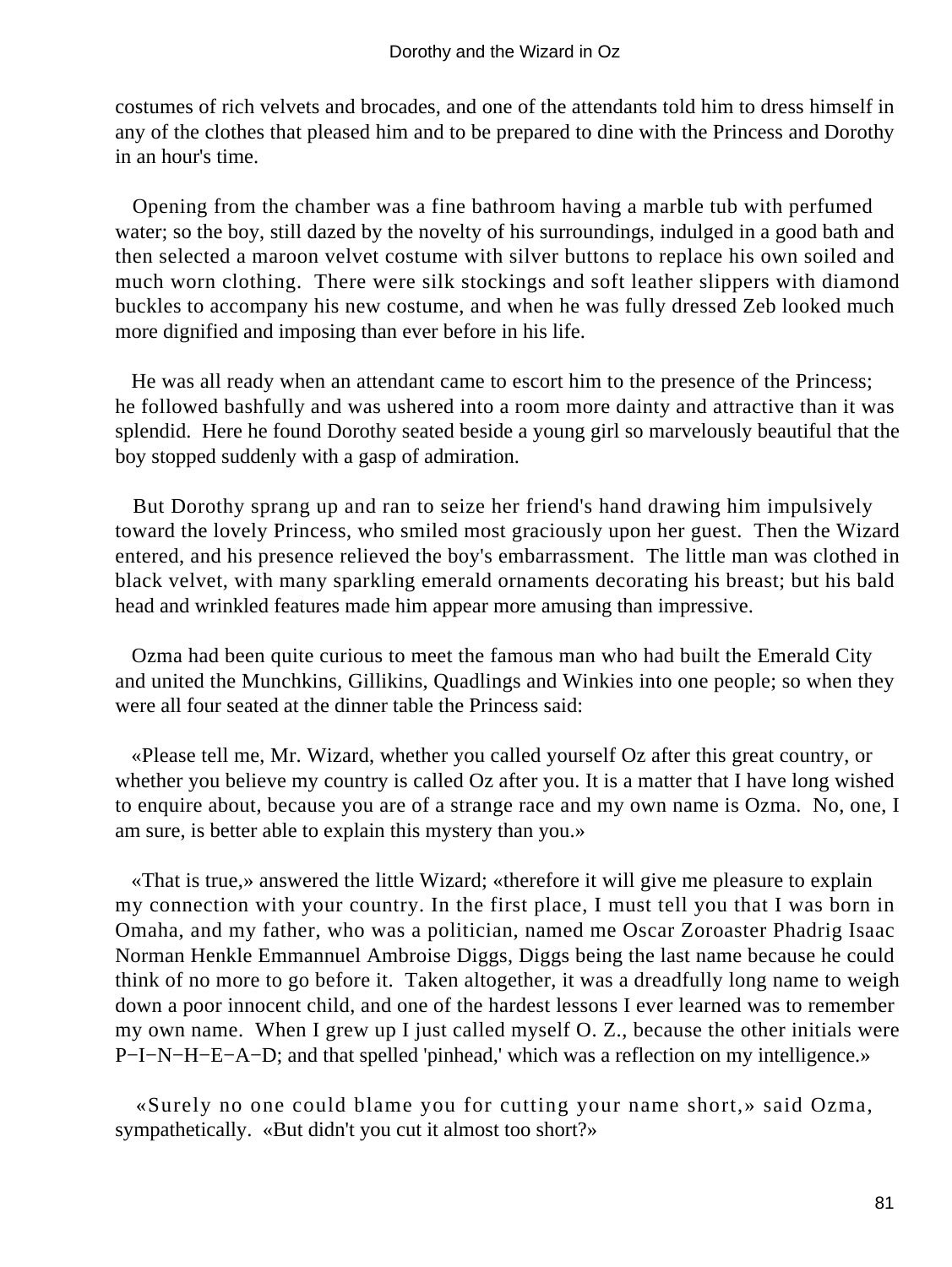«Perhaps so,» replied the Wizard. «When a young man I ran away from home and joined a circus. I used to call myself a Wizard, and do tricks of ventriloquism.»

«What does that mean?» asked the Princess.

 "Throwing my voice into any object I pleased, to make it appear that the object was speaking instead of me. Also I began to make balloon ascensions. On my balloon and on all the other articles I used in the circus I painted the two initials: 'O. Z.', to show that those things belonged to me.

 «One day my balloon ran away with me and brought me across the deserts to this beautiful country. When the people saw me come from the sky they naturally thought me some superior creature, and bowed down before me. I told them I was a Wizard, and showed them some easy tricks that amazed them; and when they saw the initials painted on the balloon they called me Oz.»

«Now I begin to understand,» said the Princess, smiling.

 «At that time,» continued the Wizard, busily eating his soup while talking, «there were four separate countries in this Land, each one of the four being ruled by a Witch. But the people thought my power was greater than that of the Witches; and perhaps the Witches thought so too, for they never dared oppose me. I ordered the Emerald City to be built just where the four countries cornered together, and when it was completed I announced myself the Ruler of the Land of Oz, which included all the four countries of the Munchkins, the Gillikins, the Winkies and the Quadlings. Over this Land I ruled in peace for many years, until I grew old and longed to see my native city once again. So when Dorothy was first blown to this place by a cyclone I arranged to go away with her in a balloon; but the balloon escaped too soon and carried me back alone. After many adventures I reached Omaha, only to find that all my old friends were dead or had moved away. So, having nothing else to do, I joined a circus again, and made my balloon ascensions until the earthquake caught me.»

 «That is quite a history,» said Ozma; «but there is a little more history about the Land of Oz that you do not seem to understand – perhaps for the reason that no one ever told it you. Many years before you came here this Land was united under one Ruler, as it is now, and the Ruler's name was always 'Oz,' which means in our language 'Great and Good'; or, if the Ruler happened to be a woman, her name was always 'Ozma.' But once upon a time four Witches leagued together to depose the king and rule the four parts of the kingdom themselves; so when the Ruler, my grandfather, was hunting one day, one Wicked Witch named Mombi stole him and carried him away, keeping him a close prisoner. Then the Witches divided up the kingdom, and ruled the four parts of it until you came here. That was why the people were so glad to see you, and why they thought from your initials that you were their rightful ruler.»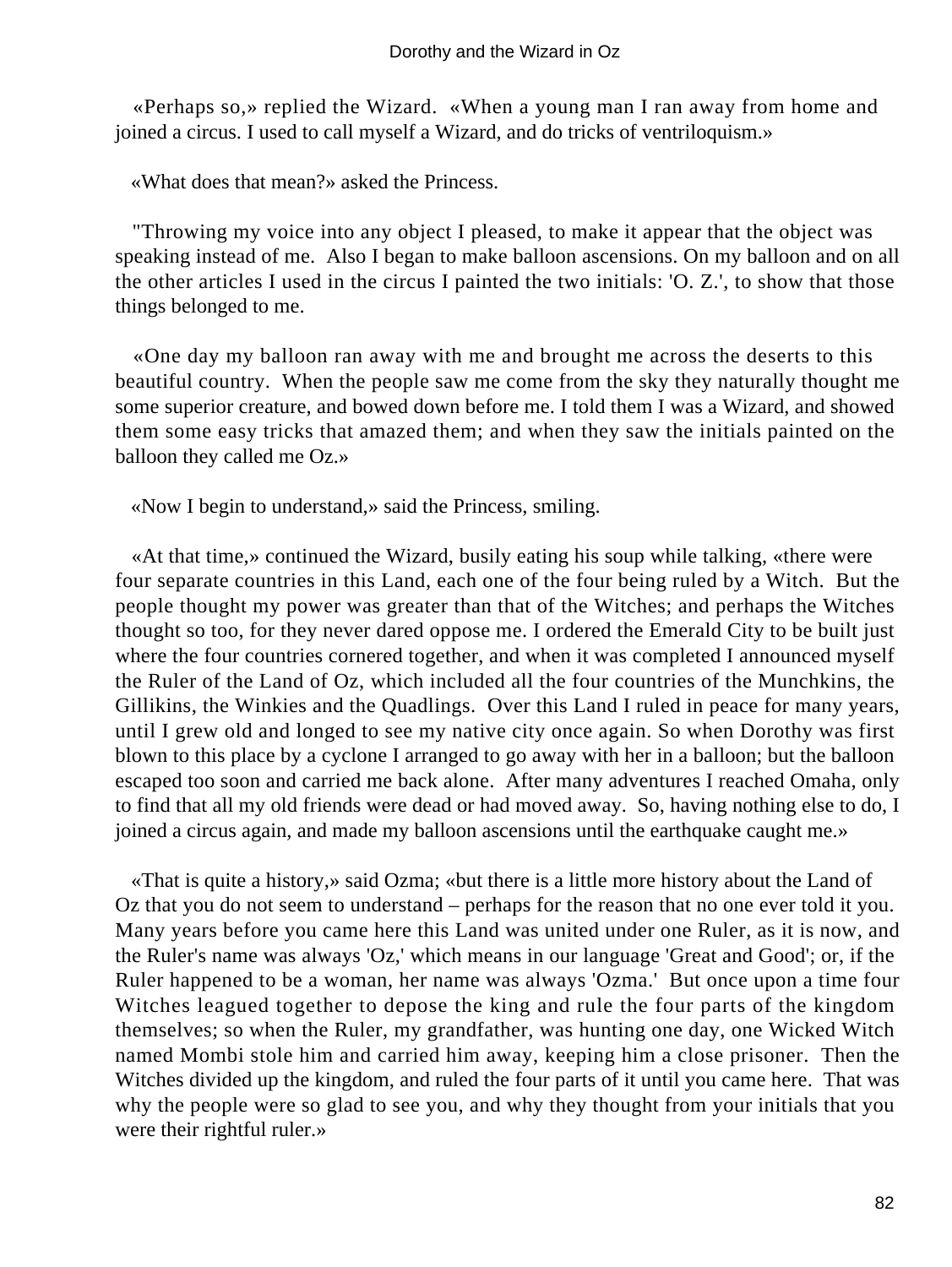«But, at that time,» said the Wizard, thoughtfully, «there were two Good Witches and two Wicked Witches ruling in the land.»

 «Yes,» replied Ozma, «because a good Witch had conquered Mombi in the North and Glinda the Good had conquered the evil Witch in the South. But Mombi was still my grandfather's jailor, and afterward my father's jailor. When I was born she transformed me into a boy, hoping that no one would ever recognize me and know that I was the rightful Princess of the Land of Oz. But I escaped from her and am now the Ruler of my people.»

 «I am very glad of that,» said the Wizard, «and hope you will consider me one of your most faithful and devoted subjects.»

 «We owe a great deal to the Wonderful Wizard,» continued the Princess, «for it was you who built this splendid Emerald City.»

«Your people built it,» he answered. «I only bossed the job, as we say in Omaha.»

 «But you ruled it wisely and well for many years,» said she, «and made the people proud of your magical art. So, as you are now too old to wander abroad and work in a circus, I offer you a home here as long as you live. You shall be the Official Wizard of my kingdom, and be treated with every respect and consideration.»

 «I accept your kind offer with gratitude, gracious Princess,» the little man said, in a soft voice, and they could all see that tear−drops were standing in his keen old eyes. It meant a good deal to him to secure a home like this.

«He's only a humbug Wizard, though,» said Dorothy, smiling at him.

«And that is the safest kind of a Wizard to have,» replied Ozma, promptly.

 «Oz can do some good tricks, humbug or no humbug,» announced Zeb, who was now feeling more at ease.

 «He shall amuse us with his tricks tomorrow,» said the Princess. «I have sent messengers to summon all of Dorothy's old friends to meet her and give her welcome, and they ought to arrive very soon, now.»

 Indeed, the dinner was no sooner finished than in rushed the Scarecrow, to hug Dorothy in his padded arms and tell her how glad he was to see her again. The Wizard was also most heartily welcomed by the straw man, who was an important personage in the Land of Oz.

 «How are your brains?» enquired the little humbug, as he grasped the soft, stuffed hands of his old friend.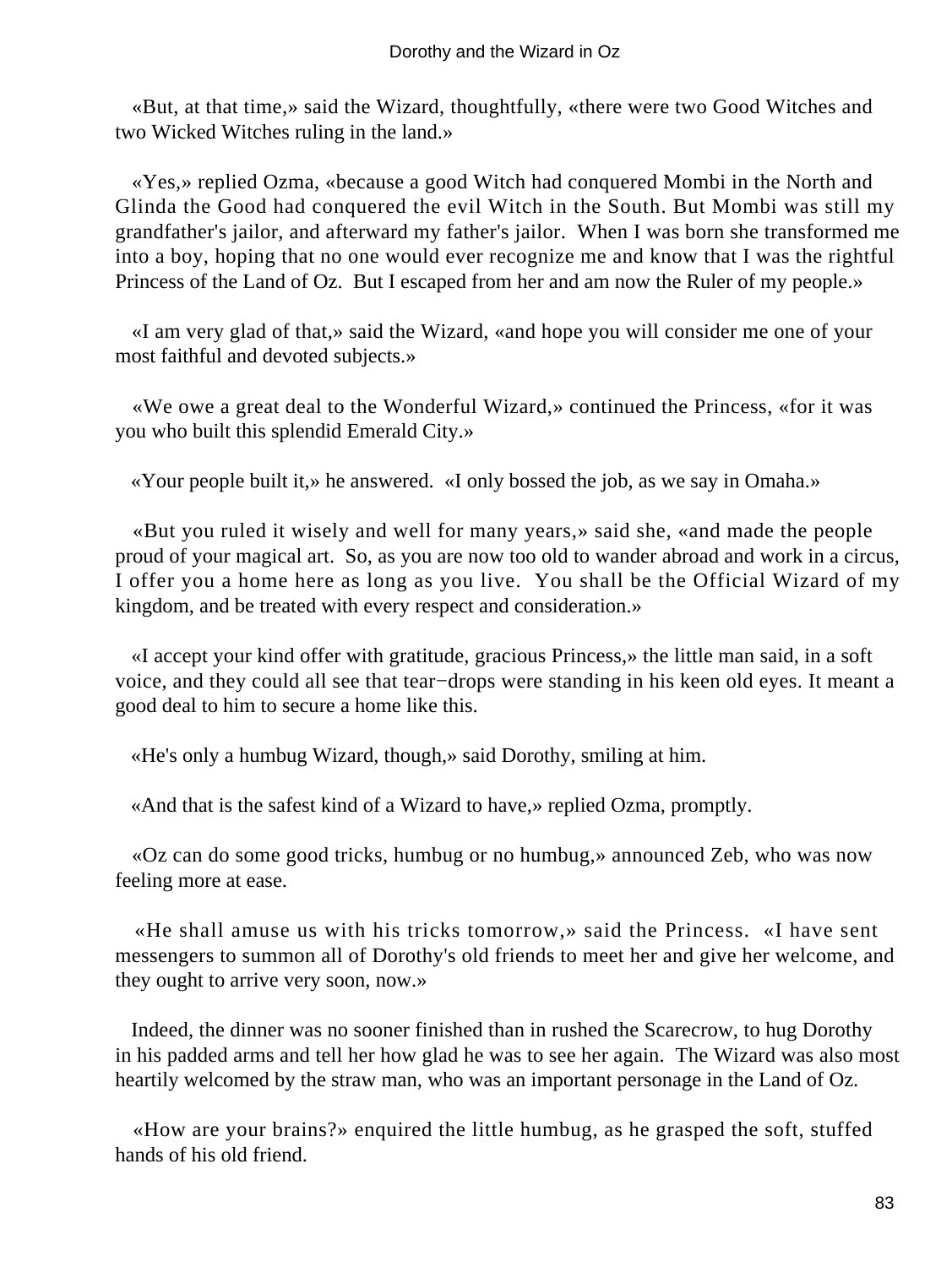«Working finely,» answered the Scarecrow. «I'm very certain, Oz, that you gave me the best brains in the world, for I can think with them day and night, when all other brains are fast asleep.»

«How long did you rule the Emerald City, after I left here?» was the next question.

 «Quite awhile, until I was conquered by a girl named General Jinjur. But Ozma soon conquered her, with the help of Glinda the Good, and after that I went to live with Nick Chopper, the Tin Woodman.»

 Just then a loud cackling was heard outside; and, when a servant threw open the door with a low bow, a yellow hen strutted in. Dorothy sprang forward and caught the fluffy fowl in her arms, uttering at the same time a glad cry.

«Oh, Billina!» she said; «how fat and sleek you've grown.»

 «Why shouldn't I?» asked the hen, in a sharp, clear voice. «I live on the fat of the land – don't I, Ozma?»

«You have everything you wish for,» said the Princess.

 Around Billina's neck was a string of beautiful pearls, and on her legs were bracelets of emeralds. She nestled herself comfortably in Dorothy's lap until the kitten gave a snarl of jealous anger and leaped up with a sharp claw fiercely bared to strike Billina a blow. But the little girl gave the angry kitten such a severe cuff that it jumped down again without daring to scratch.

«How horrid of you, Eureka!» cried Dorothy. «Is that the way to treat my friends?»

«You have queer friends, seems to me,» replied the kitten, in a surly tone.

 «Seems to me the same way,» said Billina, scornfully, «if that beastly cat is one of them.»

 «Look here!» said Dorothy, sternly. «I won't have any quarrelling in the Land of Oz, I can tell you! Everybody lives in peace here, and loves everybody else; and unless you two, Billina and Eureka, make up and be friends, I'll take my Magic Belt and wish you both home again, **Immejitly.** So, there!»

 They were both much frightened at the threat, and promised meekly to be good. But it was never noticed that they became very warm friends, for all of that.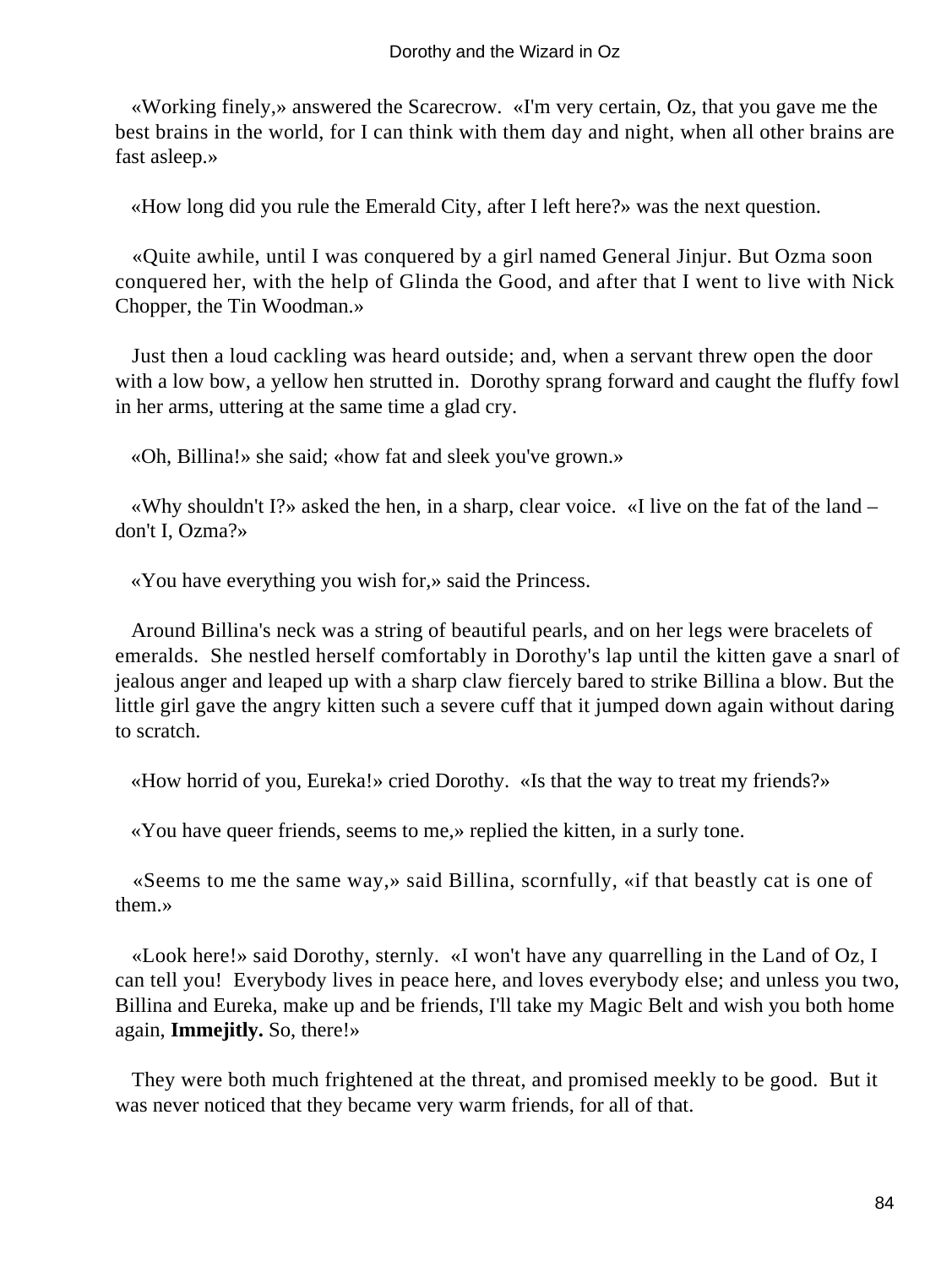And now the Tin Woodman arrived, his body most beautifully nickle−plated, so that it shone splendidly in the brilliant light of the room. The Tin Woodman loved Dorothy most tenderly, and welcomed with joy the return of the little old Wizard.

 «Sir,» said he to the latter, «I never can thank you enough for the excellent heart you once gave me. It has made me many friends, I assure you, and it beats as kindly and lovingly today as it every did.»

 «I'm glad to hear that,» said the Wizard. «I was afraid it would get moldy in that tin body of yours.»

 «Not at all,» returned Nick Chopper. «It keeps finely, being preserved in my air−tight chest.»

 Zeb was a little shy when first introduced to these queer people; but they were so friendly and sincere that he soon grew to admire them very much, even finding some good qualities in the yellow hen. But he became nervous again when the next visitor was announced.

 «This,» said Princess Ozma, «is my friend Mr. H. M. Woggle−Bug, T. E., who assisted me one time when I was in great distress, and is now the Dean of the Royal College of Athletic Science.»

«Ah,» said the Wizard; «I'm pleased to meet so distinguished a personage.»

 «H. M.,» said the Woggle−Bug, pompously, «means Highly Magnified; and T. E. means Thoroughly Educated. I am, in reality, a very big bug, and doubtless the most intelligent being in all this broad domain.»

«How well you disguise it,» said the Wizard. «But I don't doubt your word in the least.»

 «Nobody doubts it, sir,» replied the Woggle−Bug, and drawing a book from its pocket the strange insect turned its back on the company and sat down in a corner to read.

 Nobody minded this rudeness, which might have seemed more impolite in one less thoroughly educated; so they straightway forgot him and joined in a merry conversation that kept them well amused until bed−time arrived.

16. Jim, The Cab−Horse

 Jim the Cab−horse found himself in possession of a large room with a green marble floor and carved marble wainscoting, which was so stately in its appearance that it would have awed anyone else. Jim accepted it as a mere detail, and at his command the attendants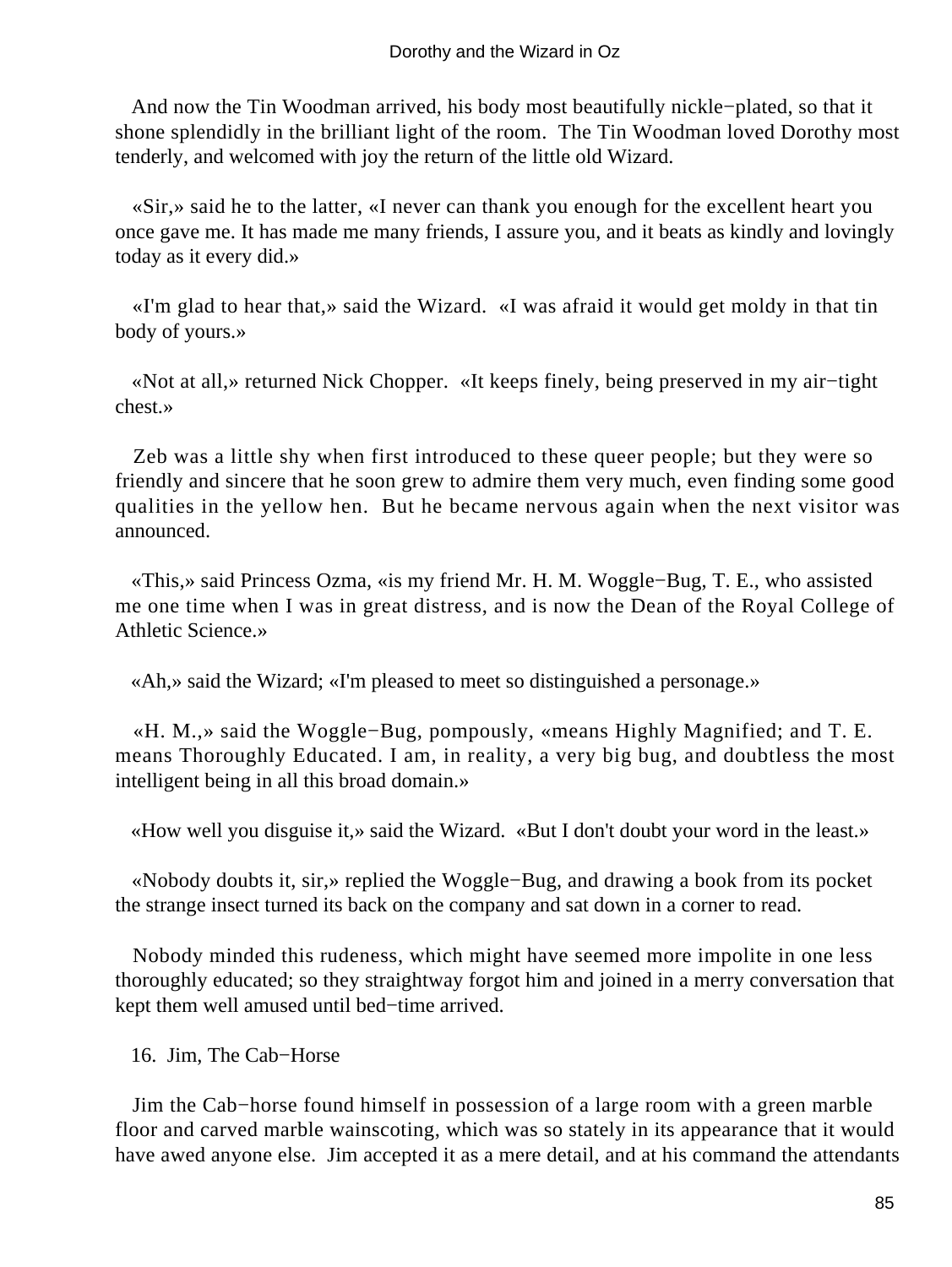gave his coat a good rubbing, combed his mane and tail, and washed his hoofs and fetlocks. Then they told him dinner would be served directly and he replied that they could not serve it too quickly to suit his convenience. First they brought him a steaming bowl of soup, which the horse eyed in dismay.

«Take that stuff away!» he commanded. «Do you take me for a salamander?»

 They obeyed at once, and next served a fine large turbot on a silver platter, with drawn gravy poured over it.

«Fish!» cried Jim, with a sniff. «Do you take me for a tom−cat? Away with it!»

 The servants were a little discouraged, but soon they brought in a great tray containing two dozen nicely roasted quail on toast.

 «Well, well!» said the horse, now thoroughly provoked. «Do you take me for a weasel? How stupid and ignorant you are, in the Land of Oz, and what dreadful things you feed upon! Is there nothing that is decent to eat in this palace?»

The trembling servants sent for the Royal Steward, who came in haste and said:

«What would your Highness like for dinner?»

«Highness!» repeated Jim, who was unused to such titles.

 «You are at least six feet high, and that is higher than any other animal in this country,» said the Steward.

«Well, my Highness would like some oats,» declared the horse.

 «Oats? We have no whole oats,» the Steward replied, with much deference. «But there is any quantity of oatmeal, which we often cook for breakfast. Oatmeal is a breakfast dish,» added the Steward, humbly.

 «I'll make it a dinner dish,» said Jim. «Fetch it on, but don't cook it, as you value your life.»

 You see, the respect shown the worn−out old cab−horse made him a little arrogant, and he forgot he was a guest, never having been treated otherwise than as a servant since the day he was born, until his arrival in the Land of Oz. But the royal attendants did not heed the animal's ill temper. They soon mixed a tub of oatmeal with a little water, and Jim ate it with much relish.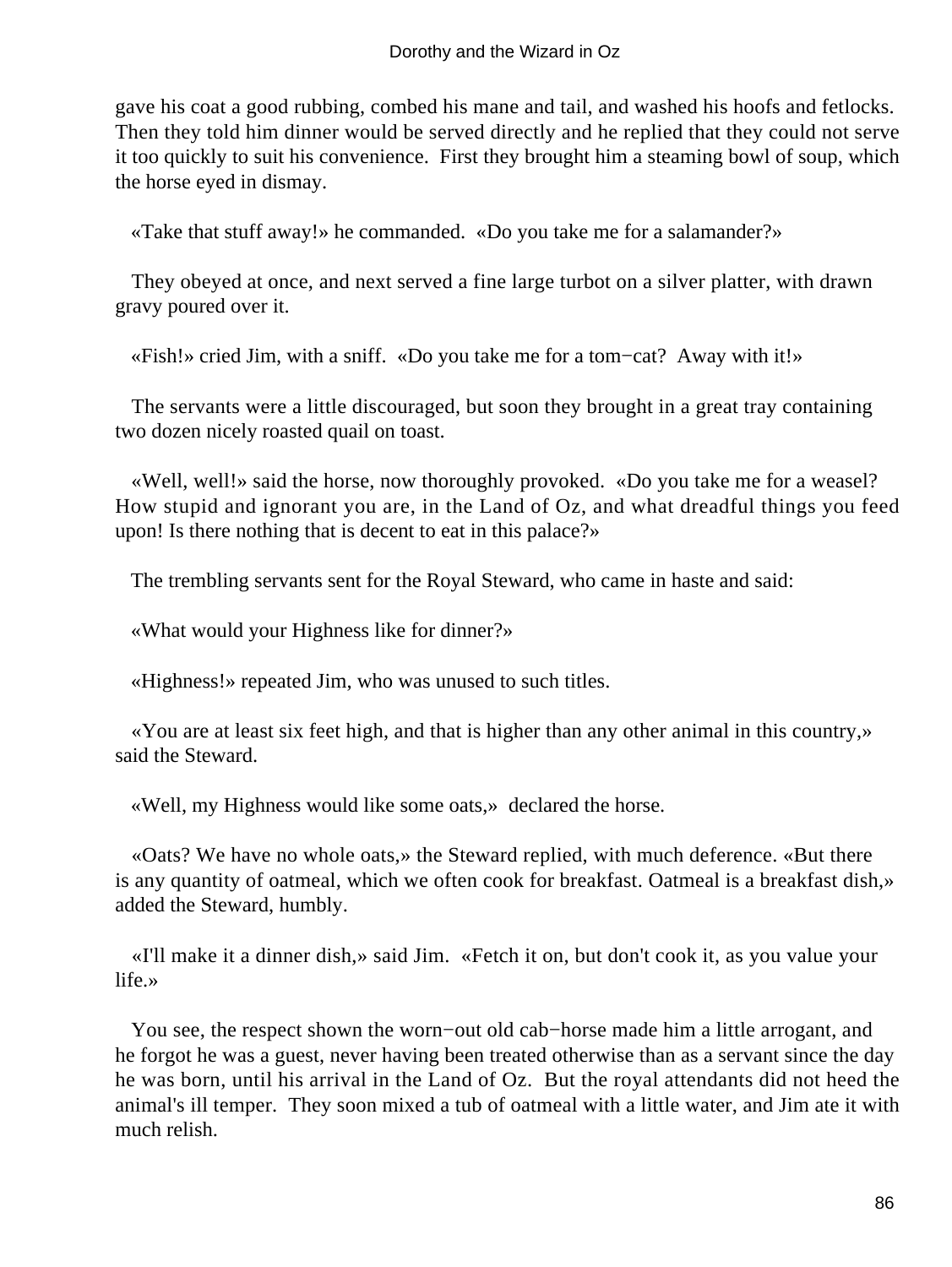Then the servants heaped a lot of rugs upon the floor and the old horse slept on the softest bed he had ever known in his life.

 In the morning, as soon as it was daylight, he resolved to take a walk and try to find some grass for breakfast; so he ambled calmly through the handsome arch of the doorway, turned the corner of the palace, wherein all seemed asleep, and came face to face with the Sawhorse.

 Jim stopped abruptly, being startled and amazed. The Sawhorse stopped at the same time and stared at the other with its queer protruding eyes, which were mere knots in the log that formed its body. The legs of the Sawhorse were four sticks driving into holes bored in the log; its tail was a small branch that had been left by accident and its mouth a place chopped in one end of the body which projected a little and served as a head. The ends of the wooden legs were shod with plates of solid gold, and the saddle of the Princess Ozma, which was of red leather set with sparkling diamonds, was strapped to the clumsy body.

 Jim's eyes stuck out as much as those of the Sawhorse, and he stared at the creature with his ears erect and his long head drawn back until it rested against his arched neck.

 In this comical position the two horses circled slowly around each other for a while, each being unable to realize what the singular thing might be which it now beheld for the first time. Then Jim exclaimed:

«For goodness sake, what sort of a being are you?»

«I'm a Sawhorse,» replied the other.

 «Oh; I believe I've heard of you,» said the cab−horse; «but you are unlike anything that I expected to see.»

 «I do not doubt it,» the Sawhorse observed, with a tone of pride. «I am considered quite unusual.»

«You are, indeed. But a rickety wooden thing like you has no right to be alive.»

 «I couldn't help it,» returned the other, rather crestfallen. «Ozma sprinkled me with a magic powder, and I just had to live. I know I'm not much account; but I'm the only horse in all the Land of Oz, so they treat me with great respect.»

«You, a horse!»

 «Oh, not a real one, of course. There are no real horses here at all. But I'm a splendid imitation of one.»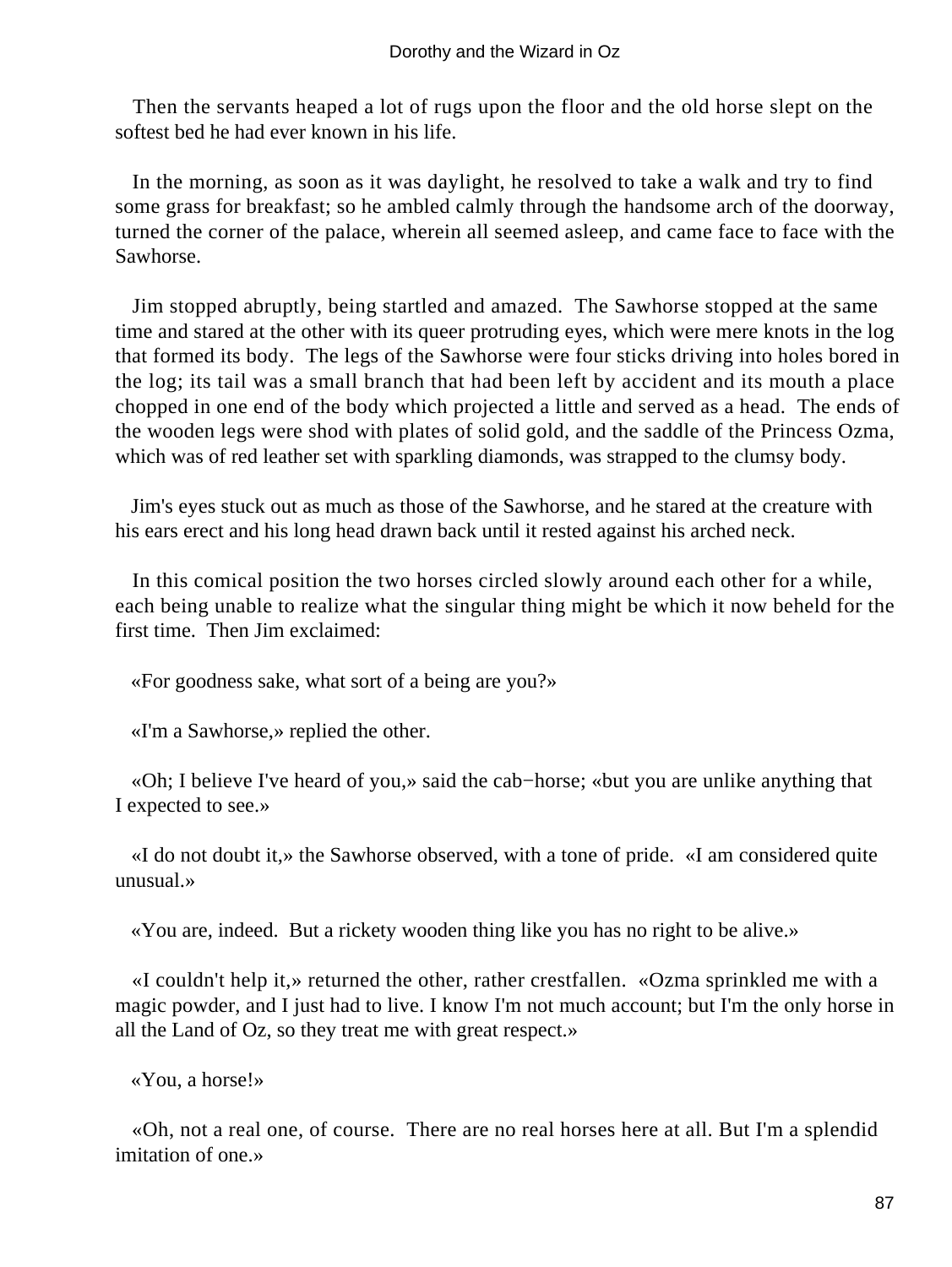Jim gave an indignant neigh.

«Look at me!» he cried. «Behold a real horse!»

The wooden animal gave a start, and then examined the other intently.

«Is it possible that you are a Real Horse?» he murmured.

 «Not only possible, but true,» replied Jim, who was gratified by the impression he had created. «It is proved by my fine points. For example, look at the long hairs on my tail, with which I can whisk away the flies.»

«The flies never trouble me,» said the Saw−Horse.

«And notice my great strong teeth, with which I nibble the grass.»

«It is not necessary for me to eat,» observed the Sawhorse.

 «Also examine my broad chest, which enables me to draw deep, full breaths,» said Jim, proudly.

«I have no need to breathe,» returned the other.

 «No; you miss many pleasures,» remarked the cab−horse, pityingly. «You do not know the relief of brushing away a fly that has bitten you, nor the delight of eating delicious food, nor the satisfaction of drawing a long breath of fresh, pure air. You may be an imitation of a horse, but you're a mighty poor one.»

 «Oh, I cannot hope ever to be like you,» sighed the Sawhorse. «But I am glad to meet a last a Real Horse. You are certainly the most beautiful creature I ever beheld.»

 This praise won Jim completely. To be called beautiful was a novelty in his experience. Said he:

 «Your chief fault, my friend, is in being made of wood, and that I suppose you cannot help. Real horses, like myself, are made of flesh and blood and bones.»

 «I can see the bones all right,» replied the Sawhorse, «and they are admirable and distinct. Also I can see the flesh. But the blood, I suppose is tucked away inside.»

«Exactly,» said Jim.

«What good is it?» asked the Sawhorse.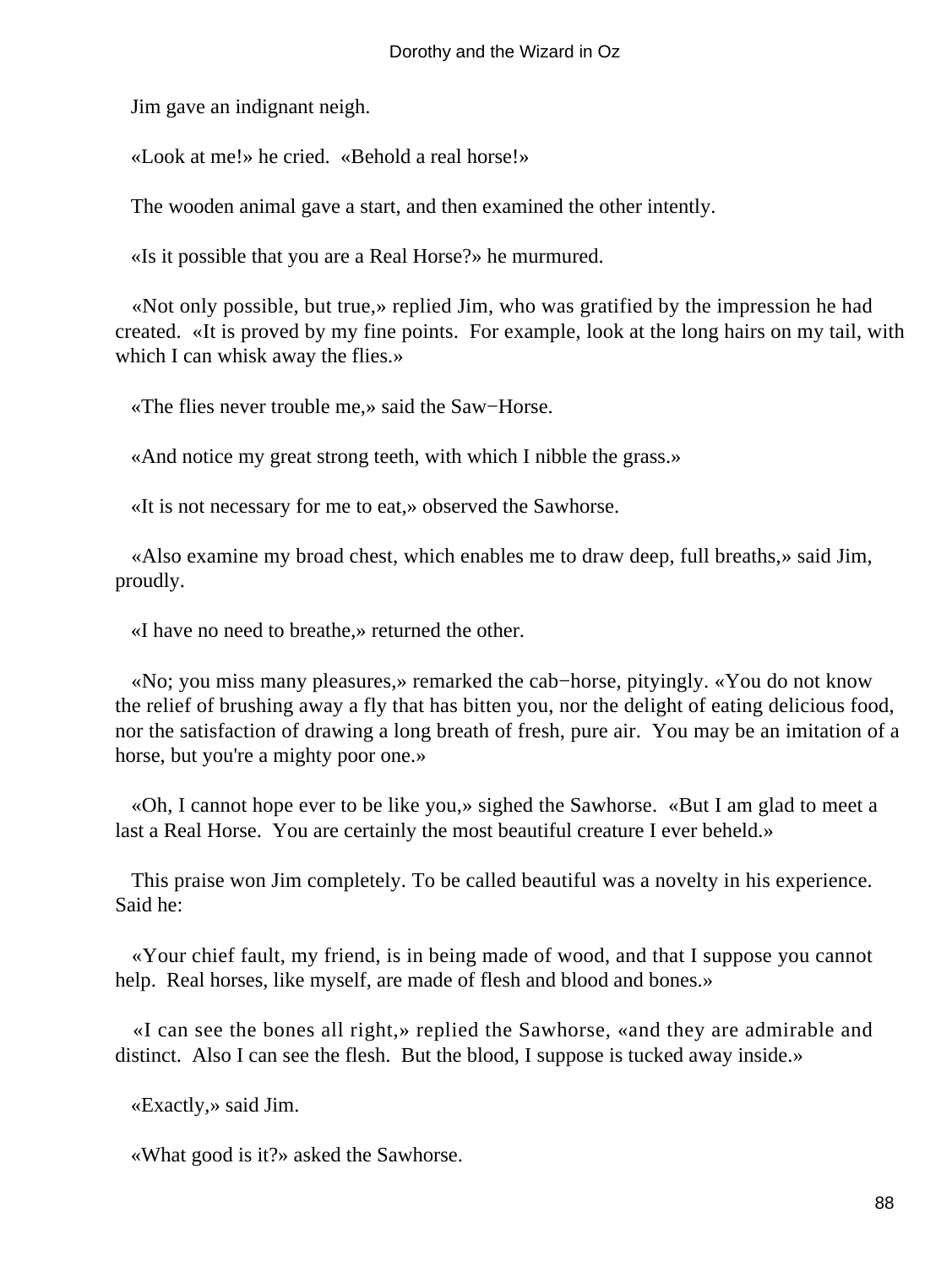Jim did not know, but he would not tell the Sawhorse that.

 «If anything cuts me,» he replied, «the blood runs out to show where I am cut. You, poor thing! cannot even bleed when you are hurt.»

 «But I am never hurt,» said the Sawhorse. «Once in a while I get broken up some, but I am easily repaired and put in good order again. And I never feel a break or a splinter in the least.»

 Jim was almost tempted to envy the wooden horse for being unable to feel pain; but the creature was so absurdly unnatural that he decided he would not change places with it under any circumstances.

«How did you happen to be shod with gold?» he asked.

 «Princess Ozma did that,» was the reply; «and it saves my legs from wearing out. We've had a good many adventures together, Ozma and I, and she likes me.»

 The cab−horse was about to reply when suddenly he gave a start and a neigh of terror and stood trembling like a leaf. For around the corner had come two enormous savage beasts, treading so lightly that they were upon him before he was aware of their presence. Jim was in the act of plunging down the path to escape when the Sawhorse cried out:

«Stop, my brother! Stop, Real Horse! These are friends, and will do you no harm.»

 Jim hesitated, eyeing the beasts fearfully. One was an enormous Lion with clear, intelligent eyes, a tawney mane bushy and well kept, and a body like yellow plush. The other was a great Tiger with purple stripes around his lithe body, powerful limbs, and eyes that showed through the half closed lids like coals of fire. The huge forms of these monarchs of the forest and jungle were enough to strike terror to the stoutest heart, and it is no wonder Jim was afraid to face them.

But the Sawhorse introduced the stranger in a calm tone, saying:

 «This, noble Horse, is my friend the Cowardly Lion, who is the valiant King of the Forest, but at the same time a faithful vassal of Princess Ozma. And this is the Hungry Tiger, the terror of the jungle, who longs to devour fat babies but is prevented by his conscience from doing so. These royal beasts are both warm friends of little Dorothy and have come to the Emerald City this morning to welcome her to our fairyland.»

 Hearing these words Jim resolved to conquer his alarm. He bowed his head with as much dignity as he could muster toward the savage looking beasts, who in return nodded in a friendly way.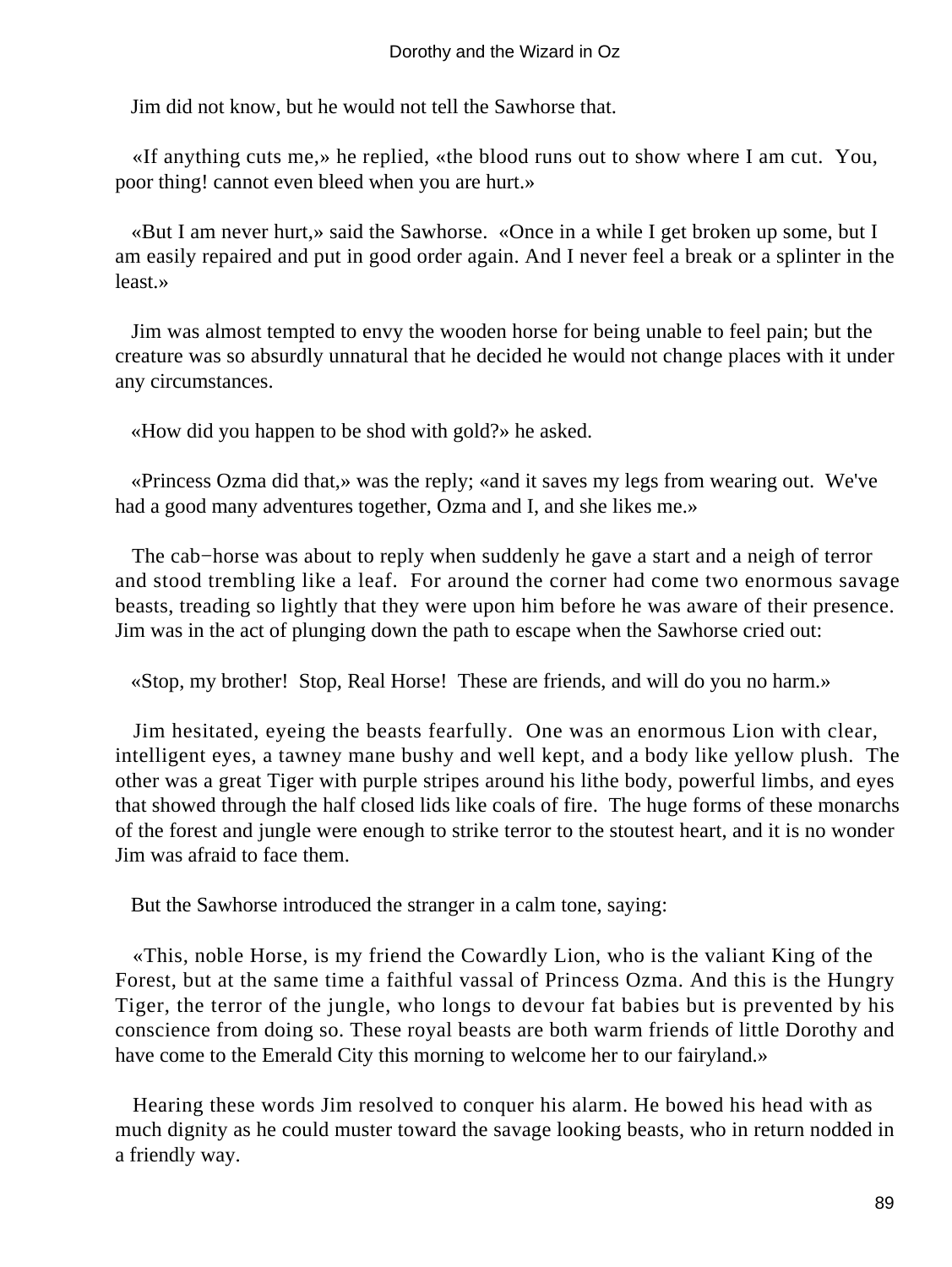«Is not the Real Horse a beautiful animal?» asked the Sawhorse admiringly.

 «That is doubtless a matter of taste,» returned the Lion. «In the forest he would be thought ungainly, because his face is stretched out and his neck is uselessly long. His joints, I notice, are swollen and overgrown, and he lacks flesh and is old in years.»

 «And dreadfully tough,» added the Hungry Tiger, in a sad voice. «My conscience would never permit me to eat so tough a morsel as the Real Horse.»

 «I'm glad of that,» said Jim; «for I, also, have a conscience, and it tells me not to crush in your skull with a blow of my powerful hoof.»

 If he thought to frighten the striped beast by such language he was mistaken. The Tiger seemed to smile, and winked one eye slowly.

 «You have a good conscience, friend Horse,» it said, «and if you attend to its teachings it will do much to protect you from harm. Some day I will let you try to crush in my skull, and afterward you will know more about tigers than you do now.»

 «Any friend of Dorothy,» remarked the Cowardly Lion, «must be our friend, as well. So let us cease this talk of skull crushing and converse upon more pleasant subjects. Have you breakfasted, Sir Horse?»

 «Not yet,» replied Jim. «But here is plenty of excellent clover, so if you will excuse me I will eat now.»

 «He's a vegetarian,» remarked the Tiger, as the horse began to munch the clover. «If I could eat grass I would not need a conscience, for nothing could then tempt me to devour babies and lambs.»

 Just then Dorothy, who had risen early and heard the voices of the animals, ran out to greet her old friends. She hugged both the Lion and the Tiger with eager delight, but seemed to love the King of Beasts a little better than she did his hungry friend, having known him longer.

 By this time they had indulged in a good talk and Dorothy had told them all about the awful earthquake and her recent adventures, the breakfast bell rang from the palace and the little girl went inside to join her human comrades. As she entered the great hall a voice called out, in a rather harsh tone:

«What! are YOU here again?»

«Yes, I am,» she answered, looking all around to see where the voice came from.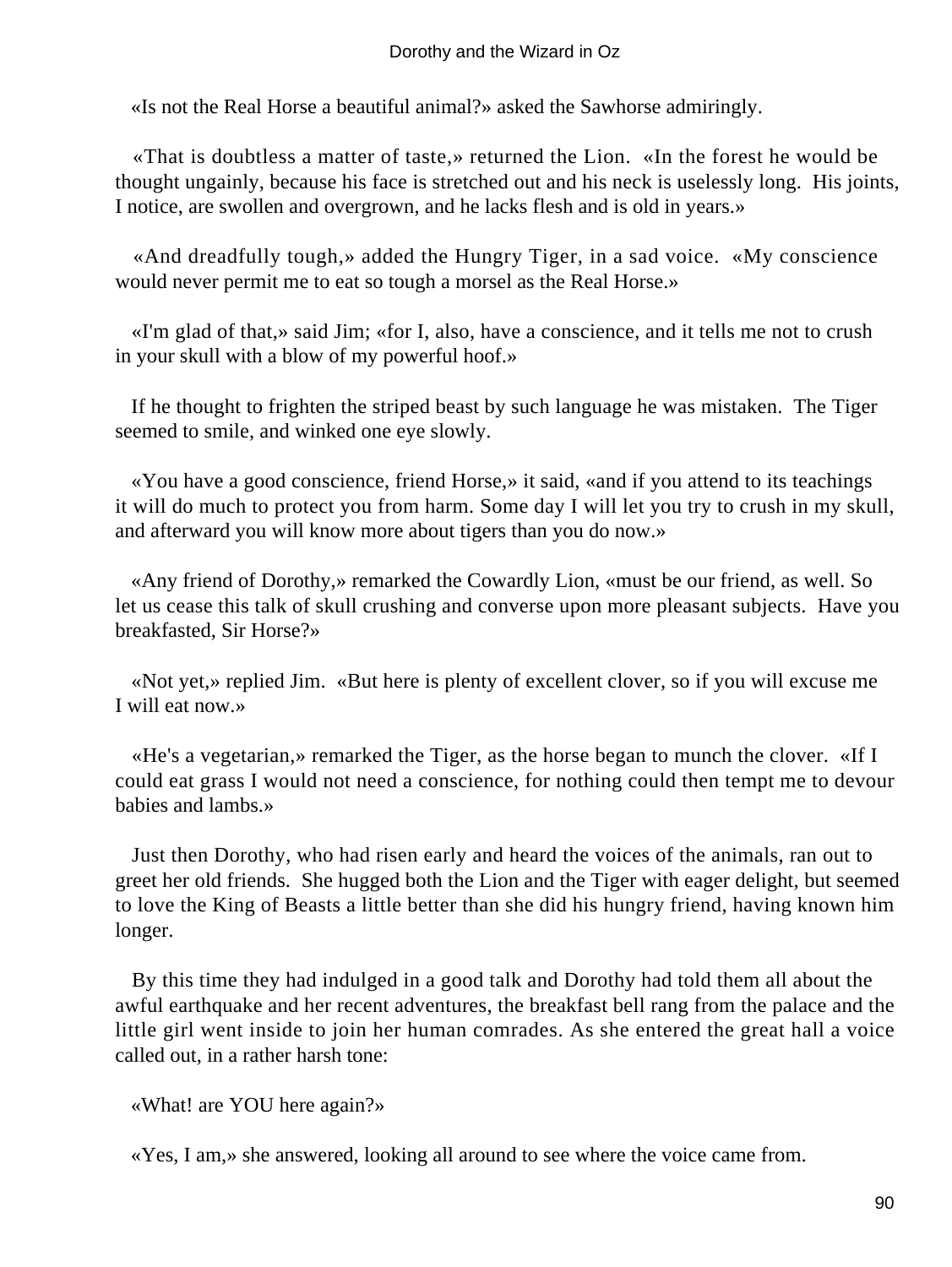«What brought you back?» was the next question, and Dorothy's eye rested on an antlered head hanging on the wall just over the fireplace, and caught its lips in the act of moving.

«Good gracious!» she exclaimed. «I thought you were stuffed.»

 «So I am,» replied the head. «But once on a time I was part of the Gump, which Ozma sprinkled with the Powder of Life. I was then for a time the Head of the finest Flying Machine that was ever known to exist, and we did many wonderful things. Afterward the Gump was taken apart and I was put back on this wall; but I can still talk when I feel in the mood, which is not often.»

«It's very strange,» said the girl. «What were you when you were first alive?»

 «That I have forgotten,» replied the Gump's Head, «and I do not think it is of much importance. But here comes Ozma; so I'd better hush up, for the Princess doesn't like me to chatter since she changed her name from Tip to Ozma.»

 Just then the girlish Ruler of Oz opened the door and greeted Dorothy with a good−morning kiss. The little Princess seemed fresh and rosy and in good spirits.

 «Breakfast is served, dear,» she said, «and I am hungry. So don't let us keep it waiting a single minute.»

17. The Nine Tiny Piglets

 After breakfast Ozma announced that she had ordered a holiday to be observed throughout the Emerald City, in honor of her visitors. The people had learned that their old Wizard had returned to them and all were anxious to see him again, for he had always been a rare favorite. So first there was to be a grand procession through the streets, after which the little old man was requested to perform some of his wizardries in the great Throne Room of the palace. In the afternoon there were to be games and races.

 The procession was very imposing. First came the Imperial Cornet Band of Oz, dressed in emerald velvet uniforms with slashes of pea−green satin and buttons of immense cut emeralds. They played the National air called «The Oz Spangled Banner,» and behind them were the standard bearers with the Royal flag. This flag was divided into four quarters, one being colored sky−blue, another pink, a third lavender and a fourth white. In the center was a large emerald−green star, and all over the four quarters were sewn spangles that glittered beautifully in the sunshine. The colors represented the four countries of Oz, and the green star the Emerald City.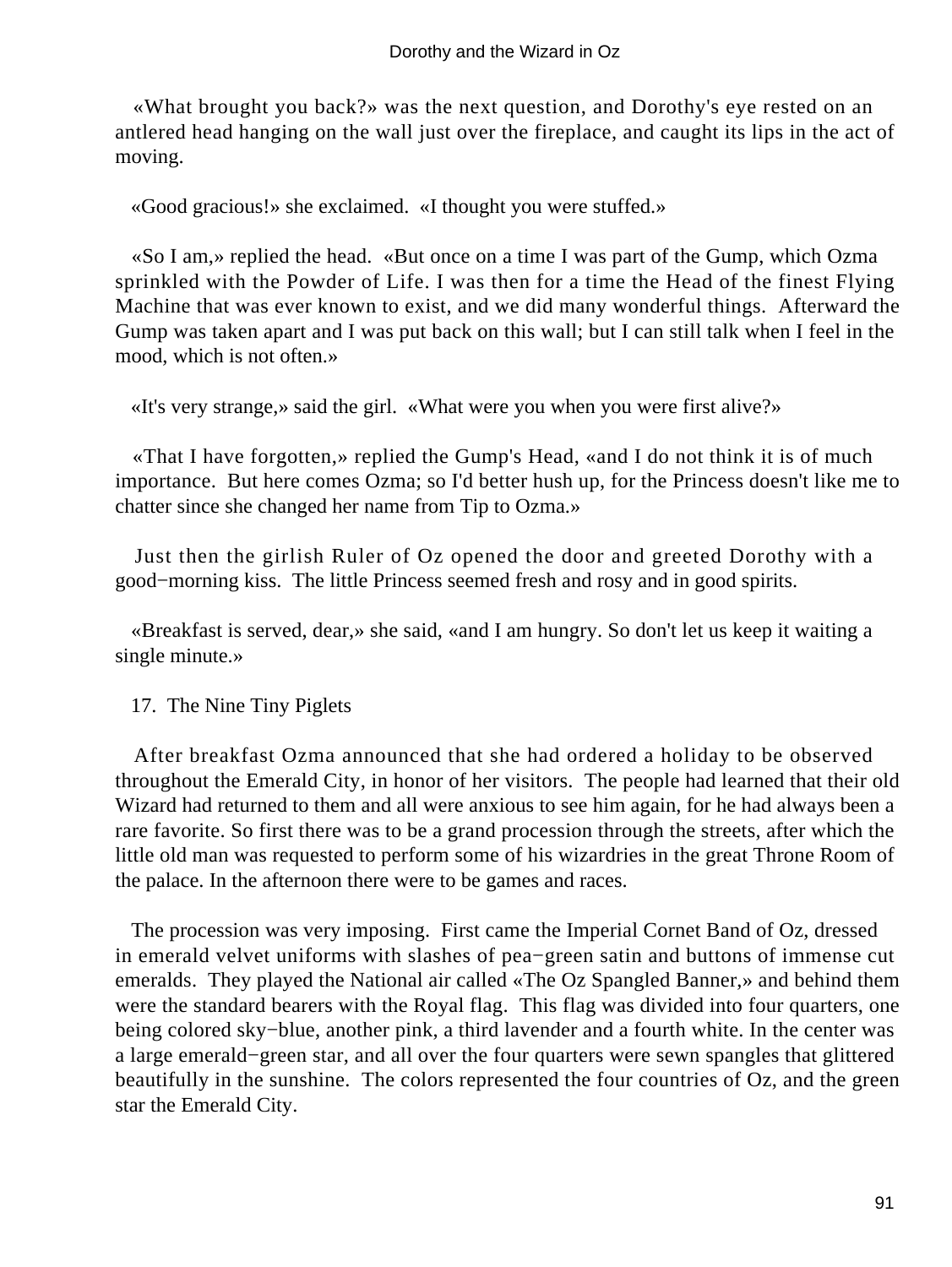Just behind the royal standard−bearers came the Princess Ozma in her royal chariot, which was of gold encrusted with emeralds and diamonds set in exquisite designs. The chariot was drawn on this occasion by the Cowardly Lion and the Hungry Tiger, who were decorated with immense pink and blue bows. In the chariot rode Ozma and Dorothy, the former in splendid raiment and wearing her royal coronet, while the little Kansas girl wore around her waist the Magic Belt she had once captured from the Nome King.

 Following the chariot came the Scarecrow mounted on the Sawhorse, and the people cheered him almost as loudly as they did their lovely Ruler. Behind him stalked with regular, jerky steps, the famous machine−man called Tik−tok, who had been wound up by Dorothy for the occasion. Tik−tok moved by clockwork, and was made all of burnished copper. He really belonged to the Kansas girl, who had much respect for his thoughts after they had been properly wound and set going; but as the copper man would be useless in any place but a fairy country Dorothy had left him in charge of Ozma, who saw that he was suitably cared for.

 There followed another band after this, which was called the Royal Court Band, because the members all lived in the palace. They wore white uniforms with real diamond buttons and played «What is Oz without Ozma» very sweetly.

 Then came Professor Woggle−Bug, with a group of students from the Royal College of Scientific Athletics. The boys wore long hair and striped sweaters and yelled their college yell every other step they took, to the great satisfaction of the populace, which was glad to have this evidence that their lungs were in good condition.

 The brilliantly polished Tin Woodman marched next, at the head of the Royal Army of Oz which consisted of twenty−eight officers, from Generals down to Captains. There were no privates in the army because all were so courageous and skillful that they had been promoted one by one until there were no privates left. Jim and the buggy followed, the old cab−horse being driven by Zeb while the Wizard stood up on the seat and bowed his bald head right and left in answer to the cheers of the people, who crowded thick about him.

 Taken altogether the procession was a grand success, and when it had returned to the palace the citizens crowded into the great Throne Room to see the Wizard perform his tricks.

 The first thing the little humbug did was to produce a tiny white piglet from underneath his hat and pretend to pull it apart, making two. This act he repeated until all of the nine tiny piglets were visible, and they were so glad to get out of his pocket that they ran around in a very lively manner. The pretty little creatures would have been a novelty anywhere, so the people were as amazed and delighted at their appearance as even the Wizard could have desired. When he had made them all disappear again Ozma declared she was sorry they were gone, for she wanted one of them to pet and play with. So the Wizard pretended to take one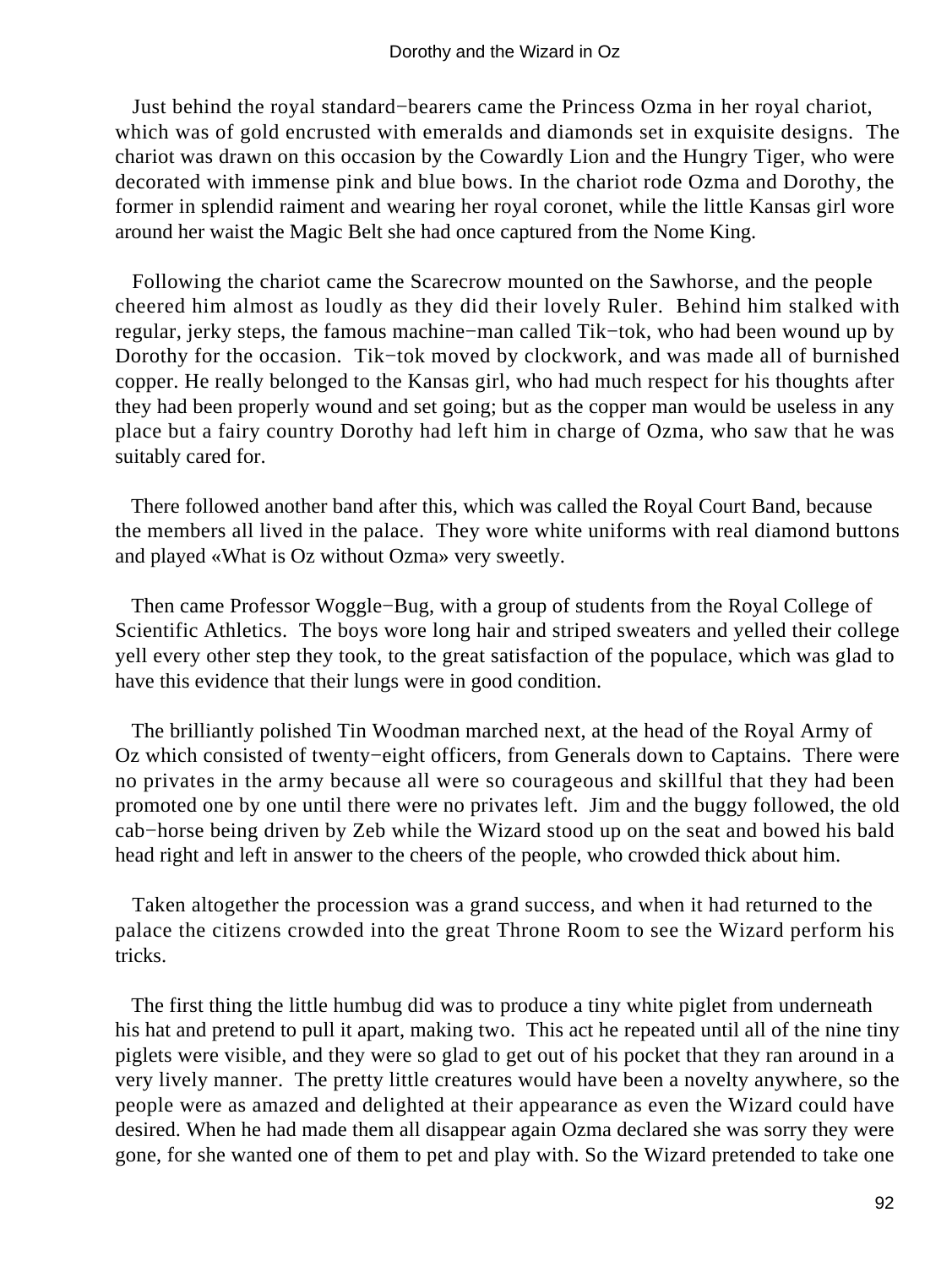of the piglets out of the hair of the Princess (while really he slyly took it from his inside pocket) and Ozma smiled joyously as the creature nestled in her arms, and she promised to have an emerald collar made for its fat neck and to keep the little squealer always at hand to amuse her.

 Afterward it was noticed that the Wizard always performed his famous trick with eight piglets, but it seemed to please the people just as well as if there had been nine of them.

 In his little room back of the Throne Room the Wizard had found a lot of things he had left behind him when he went away in the balloon, for no one had occupied the apartment in his absence. There was enough material there to enable him to prepare several new tricks which he had learned from some of the jugglers in the circus, and he had passed part of the night in getting them ready. So he followed the trick of the nine tiny piglets with several other wonderful feats that greatly delighted his audience and the people did not seem to care a bit whether the little man was a humbug Wizard or not, so long as he succeeded in amusing them. They applauded all his tricks and at the end of the performance begged him earnestly not to go away again and leave them.

 «In that case,» said the little man, gravely, «I will cancel all of my engagements before the crowned heads of Europe and America and devote myself to the people of Oz, for I love you all so well that I can deny you nothing.»

 After the people had been dismissed with this promise our friends joined Princess Ozma at an elaborate luncheon in the palace, where even the Tiger and the Lion were sumptuously fed and Jim the Cab−horse ate his oatmeal out of a golden bowl with seven rows of rubies, sapphires and diamonds set around the rim of it.

 In the afternoon they all went to a great field outside the city gates where the games were to be held. There was a beautiful canopy for Ozma and her guests to sit under and watch the people run races and jump and wrestle. You may be sure the folks of Oz did their best with such a distinguished company watching them, and finally Zeb offered to wrestle with a little Munchkin who seemed to be the champion. In appearance he was twice as old as Zeb, for he had long pointed whiskers and wore a peaked hat with little bells all around the brim of it, which tinkled gaily as he moved. But although the Munchkin was hardly tall enough to come to Zeb's shoulder he was so strong and clever that he laid the boy three times on his back with apparent ease.

 Zeb was greatly astonished at his defeat, and when the pretty Princess joined her people in laughing at him he proposed a boxing−match with the Munchkin, to which the little Ozite readily agreed. But the first time that Zeb managed to give him a sharp box on the ears the Munchkin sat down upon the ground and cried until the tears ran down his whiskers, because he had been hurt. This made Zeb laugh, in turn, and the boy felt comforted to find that Ozma laughed as merrily at her weeping subject as she had at him.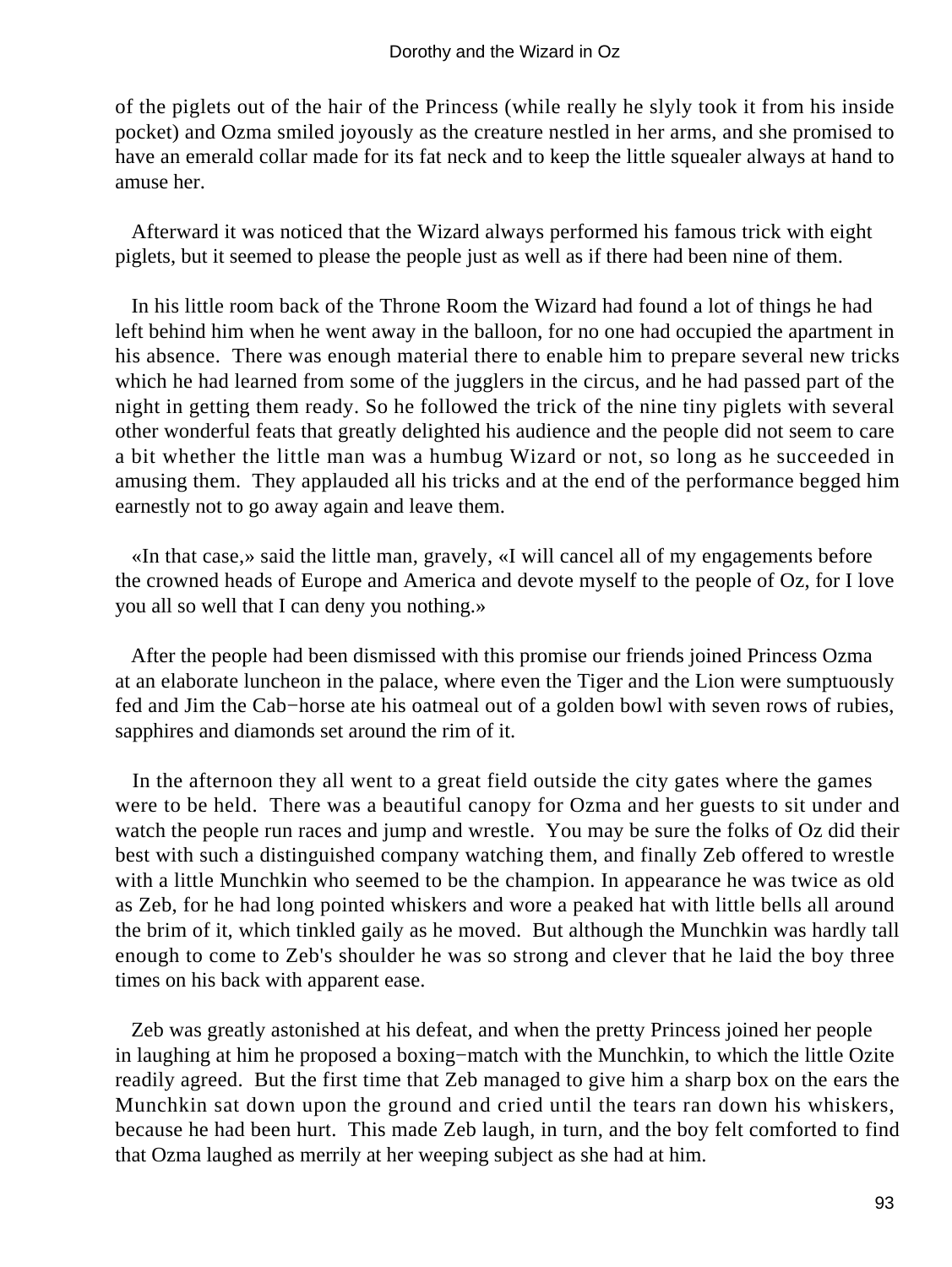Just then the Scarecrow proposed a race between the Sawhorse and the Cab−horse; and although all the others were delighted at the suggestion the Sawhorse drew back, saying:

«Such a race would not be fair.»

 «Of course not,» added Jim, with a touch of scorn; «those little wooden legs of yours are not half as long as my own.»

«It isn't that,» said the Sawhorse, modestly; «but I never tire, and you do.»

 «Bah!» cried Jim, looking with great disdain at the other; «do you imagine for an instant that such a shabby imitation of a horse as you are can run as fast as I?»

«I don't know, I'm sure,» replied the Sawhorse.

 «That is what we are trying to find out,» remarked the Scarecrow. «The object of a race is to see who can win it – or at least that is what my excellent brains think.»

 «Once, when I was young,» said Jim, «I was a race horse, and defeated all who dared run against me. I was born in Kentucky, you know, where all the best and most aristocratic horses come from.»

«But you're old, now, Jim,» suggested Zeb.

 «Old! Why, I feel like a colt today,» replied Jim. «I only wish there was a real horse here for me to race with. I'd show the people a fine sight, I can tell you.»

«Then why not race with the Sawhorse?» enquired the Scarecrow.

«He's afraid,» said Jim.

 «Oh, no,» answered the Sawhorse. «I merely said it wasn't fair. But if my friend the Real Horse is willing to undertake the race I am quite ready.»

 So they unharnessed Jim and took the saddle off the Sawhorse, and the two queerly matched animals were stood side by side for the start.

 «When I say 'Go!'» Zeb called to them, «you must dig out and race until you reach those three trees you see over yonder. Then circle 'round them and come back again. The first one that passes the place where the Princess sits shall be named the winner. Are you ready?»

«I suppose I ought to give the wooden dummy a good start of me,» growled Jim.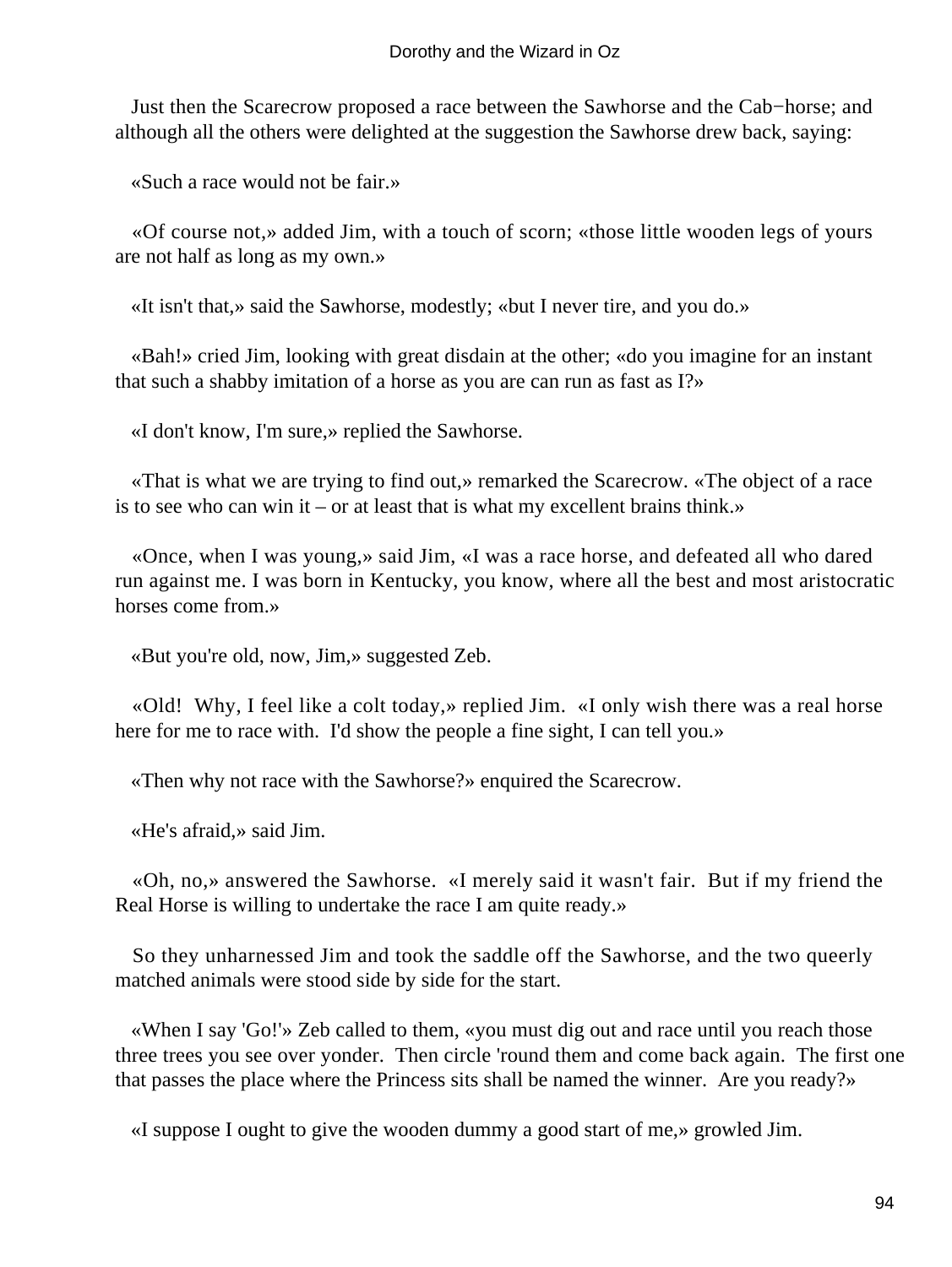«Never mind that,» said the Sawhorse. «I'll do the best I can.»

 «Go!» cried Zeb; and at the word the two horses leaped forward and the race was begun.

 Jim's big hoofs pounded away at a great rate, and although he did not look very graceful he ran in a way to do credit to his Kentucky breeding. But the Sawhorse was swifter than the wind. Its wooden legs moved so fast that their twinkling could scarcely be seen, and although so much smaller than the cab−horse it covered the ground much faster. Before they had reached the trees the Sawhorse was far ahead, and the wooden animal returned to the starting place as was being lustily cheered by the Ozites before Jim came panting up to the canopy where the Princess and her friends were seated.

 I am sorry to record the fact that Jim was not only ashamed of his defeat but for a moment lost control of his temper. As he looked at the comical face of the Sawhorse he imagined that the creature was laughing at him; so in a fit of unreasonable anger he turned around and made a vicious kick that sent his rival tumbling head over heels upon the ground, and broke off one of its legs and its left ear.

 An instant later the Tiger crouched and launched its huge body through the air swift and resistless as a ball from a cannon. The beast struck Jim full on his shoulder and sent the astonished cab−horse rolling over and over, amid shouts of delight from the spectators, who had been horrified by the ungracious act he had been guilty of.

 When Jim came to himself and sat upon his haunches he found the Cowardly Lion crouched on one side of him and the Hungry Tiger on the other, and their eyes were glowing like balls of fire.

 «I beg your pardon, I'm sure,» said Jim, meekly. «I was wrong to kick the Sawhorse, and I am sorry I became angry at him. He has won the race, and won it fairly; but what can a horse of flesh do against a tireless beast of wood?»

 Hearing this apology the Tiger and the Lion stopped lashing their tails and retreated with dignified steps to the side of the Princess.

 «No one must injure one of our friends in our presence,» growled the Lion; and Zeb ran to Jim and whispered that unless he controlled his temper in the future he would probably be torn to pieces.

 Then the Tin Woodman cut a straight and strong limb from a tree with his gleaming axe and made a new leg and a new ear for the Sawhorse; and when they had been securely fastened in place Princess Ozma took the coronet from her own head and placed it upon that of the winner of the race. Said she: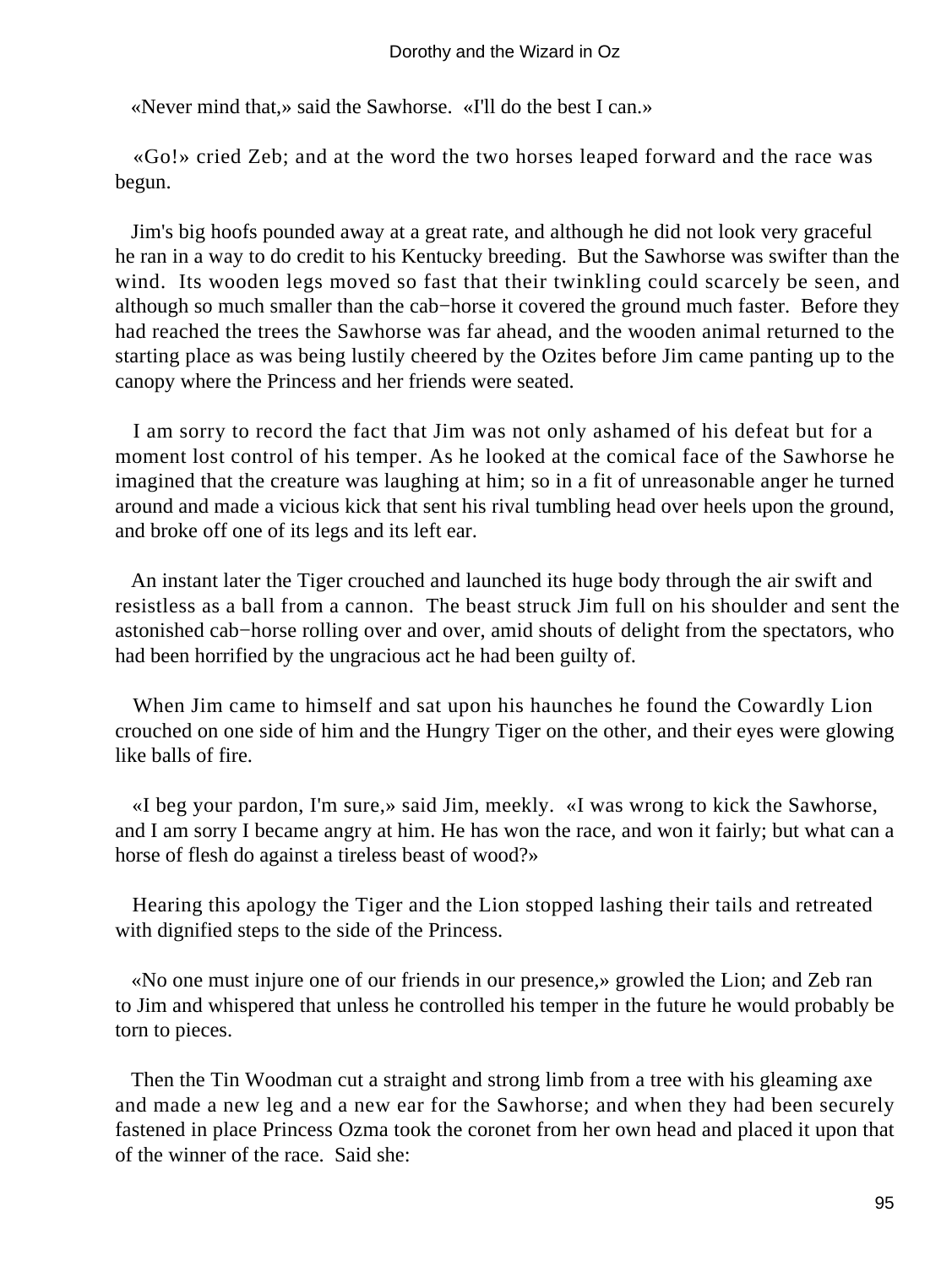«My friend, I reward you for your swiftness by proclaiming you Prince of Horses, whether of wood or of flesh; and hereafter all other horses – in the Land of Oz, at least – must be considered imitations, and you the real Champion of your race.»

 There was more applause at this, and then Ozma had the jewelled saddle replaced upon the Sawhorse and herself rode the victor back to the city at the head of the grand procession.

 «I ought to be a fairy,» grumbled Jim, as he slowly drew the buggy home; «for to be just an ordinary horse in a fairy country is to be of no account whatever. It's no place for us, Zeb.»

 «It's lucky we got here, though,» said the boy; and Jim thought of the dark cave, and agreed with him.

18. The Trial of Eureka the Kitten

 Several days of festivity and merry−making followed, for such old friends did not often meet and there was much to be told and talked over between them, and many amusements to be enjoyed in this delightful country.

 Ozma was happy to have Dorothy beside her, for girls of her own age with whom it was proper for the Princess to associate were very few, and often the youthful Ruler of Oz was lonely for lack of companionship.

 It was the third morning after Dorothy's arrival, and she was sitting with Ozma and their friends in a reception room, talking over old times, when the Princess said to her maid:

 «Please go to my boudoir, Jellia, and get the white piglet I left on the dressing−table. I want to play with it.»

 Jellia at once departed on the errand, and she was gone so long that they had almost forgotten her mission when the green robed maiden returned with a troubled face.

«The piglet is not there, your Highness,» said she.

«Not there!» exclaimed Ozma. «Are you sure?»

«I have hunted in every part of the room,» the maid replied.

«Was not the door closed?» asked the Princess.

 «Yes, your Highness; I am sure it was; for when I opened it Dorothy's white kitten crept out and ran up the stairs.»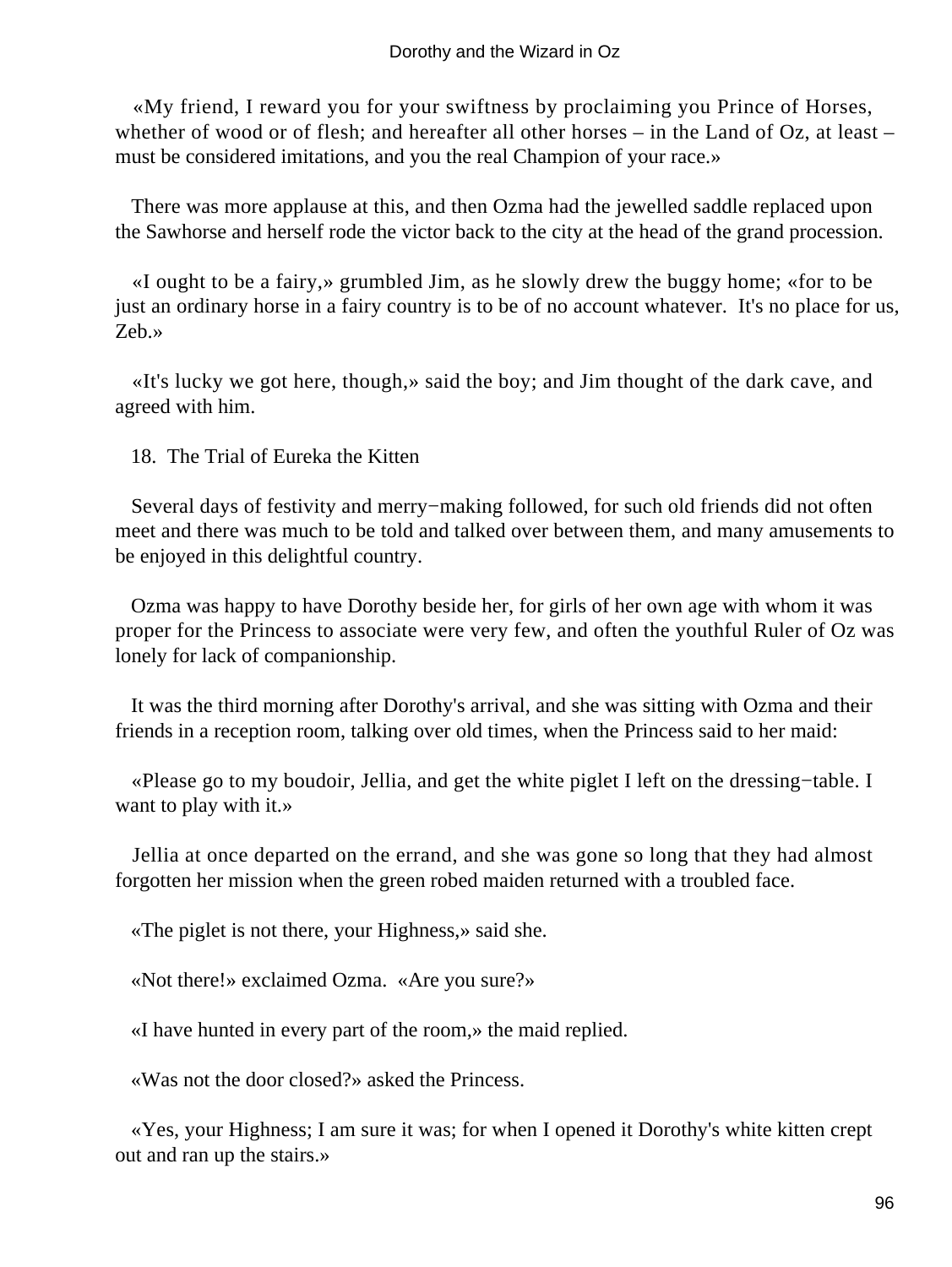Hearing this, Dorothy and the Wizard exchanged startled glances, for they remembered how often Eureka had longed to eat a piglet. The little girl jumped up at once.

«Come, Ozma,» she said, anxiously; «let us go ourselves to search for the piglet.»

 So the two went to the dressing−room of the Princess and searched carefully in every corner and among the vases and baskets and ornaments that stood about the pretty boudoir. But not a trace could they find of the tiny creature they sought.

 Dorothy was nearly weeping, by this time, while Ozma was angry and indignant. When they returned to the others the Princess said:

 «There is little doubt that my pretty piglet has been eaten by that horrid kitten, and if that is true the offender must be punished.»

 «I don't b'lieve Eureka would do such a dreadful thing!» cried Dorothy, much distressed. «Go and get my kitten, please, Jellia, and we'll hear what she has to say about it.»

The green maiden hastened away, but presently returned and said:

«The kitten will not come. She threatened to scratch my eyes out if I touched her.»

«Where is she?» asked Dorothy.

«Under the bed in your own room,» was the reply.

So Dorothy ran to her room and found the kitten under the bed.

«Come here, Eureka!» she said.

«I won't,» answered the kitten, in a surly voice.

«Oh, Eureka! Why are you so bad?»

The kitten did not reply.

 «If you don't come to me, right away,» continued Dorothy, getting provoked, «I'll take my Magic Belt and wish you in the Country of the Gurgles.»

«Why do you want me?» asked Eureka, disturbed by this threat.

«You must go to Princess Ozma. She wants to talk to you.»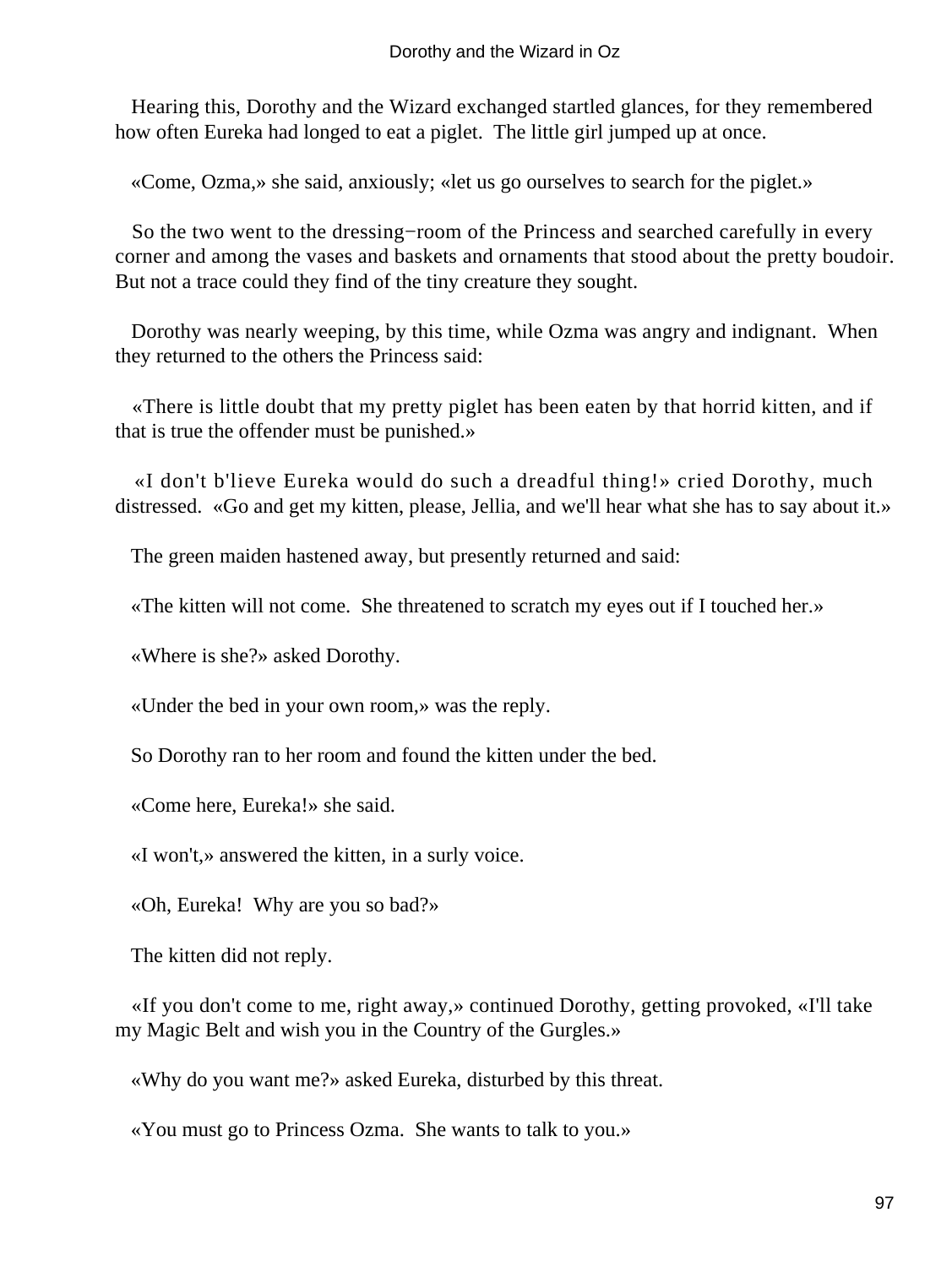«All right,» returned the kitten, creeping out. «I'm not afraid of Ozma – or anyone else.»

 Dorothy carried her in her arms back to where the others sat in grieved and thoughtful silence.

«Tell me, Eureka,» said the Princess, gently: «did you eat my pretty piglet?»

«I won't answer such a foolish question,» asserted Eureka, with a snarl.

 «Oh, yes you will, dear,» Dorothy declared. «The piglet is gone, and you ran out of the room when Jellia opened the door. So, if you are innocent, Eureka, you must tell the Princess how you came to be in her room, and what has become of the piglet.»

«Who accuses me?» asked the kitten, defiantly.

 «No one,» answered Ozma. «Your actions alone accuse you. The fact is that I left my little pet in my dressing−room lying asleep upon the table; and you must have stolen in without my knowing it. When next the door was opened you ran out and hid yourself – and the piglet was gone.»

«That's none of my business,» growled the kitten.

«Don't be impudent, Eureka,» admonished Dorothy.

 «It is you who are impudent,» said Eureka, «for accusing me of such a crime when you can't prove it except by guessing.»

 Ozma was now greatly incensed by the kitten's conduct. She summoned her Captain−General, and when the long, lean officer appeared she said:

 «Carry this cat away to prison, and keep her in safe confinement until she is tried by law for the crime of murder.»

 So the Captain−General took Eureka from the arms of the now weeping Dorothy and in spite of the kitten's snarls and scratches carried it away to prison.

 «What shall we do now?» asked the Scarecrow, with a sigh, for such a crime had cast a gloom over all the company.

 «I will summon the Court to meet in the Throne Room at three o'clock,» replied Ozma. «I myself will be the judge, and the kitten shall have a fair trial.»

«What will happen if she is guilty?» asked Dorothy.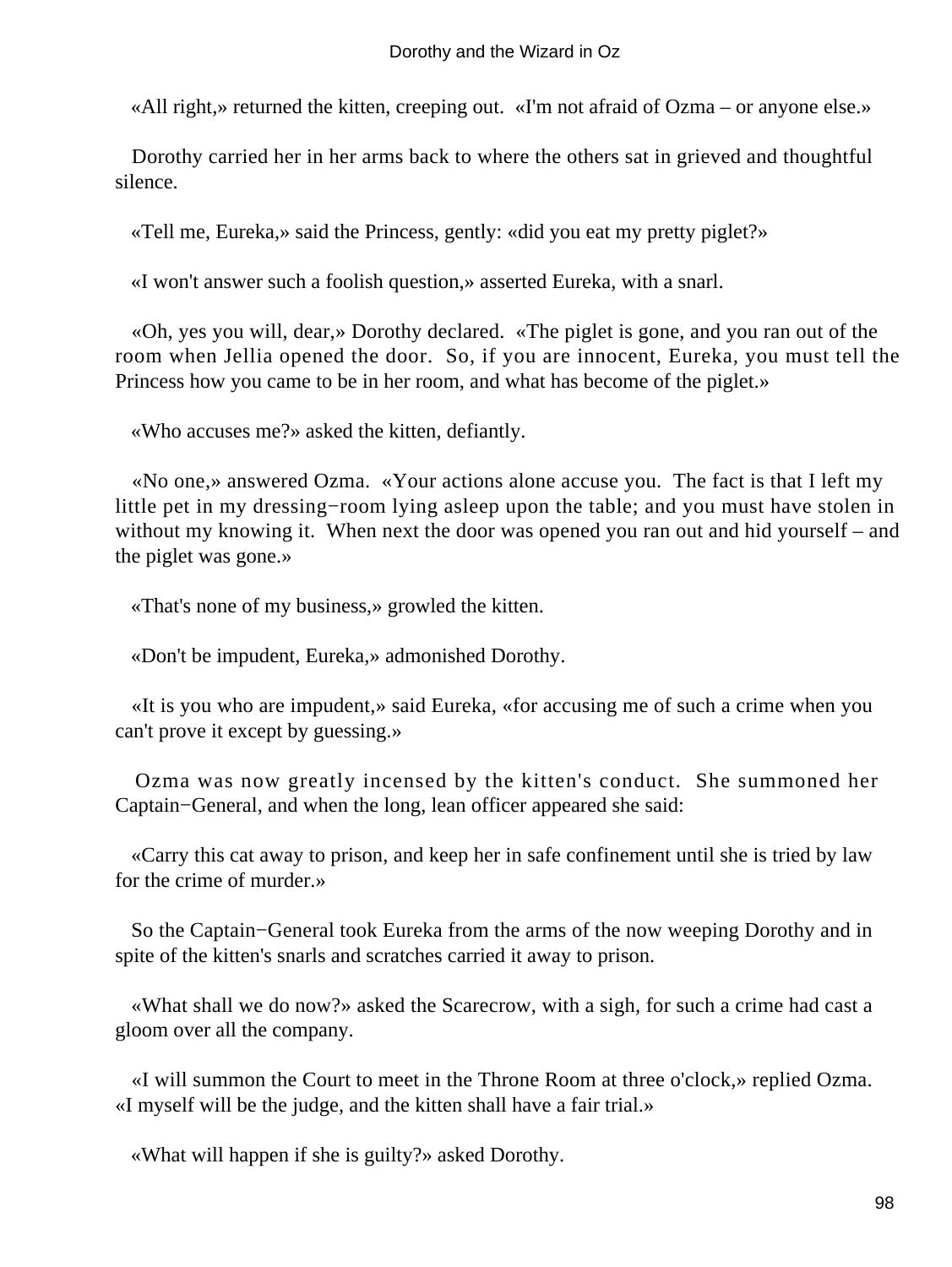«She must die,» answered the Princess.

«Nine times?» enquired the Scarecrow.

 «As many times as is necessary,» was the reply. «I will ask the Tin Woodman to defend the prisoner, because he has such a kind heart I am sure he will do his best to save her. And the Woggle−Bug shall be the Public Accuser, because he is so learned that no one can deceive him.»

«Who will be the jury?» asked the Tin Woodman.

 «There ought to be several animals on the jury,» said Ozma, «because animals understand each other better than we people understand them. So the jury shall consist of the Cowardly Lion, the Hungry Tiger, Jim the Cab−horse, the Yellow Hen, the Scarecrow, the Wizard, Tik−tok the Machine Man, the Sawhorse and Zeb of Hugson's Ranch. That makes the nine which the law requires, and all my people shall be admitted to hear the testimony.»

 They now separated to prepare for the sad ceremony; for whenever an appeal is made to law sorrow is almost certain to follow – even in a fairyland like Oz. But is must be stated that the people of that Land were generally so well−behaved that there was not a single lawyer amongst them, and it had been years since any Ruler had sat in judgment upon an offender of the law. The crime of murder being the most dreadful crime of all, tremendous excitement prevailed in the Emerald City when the news of Eureka's arrest and trial became known.

 The Wizard, when he returned to his own room, was exceedingly thoughtful. He had no doubt Eureka had eaten his piglet, but he realized that a kitten cannot be depended upon at all times to act properly, since its nature is to destroy small animals and even birds for food, and the tame cat that we keep in our houses today is descended from the wild cat of the jungle – a very ferocious creature, indeed. The Wizard knew that if Dorothy's pet was found guilty and condemned to death the little girl would be made very unhappy; so, although he grieved over the piglet's sad fate as much as any of them, he resolved to save Eureka's life.

Sending for the Tin Woodman the Wizard took him into a corner and whispered:

 «My friend, it is your duty to defend the white kitten and try to save her, but I fear you will fail because Eureka has long wished to eat a piglet, to my certain knowledge, and my opinion is that she has been unable to resist the temptation. Yet her disgrace and death would not bring back the piglet, but only serve to make Dorothy unhappy. So I intend to prove the kitten's innocence by a trick.»

 He drew from his inside pocket one of the eight tiny piglets that were remaining and continued: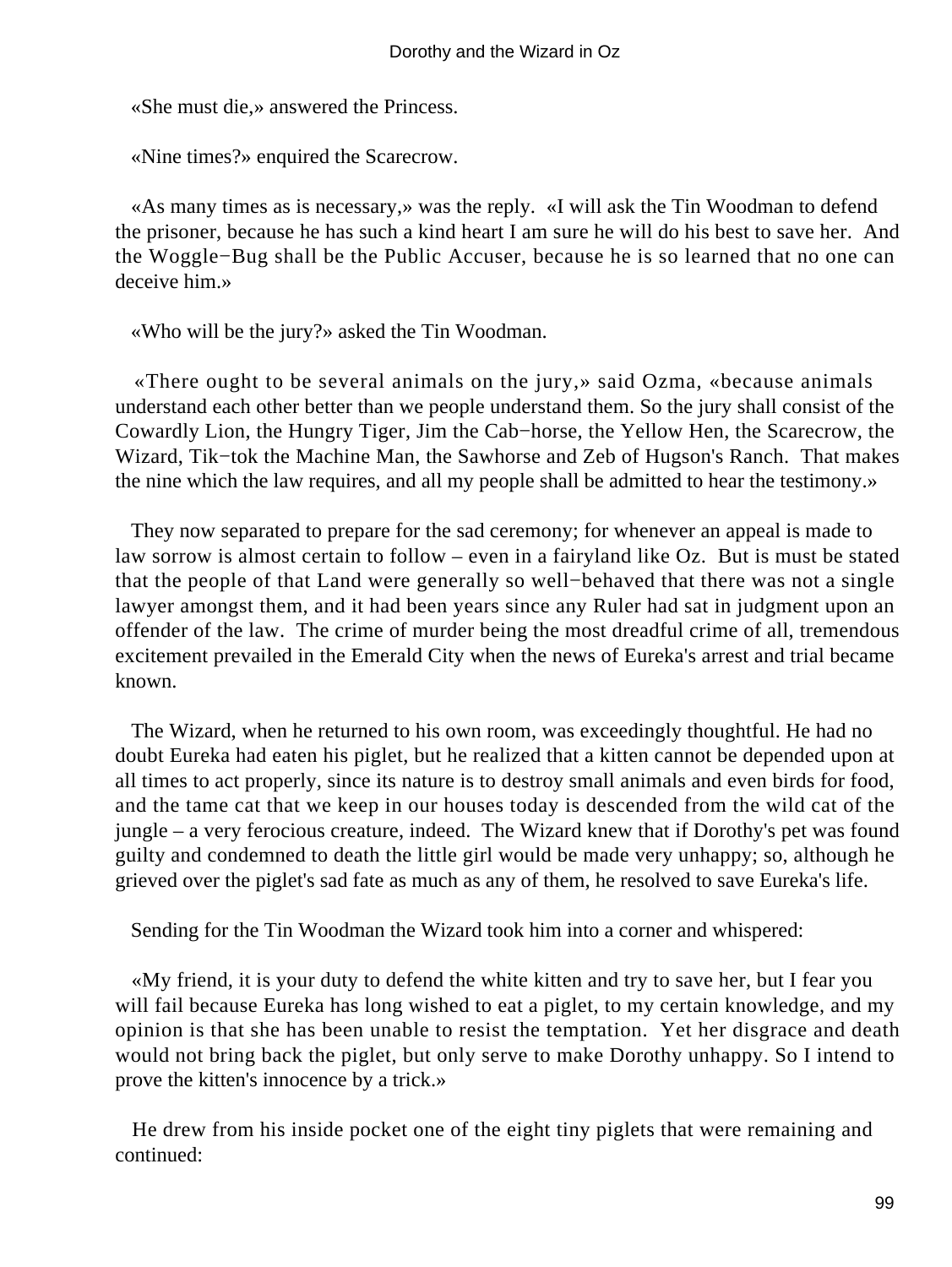«This creature you must hide in some safe place, and if the jury decides that Eureka is guilty you may then produce this piglet and claim it is the one that was lost. All the piglets are exactly alike, so no one can dispute your word. This deception will save Eureka's life, and then we may all be happy again.»

 «I do not like to deceive my friends,» replied the Tin Woodman; «still, my kind heart urges me to save Eureka's life, and I can usually trust my heart to do the right thing. So I will do as you say, friend Wizard.»

 After some thought he placed the little pig inside his funnel−shaped hat, and then put the hat upon his head and went back to his room to think over his speech to the jury.

19. The Wizard Performs Another Trick

 At three o'clock the Throne Room was crowded with citizens, men, women and children being eager to witness the great trial.

 Princess Ozma, dressed in her most splendid robes of state, sat in the magnificent emerald throne, with her jewelled sceptre in her hand and her sparkling coronet upon her fair brow. Behind her throne stood the twenty−eight officers of her army and many officials of the royal household. At her right sat the queerly assorted Jury – animals, animated dummies and people – all gravely prepared to listen to what was said. The kitten had been placed in a large cage just before the throne, where she sat upon her haunches and gazed through the bars at the crowds around her, with seeming unconcern.

 And now, at a signal from Ozma, the Woggle−Bug arose and addressed the jury. His tone was pompous and he strutted up and down in an absurd attempt to appear dignified.

 «Your Royal Highness and Fellow Citizens,» he began; «the small cat you see a prisoner before you is accused of the crime of first murdering and then eating our esteemed Ruler's fat piglet – or else first eating and then murdering it. In either case a grave crime has been committed which deserves a grave punishment.»

«Do you mean my kitten must be put in a grave?» asked Dorothy.

 «Don't interrupt, little girl,» said the Woggle−Bug. «When I get my thoughts arranged in good order I do not like to have anything upset them or throw them into confusion.»

 «If your thoughts were any good they wouldn't become confused,» remarked the Scarecrow, earnestly. «My thoughts are always  $-\infty$ 

«Is this a trial of thoughts, or of kittens?» demanded the Woggle−Bug.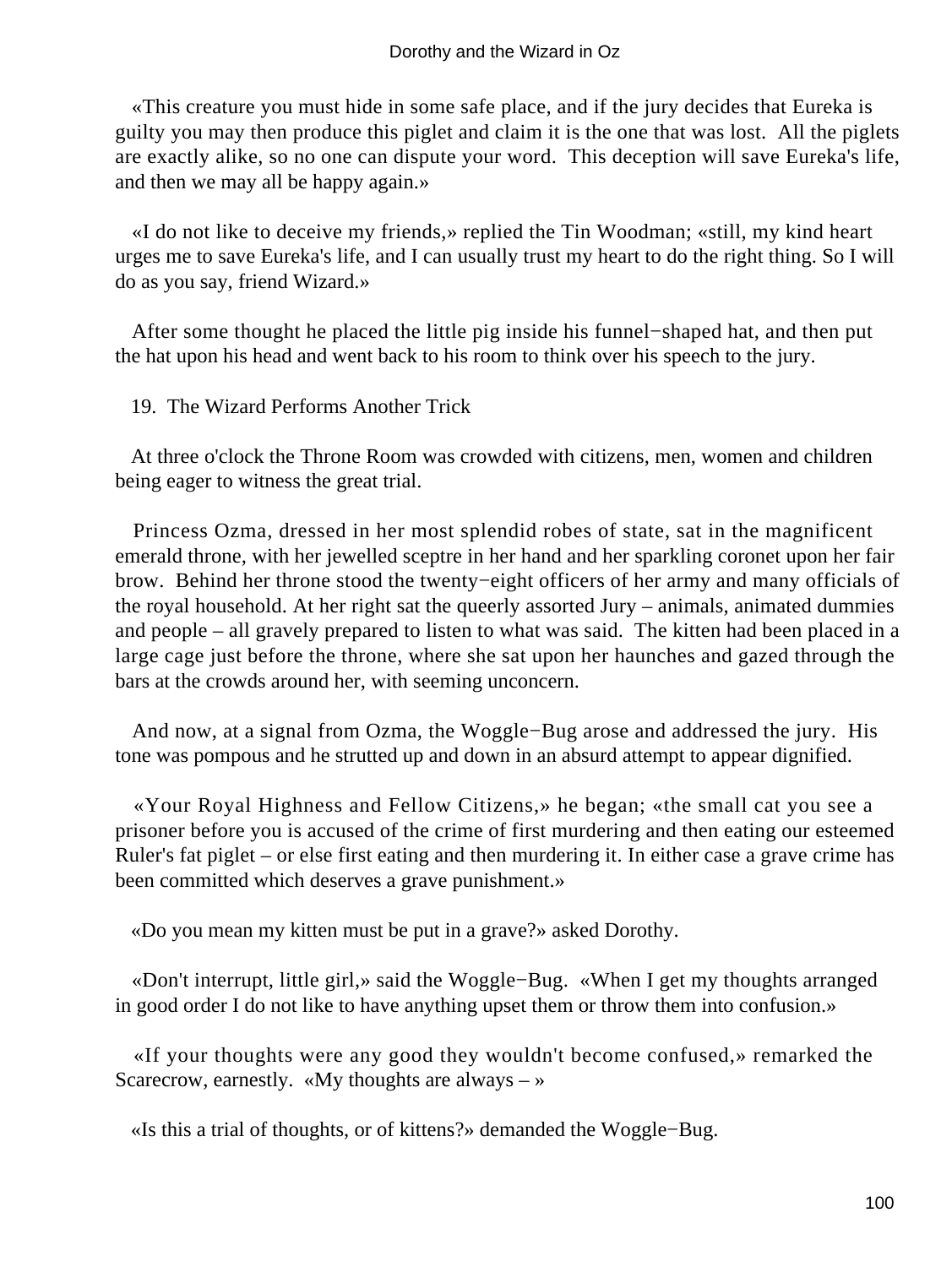«It's a trial of one kitten,» replied the Scarecrow; «but your manner is a trial to us all.»

 «Let the Public Accuser continue,» called Ozma from her throne, «and I pray you do not interrupt him.»

 «The criminal who now sits before the court licking her paws,» resumed the Woggle−Bug, «has long desired to unlawfully eat the fat piglet, which was no bigger than a mouse. And finally she made a wicked plan to satisfy her depraved appetite for pork. I can see her, in my mind's  $eye - \gg$ 

«What's that?» asked the Scarecrow.

«I say I can see her in my mind's  $eye -$ »

«The mind has no eye,» declared the Scarecrow. «It's blind.»

 «Your Highness,» cried the Woggle−Bug, appealing to Ozma, «have I a mind's eye, or haven't I?»

«If you have, it is invisible,» said the Princess.

 «Very true,» returned the Woggle−Bug, bowing. «I say I see the criminal, in my mind's eye, creeping stealthily into the room of our Ozma and secreting herself, when no one was looking, until the Princess had gone away and the door was closed. Then the murderer was alone with her helpless victim, the fat piglet, and I see her pounce upon the innocent creature and eat it  $up - \ast$ 

«Are you still seeing with your mind's eye?» enquired the Scarecrow.

 «Of course; how else could I see it? And we know the thing is true, because since the time of that interview there is no piglet to be found anywhere.»

 «I suppose, if the cat had been gone, instead of the piglet, your mind's eye would see the piglet eating the cat,» suggested the Scarecrow.

 «Very likely,» acknowledged the Woggle−Bug. «And now, Fellow Citizens and Creatures of the Jury, I assert that so awful a crime deserves death, and in the case of the ferocious criminal before you – who is now washing her face – the death penalty should be inflicted nine times.»

 There was great applause when the speaker sat down. Then the Princess spoke in a stern voice: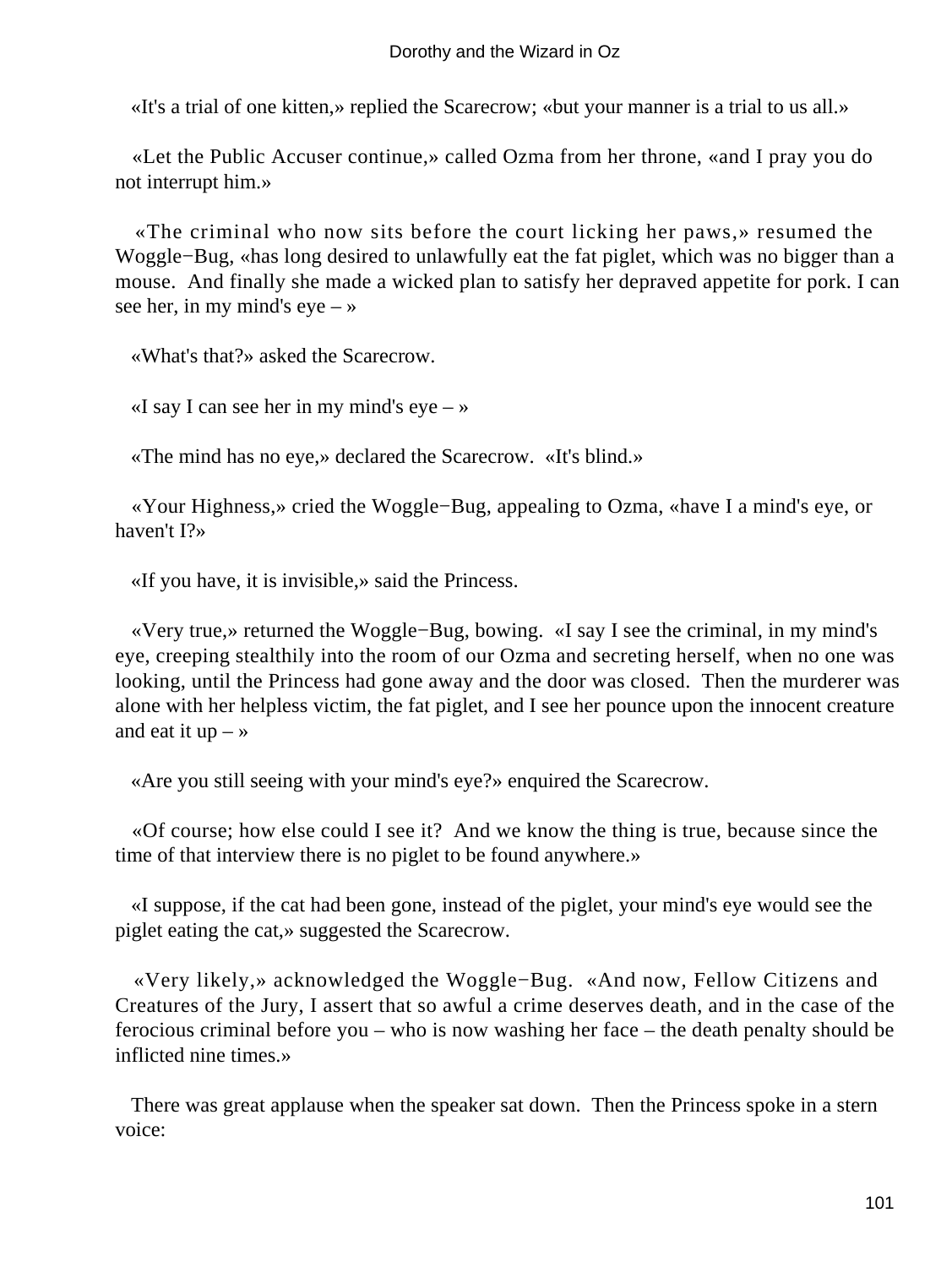«Prisoner, what have you to say for yourself? Are you guilty, or not guilty?»

 «Why, that's for you to find out,» replied Eureka. «If you can prove I'm guilty, I'll be willing to die nine times, but a mind's eye is no proof, because the Woggle−Bug has no mind to see with.»

«Never mind, dear,» said Dorothy.

Then the Tin Woodman arose and said:

 «Respected Jury and dearly beloved Ozma, I pray you not to judge this feline prisoner unfeelingly. I do not think the innocent kitten can be guilty, and surely it is unkind to accuse a luncheon of being a murder. Eureka is the sweet pet of a lovely little girl whom we all admire, and gentleness and innocence are her chief virtues. Look at the kitten's intelligent eyes;» (here Eureka closed her eyes sleepily) «gaze at her smiling countenance!» (here Eureka snarled and showed her teeth) «mark the tender pose of her soft, padded little hands!» (Here Eureka bared her sharp claws and scratched at the bars of the cage.) «Would such a gentle animal be guilty of eating a fellow creature? No; a thousand times, no!»

«Oh, cut it short,» said Eureka; «you've talked long enough.»

«I'm trying to defend you,» remonstrated the Tin Woodman.

 «Then say something sensible,» retorted the kitten. «Tell them it would be foolish for me to eat the piglet, because I had sense enough to know it would raise a row if I did. But don't try to make out I'm too innocent to eat a fat piglet if I could do it and not be found out. I imagine it would taste mighty good.»

 «Perhaps it would, to those who eat,» remarked the Tin Woodman. "I myself, not being built to eat, have no personal experience in such matters. But I remember that our great poet once said:

"'To eat is sweet When hunger's seat Demands a treat Of savory meat.'

 «Take this into consideration, friends of the Jury, and you will readily decide that the kitten is wrongfully accused and should be set at liberty.»

 When the Tin Woodman sat down no one applauded him, for his arguments had not been very convincing and few believed that he had proved Eureka's innocence. As for the Jury, the members whispered to each other for a few minutes and then they appointed the Hungry Tiger their spokesman. The huge beast slowly arose and said: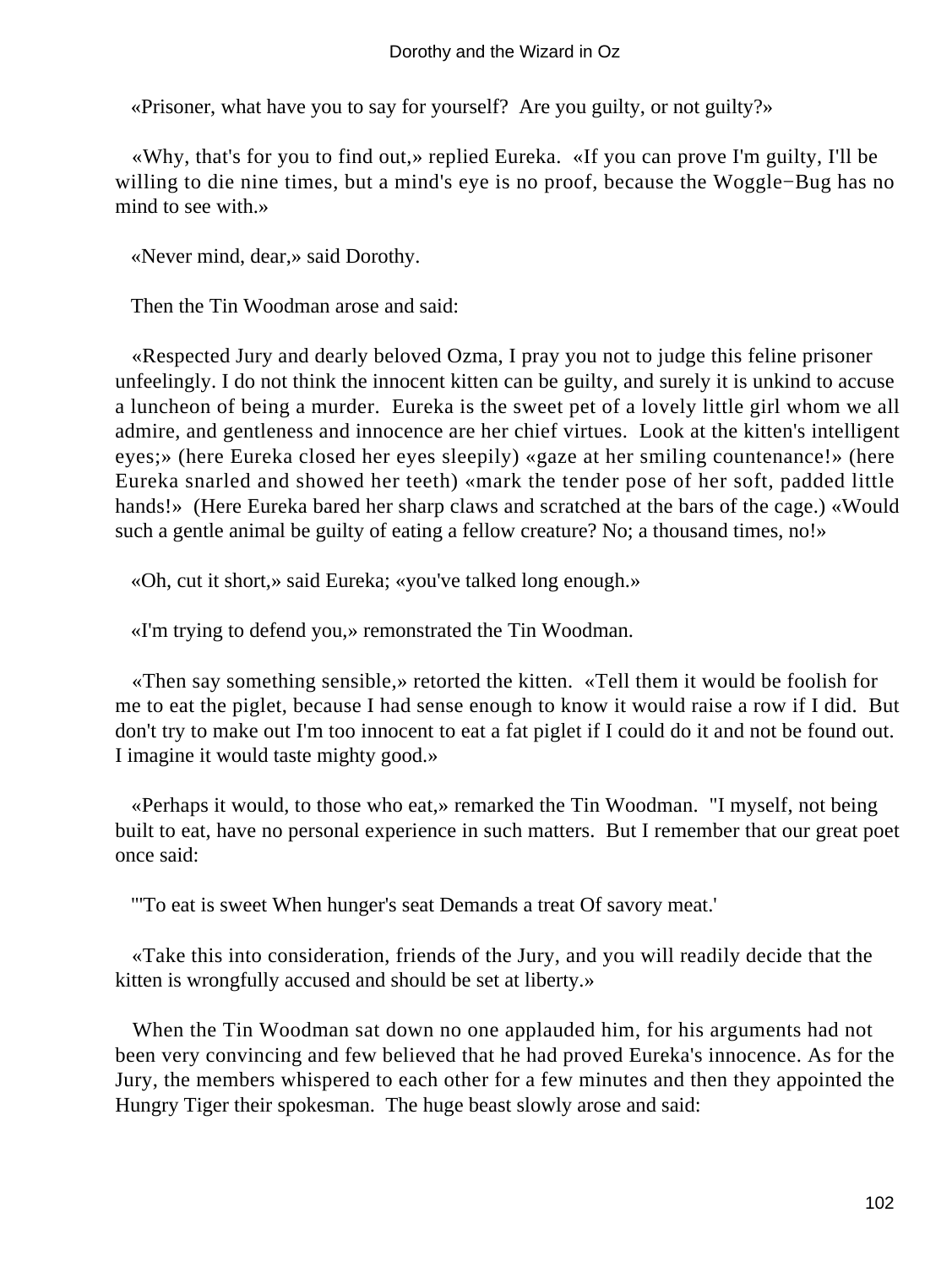«Kittens have no consciences, so they eat whatever pleases them. The jury believes the white kitten known as Eureka is guilty of having eaten the piglet owned by Princess Ozma, and recommends that she be put to death in punishment of the crime.»

 The judgment of the jury was received with great applause, although Dorothy was sobbing miserably at the fate of her pet. The Princess was just about to order Eureka's head chopped off with the Tin Woodman's axe when that brilliant personage once more arose and addressed her.

 «Your Highness,» said he, «see how easy it is for a jury to be mistaken. The kitten could not have eaten your piglet – for here it is!»

 He took off his funnel hat and from beneath it produced a tiny white piglet, which he held aloft that all might see it clearly.

Ozma was delighted and exclaimed, eagerly:

«Give me my pet, Nick Chopper!»

 And all the people cheered and clapped their hands, rejoicing that the prisoner had escaped death and been proved to be innocent.

 As the Princess held the white piglet in her arms and stroked its soft hair she said: «Let Eureka out of the cage, for she is no longer a prisoner, but our good friend. Where did you find my missing pet, Nick Chopper?»

«In a room of the palace,» he answered.

 «Justice,» remarked the Scarecrow, with a sigh, «is a dangerous thing to meddle with. If you hadn't happened to find the piglet, Eureka would surely have been executed.»

 «But justice prevailed at the last,» said Ozma, «for here is my pet, and Eureka is once more free.»

 «I refuse to be free,» cried the kitten, in a sharp voice, «unless the Wizard can do his trick with eight piglets. If he can produce but seven, then this is not the piglet that was lost, but another one.»

«Hush, Eureka!» warned the Wizard.

«Don't be foolish,» advised the Tin Woodman, «or you may be sorry for it.»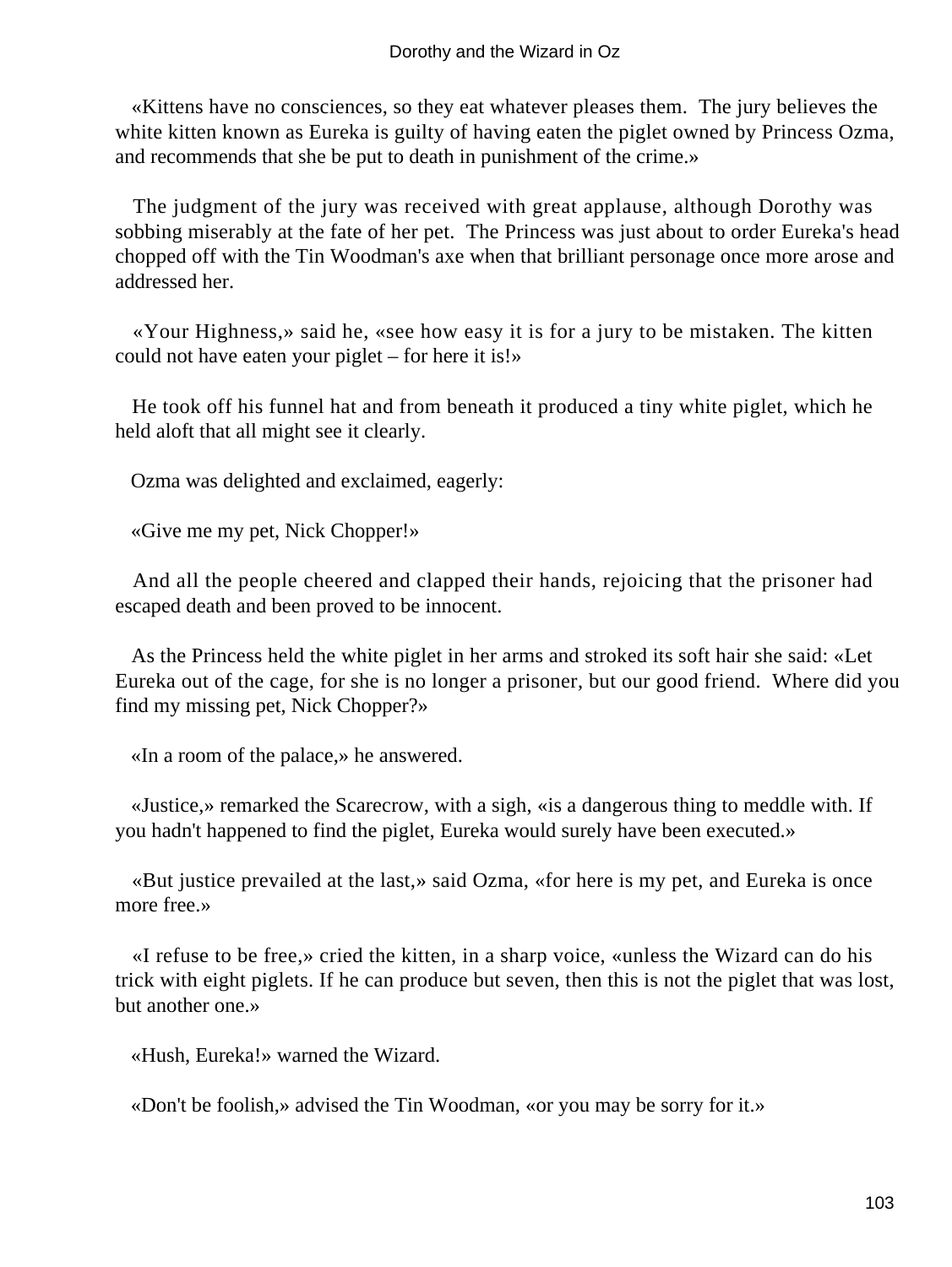«The piglet that belonged to the Princess wore an emerald collar,» said Eureka, loudly enough for all to hear.

«So it did!» exclaimed Ozma. «This cannot be the one the Wizard gave me.»

 «Of course not; he had nine of them, altogether,» declared Eureka; «and I must say it was very stingy of him not to let me eat just a few. But now that this foolish trial is ended, I will tell you what really became of your pet piglet.»

 At this everyone in the Throne Room suddenly became quiet, and the kitten continued, in a calm, mocking tone of voice:

 «I will confess that I intended to eat the little pig for my breakfast; so I crept into the room where it was kept while the Princess was dressing and hid myself under a chair. When Ozma went away she closed the door and left her pet on the table. At once I jumped up and told the piglet not to make a fuss, for he would be inside of me in half a second; but no one can teach one of these creatures to be reasonable. Instead of keeping still, so I could eat him comfortably, he trembled so with fear that he fell off the table into a big vase that was standing on the floor. The vase had a very small neck, and spread out at the top like a bowl. At first the piglet stuck in the neck of the vase and I thought I should get him, after all, but he wriggled himself through and fell down into the deep bottom part – and I suppose he's there yet.»

 All were astonished at this confession, and Ozma at once sent an officer to her room to fetch the vase. When he returned the Princess looked down the narrow neck of the big ornament and discovered her lost piglet, just as Eureka had said she would.

 There was no way to get the creature out without breaking the vase, so the Tin Woodman smashed it with his axe and set the little prisoner free.

 Then the crowd cheered lustily and Dorothy hugged the kitten in her arms and told her how delighted she was to know that she was innocent.

«But why didn't you tell us at first?» she asked.

«It would have spoiled the fun,» replied the kitten, yawning.

 Ozma gave the Wizard back the piglet he had so kindly allowed Nick Chopper to substitute for the lost one, and then she carried her own into the apartments of the palace where she lived. And now, the trial being over, the good citizens of the Emerald City scattered to their homes, well content with the day's amusement.

20. Zeb Returns to the Ranch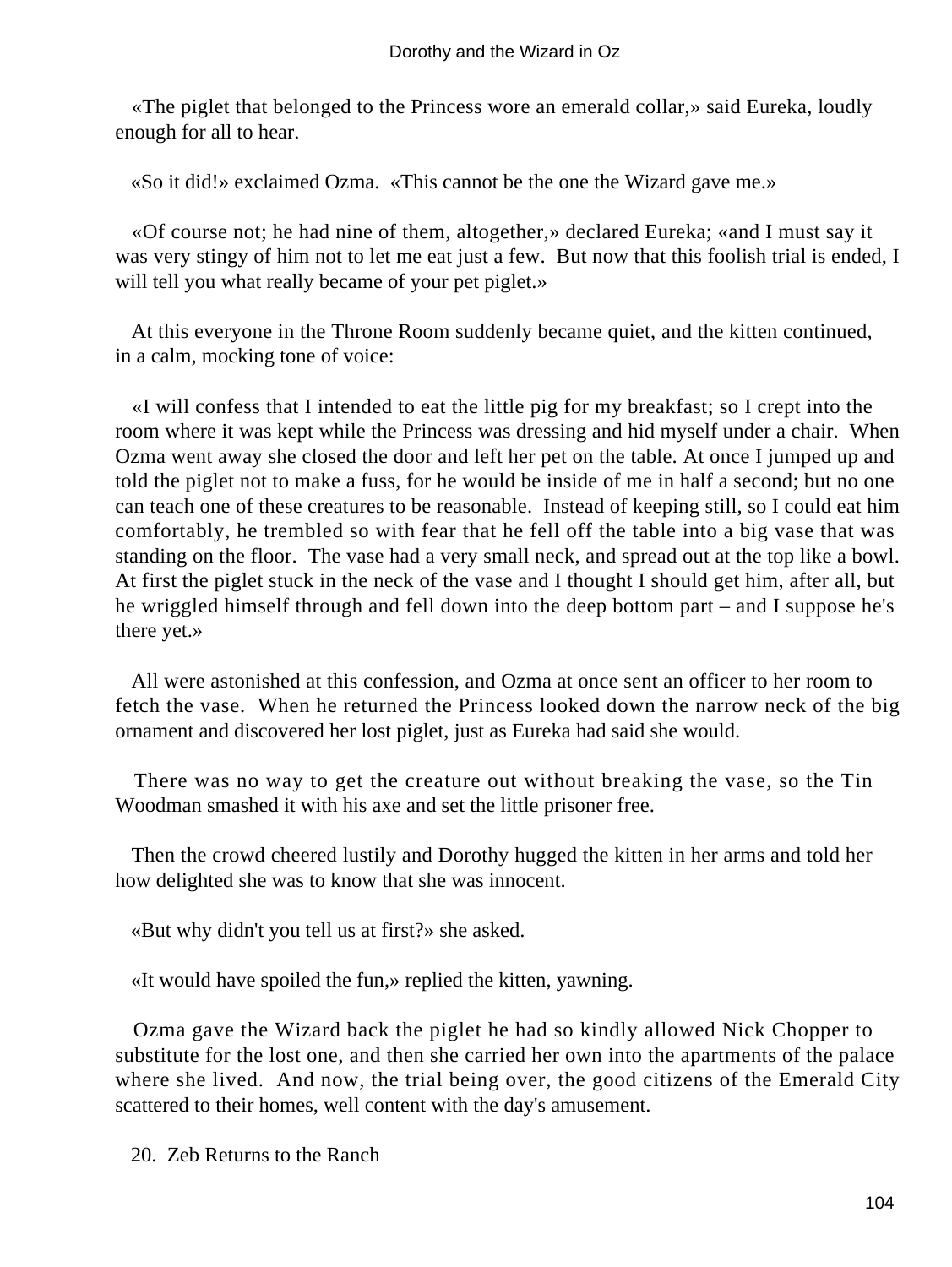Eureka was much surprised to find herself in disgrace; but she was, in spite of the fact that she had not eaten the piglet. For the folks of Oz knew the kitten had tried to commit the crime, and that only an accident had prevented her from doing so; therefore even the Hungry Tiger preferred not to associate with her. Eureka was forbidden to wander around the palace and was made to stay in confinement in Dorothy's room; so she began to beg her mistress to send her to some other place where she could enjoy herself better.

 Dorothy was herself anxious to get home, so she promised Eureka they would not stay in the Land of Oz much longer.

 The next evening after the trial the little girl begged Ozma to allow her to look in the enchanted picture, and the Princess readily consented. She took the child to her room and said: «Make your wish, dear, and the picture will show the scene you desire to behold.»

 Then Dorothy found, with the aid of the enchanted picture, that Uncle Henry had returned to the farm in Kansas, and she also saw that both he and Aunt Em were dressed in mourning, because they thought their little niece had been killed by the earthquake.

 «Really,» said the girl, anxiously, «I must get back as soon as poss'ble to my own folks.»

 Zeb also wanted to see his home, and although he did not find anyone morning for him, the sight of Hugson's Ranch in the picture made him long to get back there.

 «This is a fine country, and I like all the people that live in it,» he told Dorothy. «But the fact is, Jim and I don't seem to fit into a fairyland, and the old horse has been begging me to go home again ever since he lost the race. So, if you can find a way to fix it, we'll be much obliged to you.»

 «Ozma can do it, easily,» replied Dorothy. «Tomorrow morning I'll go to Kansas and you can go to Californy.»

 That last evening was so delightful that the boy will never forget it as long as he lives. They were all together (except Eureka) in the pretty rooms of the Princess, and the Wizard did some new tricks, and the Scarecrow told stories, and the Tin Woodman sang a love song in a sonorous, metallic voice, and everybody laughed and had a good time. Then Dorothy wound up Tik−tok and he danced a jig to amuse the company, after which the Yellow Hen related some of her adventures with the Nome King in the Land of Ev.

 The Princess served delicious refreshments to those who were in the habit of eating, and when Dorothy's bed time arrived the company separated after exchanging many friendly sentiments.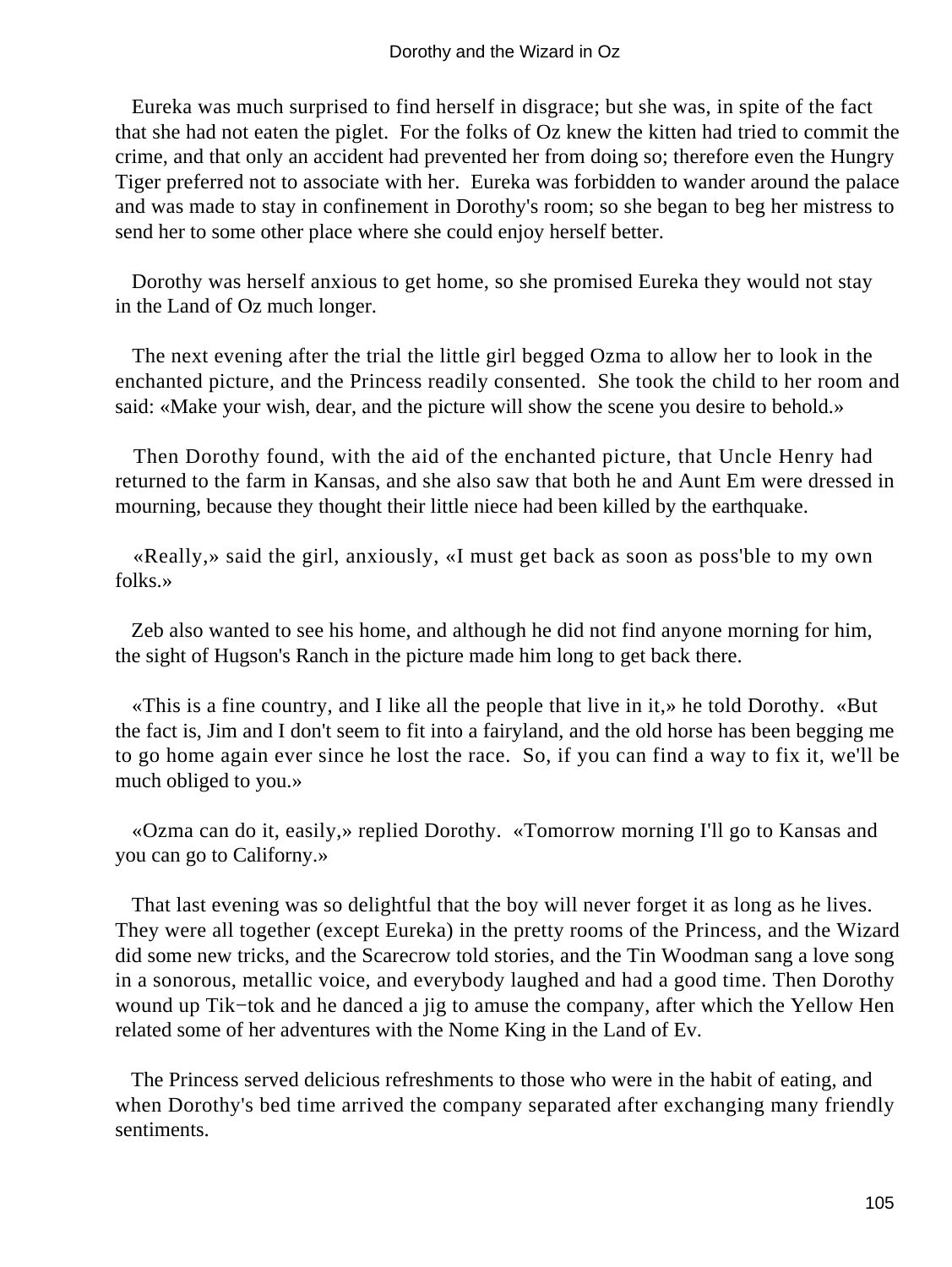Next morning they all assembled for the final parting, and many of the officials and courtiers came to look upon the impressive ceremonies.

Dorothy held Eureka in her arms and bade her friends a fond good−bye.

 «You must come again, some time,» said the little Wizard; and she promised she would if she found it possible to do so.

 «But Uncle Henry and Aunt Em need me to help them,» she added, «so I can't ever be very long away from the farm in Kansas.»

 Ozma wore the Magic Belt; and, when she had kissed Dorothy farewell and had made her wish, the little girl and her kitten disappeared in a twinkling.

«Where is she?» asked Zeb, rather bewildered by the suddenness of it.

«Greeting her uncle and aunt in Kansas, by this time,» returned Ozma, with a smile.

Then Zeb brought out Jim, all harnessed to the buggy, and took his seat.

 «I'm much obliged for all your kindness,» said the boy, «and very grateful to you for saving my life and sending me home again after all the good times I've had. I think this is the loveliest country in the world; but not being fairies Jim and I feel we ought to be where we belong – and that's at the ranch. Good−bye, everybody!»

 He gave a start and rubbed his eyes. Jim was trotting along the well−known road, shaking his ears and whisking his tail with a contented motion. Just ahead of them were the gates of Hugson's Ranch, and Uncle Hugson now came out and stood with uplifted arms and wide open mouth, staring in amazement.

 «Goodness gracious! It's Zeb – and Jim, too!» he exclaimed. «Where in the world have you been, my lad?»

«Why, in the world, Uncle,» answered Zeb, with a laugh.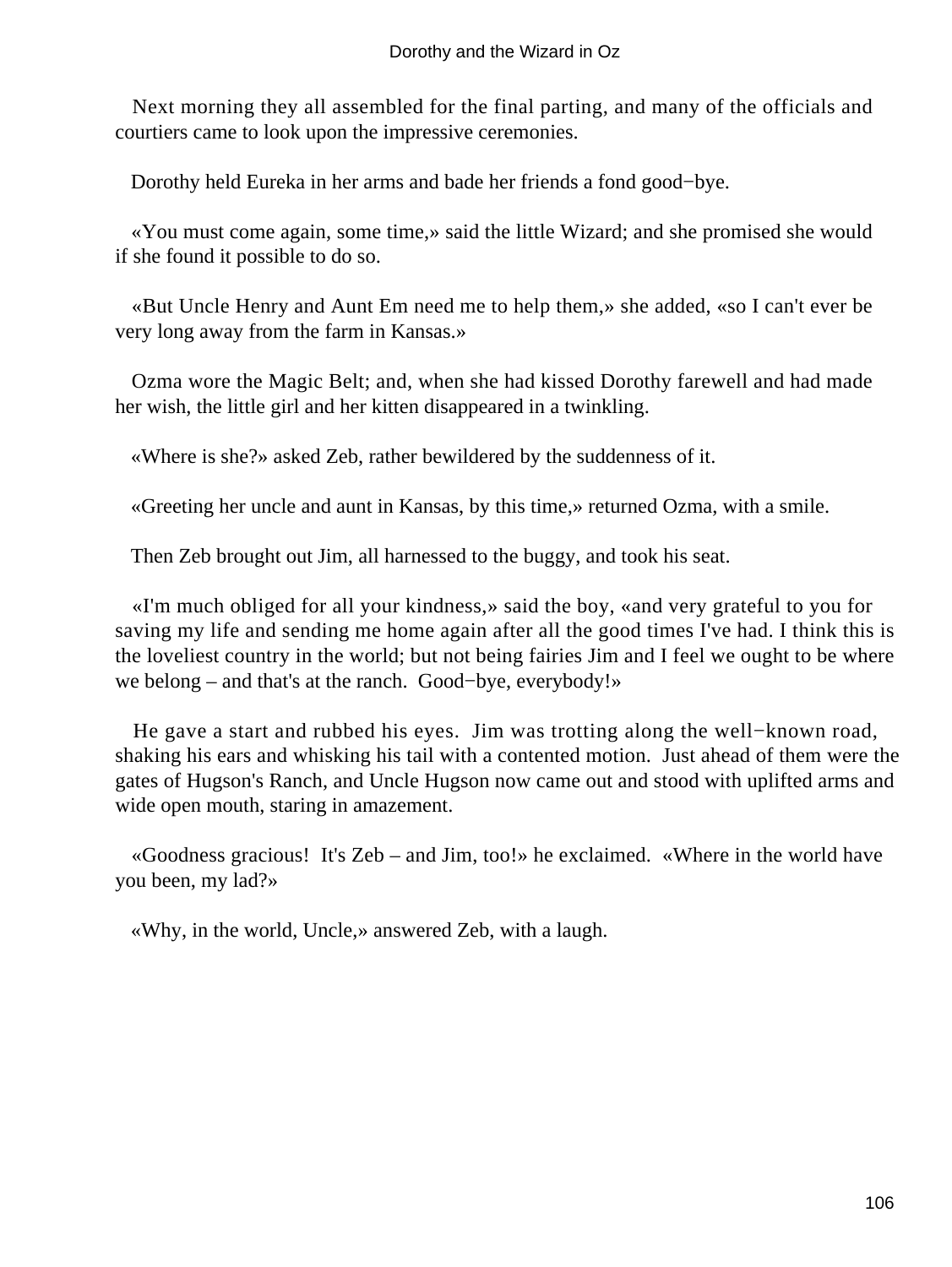Dorothy and the Wizard in Oz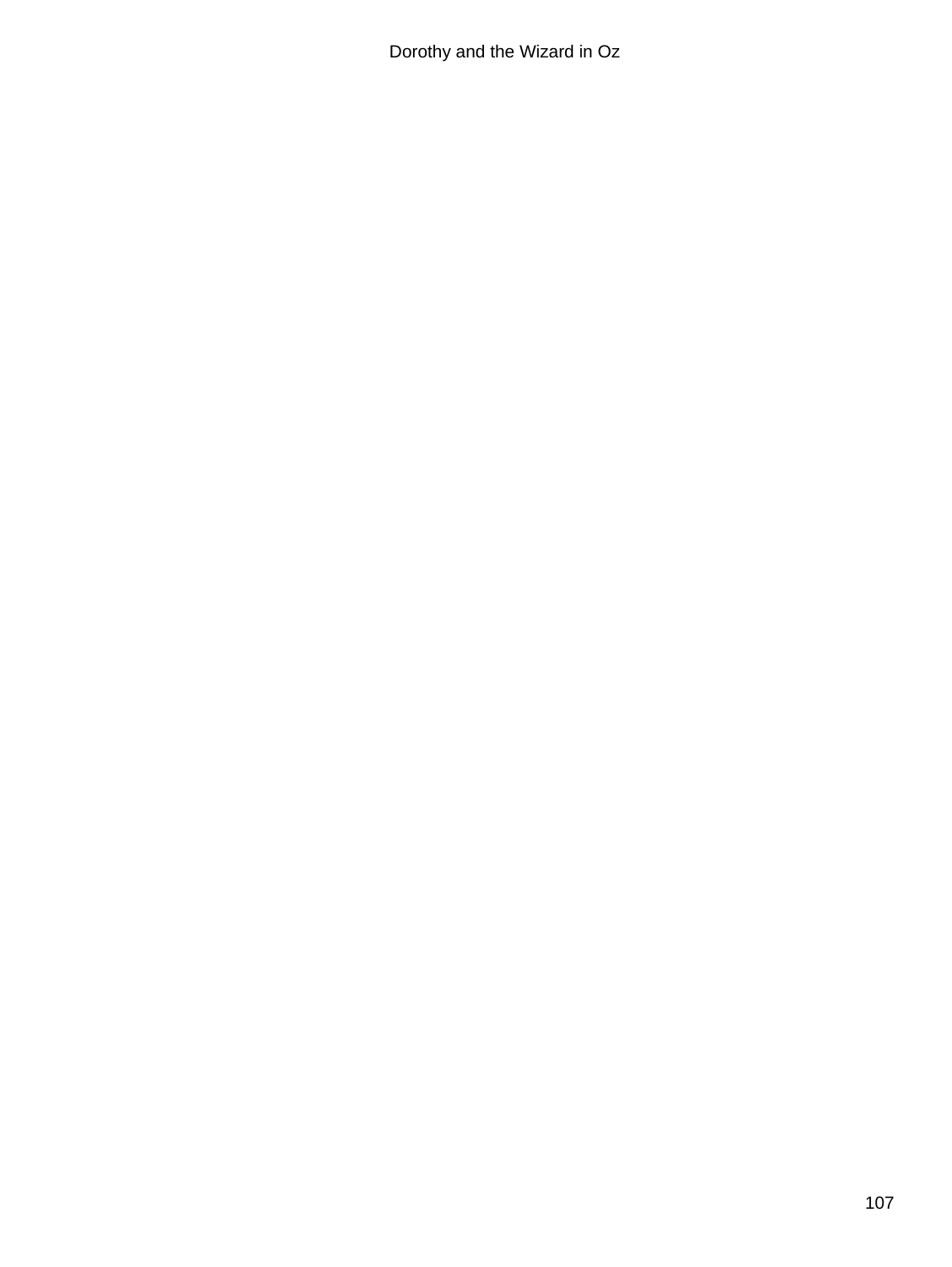# **About Phoenix Editions**

### **Why Phoenix Editions?**

With the already available tools, converting files to eBook formats is not a big task. You can use a plugin in MS Word and with just one click have a lit file. You can drag and drop html into Adobe Acrobat and create a pdf file.

If we can be happy over the possibilities given to anyone to publish and to be published, we must nevertheless look at previous experiences from the history of the computer and the internet in order to get some needed advice:

• The lack of standards threatens the persistance of data.

We are able to access data from tablets from 3.000 year B.C. but not from files created 10 years ago in a proprietary format, stored in some specific non standard media, or even in previous versions of existing products.

- If not enough care is taken, some operations like drag and drop or cut and paste can result in the production of corrupted data.
- Many ebooks come from html files. But outdated tags are still being used, and one only needs to view the source to find beginning tags without their corresponding end tags, improper nesting, and proprietary or non standard encoding. If the source code is not cleaned up, all this will make its way to the derivated ebook.
- Not every user knows how, is able to or wants to use the more advanced standard features of available ebooks formats, resulting in a work that very often doesn't make for the most pleasing reading experience.
- Centuries of history and experience in graphical and printing arts should not be lost for the sake of speed in converting to an ebook format. Much can be done in our search for excellence to adapt and improve, the end result of which is a ebook of higher quality.

But, we must be very careful in our search for quality and in our establishing criteria to meet this lofty goal. Otherwise, as we know and are aware of, a new kind of elitism, censorship or snobism can arise out of this endeavour.

Finding the proper and fair way to achieve this quality of ebook without such detrimental effects led us to implement what we at Phoenix−Library call **Phoenix Editions**.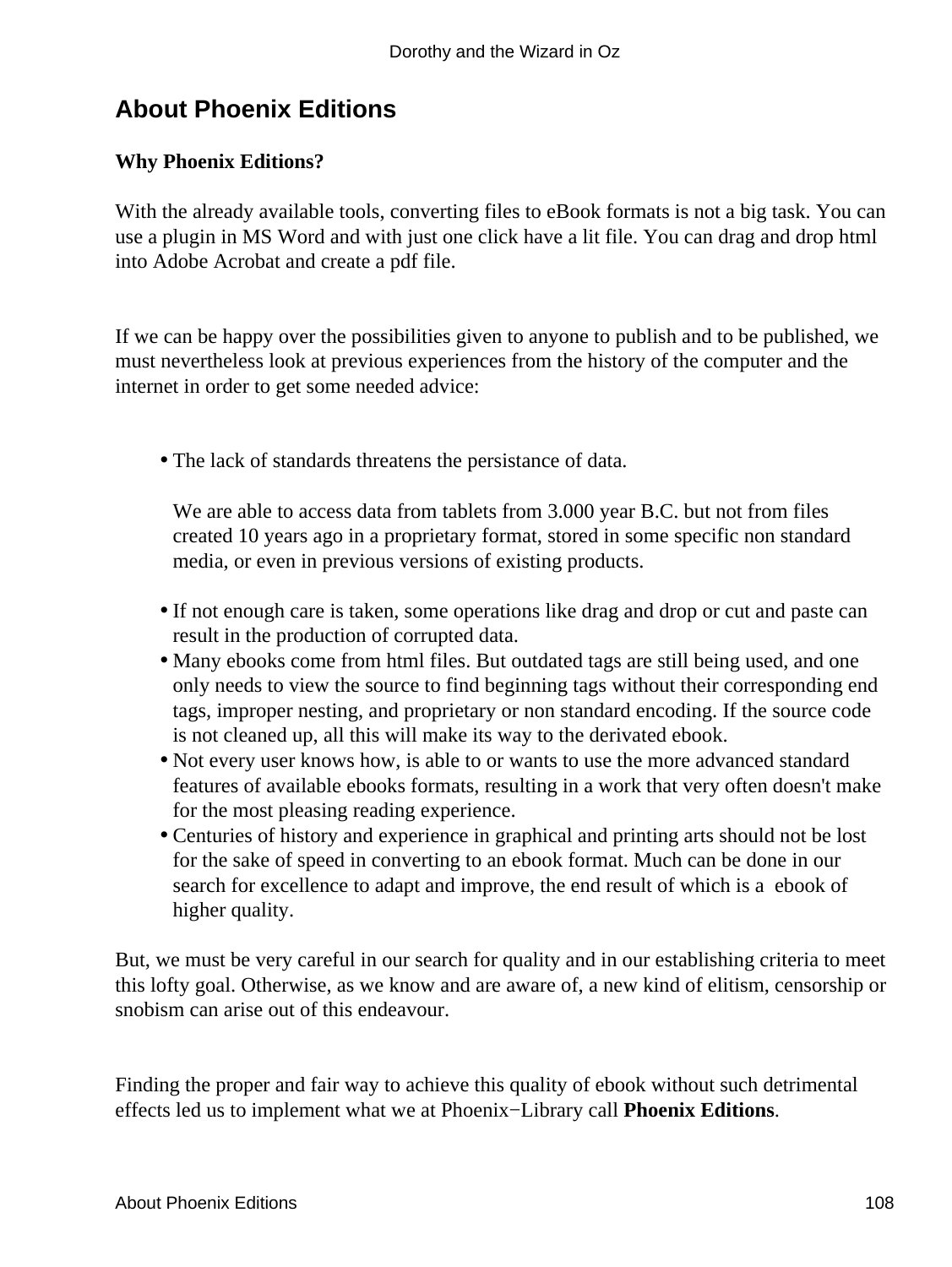# **What is a Phoenix Edition**

At Phoenix−Library we call a Phoenix Edition, an ebook with the following characteristics:

- It is converted from clean and standard xhtml/xml files
- It uses meta tags to identify content, and other data
- The available resources specific to each ebook format are used to give the reader a pleasant reading experience.

This means: objectives and normative criteria, regardless of taste, aesthetic or otherwise subjective evaluations of contents and/or presentation.

### **Phoenix Edition of a RocketEdition file:**

An ebook with a cover, a table of contents with active links, chapter breaks, a "go to" touch access at least to a TOC, oeb compliant metadata, indentation if required from a pEdition reproduction, internal links to notes.

### **Phoenix Edition of a Softbook file:**

An ebook with a cover, a table of contents with active links, chapter breaks, oeb compliant metadata, indentation if required from a pEdition reproduction, internal links to notes.

#### **Phoenix Edition of a MS−Reader file:**

An ebook with a cover, an external table of contents with active links at least to an internal TOC, chapter breaks, images, oeb compliant metadata, indentation if required from a pEditon reproduction, internal links to notes.

#### **Phoenix Edition of a Mobipocket file:**

An ebook with a cover, an external table of contents with active links at least to an internal TOC, chapter breaks, oeb compliant metadata, indentation if required from a pEdition reproduction, internal links to notes.

#### **Phoenix Edition of a Acrobat file:**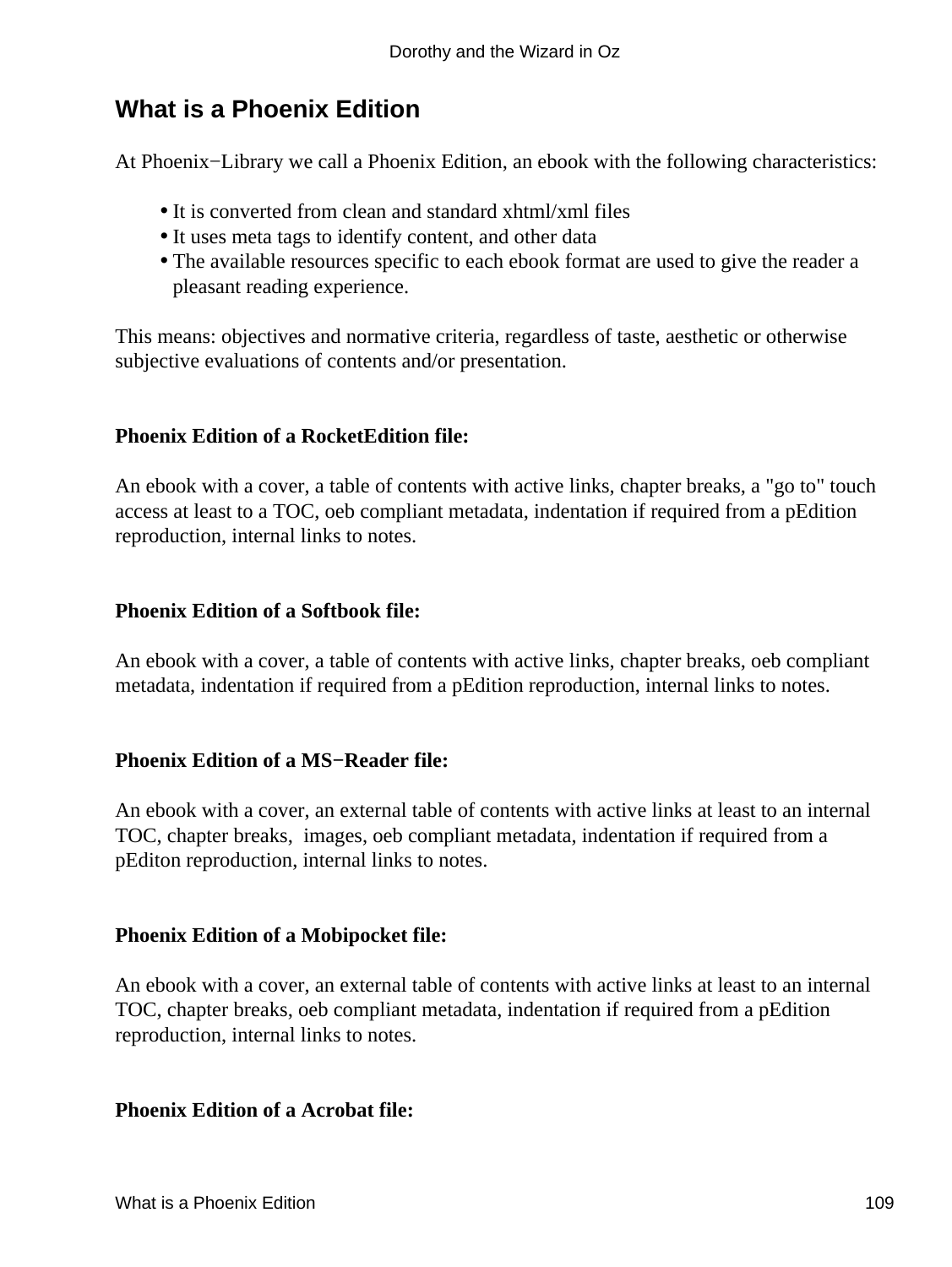An ebook with a cover, images, chapter breaks, matching page numbers, oeb compliant metadata, indentation if required from a pEdition reproduction, internal links to notes.

**Note 1:** These criteria will be discussed in the Phoenix eBook newsgroups in order to be refined and then implemented in a Phoenix Edition guideline, that will be available in the near future to all Phoenix−Library associates.

**Note 2:** In order to stimulate and reward all associate eBookProducers in their search for excellence, a percentage of all associate subscriptions will be allocated to this cause.